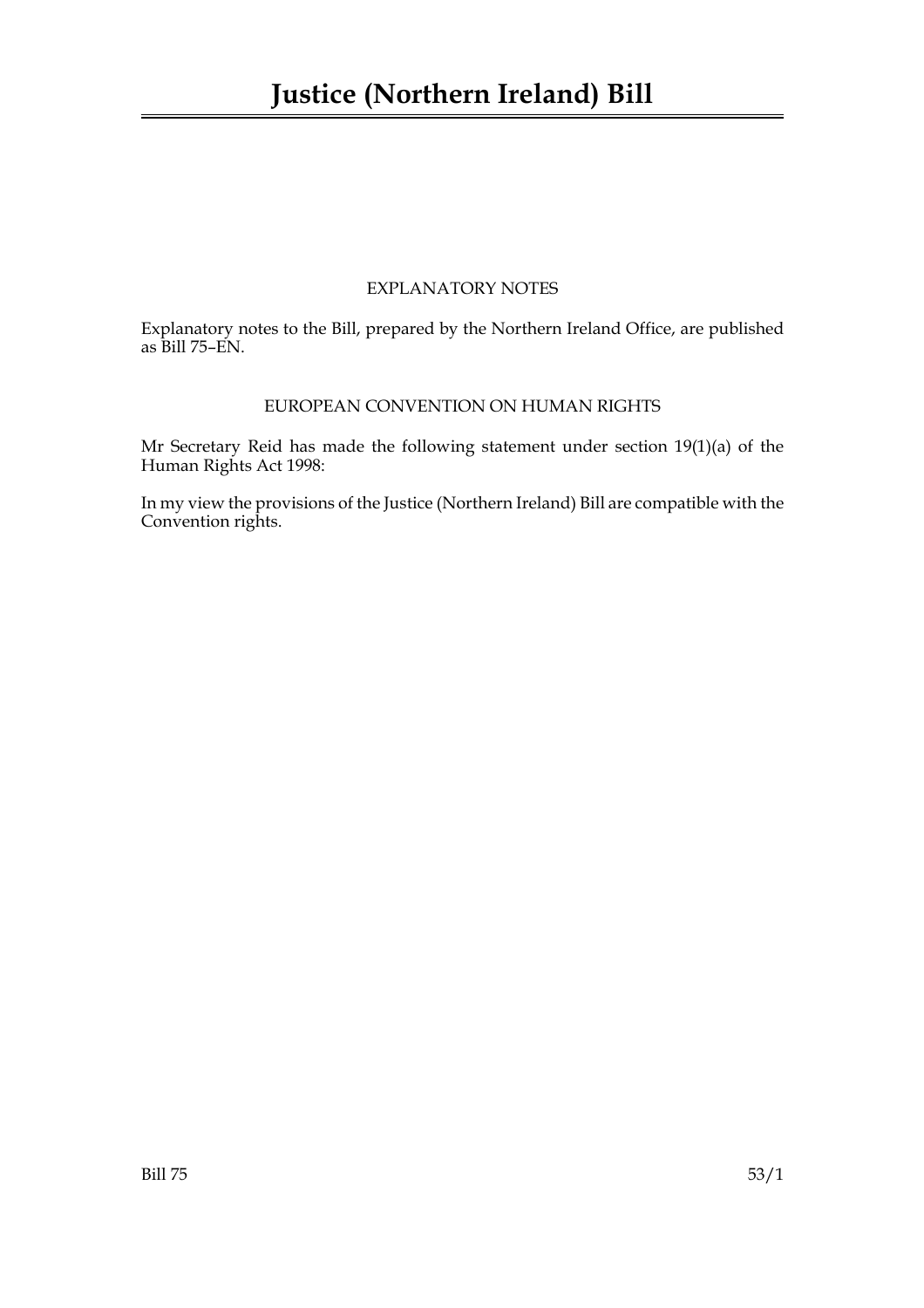# **CONTENTS**

# **PART 1**

# THE JUDICIARY

*General*

# 1 Guarantee of continued judicial independence

# *Appointment and removal*

- 2 Introductory
- 3 Judicial Appointments Commission
- 4 Appointment to most senior judicial offices
- 5 Appointment to listed judicial offices
- 6 Removal from most senior judicial offices
- 7 Removal from listed judicial offices
- 8 Tribunals for considering removal

# *Magistrates*

- 9 Renaming of resident magistrates
- 10 Lay magistrates
- 11 Transfer of functions of justices of the peace
- 12 Transfer of functions of lay panellists

# *Lord Chief Justice*

- 13 Role of Lord Chief Justice
- 14 Presiding county court judge
- 15 Presiding District Judge (Magistrates' Courts)
- 16 Presiding lay magistrate
- 17 Complaints about holders of judicial office
- 18 Secretaries to Lord Chief Justice

# *Other provisions*

- 19 Qualification for appointment
- 20 Judicial oath or affirmation
- 21 Crown Solicitor
- 22 Judicial pensions: pension sharing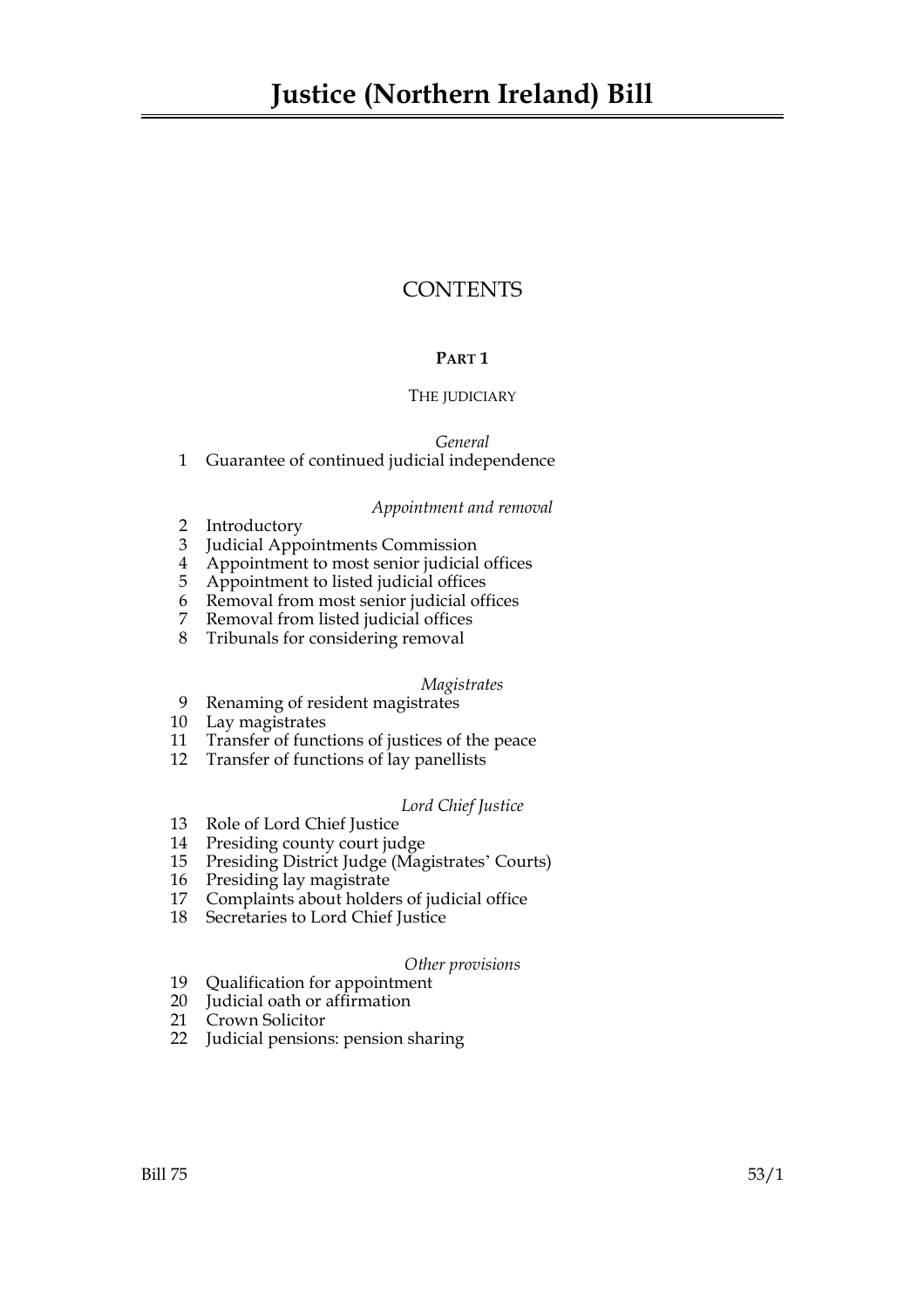# **PART 2**

## LAW OFFICERS AND PUBLIC PROSECUTION SERVICE

## *Attorney General*

- 23 Attorney General
- 24 Terms of appointment of Attorney General<br>25 Removal of Attorney General
- Removal of Attorney General
- 26 Participation by Attorney General in Assembly proceedings
- Annual report by Attorney General

## *Advocate General*

- 28 Advocate General
- 29 Functions of Advocate General

## *Public Prosecution Service*

- 30 Public Prosecution Service
- 31 Director of Public Prosecutions
- 32 Conduct of prosecutions
- 33 Discontinuance of proceedings before court appearance
- 34 Consents to prosecutions
- 35 Police complaints
- 36 Information for Director<br>37 Exercise of functions by a
- Exercise of functions by and on behalf of Service
- 38 Code for Prosecutors
- 39 Reports by Director

#### *Relationship of Director and Attorney General*

- 40 Superintendence and removal of Director
- 41 Transfer of functions etc.
- 42 Independence of Director
- 43 Appointment and removal of Director by Attorney General

#### *Supplementary*

44 Interpretation

### **PART 3**

#### OTHER NEW INSTITUTIONS

#### *Chief Inspector of Criminal Justice*

- 45 Chief Inspector of Criminal Justice
- 46 Functions of Chief Inspector<br>47 Further provisions about fun
- Further provisions about functions
- 48 Powers of inspectors
- 49 Reports

#### *Law Commission*

- 50 Law Commission
- 51 Duties of Commission
- 52 Reports etc.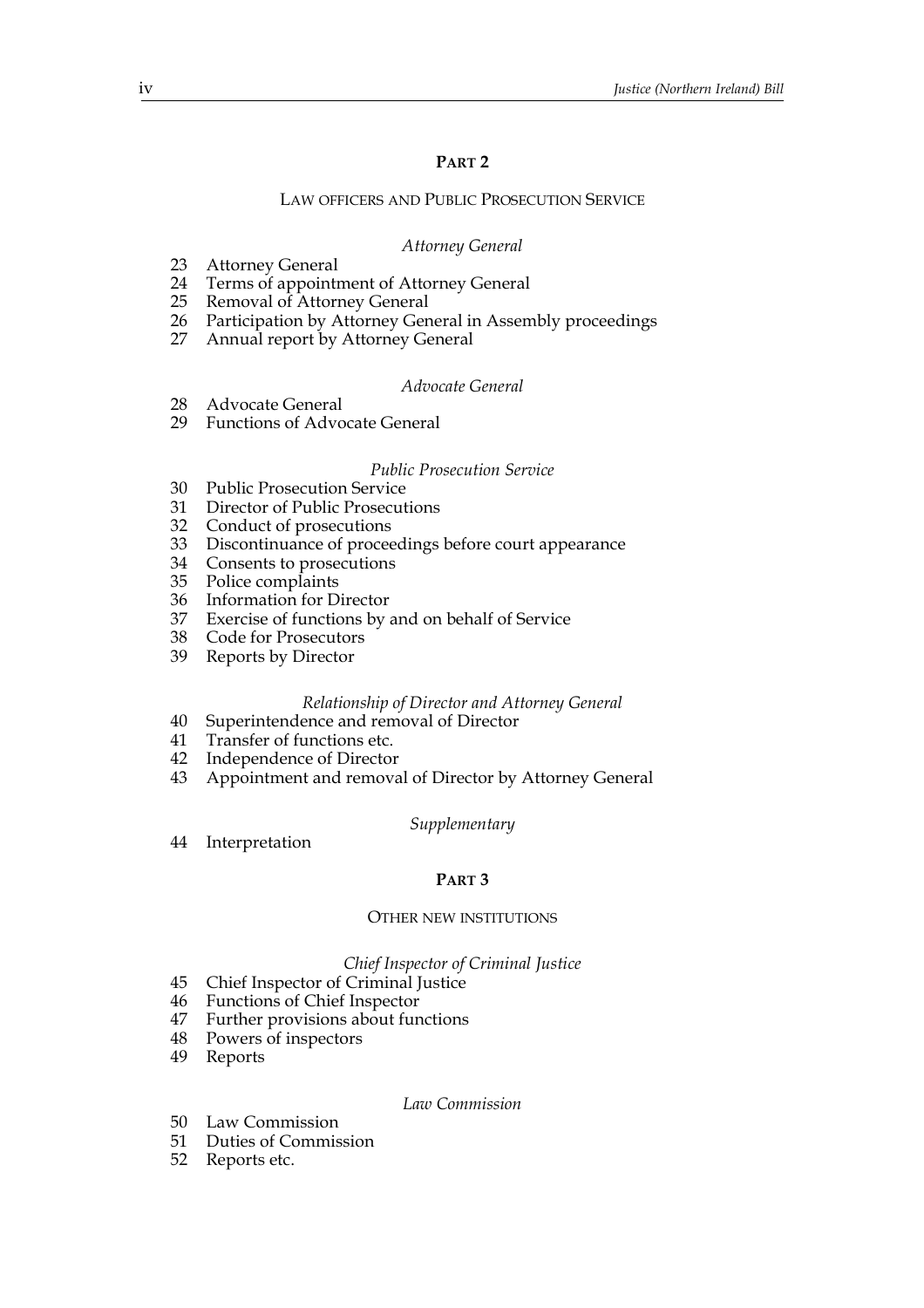# **PART 4**

#### YOUTH JUSTICE

#### *Aims*

53 Aims of youth justice system

#### *New orders*

- 54 Reparation orders
- 55 Community responsibility orders
- 56 Custody care orders

#### *Youth conferences*

- 57 Youth conferences and youth conference plans<br>58 Diversionary youth conferences
- Diversionary youth conferences
- 59 Court-ordered youth conferences
- 60 Youth conference orders
- 61 Legal aid for youth conferences

#### *Other provisions*

- 62 Orders: enforcement etc.
- 63 Extension of youth justice system to 17 year olds
- 64 Juvenile justice centre orders for 17 year olds
- 65 Consultation about detention

## **PART 5**

## **MISCELLANEOUS**

#### *Royal Arms*

66 Display of Royal Arms at courts

#### *Victims of crime*

- 67 Information about discharge and temporary release of prisoners
- 68 Views on temporary release
- 69 Supplementary

#### *Community safety*

- 70 Community safety strategy
- 71 Local community safety partnerships

## *Civil procedure*

- 72 Constitution of Rules Committees
- 73 Appeals in small claims cases
- 74 Time limit for cases stated by county court

#### *Legal aid*

- 75 Exceptional legal aid
- 76 Proceedings before a coroner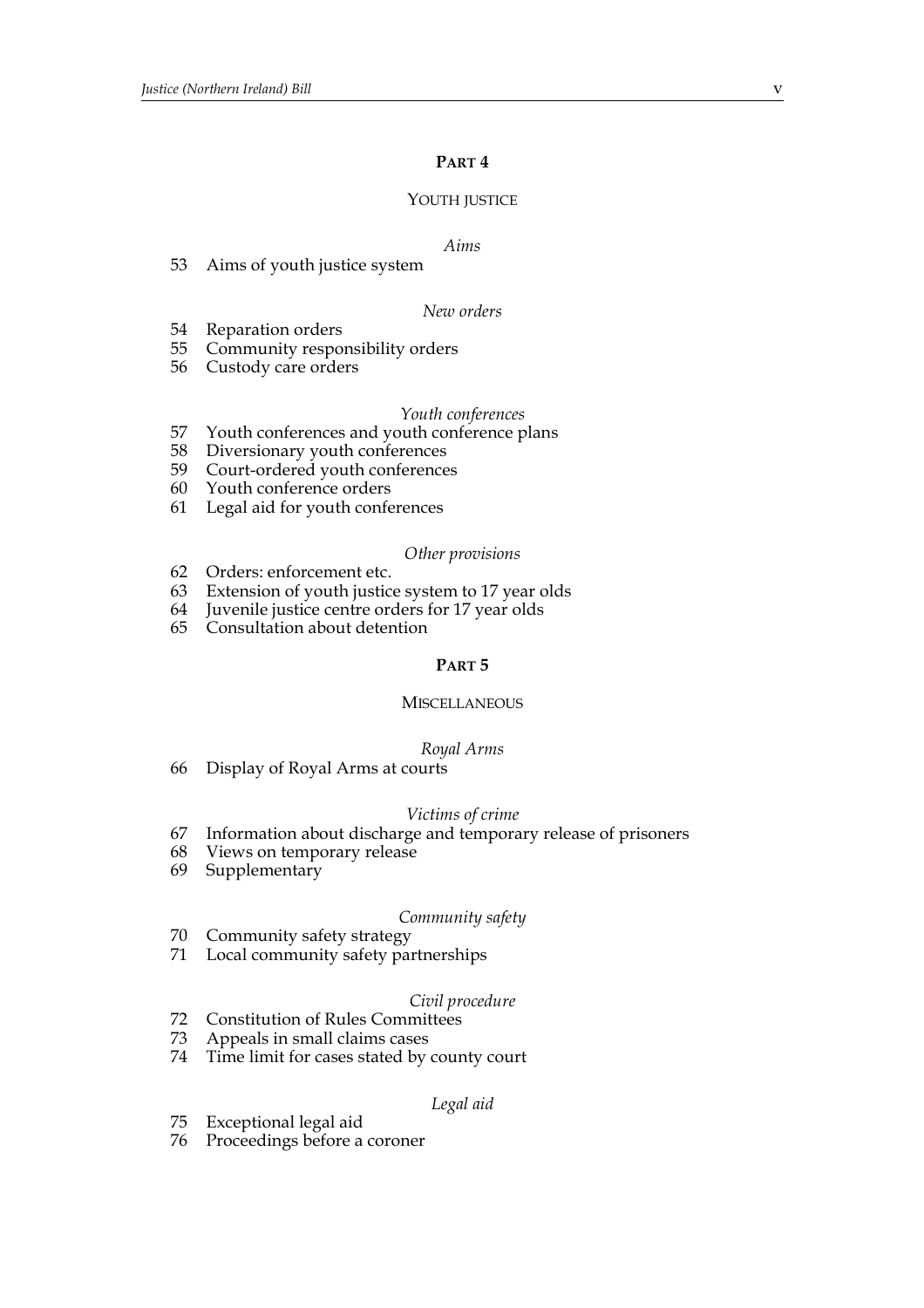## *Court Service*

77 Power to abolish Court Service

#### *Court security*

- 78 Duty of Court Service to ensure court security
- 79 Powers and duties of court security officers
- 80 Protection of court security officers

# **PART 6**

#### **SUPPLEMENTARY**

- 81 Excepted matters: judicial office-holders
- 82 Assembly Acts about the judiciary, law officers and prosecutions
- 83 Minor and consequential amendments
- 84 Repeals and revocations
- 85 Commencement
- 86 Interpretation
- 87 Transitionals and savings
- 88 Statutory rules
- 89 Extent
- 90 Financial provision
- 91 Short title
	- Schedule  $1 -$  Listed judicial offices
	- Schedule 2 Judicial Appointments Commission
	- Schedule 3 Appointment to listed judicial offices
	- Schedule  $4$  Functions of justices of the peace
	- Schedule 5 Transfer of functions to Lord Chief Justice
	- Schedule 6 Office-holders required to take judicial oath
	- Schedule 7 Functions of Advocate General
	- Schedule 8 Chief Inspector of Criminal Justice
	- Schedule 9 Law Commission
	- Schedule 10 Youth justice orders: enforcement etc.
	- Schedule 11 Extension of youth justice system to 17 year olds
	- Schedule 12 Minor and consequential amendments
	- Schedule 13 Repeals and revocations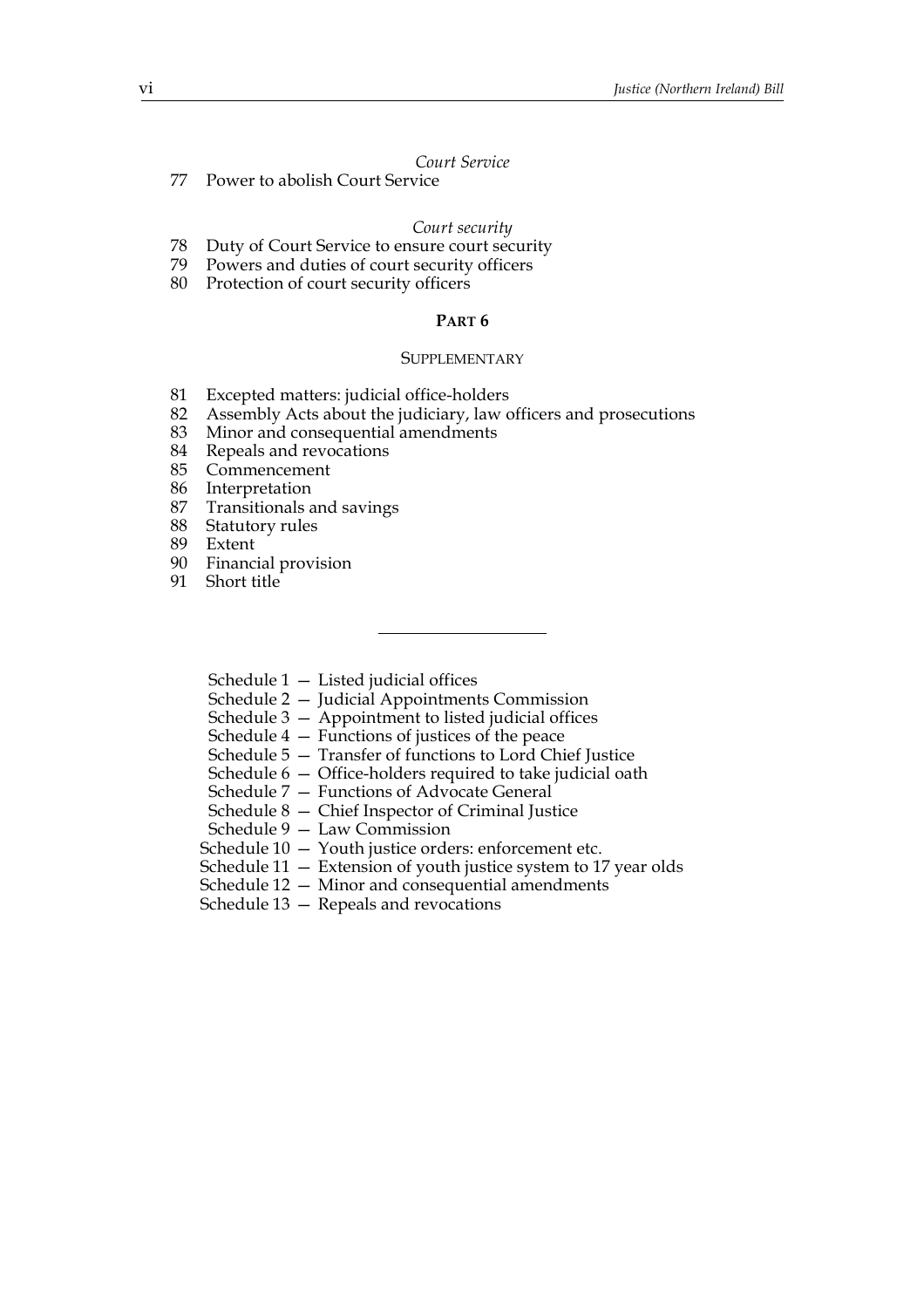# A **BILL**

TO

Make provision about the judiciary in Northern Ireland and to amend section 6 of the Appellate Jurisdiction Act 1876; to make provision about the law officers and other legal officers and the courts in Northern Ireland; to establish a Public Prosecution Service for Northern Ireland, a Chief Inspector of Criminal Justice in Northern Ireland and a Northern Ireland Law Commission; to amend the law of youth justice in Northern Ireland; to make provision for making available to victims of crime information about the release of offenders in Northern Ireland; to make provision about community safety in Northern Ireland; to amend the law of legal aid in Northern Ireland; and for connected purposes.

E IT ENACTED by the Queen's most Excellent Majesty, by and with the advice and consent of the Lords Spiritual and Temporal, and Commons, in this present **B** E IT ENACTED by the Queen's most Excellent Majesty, by and with consent of the Lords Spiritual and Temporal, and Commons, Parliament assembled, and by the authority of the same, as follows:  $-$ 

## **PART 1**

#### THE JUDICIARY

#### *General*

# **1 Guarantee of continued judicial independence**

Those with responsibility for the administration of justice must uphold the continued independence of the judiciary. *5*

*Appointment and removal*

## **2 Introductory**

- (1) Sections 3 to 8 make provision about appointment to and removal from—
	- (a) the offices of Lord Chief Justice and Lord Justice of Appeal, and
	- (b) the offices listed in Schedule 1.

 $Bill 75$  53/1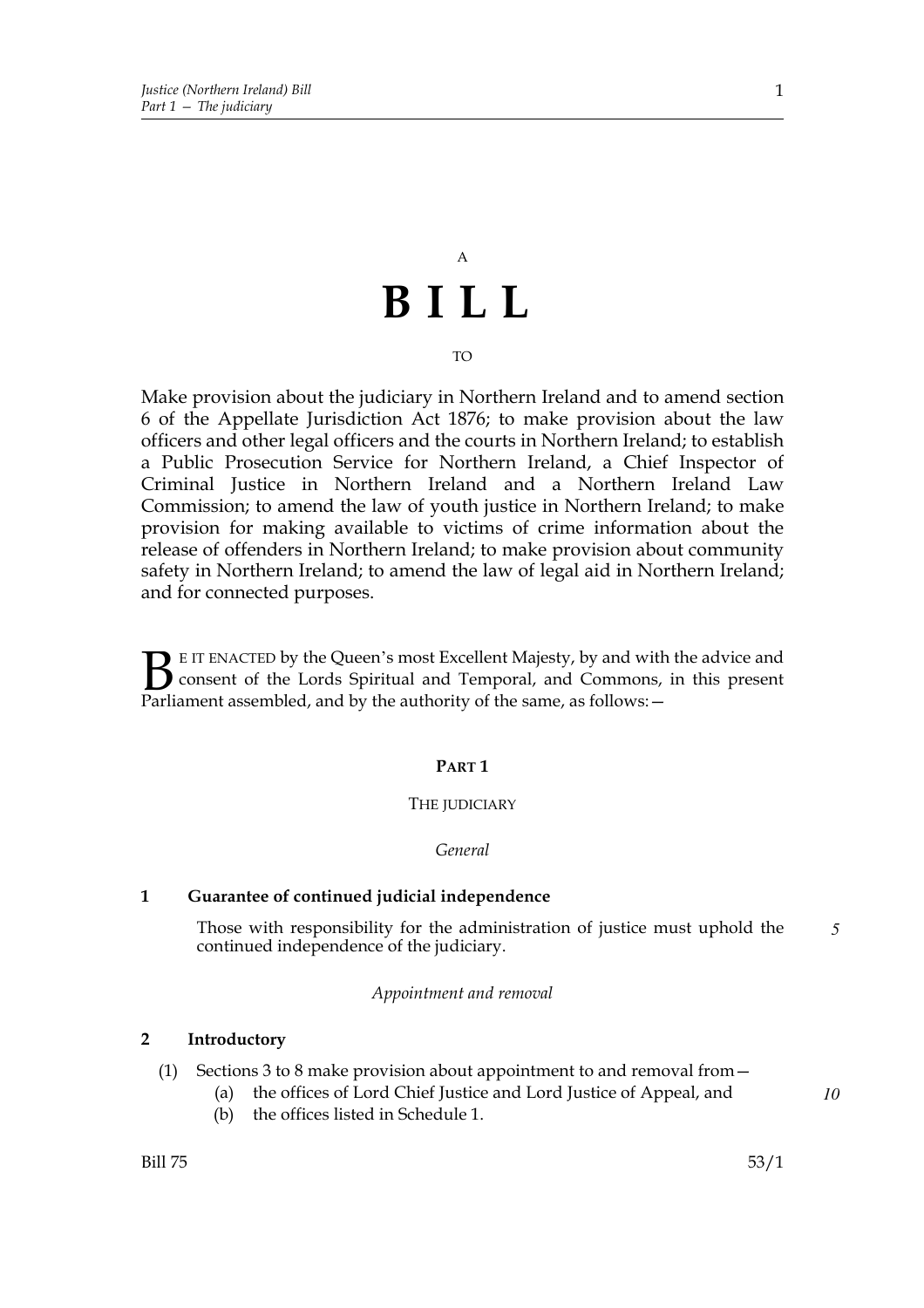*5*

*10*

*20*

*25*

*30*

*40*

- (2) The First Minister and deputy First Minister, acting jointly, may by order amend Schedule 1 by—
	- (a) adding an office,
	- (b) omitting an office, or
	- (c) altering the description of an office.
- (3) No order under subsection (2) may be made without the agreement of the Lord Chief Justice.
- (4) An order under subsection (2) may make appropriate consequential amendments in any enactment or instrument (whenever passed or made).
- $(5)$  In this Act "listed judicial office" means an office listed in Schedule 1, and "protected judicial office" means the office of Lord Chief Justice, the office of Lord Justice of Appeal or a listed judicial office.

## **3 Judicial Appointments Commission**

- (1) There is to be a body corporate known as the Northern Ireland Judicial Appointments Commission. *15*
- (2) The Commission is to consist of—
	- (a) a chairman, and
	- (b) twelve other members appointed by the First Minister and deputy First Minister, acting jointly.
- (3) Schedule 2 makes further provision about the Commission.
- (4) The Lord Chief Justice is to be the chairman of the Commission; but for any time during which—
	- (a) the office of Lord Chief Justice is vacant, or
	- (b) he is not available,

the senior Lord Justice of Appeal who is available is to act as the chairman (whether or not he is already a member).

- (5) The following are to be appointed as the other members—
	- (a) five persons nominated by the Lord Chief Justice (referred to in this section and Schedule 2 as "judicial members"),
	- (b) a barrister nominated by the General Council of the Bar of Northern Ireland and a solicitor nominated by the Law Society of Northern Ireland (so referred to as "legal profession members"), and
	- (c) five persons who do not hold (and have never held) a protected judicial office and are not (and have never been) barristers or solicitors (so referred to as "lay members"); *35*

and a reference in Schedule 2 to a non-judicial member is to a member who is either a legal profession member or a lay member.

- (6) The judicial members are to be  $-$ 
	- (a) a Lord Justice of Appeal,
	- (b) a judge of the High Court,
	- (c) a county court judge,
	- (d) a District Judge (Magistrates' Courts), and
	- (e) a lay magistrate.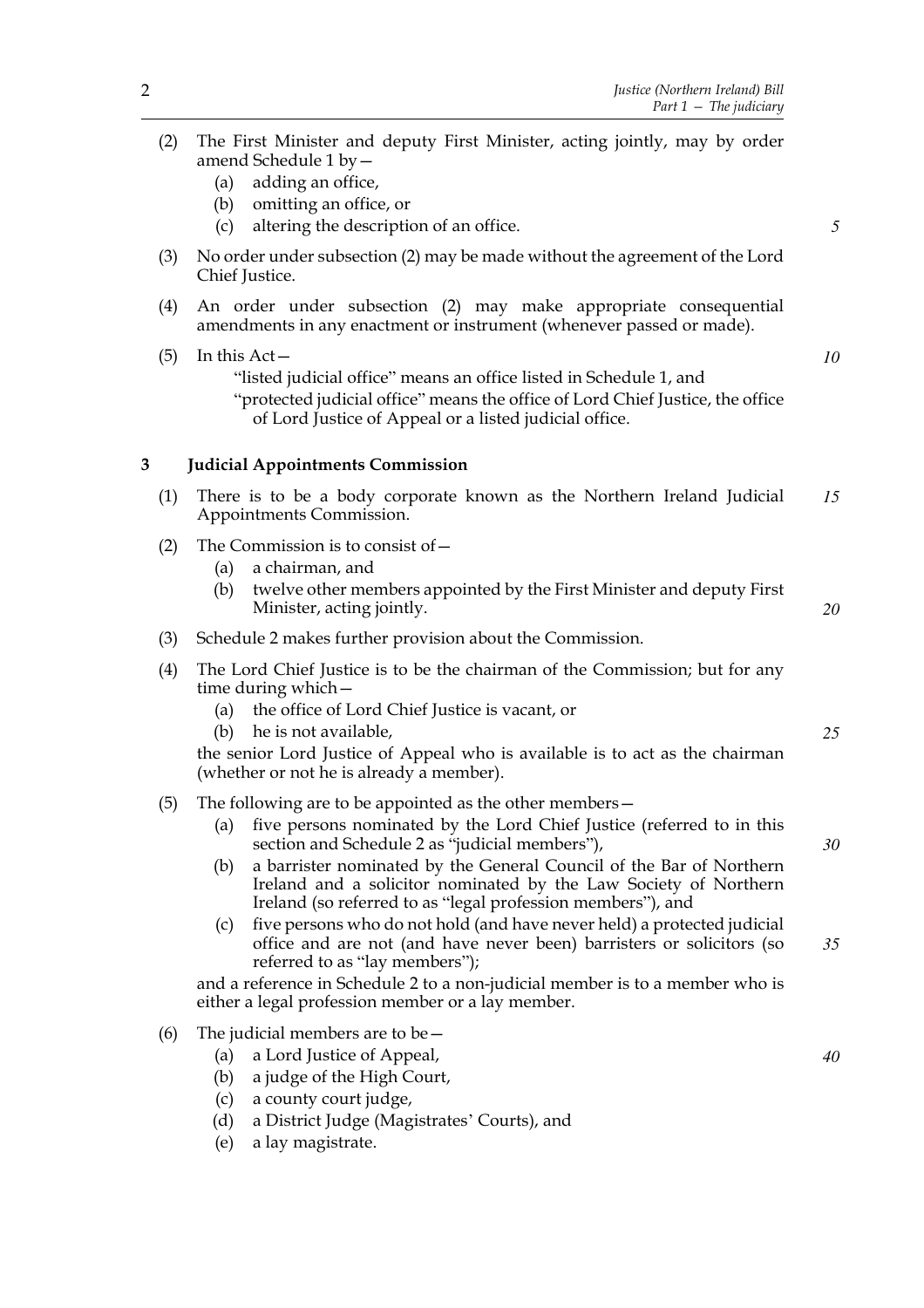(7) In appointing persons to be lay members, the First Minister and deputy First Minister must so far as possible secure that the lay members (taken together) are representative of the community in Northern Ireland.

# **4 Appointment to most senior judicial offices**

For section 12 of the Judicature (Northern Ireland) Act 1978 (c. 23) (appointment of Lord Chief Justice, Lords Justices of Appeal and judges of High Court) substitute— *5*

# **"12 Appointment of Lord Chief Justice and Lords Justices of Appeal**

- (1) Whenever the office of Lord Chief Justice is vacant, Her Majesty may, on the recommendation of the Prime Minister, appoint a qualified person to that office by letters patent under the Great Seal of Northern Ireland. *10*
- (2) Her Majesty may from time to time, on the recommendation of the Prime Minister, appoint a qualified person as a Lord Justice of Appeal by letters patent under the Great Seal of Northern Ireland (but subject to the limit on numbers for the time being imposed by section 3). *15*
- (3) The power of the Prime Minister to make recommendations under subsections (1) and (2) is exercisable only after consultation with—
	- (a) the First Minister and deputy First Minister; and
	- (b) the Lord Chief Justice or, if the office of Lord Chief Justice is vacant or he is not available, the senior Lord Justice of Appeal who is available. *20*
- (4) The Northern Ireland Judicial Appointments Commission shall give to the First Minister and deputy First Minister advice as to the procedure which, whenever they are consulted by the Prime Minister under subsection (3)(a), they should adopt for formulating their response to him. *25*
- (5) After considering that advice, the First Minister and deputy First Minister acting jointly shall, with the approval of the Prime Minister, determine the procedure which, whenever they are consulted by the Prime Minister under subsection (3)(a), they are to adopt for formulating their response to him; and on each occasion on which they are so consulted, they shall adopt that procedure. *30*

# **12A Appointment of judges of High Court**

Her Majesty may from time to time, on the recommendation of the First Minister and deputy First Minister acting jointly, appoint a qualified person as a judge of the High Court by letters patent under the Great Seal of Northern Ireland (but subject to the limit on numbers for the time being imposed by section 2)." *35*

# **5 Appointment to listed judicial offices**

(1) Schedule 3 transfers to the First Minister and deputy First Minister, acting jointly, the power to make appointments, or recommendations for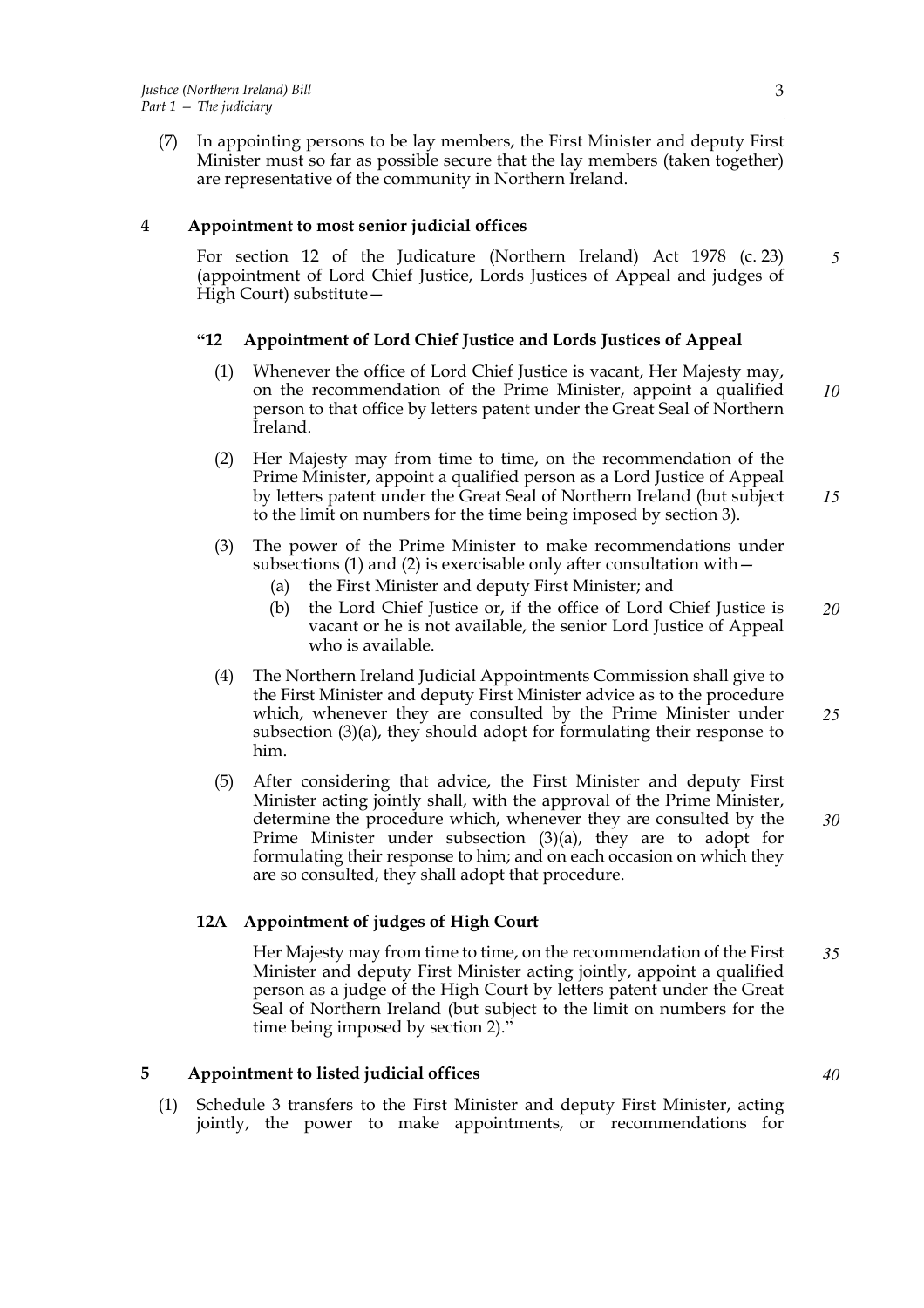*5*

*20*

appointment, to listed judicial offices and makes provision about associated functions.

- (2) Only a person selected by the Commission may be appointed, or recommended for appointment, to a listed judicial office.
- (3) The First Minister and deputy First Minister, acting jointly, may at any time by notice require the Commission to select a person to be appointed, or recommended for appointment, to a listed judicial office.
- (4) When the Commission is so required, it must—
	- (a) inform the Office of the First Minister and deputy First Minister of the person selected to be appointed, or recommended for appointment, to the office, and *10*
	- (b) make a report to that Office on its process of selection, indicating the basis of its decision to select that person.
- (5) After receipt of a report under subsection (4)(b), the First Minister and deputy First Minister, acting jointly, may by notice require the Commission to reconsider its decision; and the notice must include a statement of their reasons for requiring it to do so. *15*
- (6) If the Commission is required to reconsider its decision, it must—
	- (a) after doing so, either re-affirm its selection or select a different person to be appointed, or recommended for appointment, to the office,
	- (b) inform the Office of the First Minister and deputy First Minister of the outcome of its reconsideration, and
	- (c) make a report to that Office indicating the basis of the decision made by it after its reconsideration.
- (7) The selection of a person by the Commission to be appointed, or recommended for appointment, to an office (whether initially or after reconsideration) must be made solely on the basis of merit. *25*

## **6 Removal from most senior judicial offices**

After section 12A of the Judicature (Northern Ireland) Act 1978 (c. 23) (inserted by section 4 of this Act) insert— *30*

## **"12B Tenure of office**

- (1) The Lord Chief Justice, Lords Justices of Appeal and judges of the High Court hold office during good behaviour (subject to section 26 of, and Schedule 7 to, the Judicial Pensions and Retirement Act 1993 (c. 8)).
- (2) Her Majesty may on an address presented to Her Majesty by both Houses of Parliament remove a person from office as Lord Chief Justice, a Lord Justice of Appeal or a judge of the High Court. *35*
- (3) A motion for the presentation of an address to Her Majesty for the removal of a person from any of those offices may be made—
	- (a) to the House of Commons only by the Prime Minister; and
	- (b) to the House of Lords only by the Lord Chancellor.
- (4) Neither the Prime Minister nor the Lord Chancellor may make a motion for the presentation of such an address unless—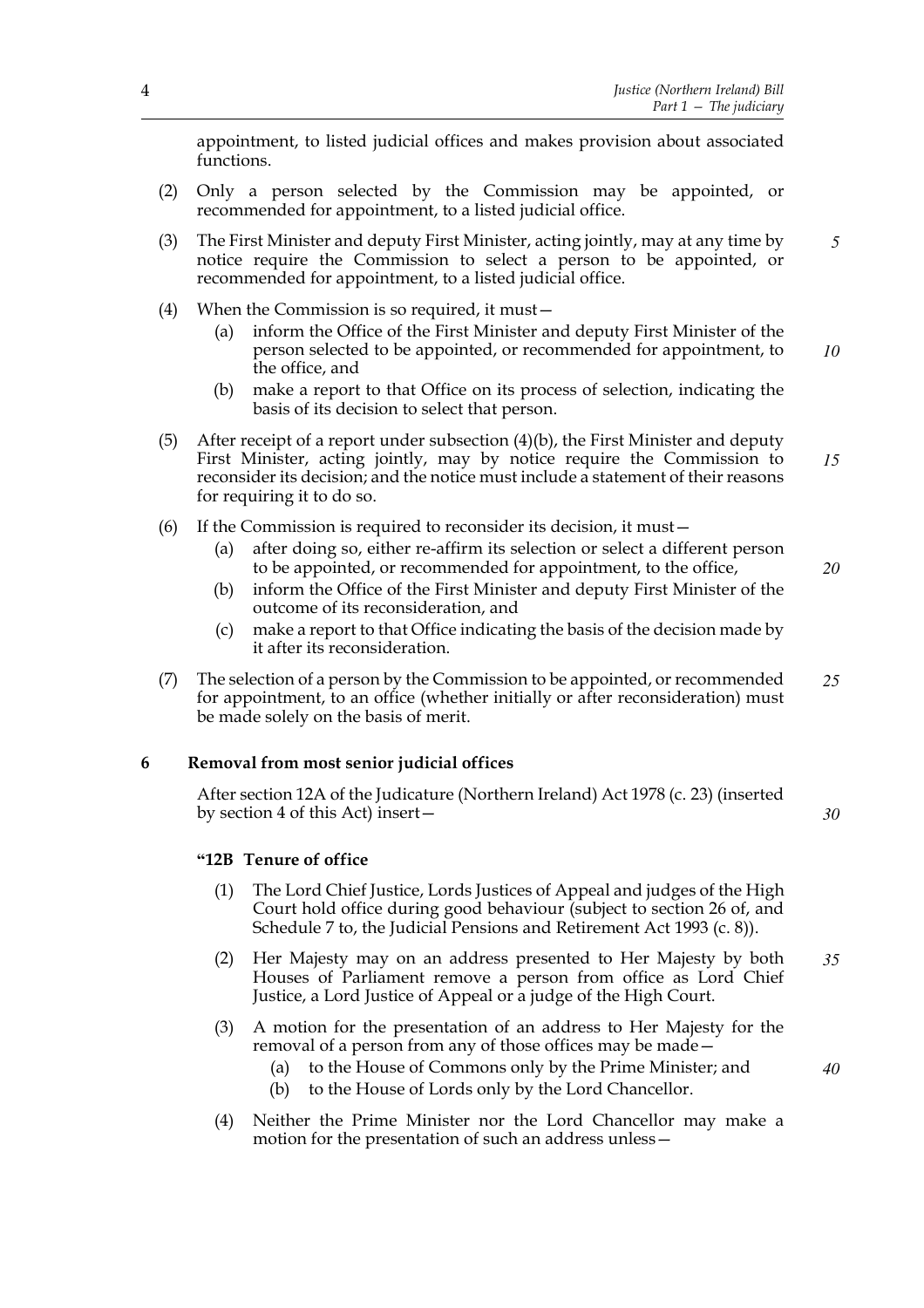- (a) they have been advised to do so by the First Minister and deputy First Minister acting jointly; or
- (b) they have consulted the First Minister and deputy First Minister about doing so.
- (5) Neither the Prime Minister nor the Lord Chancellor may make a motion for the presentation of such an address unless a tribunal convened under section 8 of the Justice (Northern Ireland) Act 2002 has reported to the First Minister and deputy First Minister recommending that the person be removed from the office on the ground of misbehaviour. *10*
- (6) If such a tribunal has so recommended, the First Minister and deputy First Minister shall send a copy of the report of the tribunal to the Prime Minister and the Lord Chancellor, together with any comments they wish to make about the report.
- (7) The Prime Minister shall lay a copy of the report and any advice, response to consultation or comments of the First Minister and deputy First Minister before the House of Commons before making a motion for the presentation of an address in that House; and the Lord Chancellor shall lay a copy of them before the House of Lords before making such a motion in that House. *15 20*
- (8) If the Prime Minister and Lord Chancellor are considering the making of motions for the presentation of an address to Her Majesty in relation to the Lord Chief Justice, the Prime Minister may suspend him from office; and if they are considering the making of such motions in relation to a Lord Justice of Appeal or a judge of the High Court the Prime Minister may suspend him from office with the agreement of the Lord Chief Justice.
- (9) If a person is suspended from an office under subsection (8), he may not perform any of the functions of the office (but his other rights as holder of the office are unaffected).
- (10) Nothing in subsections (1) to (9) applies to a judge of the High Court appointed after the coming into force of section 7 of the Justice (Northern Ireland) Act 2002 (as to the removal and suspension of whom see that section)."

# **7 Removal from listed judicial offices**

- (1) A person holding a listed judicial office may be removed from office (and suspended from office pending a decision whether to remove him) but only in accordance with this section.
- (2) The power to remove or suspend him is exercisable by the First Minister and deputy First Minister, acting jointly.
- (3) He may only be removed if a tribunal convened under section 8 has reported to the First Minister and deputy First Minister recommending that he be removed on the ground of misbehaviour or inability to perform the functions of the office.
- (4) He may only be suspended if the tribunal, at any time when it is considering whether to recommend his removal, has recommended to them that he be suspended. *45*

5

*5*

*35*

*40*

*25*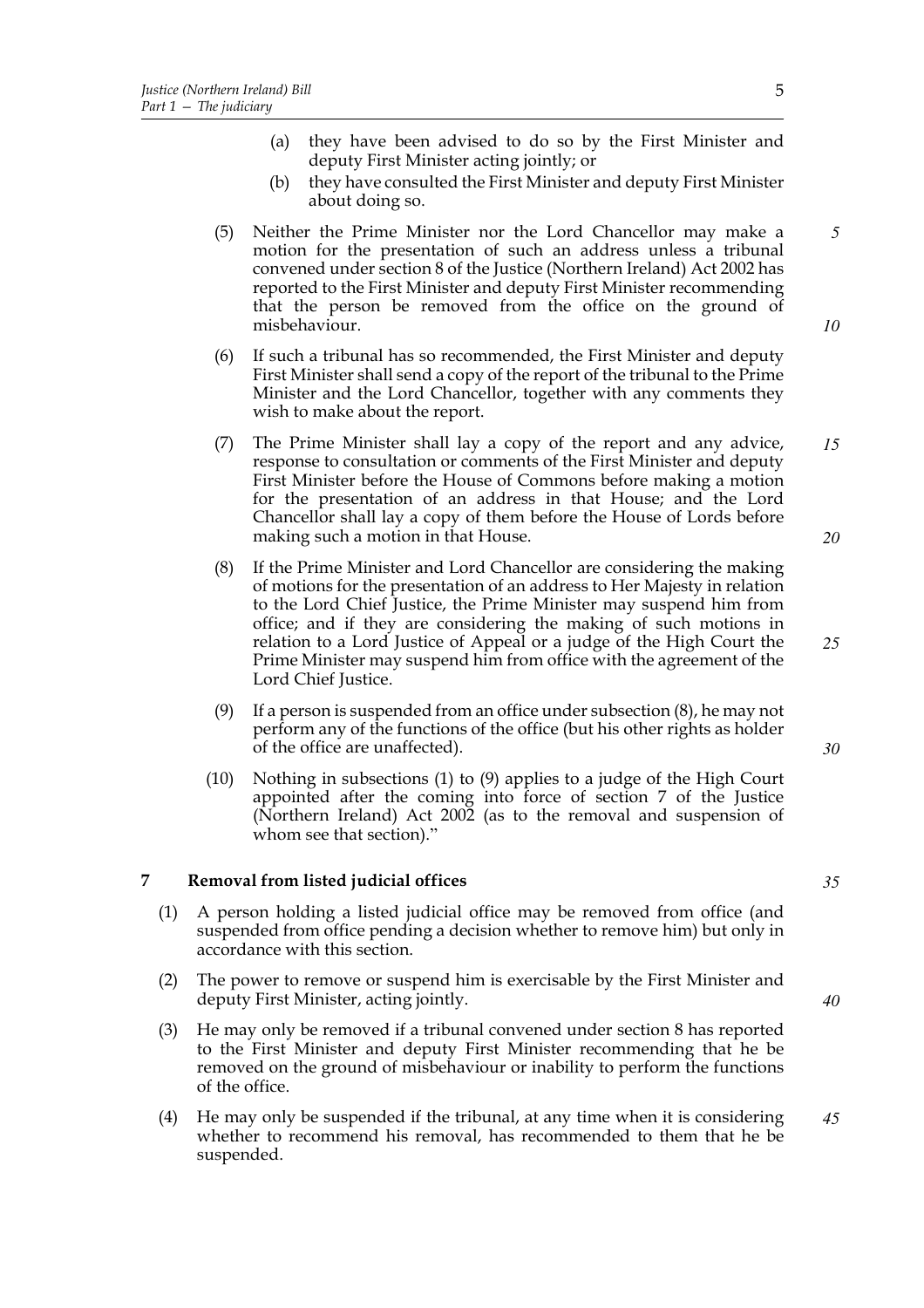- (5) He may not be removed or suspended without the agreement of the Lord Chief Justice.
- (6) If he is suspended he may not perform any of the functions of the office until the decision whether to remove him has been taken (but his other rights as holder of the office are unaffected).
- (7) Nothing in subsections (1) to (6) applies to a judge of the High Court appointed before the coming into force of this section (as to the removal and suspension of whom see section 12B of the Judicature (Northern Ireland) Act 1978 (c. 23) (inserted by section 6 of this Act)).
- (8) But, subject to that, those subsections apply whatever the date of a person's appointment. *10*

# **8 Tribunals for considering removal**

- (1) A tribunal to consider the removal of the Lord Chief Justice may be convened by the First Minister and deputy First Minister, acting jointly.
- (2) A tribunal to consider the removal of the holder of any other protected judicial office may be convened— *15*
	- (a) by the First Minister and deputy First Minister, acting jointly, after consulting the Lord Chief Justice, or
	- (b) by the Lord Chief Justice, after consulting the First Minister and deputy First Minister.
- (3) A tribunal to consider the removal of the Lord Chief Justice or a Lord Justice of Appeal may not be convened unless the Prime Minister has been consulted.
- (4) A tribunal to consider the removal of the Lord Chief Justice, a Lord Justice of Appeal or a judge of the High Court is to consist of—
	- (a) a person who holds the office of Lord of Appeal in Ordinary or high judicial office as defined in section 25 of the Appellate Jurisdiction Act 1876 (c. 59) (ignoring for this purpose section 5 of the Appellate Jurisdiction Act 1887 (c. 70)) and does not hold (and has never held) the office of Lord Chief Justice, Lord Justice of Appeal or judge of the High Court, *25*
	- (b) a person who is, or has been, a judge of the Court of Appeal of England and Wales or the Inner House of the Court of Session, and
	- (c) a person who does not hold (and has never held) a protected judicial office and is not (and has never been) a barrister or solicitor.
- (5) A tribunal to consider the removal of the holder of any other protected judicial office is to consist of— *35*
	- (a) a person who holds, or has held, the office of Lord Chief Justice or Lord Justice of Appeal,
	- (b) a person who holds the office of judge of the High Court, and
	- (c) a person who does not hold (and has never held) a protected judicial office and is not (and has never been) a barrister or solicitor. *40*
- (6) The chairman of a tribunal is the person mentioned in paragraph (a) of subsection (4) or (5).
- (7) The selection of the persons to be the members of a tribunal under paragraphs (a) and (b) of subsection (4) is to be made by the Lord Chancellor.

*5*

*20*

*30*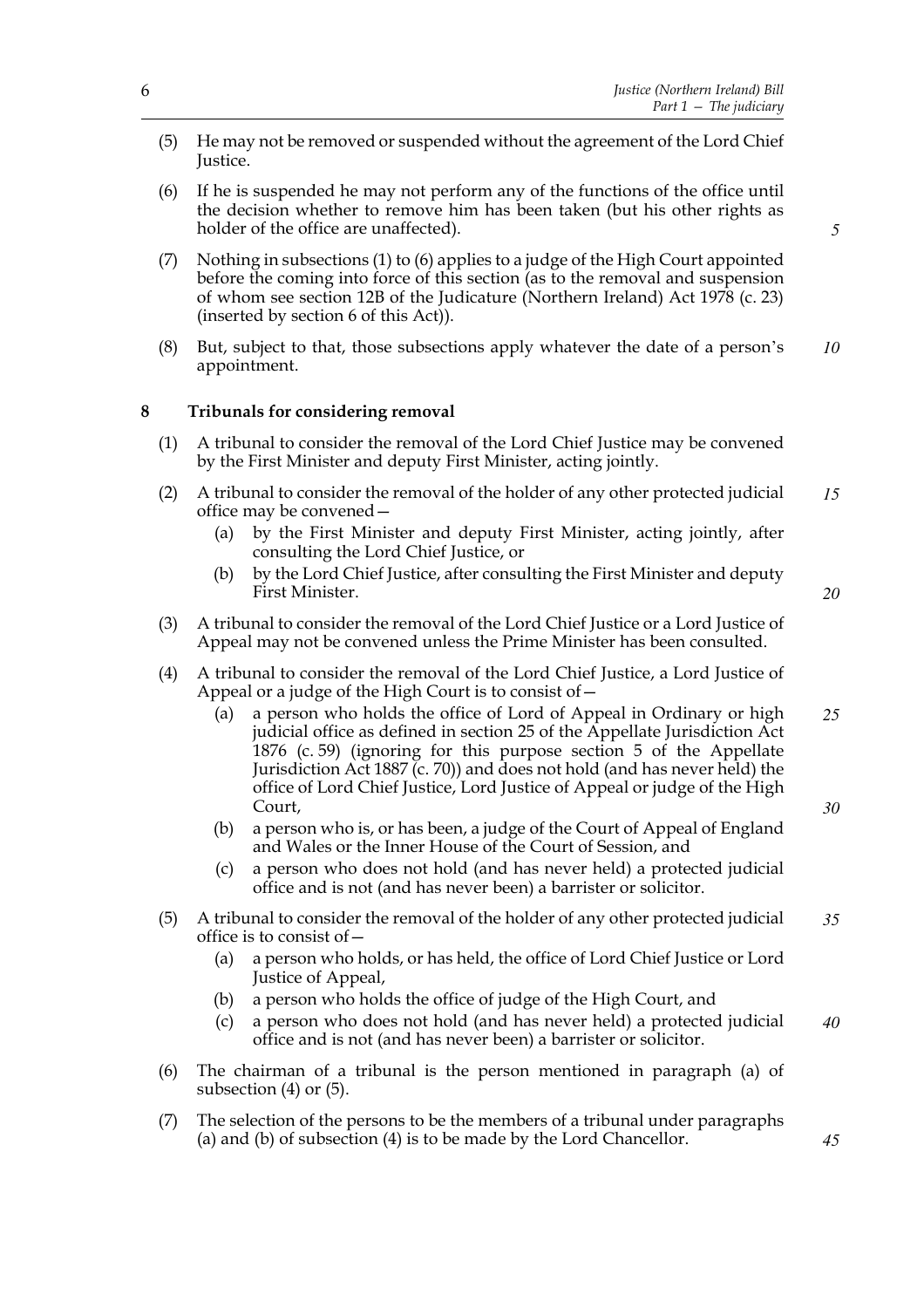- (8) The selection of the persons to be the members of a tribunal under paragraphs (a) and (b) of subsection (5) is to be made by the Lord Chief Justice.
- (9) The selection of the person who is to be the member of a tribunal under paragraph (c) of subsection (4) or (5) is to be made by the First Minister and deputy First Minister, acting jointly.
- (10) The procedure of a tribunal is to be determined by the Lord Chief Justice except where—
	- (a) the office of Lord Chief Justice is vacant,
	- (b) he is not available, or
	- (c) the tribunal is to consider his removal from office;

and in such a case its procedure is to be determined by its chairman.

(11) The First Minister and deputy First Minister, acting jointly, may pay to a member of a tribunal any such allowances or fees as they may determine.

## *Magistrates*

# **9 Renaming of resident magistrates**

- (1) The office of resident magistrate is renamed District Judge (Magistrates' Courts) in Northern Ireland.
- (2) The office of deputy resident magistrate is renamed Deputy District Judge (Magistrates' Courts) in Northern Ireland.
- (3) Accordingly, references in any enactment, instrument or other document to a resident magistrate or deputy resident magistrate are to a District Judge (Magistrates' Courts) in Northern Ireland or Deputy District Judge (Magistrates' Courts) in Northern Ireland. *20*
- (4) The Resident Magistrates' Pensions Act (Northern Ireland) 1960 (c. 2 (N.I.)) may be cited as the District Judges (Magistrates' Courts) Pensions Act (Northern Ireland) 1960. *25*
- (5) References in any enactment, instrument or other document to—
	- (a) a district judge or deputy district judge (in Northern Ireland or England and Wales), or
	- (b) a District Judge (Magistrates' Courts) or Deputy District Judge (Magistrates' Courts) (in England and Wales), *30*

do not include a District Judge (Magistrates' Courts) in Northern Ireland or Deputy District Judge (Magistrates' Courts) in Northern Ireland.

(6) In relation to Northern Ireland (unless the contrary intention appears) "District Judge (Magistrates' Courts)" or "Deputy District Judge (Magistrates' Courts)" means a District Judge (Magistrates' Courts) in Northern Ireland or a Deputy District Judge (Magistrates' Courts) in Northern Ireland. *35*

## **10 Lay magistrates**

- (1) The Lord Chancellor must, for each county court division, appoint persons to be lay magistrates for the division.
- (2) A person may not be appointed to be a lay magistrate unless—

*15*

*40*

*5*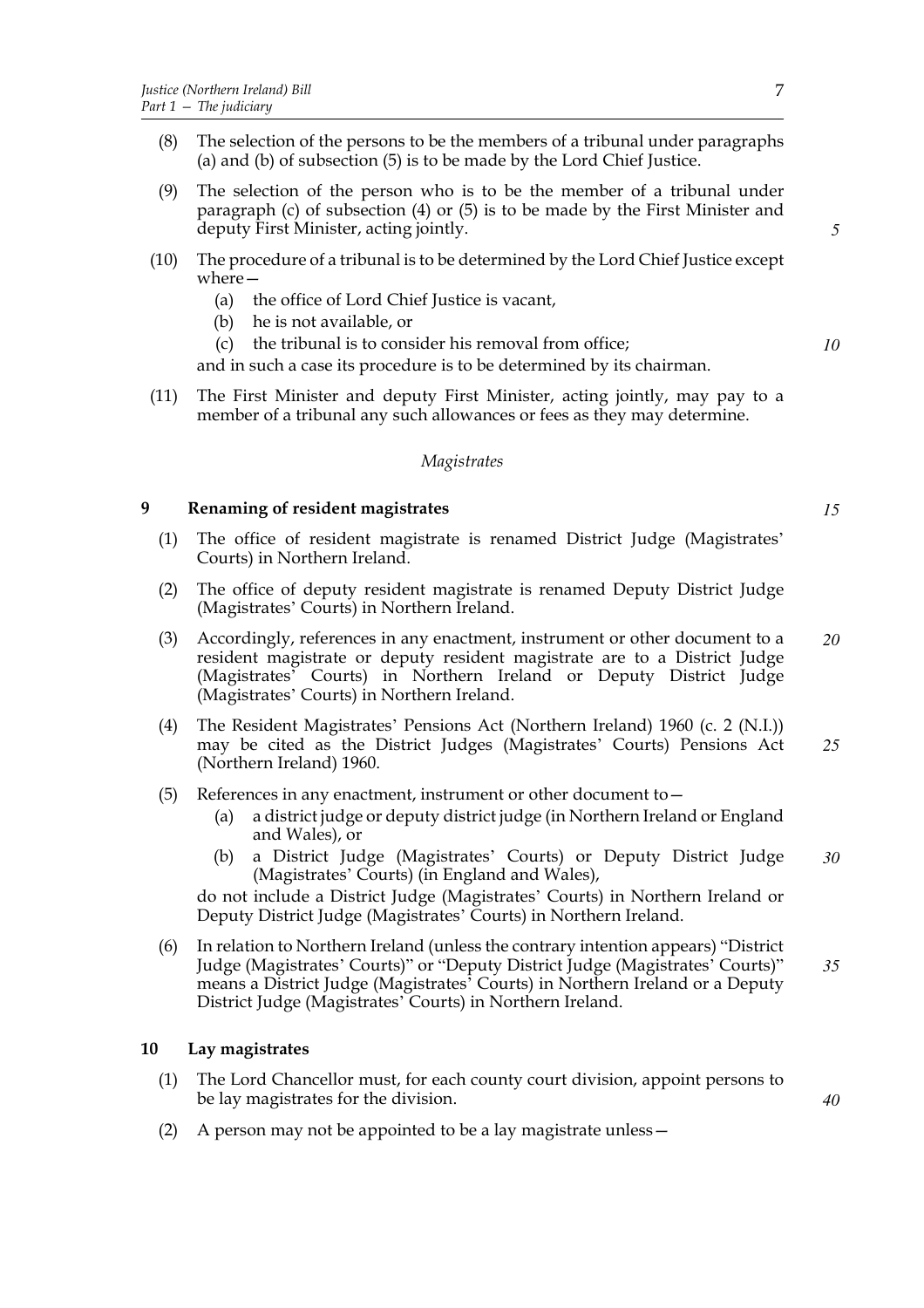- (a) he has completed a course of training approved by the Lord Chancellor, or
- (b) he has given an undertaking in writing to attend such a course of training.
- (3) It is a condition of the appointment of a person under subsection (2)(b) that he will complete such a course of training within the period of one year beginning with the date of his appointment or such longer period as the Lord Chancellor may allow. *5*
- (4) The Lord Chancellor may by order make further provision about eligibility for appointment to be a lay magistrate.
- (5) The provision which may be made by an order under subsection (4) includes (in particular) provision that a person may not be appointed to be a lay magistrate—
	- (a) if he does not reside or work in, or within a prescribed distance of, the county court division to which the appointment relates,
	- (b) if he, or a person related to or otherwise connected with him in a prescribed manner, holds an office of a prescribed description, has an occupation of a prescribed description or has been selected as a candidate for election to a prescribed body,
	- (c) if a bankruptcy order has been made against him, or his estate has been sequestrated, or he has made a composition or arrangement with, or granted a trust deed for, his creditors, or *20*
	- (d) if he has been convicted of a prescribed offence,

unless the Lord Chancellor otherwise determines in the case of a particular person.

- (6) "Prescribed" means prescribed in the order.
- (7) No act by a person appointed to be a lay magistrate is invalidated by reason only that he is not a lay magistrate because he was not eligible to be appointed.
- (8) A lay magistrate ceases to hold office on the day on which he attains the age of 70.
- (9) No act by a person who has been a lay magistrate is invalidated by reason only that he has ceased to hold office under subsection (8).
- (10) The Lord Chancellor may remove a lay magistrate from office.
- *(11) The Lord Chancellor must pay to lay magistrates any such allowances as he may determine.*
- (12) In paragraph 11 of Schedule 2 to the Northern Ireland Act 1998 (c. 47) (excepted matters: judicial offices), after "resident magistrates," insert "lay magistrates,".
- (13) "County court division" means a division specified under Article 3(1) of the County Courts (Northern Ireland) Order 1980 (S.I. 1980/397 (N.I. 3)).

# **11 Transfer of functions of justices of the peace**

(1) Subject as follows, the functions of justices of the peace (including their functions as members of a court) are transferred to lay magistrates.

*35*

*10*

*15*

*25*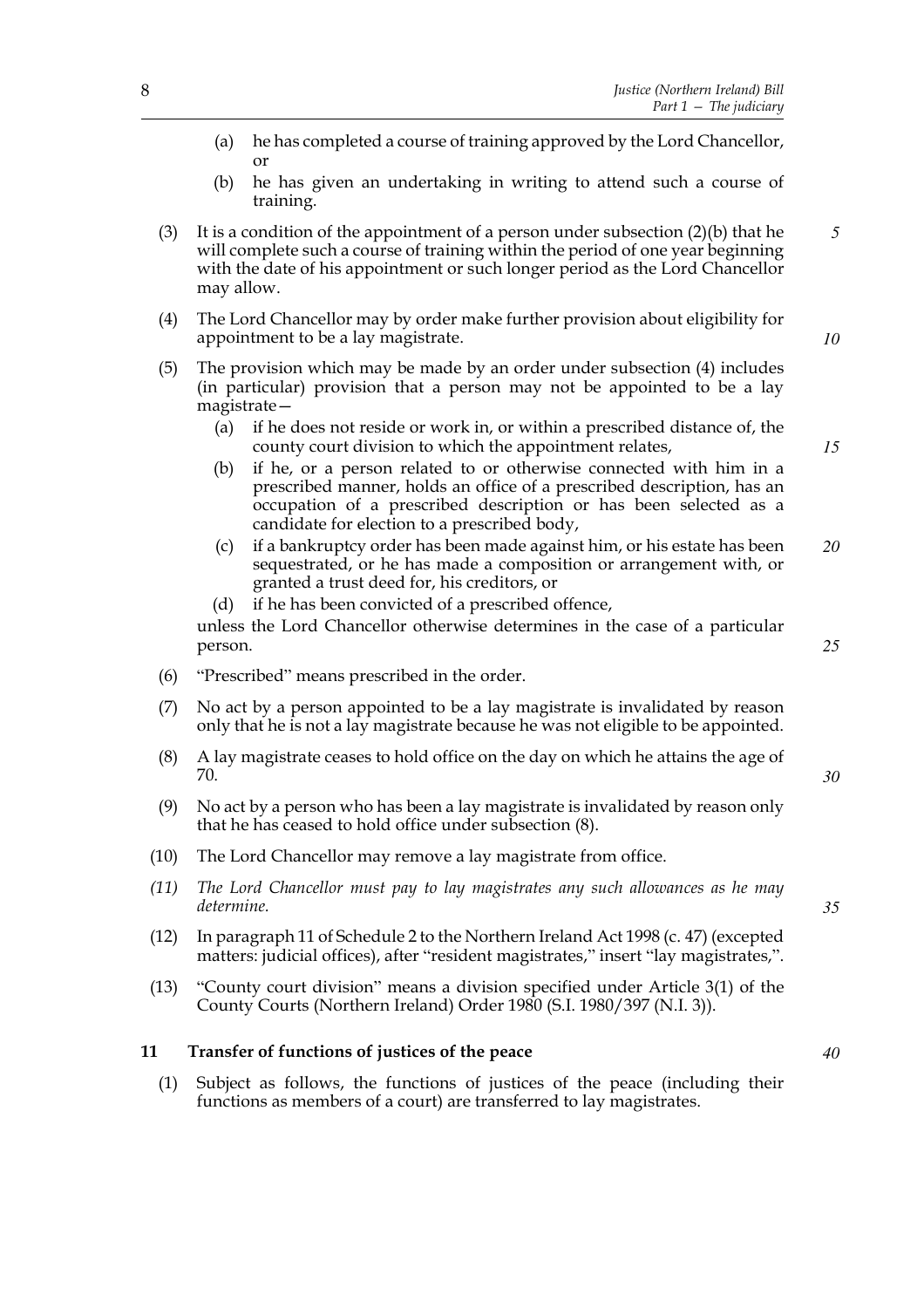- (2) A lay magistrate sitting out of petty sessions may not exercise any function conferred or imposed on a magistrates' court in relation to the conduct of proceedings for an offence, apart from functions relating to—
	- (a) the issue of a warrant or summons,
	- (b) the remand of an accused who has not previously been remanded for the offence, or *5*
	- (c) dealing with misbehaviour in court.
- (3) Subsection (1) is subject to paragraphs 1 to 3 of Schedule 4 which specify functions which are to remain functions of justices of the peace (instead of, or as well as, becoming functions of lay magistrates) or to become functions only of District Judges (Magistrates' Courts). *10*
- (4) Schedule 4 also contains amendments consequential on this section.

# **12 Transfer of functions of lay panellists**

- (1) In paragraph 3(1) of Schedule 2 to the Children and Young Persons Act (Northern Ireland) 1968 (c. 34 (N.I.)) (composition of juvenile courts), for "persons selected from one or more of the panels mentioned in sub-paragraph  $(2)$ " substitute "lay magistrates for the county court division which includes the petty sessions district or districts for which the court acts or any other county court division which adjoins that county court division". *15*
- (2) In section 178 of that Act (assessors for county court in appeals from juvenile courts)— *20*
	- (a) in subsection (1), for "persons selected from one or more than one of the appropriate juvenile court panels," substitute "appropriate lay magistrates, at least one of whom (where practicable) is a woman,",
	- (b) in subsection (2), for "person" (in each place) substitute "lay magistrate", and *25*
	- (c) in subsection (4), for the definition of "the appropriate juvenile courts panels" substitute—
		- ""appropriate lay magistrate" means a lay magistrate for the county court division for which the county court is held or any other county court division which adjoins that county court division;". *30*
- (3) In Article 165(2)(i) of the Children (Northern Ireland) Order 1995 (S.I. 1995/755 (N.I. 2)) (rules of court: discharge of functions of court of summary jurisdiction by member of juvenile court panel), for "member of a juvenile court panel" substitute "lay magistrate". *35*

# *Lord Chief Justice*

# **13 Role of Lord Chief Justice**

- (1) The Lord Chief Justice is president of—
	- (a) the Court of Appeal,
	- (b) the High Court,
	- (c) the Crown Court,
	- (d) the county courts, and
	- (e) the magistrates' courts,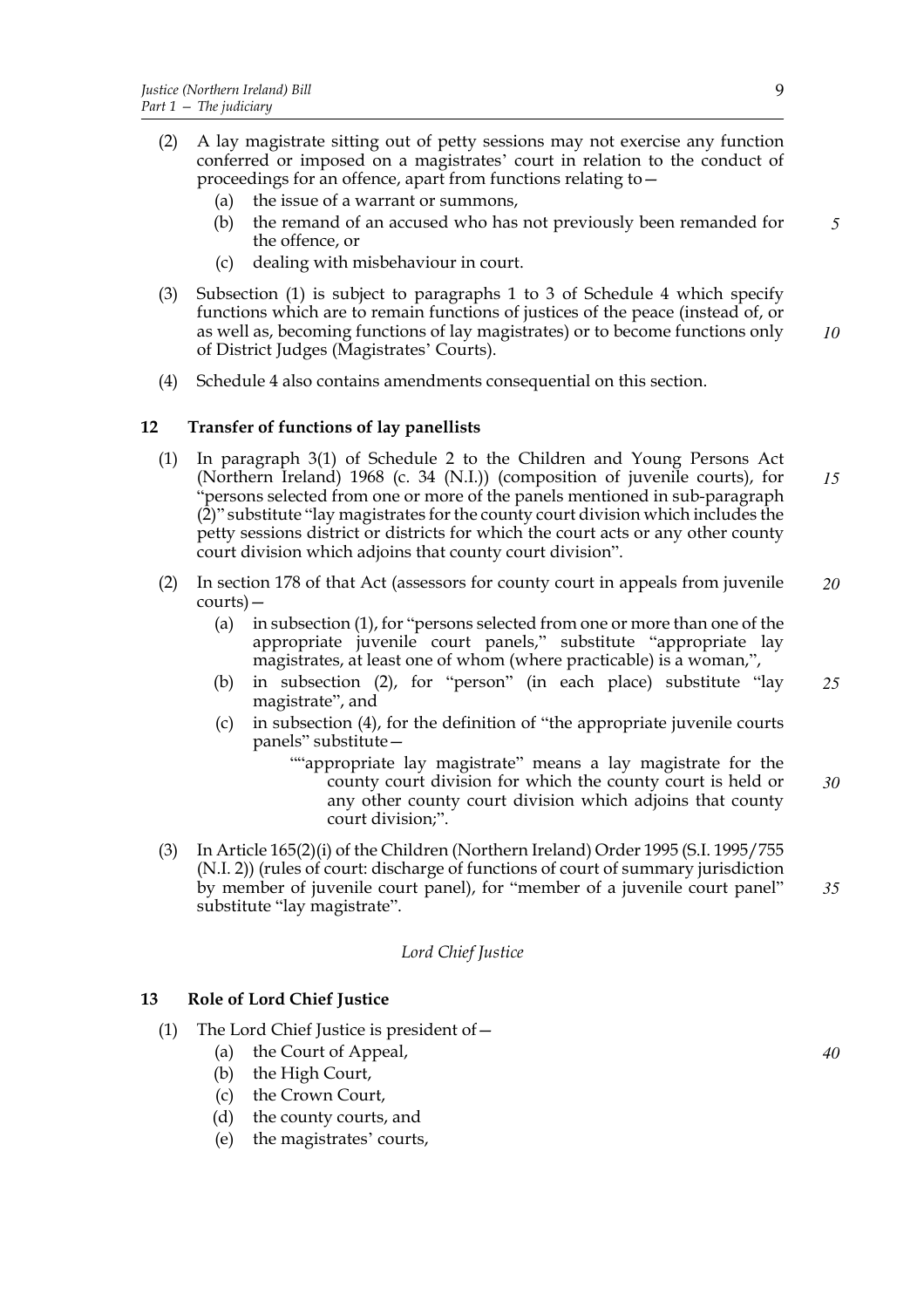and head of the judges and magistrates who sit in them.

- (2) Schedule 5 transfers to the Lord Chief Justice certain functions of the Lord Chancellor in relation to the operation of the courts.
- (3) The Lord Chancellor may by order make amendments in any enactment or instrument (whenever passed or made) for, or in connection with, the transfer of other functions of his to the Lord Chief Justice.

## **14 Presiding county court judge**

(1) After section 102 of the County Courts Act (Northern Ireland) 1959 (c. 25 (N.I.)) insert—

## **"102A Presiding judge**

- (1) The Lord Chief Justice must appoint one of the judges to be the Presiding judge with responsibility for the county courts and the other judges and the deputy judges.
- (2) The person appointed as Presiding judge holds that office in accordance with the terms of his appointment.
- (3) If the office of Presiding judge becomes vacant, the Lord Chief Justice may appoint a judge to act as Presiding judge, pending a new appointment."
- (2) The Lord Chief Justice may delegate any of his functions relating to county courts to the Presiding county court judge.

## **15 Presiding District Judge (Magistrates' Courts)**

- (1) The Lord Chief Justice must appoint one of the District Judges (Magistrates' Courts) to be the Presiding District Judge (Magistrates' Courts) in Northern Ireland with responsibility for the magistrates' courts, the other District Judges (Magistrates' Courts) and the Deputy District Judges (Magistrates' Courts).
- (2) The person appointed as Presiding District Judge (Magistrates' Courts) in Northern Ireland holds that office in accordance with the terms of his appointment.
- (3) If the office of Presiding District Judge (Magistrates' Courts) in Northern Ireland becomes vacant, the Lord Chief Justice may appoint a District Judge (Magistrates' Courts) to act as Presiding District Judge (Magistrates' Courts) in Northern Ireland, pending a new appointment.
- (4) The Lord Chief Justice may delegate any of his functions relating to magistrates' courts to the Presiding District Judge (Magistrates' Courts) in Northern Ireland.

#### **16 Presiding lay magistrate**

- (1) The Lord Chief Justice must appoint one of the lay magistrates to be the Presiding lay magistrate with responsibility for the other lay magistrates.
- (2) The person appointed as Presiding lay magistrate holds that office in accordance with the terms of his appointment.

*10*

*5*

*20*

*15*

*25*

*35*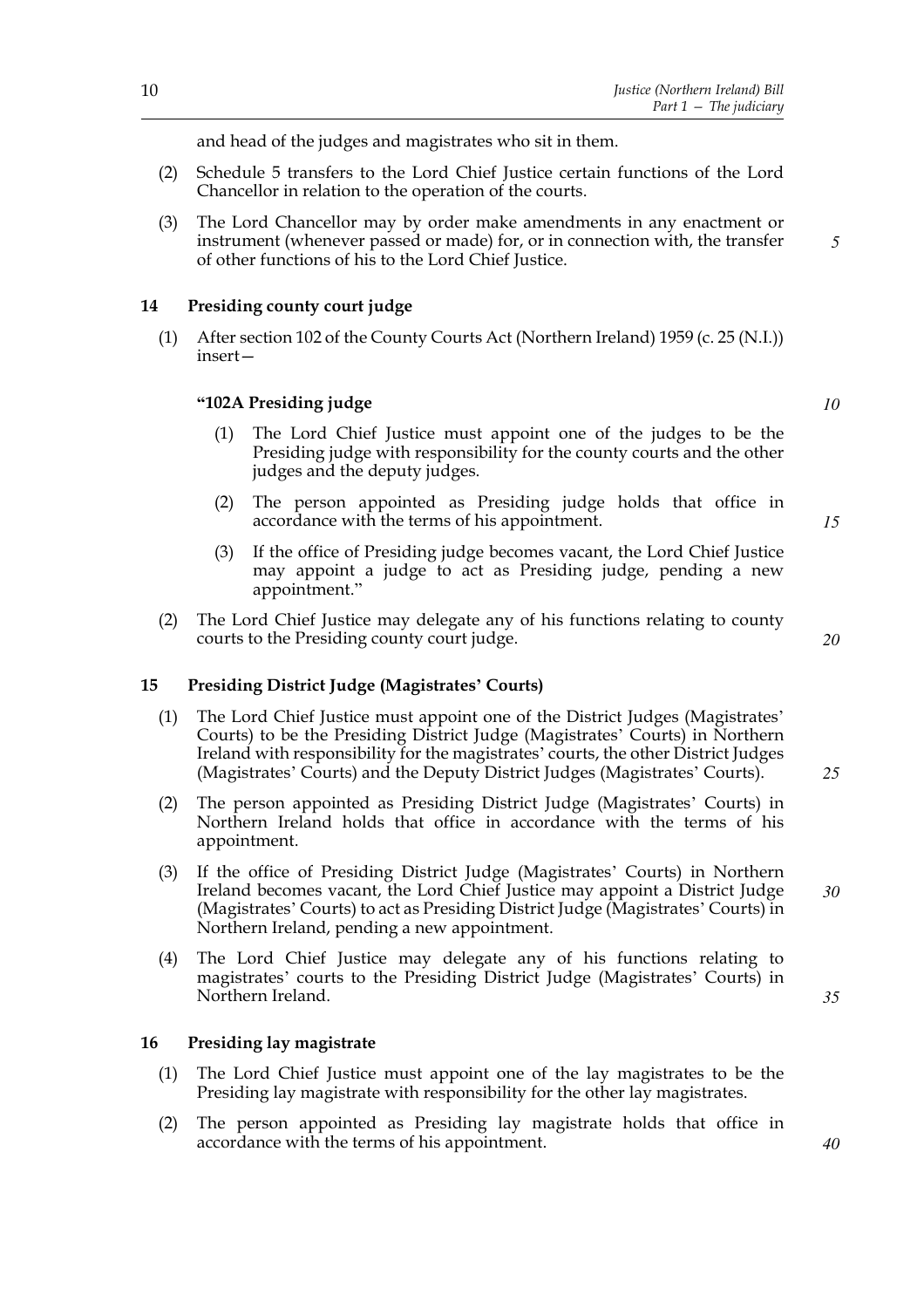(3) If the office of Presiding lay magistrate becomes vacant, the Lord Chief Justice may appoint a lay magistrate to act as Presiding lay magistrate, pending a new appointment.

# **17 Complaints about holders of judicial office**

- (1) The Lord Chief Justice must prepare a code of practice relating to the handling of complaints against any person who holds a protected judicial office. *5*
- (2) The code must include provision for any complaints appearing to the Lord Chief Justice—
	- (a) to involve a serious allegation of misbehaviour or inability to perform the functions of an office, and
	- (b) to have a reasonable prospect of being substantiated,

to be referred to a tribunal for it to provide advice about any steps which should be taken to deal with the complaint.

- (3) The Lord Chief Justice may from time to time prepare a new code or make alterations to a code.
- (4) The Lord Chief Justice must publish each code prepared by him and any alterations which he makes to a code (or the code as altered).

## **18 Secretaries to Lord Chief Justice**

- (1) In Schedule 3 to the Judicature (Northern Ireland) Act 1978 (c. 23) (qualification for appointment to statutory offices), omit the entries relating to the Principal Secretary to the Lord Chief Justice and the Legal Secretary to the Lord Chief Justice.
- (2) In section 53(2) of that Act (secretary to Crown Court Rules Committee), for the words from "secretary to" to "such secretary" substitute "joint secretaries to the Crown Court Rules Committee shall be the Principal Secretary to the Lord Chief Justice and a person designated by the Lord Chancellor; and whichever of them is nominated by the Lord Chancellor". *25*
- (3) In section 54(5) of that Act (joint secretaries to Supreme Court Rules Committee), for the words from "such persons" to the end substitute "the Principal Secretary to the Lord Chief Justice and a person designated by the Lord Chancellor." *30*
- (4) In paragraph 6 of Schedule 2 to the Family Law (Northern Ireland) Order 1993 (S.I. 1993/1576 (N.I. 6)) (joint secretaries to Northern Ireland Family Proceedings Rules Committee), for the words from "such persons" to the end substitute "the Principal Secretary to the Lord Chief Justice and a person designated by the Lord Chancellor."

## *Other provisions*

# **19 Qualification for appointment**

(1) In section 6 of the Appellate Jurisdiction Act 1876 (c. 59) (qualification for appointment as Lord of Appeal in Ordinary), for "practising member of the Bar of Northern Ireland" substitute "member of the Bar of Northern Ireland or a solicitor of the Supreme Court of Judicature of Northern Ireland".

*10*

*15*

*20*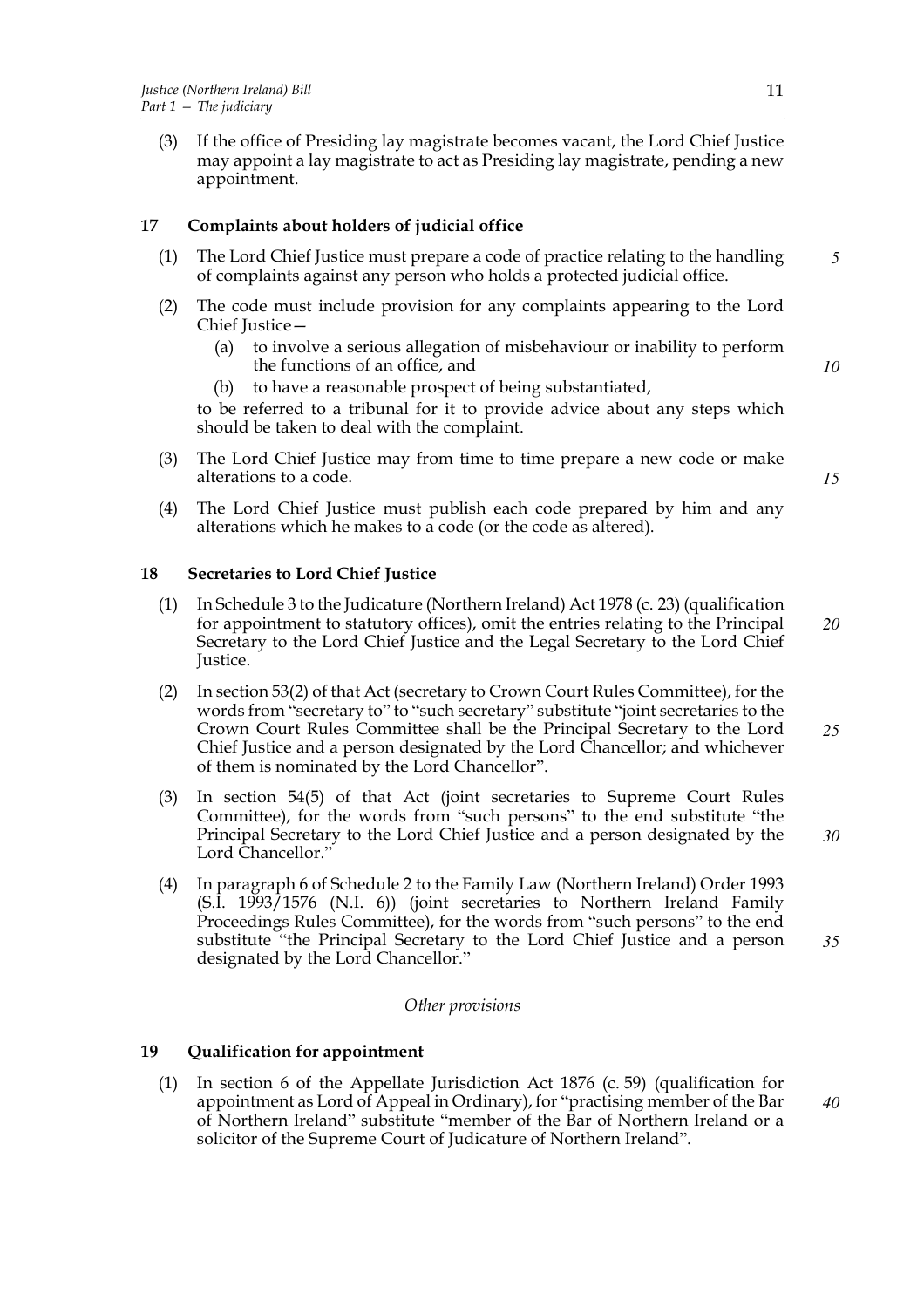| (2) | In section $7(1)(a)$ of the Judicature (Northern Ireland) Act 1978 (c. 23) (further<br>assistance for transaction of business of High Court or Court of Appeal by Lord<br>of Appeal in Ordinary), for "had practised for not less than ten years at the Bar<br>of Northern Ireland" substitute "was a member of the Bar of Northern Ireland,<br>or a solicitor of the Supreme Court, of at least ten years' standing". | 5  |
|-----|------------------------------------------------------------------------------------------------------------------------------------------------------------------------------------------------------------------------------------------------------------------------------------------------------------------------------------------------------------------------------------------------------------------------|----|
| (3) | For section 9 of that Act (qualification for appointment as judge of High Court<br>or Court of Appeal) substitute –                                                                                                                                                                                                                                                                                                    |    |
|     | 69<br>Qualification to be judge of High Court or Court of Appeal                                                                                                                                                                                                                                                                                                                                                       |    |
|     | A person is not qualified for appointment as Lord Chief Justice, a Lord<br>Justice of Appeal or a judge of the High Court unless he is -<br>a member of the Bar of Northern Ireland of at least ten years'<br>(a)<br>standing; or                                                                                                                                                                                      | 10 |
|     | a solicitor of the Supreme Court of at least ten years' standing."<br>(b)                                                                                                                                                                                                                                                                                                                                              |    |
| (4) | In section 103(1) of the County Courts Act (Northern Ireland) 1959 (c. 25 (N.I.))<br>(qualification for appointment as county court judge), for the words after<br>"unless" substitute "he is-                                                                                                                                                                                                                         | 15 |
|     | a member of the Bar of Northern Ireland of at least ten years'<br>(a)<br>standing; or                                                                                                                                                                                                                                                                                                                                  |    |
|     | a solicitor of the Supreme Court of at least ten years' standing."<br>(b)                                                                                                                                                                                                                                                                                                                                              |    |
| (5) | In section 107(1) of that Act (qualification for appointment as deputy county<br>court judge), for the words after "deputy judge" substitute "a person who is -<br>a member of the Bar of Northern Ireland of at least ten years'<br>(a)<br>standing; or                                                                                                                                                               | 20 |
|     | a solicitor of the Supreme Court of at least ten years' standing."<br>(b)                                                                                                                                                                                                                                                                                                                                              |    |
| (6) | In section 9(1) of the Magistrates' Courts Act (Northern Ireland) 1964 (c. 21<br>(N.I.)) (qualification for appointment as District Judge (Magistrates' Courts)),<br>for the words after "appointments" substitute "are-<br>members of the Bar of Northern Ireland of at least seven years'<br>(a)                                                                                                                     | 25 |
|     | standing; or<br>solicitors of the Supreme Court of at least seven years'<br>(b)<br>standing.                                                                                                                                                                                                                                                                                                                           | 30 |
| (7) | In section $2(3)$ of the Coroners Act (Northern Ireland) 1959 (c. 15 (N.I.))<br>(qualification for appointment as coroner), for the words after "unless"<br>substitute "he is -                                                                                                                                                                                                                                        |    |
|     | a member of the Bar of Northern Ireland of at least five years'<br>(a)<br>standing; or                                                                                                                                                                                                                                                                                                                                 | 35 |
|     | a solicitor of the Supreme Court of at least five years' standing."<br>(b)                                                                                                                                                                                                                                                                                                                                             |    |
| (8) | In section $70(2)$ of the Judicature (Northern Ireland) Act 1978 (qualification for<br>appointment to offices in Schedule 3), for the words after "unless" substitute<br>"he is $-$                                                                                                                                                                                                                                    | 40 |
|     | a barrister or solicitor, or in the case of the Official Solicitor a<br>(a)<br>solicitor, who has at least the number of years' standing<br>specified in relation to that office in column 3 of that Schedule;<br>or                                                                                                                                                                                                   |    |
|     | the holder of any other office so listed."<br>(b)                                                                                                                                                                                                                                                                                                                                                                      | 45 |
|     |                                                                                                                                                                                                                                                                                                                                                                                                                        |    |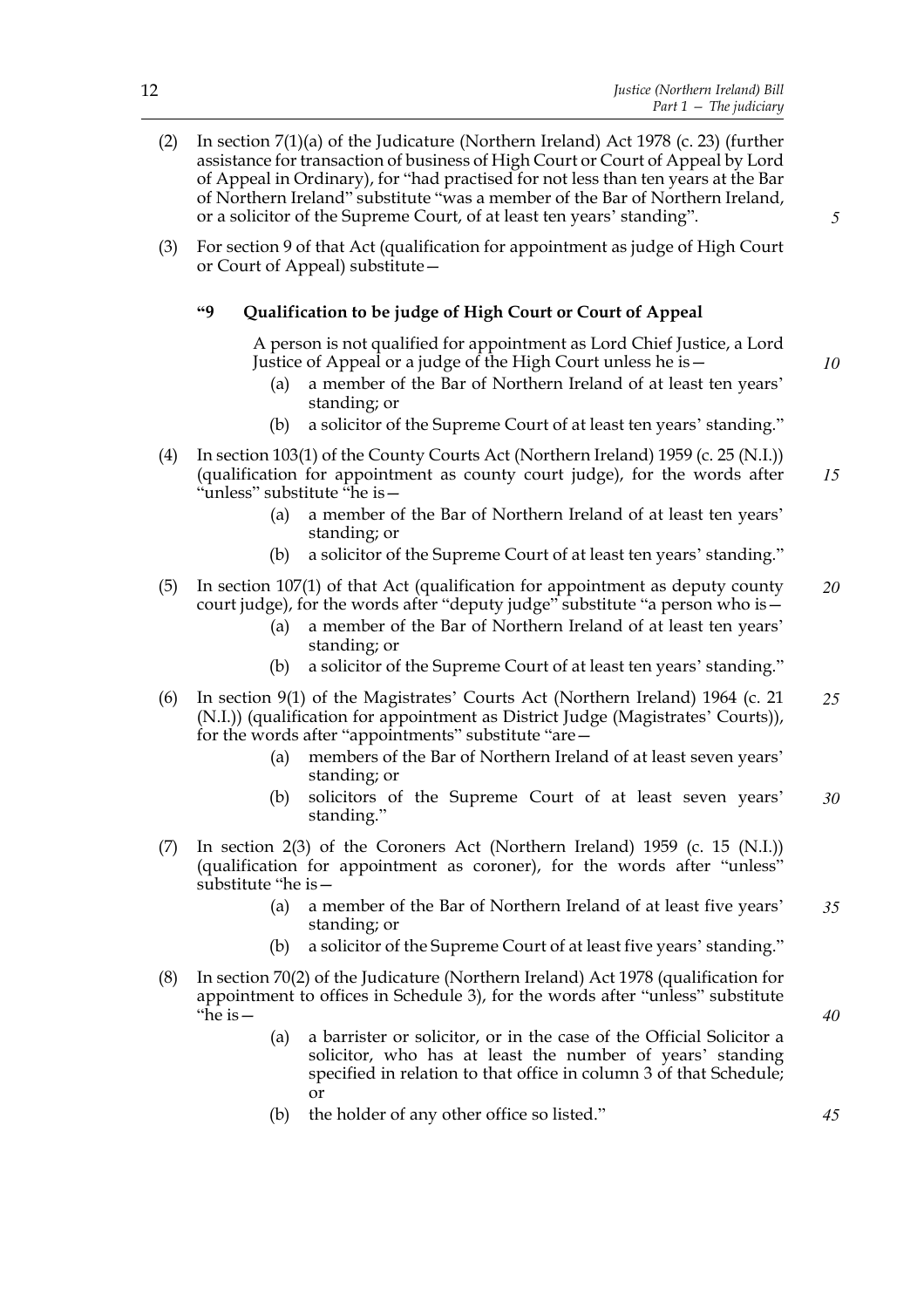- (9) In Schedule 3 to that Act, in each of the entries relating to a Master and in the entry relating to the Official Solicitor, in column 3 (number of years' standing), for "10" substitute "7".
- (10) In section 35 of the Northern Ireland Constitution Act 1973 (c. 36) (Crown Solicitor for Northern Ireland), after subsection (1) insert—
	- "(1A) A person is not qualified for appointment as Crown Solicitor unless he  $is -$ 
		- (a) a member of the Bar of Northern Ireland of at least ten years' standing; or
		- (b) a solicitor of the Supreme Court of at least ten years' standing." *10*

# **20 Judicial oath or affirmation**

- (1) Every person appointed to an office specified in Schedule 6 must, before undertaking any functions of the office, either—
	- (a) take the oath specified in subsection (2), or
	- (b) make the affirmation and declaration specified in subsection (3).
- (2) The oath is  $-$

"I ............... do swear that I will well and faithfully serve in the office of ............... and that I will do right to all manner of people without fear or favour, affection or ill-will according to the laws and usages of this realm."

(3) The affirmation and declaration is  $-$ 

"I ............... do solemnly and sincerely and truly affirm and declare that I will well and faithfully serve in the office of ............... and that I will do right to all manner of people without fear or favour, affection or ill-will according to the laws and usages of this realm."

- (4) The Lord Chancellor may by order amend Schedule 6 by—
	- (a) adding an office,
	- (b) omitting an office, or
	- (c) altering the description of an office.
- (5) An order under subsection (4) may make appropriate consequential amendments in any enactment or instrument (whenever passed or made). *30*

# **21 Crown Solicitor**

In section 35 of the Northern Ireland Constitution Act 1973 (Crown Solicitor for Northern Ireland), for subsection (3) substitute—

- "(3) The Crown Solicitor—
	- (a) must make his services available to any Minister or department of the Government of the United Kingdom; and
	- (b) may make his services available to any Northern Ireland Minister or Northern Ireland department or any other public body or holder of public office."

*5*

*15*

*20*

*25*

*35*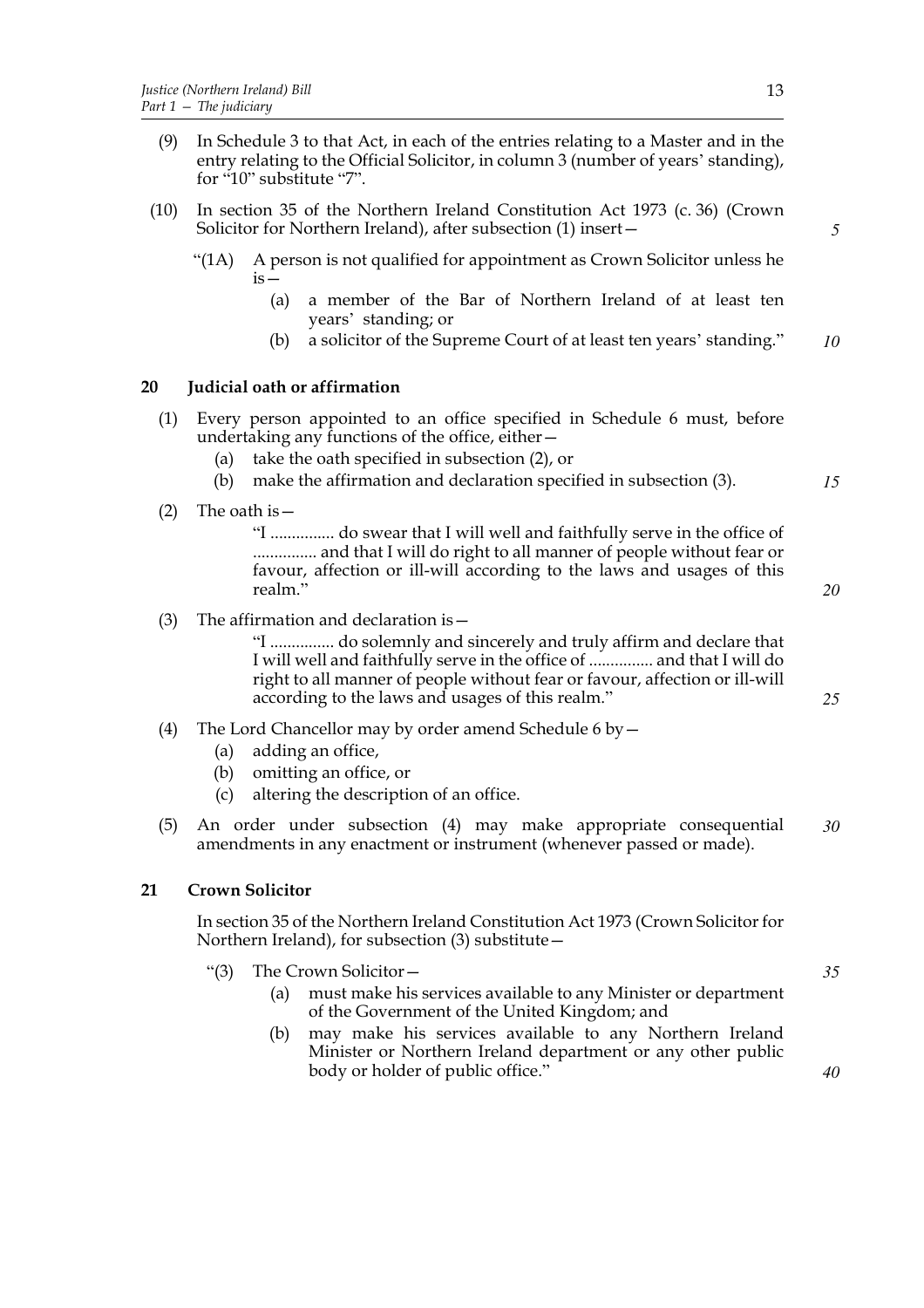# **22 Judicial pensions: pension sharing**

- (1) Article 40 of the Welfare Reform and Pensions (Northern Ireland) Order 1999 (S.I. 1999/3147 (N.I. 11)) (power to extend judicial pension schemes in connection with pension credits) is amended as follows.
- (2) In paragraph (2), after paragraph (g) insert—
	- "(h) the Judicial Pensions Act 1981 (c. 20); and
		- (i) the Judicial Pensions and Retirement Act 1993 (c. 8)."
- (3) In paragraph  $(3)(a)$ 
	- (a) for  $\lq(2)(d)$  and (e)" substitute  $\lq(2)(d)$  or (e)", and
	- (b) for "(2)(a) to (c), (f) and (g)," substitute "(2)(a), (b), (c), (f), (g), (h) or (i)". *10*
- (4) In paragraph (4)(a), for "(2)(a) to (c), (f) and (g)" substitute "(2)(a), (b), (c), (f),  $(g)$ ,  $(h)$  or  $(i)$ ".

## **PART 2**

LAW OFFICERS AND PUBLIC PROSECUTION SERVICE

## *Attorney General*

# **23 Attorney General**

- (1) The Attorney General for England and Wales shall no longer be Attorney General for Northern Ireland.
- (2) The First Minister and deputy First Minister, acting jointly, must appoint a person to be Attorney General for Northern Ireland.
- (3) The functions of the Attorney General for Northern Ireland shall be exercised by him independently of any other person.
- (4) A person is not qualified for appointment as Attorney General for Northern Ireland unless he is—
	- (a) a member of the Bar of Northern Ireland of at least ten years' standing, or *25*
	- (b) a solicitor of the Supreme Court of at least ten years' standing.
- (5) The First Minister and deputy First Minister, acting jointly, must make arrangements for the discharge of the functions of the Attorney General of Northern Ireland during any vacancy in that office.

## **24 Terms of appointment of Attorney General**

- (1) Subject as follows, the Attorney General for Northern Ireland holds office in accordance with the terms of his appointment (or re-appointment).
- (2) A person may not be appointed as the Attorney General for Northern Ireland—

*35*

*30*

- (a) for more than five years at a time, or
- (b) for a period during the whole or any part of which he will be aged 70 or over.

*5*

*20*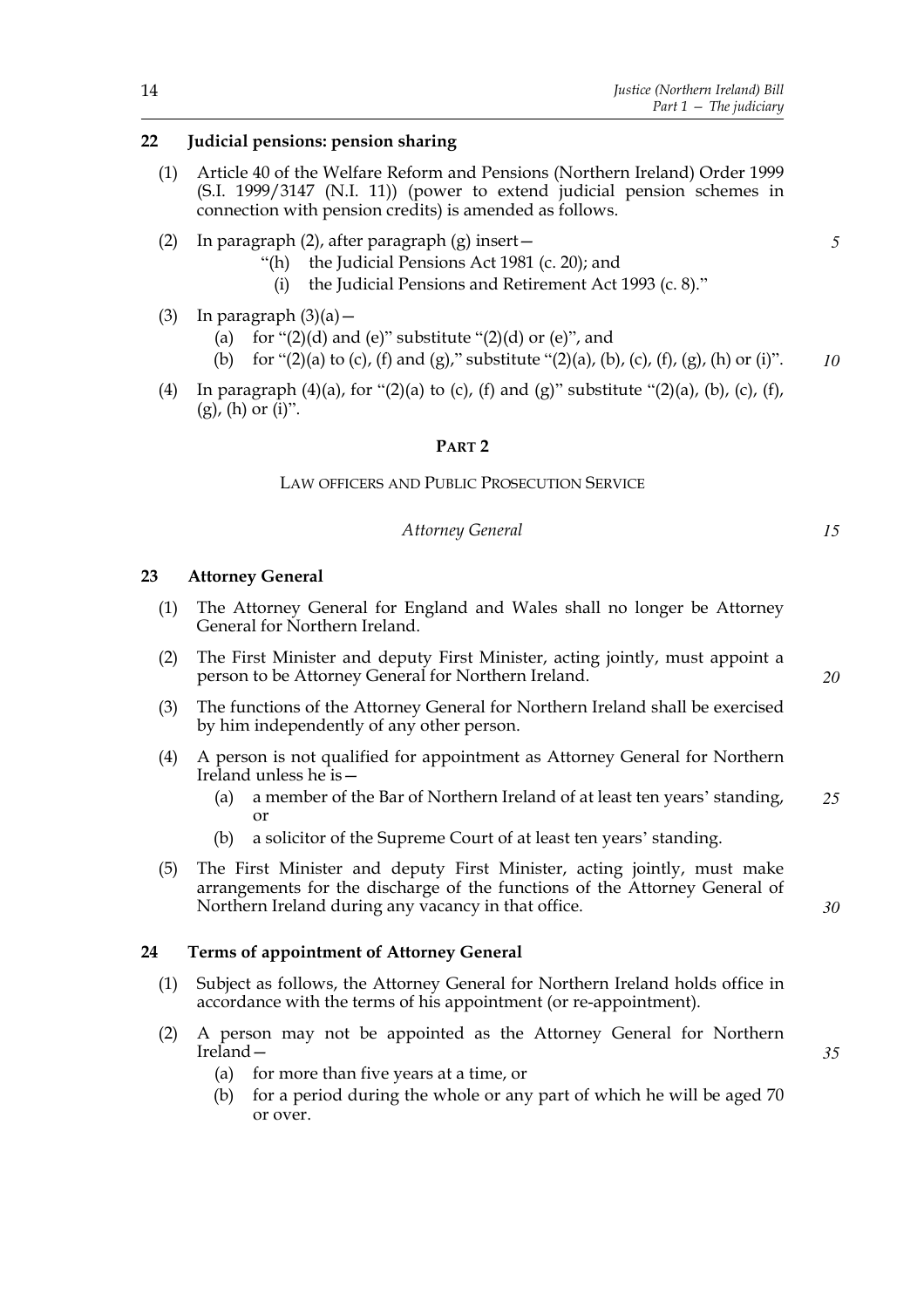- (3) The Attorney General for Northern Ireland may resign by notice in writing to the Office of the First Minister and deputy First Minister.
- (4) The First Minister and deputy First Minister, acting jointly, must pay to or in respect of the Attorney General for Northern Ireland any such salary or allowances as they may determine.
- (5) Section 48 of the Northern Ireland Act 1998 (c. 47) (pensions) applies in relation to a person who has ceased to be the Attorney General for Northern Ireland.
- (6) In Part 3 of Schedule 1 to the House of Commons Disqualification Act 1975 (c. 24) (disqualifying offices), insert (at the appropriate place in alphabetical order)—

"Attorney General for Northern Ireland."

(7) In Part 3 of Schedule 1 to the Northern Ireland Assembly Disqualification Act 1975 (c. 25) (disqualifying offices), insert (at the appropriate place in alphabetical order)—

"Attorney General for Northern Ireland."

- (8) The Attorney General for Northern Ireland is disqualified from being elected to, or being a member of, a district council in Northern Ireland.
- (9) In Part 7 of Schedule 1 to the Freedom of Information Act 2000 (c. 36) (public authorities), insert (at the appropriate place in alphabetical order)—

"The Attorney General for Northern Ireland."

## **25 Removal of Attorney General**

- (1) The Attorney General for Northern Ireland—
	- (a) may be removed from office by the First Minister and deputy First Minister, acting jointly, if a tribunal convened under subsection (3) has reported to them recommending that he be removed on the ground of misbehaviour or inability to perform the functions of the office, and *25*
	- (b) may be suspended from office by them (pending a decision whether to remove him) if the tribunal, at any time when it is considering whether to recommend his removal, has recommended to them that he be suspended.
- (2) If the Attorney General for Northern Ireland is suspended he may not perform any of the functions of the office until the decision whether to remove him has been taken (but his other rights as holder of the office are unaffected).
- (3) A tribunal may be convened by the First Minister and deputy First Minister, acting jointly.
- (4) A tribunal is to consist of  $-$ 
	- (a) a person who holds the office of Lord of Appeal in Ordinary or high judicial office as defined in section 25 of the Appellate Jurisdiction Act 1876 (c. 59) (ignoring for this purpose section 5 of the Appellate Jurisdiction Act 1887 (c. 70)) and does not hold (and has never held) the office of Lord Chief Justice, Lord Justice of Appeal or judge of the High Court, and
	- (b) a person who holds, or has held, office as a judge of the High Court in England and Wales or a judge of the Court of Session.

*20*

*15*

*5*

*10*

*30*

*35*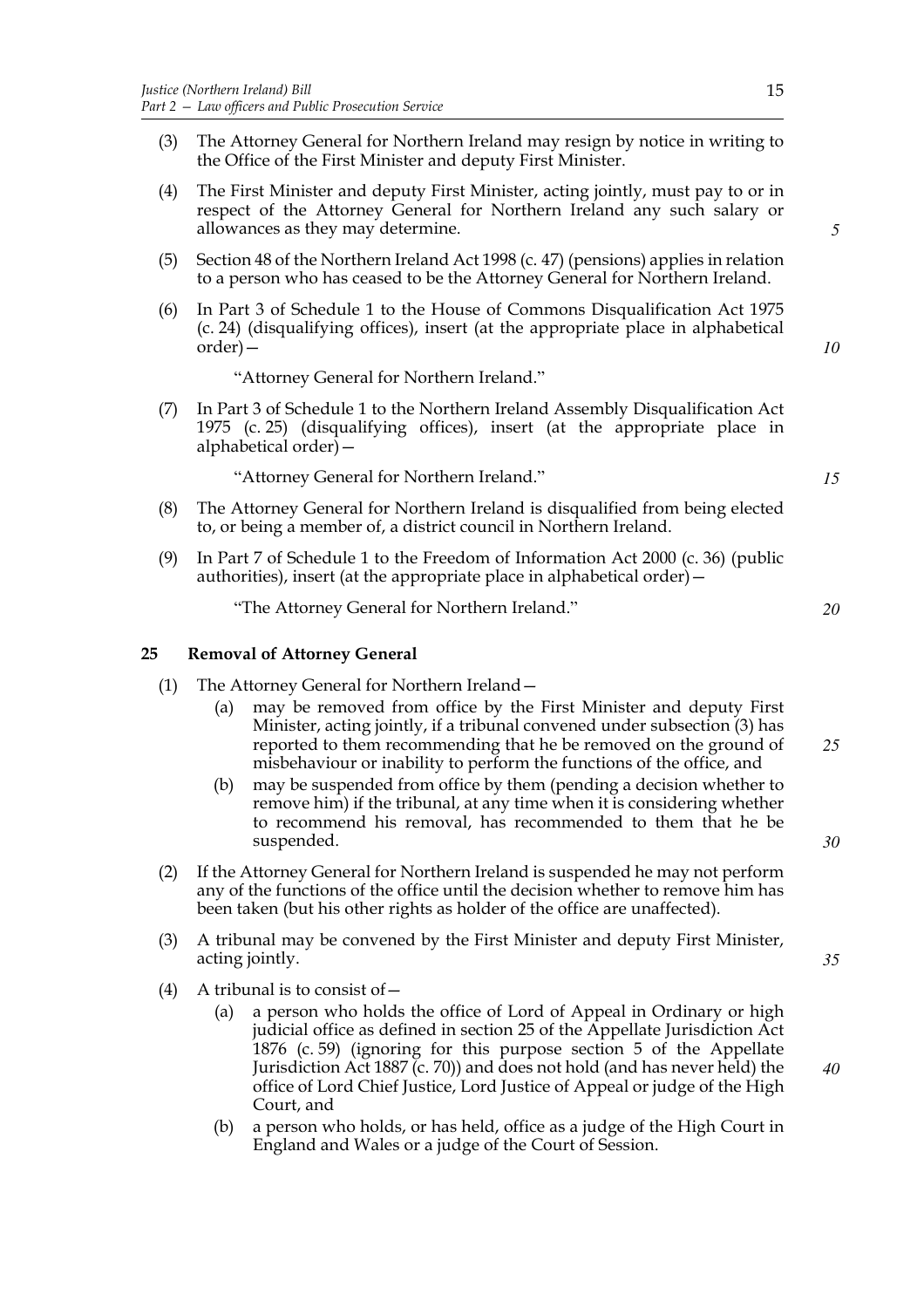- (5) The selection of the persons to be the members of a tribunal is to be made by the Lord Chancellor.
- (6) The chairman of a tribunal is the person mentioned in paragraph (a) of subsection (4).
- (7) The procedure of a tribunal is to be determined by its chairman.
- (8) The First Minister and deputy First Minister, acting jointly, may pay to a member of a tribunal any such allowances or fees as they may determine.

## **26 Participation by Attorney General in Assembly proceedings**

- (1) The Attorney General for Northern Ireland may participate in the proceedings of the Assembly to the extent permitted by its standing orders but he may not vote in the Assembly. *10*
- (2) The Assembly's standing orders may in other respects provide that they are to apply to the Attorney General of Northern Ireland as if he were a member of the Assembly.
- (3) The Attorney General for Northern Ireland may, in any proceedings of the Assembly, decline to answer any question or produce any document relating to the operation of the system of prosecution of offences in any particular case if he considers that answering the question or producing the document— *15*
	- (a) might prejudice criminal proceedings in that case, or
	- (b) would be otherwise against the public interest.
- (4) Section 43 of the Northern Ireland Act 1998 (c. 47) (interests of members of Assembly) applies to the Attorney General for Northern Ireland as if he were a member of the Assembly.

#### **27 Annual report by Attorney General**

- (1) The Attorney General for Northern Ireland must, as soon as possible after the end of each financial year, prepare a report on how he has exercised his functions during the financial year. *25*
- (2) The Attorney General for Northern Ireland must send a copy of each annual report of his to the Office of the First Minister and deputy First Minister.
- (3) The First Minister and deputy First Minister, acting jointly, must lay before the Assembly a copy of each annual report received by their Office under subsection (2). *30*
- (4) After a copy of an annual report has been laid in accordance with subsection (3), the First Minister and deputy First Minister, acting jointly, must arrange for the annual report to be published.
- (5) But the First Minister and deputy First Minister may exclude a part of an annual report from the copy laid or published if, in their opinion, the laying or publication of the part—
	- (a) would be against the public interest, or
	- (b) might jeopardise the safety of any person.
- (6) If the First Minister and deputy First Minister exclude a part of an annual report from laying or publication, they must lay or publish with the annual report a statement that it has been excluded

*5*

*20*

*35*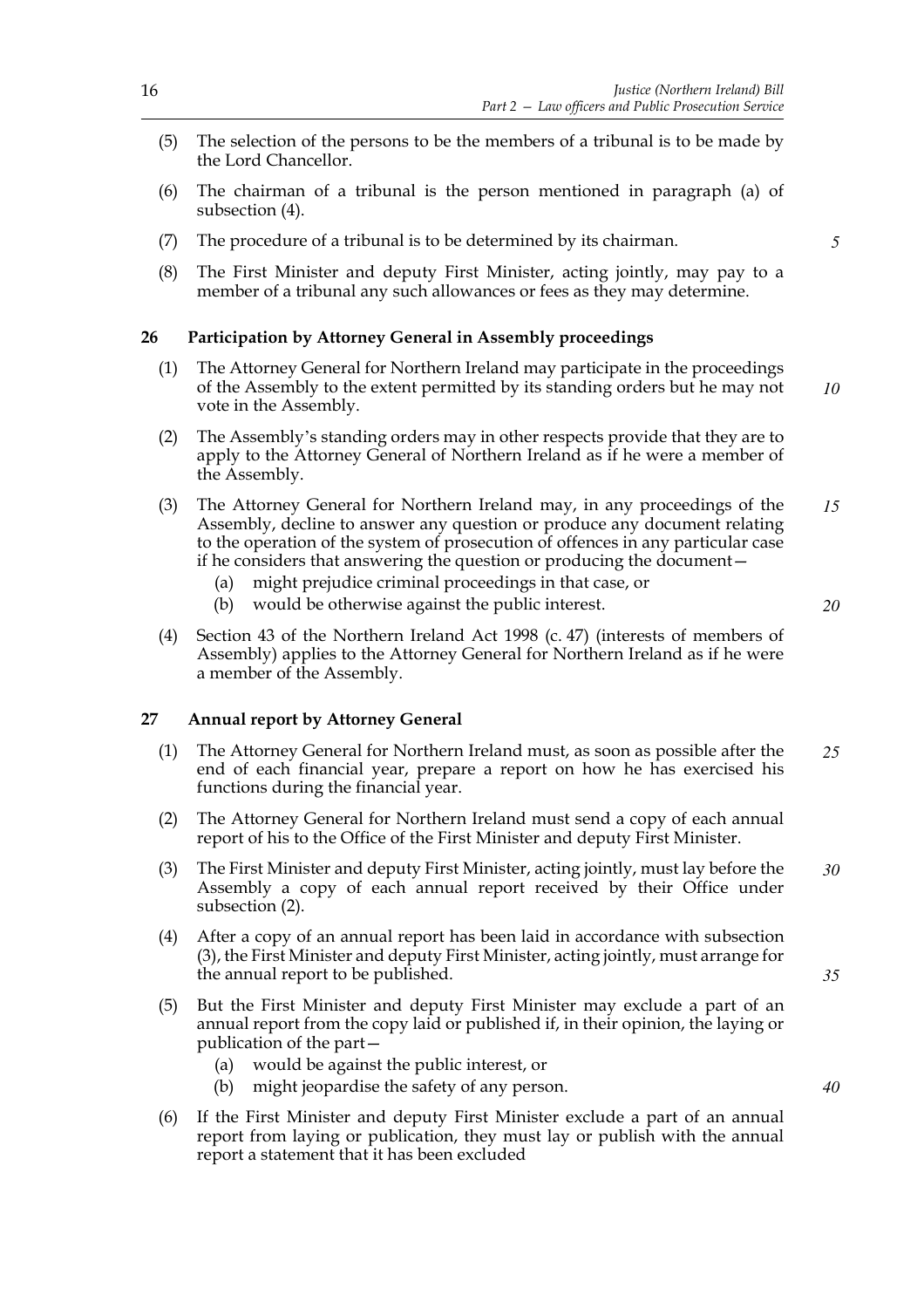- (7) "Financial year" means—
	- (a) the period beginning with the day on which the first person appointed under section 23 takes office and ending with the first 31st March which falls at least six months after that day, and
	- (b) each subsequent period of twelve months beginning with 1st April.

#### *Advocate General*

# **28 Advocate General**

- (1) After the coming into force of section 23(1), the Attorney General for England and Wales shall, by virtue of that office, also be Advocate General for Northern Ireland.
- (2) In section 2 of the Law Officers Act 1997 (c. 60) (exercise of functions of Attorney General for Northern Ireland by Solicitor General)—
	- (a) in subsection (1), for "Attorney General for Northern Ireland" substitute "Advocate General for Northern Ireland",
	- (b) in subsections (2) to (5), for "Attorney General" (in each place) substitute "Advocate General", and *15*
	- (c) in subsection (6), for ""Attorney General" means the Attorney" substitute ""Advocate General" means the Advocate".
- (3) The Advocate General for Northern Ireland and the Solicitor General for England and Wales shall have in Northern Ireland the same rights of audience as members of the Bar of Northern Ireland. *20*
- (4) In Schedule 2 to the Northern Ireland Act 1998 (c. 47) (excepted matters), after paragraph 21 insert—
	- "21A The office and functions of the Advocate General for Northern Ireland."

## **29 Functions of Advocate General**

- (1) Schedule 7 makes provision about the functions of the Advocate General for Northern Ireland.
- (2) The Secretary of State may by order make amendments in any enactment or instrument (whenever passed or made) for, or in connection with, the transfer of other functions to the Advocate General for Northern Ireland. *30*

## *Public Prosecution Service*

## **30 Public Prosecution Service**

- (1) There is to be a prosecuting service for Northern Ireland known as the Public Prosecution Service for Northern Ireland.
- (2) The Service is to consist of—
	- (a) the Director of Public Prosecutions for Northern Ireland,
	- (b) the Deputy Director of Public Prosecutions for Northern Ireland, and
	- (c) the members of staff of the service appointed under subsection (3).

*5*

*10*

*25*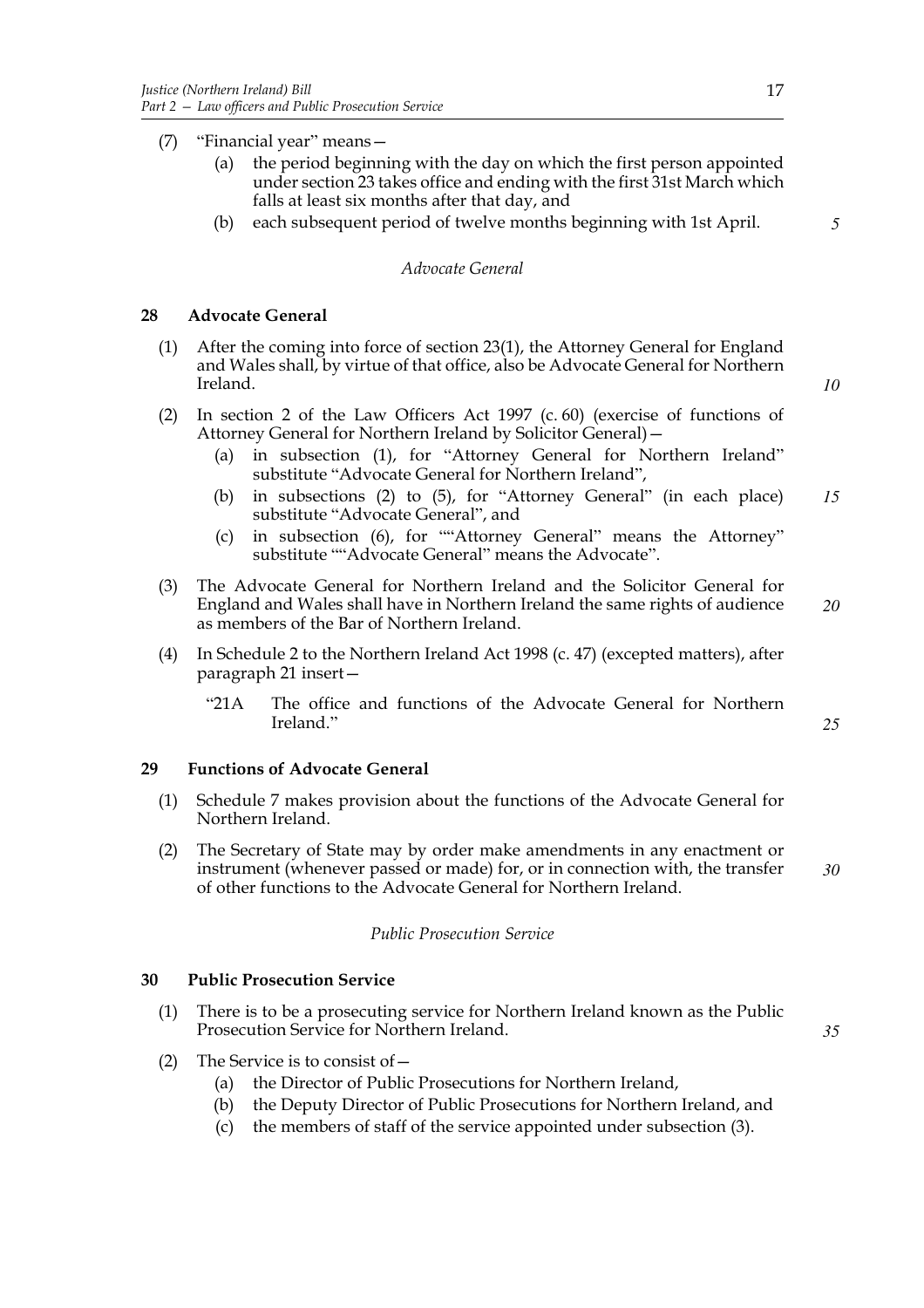*5*

*10*

*20*

- (3) The Director may appoint staff of the Service, but subject to the approval of the Secretary of State as to—
	- (a) numbers,
	- (b) salary, and
	- (c) other conditions of service.
- (4) The Director may designate any member of staff of the Service who is—
	- (a) a member of the Bar of Northern Ireland, or
	- (b) a solicitor of the Supreme Court;

and any person designated under this subsection is to be known as a Public Prosecutor.

(5) The Director is head of the Service; and the Deputy Director and the Public Prosecutors and the other members of staff of the Service are subject to his direction and control.

| (6) The Director and Deputy Director (if barristers) and Public Prosecutors |  |
|-----------------------------------------------------------------------------|--|
| designated under subsection $(4)(a)$ are not prevented from $-$             |  |
|                                                                             |  |

- (a) conducting any criminal proceedings, or
- (b) exercising a right of audience in any criminal proceedings,

by not having been instructed by a solicitor.

(1) The Attorney General for Northern Ireland must—

# **31 Director of Public Prosecutions**

- (a) appoint a person to be Director of Public Prosecutions for Northern Ireland, and (b) appoint a person to be Deputy Director of Public Prosecutions for Northern Ireland. (2) A person is not qualified for appointment as Director unless he is  $-$ (a) a member of the Bar of Northern Ireland of at least ten years' standing, or (b) a solicitor of the Supreme Court of at least ten years' standing. (3) A person is not qualified for appointment as Deputy Director unless he is— (a) a member of the Bar of Northern Ireland of at least seven years' standing, or (b) a solicitor of the Supreme Court of at least seven years' standing. (4) The Deputy Director has all the powers of the Director but must exercise them subject to his direction and control. (5) A person appointed as Director or Deputy Director holds office until the end of the year of service in which he attains the age of 65 or such later time as the Attorney General for Northern Ireland may specify. (6) But the Director and Deputy Director— (a) may resign by notice in writing to the Attorney General for Northern Ireland, and (b) may be removed from office in accordance with section 40(3) or 43. *25 30 35 40*
- (7) If the office of Director is vacant or the Director is not available to exercise his functions, the Deputy Director has all the functions of the Director.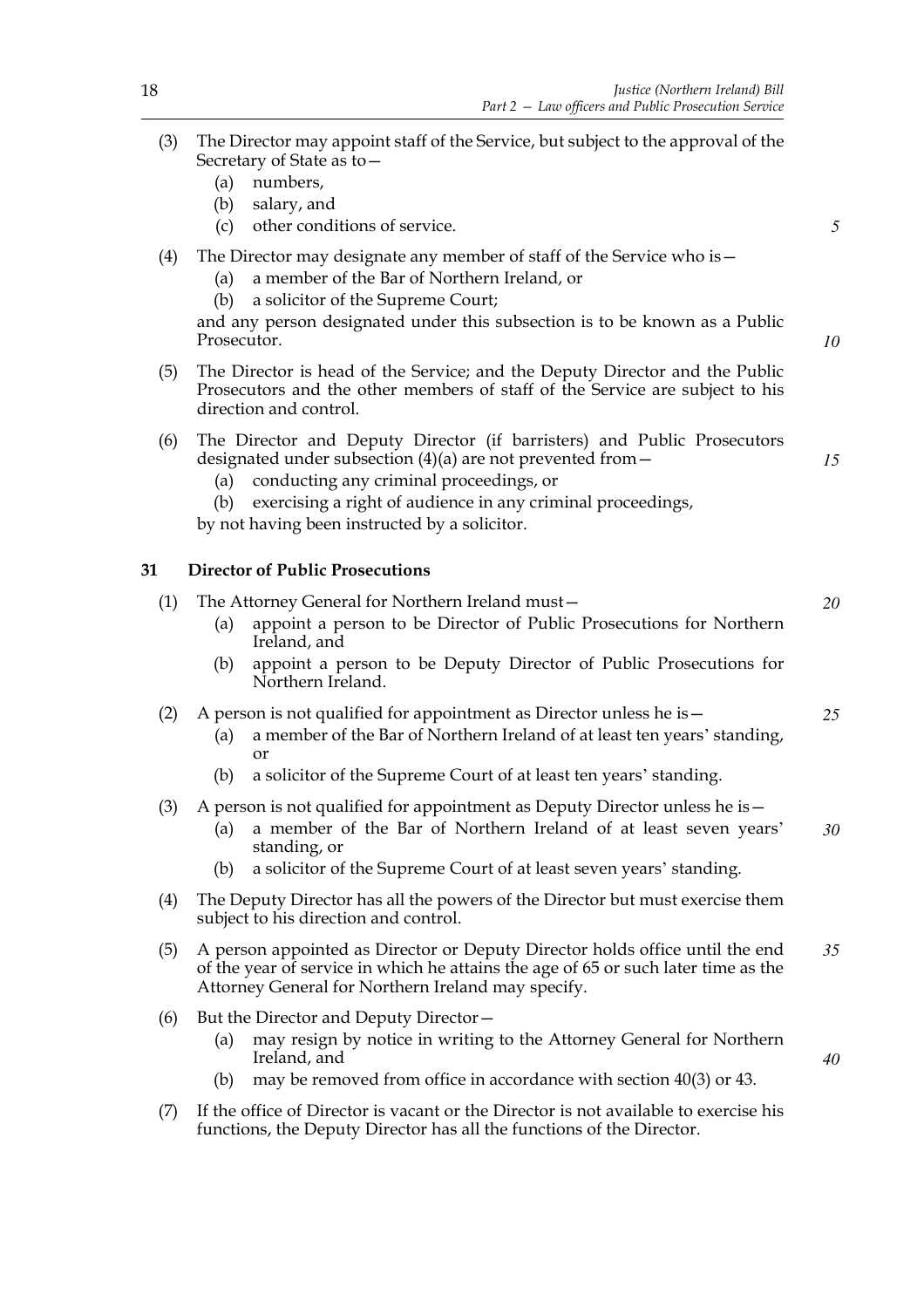- (8) If the office of Deputy Director becomes vacant, the Attorney General for Northern Ireland may appoint a member of staff of the Service to act as Deputy Director, on such terms as to tenure as the Attorney General for Northern Ireland determines, pending a new appointment.
- *(9) The Secretary of State must pay to or in respect of the Director, the Deputy Director and any person appointed to act as Deputy Director any such— 5*
	- *(a) salary,*
	- *(b) allowances, or*
	- *(c) sums for the provision of pensions,*

*as the Secretary of State may determine.*

- (10) The Director is not required to give security with respect to any proceedings; and no order may be made by any court requiring security to be given to the Director with respect to any proceedings.
- (11) The Director (and the Deputy Director and members of staff of the Service) may not be required in any proceedings of the Assembly to answer any question or produce any document relating to a matter other than the finances and administration of the Service. *15*

# **32 Conduct of prosecutions**

- (1) The Director must take over the conduct of all criminal proceedings which are instituted in Northern Ireland on behalf of any police force (whether by a member of that force or any other person). *20*
- (2) The Director may institute, and have the conduct of, criminal proceedings in any other case where it appears appropriate for him to do so.
- (3) This section does not preclude any person other than the Director from—
	- (a) instituting any criminal proceedings, or
	- (b) conducting any criminal proceedings to which the Director's duty to conduct proceedings does not apply.
- (4) The Director may at any stage take over the conduct of any criminal proceedings which are instituted in circumstances in which he is not under a duty to take over their conduct, other than any proceedings of which the Director of the Serious Fraud Office has conduct. *30*
- (5) The Director must give to police forces such advice as appears to him appropriate on matters relating to the prosecution of offences.
- (6) "Police force" means—
	- (a) the Police Service of Northern Ireland or the Police Service of Northern Ireland Reserve, *35*
	- (b) the Ministry of Defence Police,
	- (c) any body of constables appointed under Article 19 of the Airports (Northern Ireland) Order 1994 (S.I 1994/426 (N.I. 1)), or
	- (d) any body of special constables appointed in Northern Ireland under section 79 of the Harbours, Docks, and Piers Clauses Act 1847 (c. 27). *40*

# **33 Discontinuance of proceedings before court appearance**

(1) Where the Director has the conduct of proceedings in relation to an offence against a person, he may discontinue the proceedings (without the leave of any *25*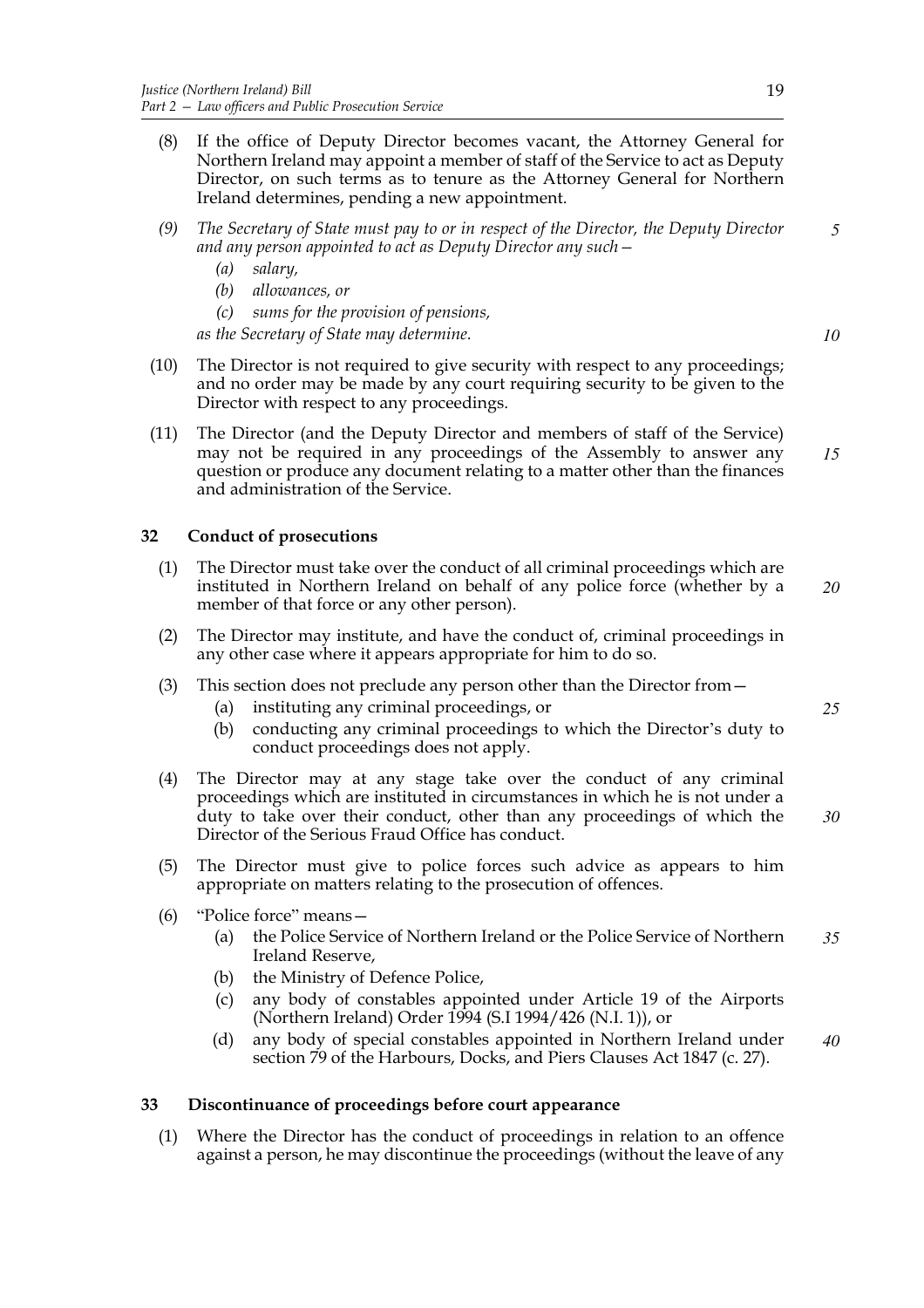court) at any time before the person has appeared or been brought before a court in connection with the offence.

- (2) Where proceedings against a person in relation to an offence are discontinued under subsection (1), the Director must inform—
	- (a) the person, and
	- (b) any court before which the person has been required to appear in connection with the offence,

that the proceedings have been discontinued.

- (3) Where proceedings against a person in relation to an offence are discontinued under subsection  $(1)$  –
	- (a) if he is in detention in connection with the offence, he must be released unless his detention is justified otherwise than by reason of the offence, and
	- (b) if he is subject to a requirement to appear before a court, or attend at a police station, in connection with the offence, the requirement ceases to have effect.
- (4) The discontinuance under subsection (1) of proceedings against a person in relation to an offence does not prevent the subsequent institution of proceedings against him in relation to the offence (or any other offence).

## **34 Consents to prosecutions**

- (1) This section has effect in relation to every provision requiring the giving of consent by the Director (whether or not as an alternative to the consent of any other person) to the institution or conduct of criminal proceedings ("a consent provision").
- (2) A consent provision is deemed to be complied with if the consent is produced to the court— *25*
	- (a) in the case of an indictable offence, at any time before the indictment is presented, or
	- (b) in the case of an offence to be tried summarily, at any time before the plea of the accused person is taken.
- (3) For the purposes of a consent provision it is sufficient—
	- (a) to describe the offence to which the consent relates in general terms,
	- (b) to describe in ordinary language any property or place to which reference is made in the consent so as to identify with reasonable clarity that property or place in relation to the offence, and
	- (c) to describe the accused person or any other person to whom reference is made in the consent in terms which are reasonably sufficient to enable him to be identified in relation to the offence, without necessarily stating his correct name, or his address or occupation.
- (4) A consent required by a consent provision may be amended at any time before the arraignment of the accused person, or before his plea is taken. *40*
- (5) And if at any subsequent stage of a trial it appears to the court that the consent is defective, the court may afford the person giving the consent the opportunity of making such amendments as the court may think necessary if the court is satisfied that such amendments can be made without injustice to the accused person. *45*

*5*

*10*

*15*

*20*

*30*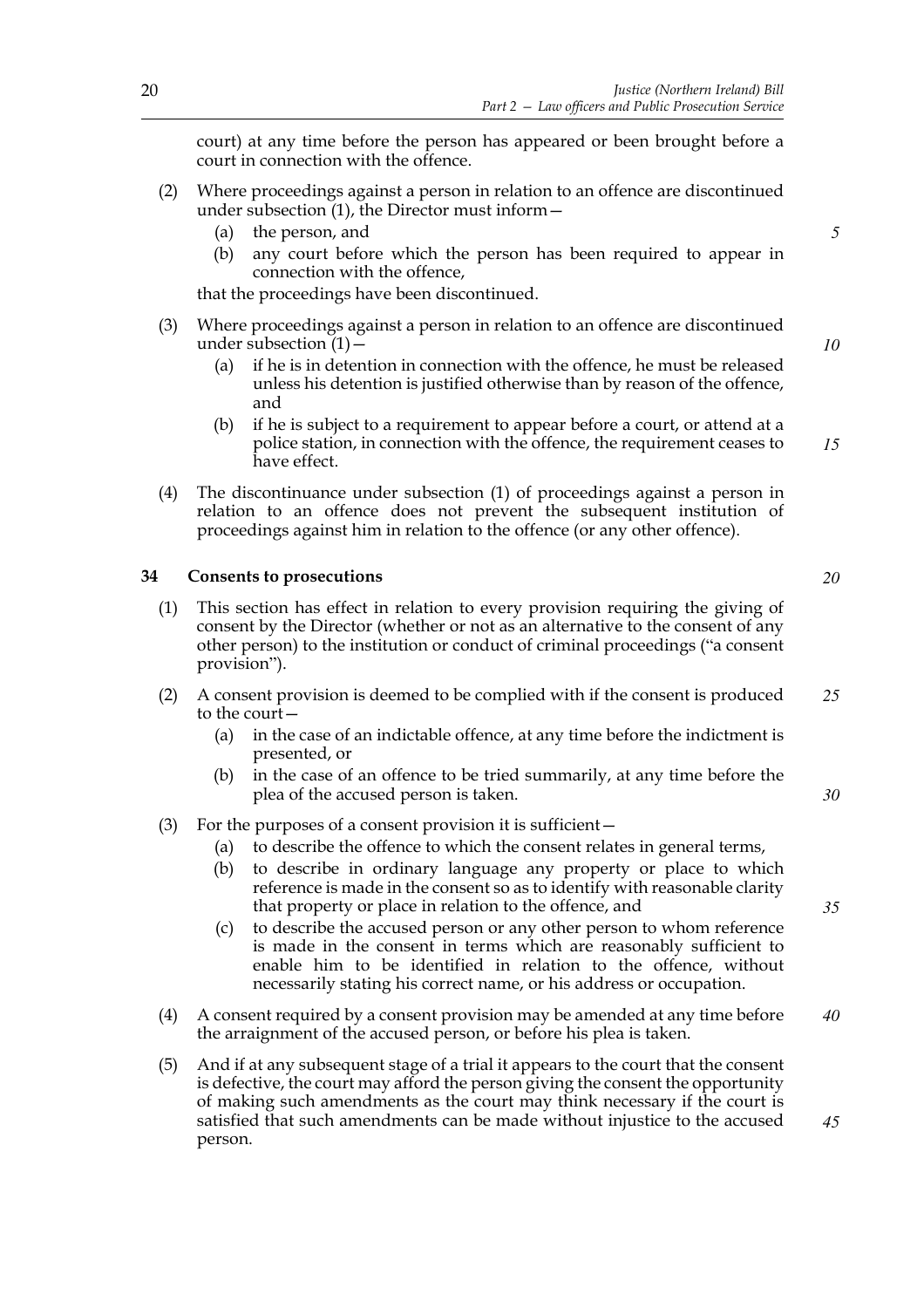- (6) Any document purporting—
	- (a) to be the consent of the Director or the Deputy Director to the institution or conduct of criminal proceedings, or criminal proceedings in any particular form, and
	- (b) to be signed by the Director or Deputy Director,

is admissible as prima face evidence without further proof.

## **35 Police complaints**

- (1) Part 7 of the Police (Northern Ireland) Act 1998 (c. 32) (Police Ombudsman for Northern Ireland) is amended as follows.
- (2) In section 50(1) (interpretation), after the definition of "complainant" insert— *10*

""the Director" means the Director of Public Prosecutions for Northern Ireland;".

- (3) In section 52 (complaints: receipt and initial classification), in subsections  $(1)(b)$ ,  $(6)$  and  $(7)$ , after "Authority" insert ", the Director".
- (4) In section 55 (consideration of other matters by Ombudsman), in subsection (1) (in each place) and in subsection (7), after "Authority" insert ", the Director". *15*

## **36 Information for Director**

- (1) Where a person is committed for trial, the clerk of the court to which he is committed must send, or cause to be sent, to the Director without delay—
	- (a) a copy of every complaint, deposition, examination, statement and recognisance connected with the charge, and *20*
	- (b) a copy of all other documents in his custody which are connected with the charge or, if it is not reasonably practicable to copy any of them, particulars of the documents which it is not reasonably practicable to copy.
- (2) Where a complaint has been made before a District Judge (Magistrates' Courts), a lay magistrate or a clerk of petty sessions, he must (whether or not proceedings have been taken on it) cause to be sent to the Director, on being requested by the Director to do so, copies of all documents in his custody which are connected with the complaint.
- (3) Where the circumstances of any death which has been, or is being, investigated by a coroner appear to the coroner to disclose that an offence may have been committed against the law of Northern Ireland or the law of any other country or territory, the coroner must as soon as practicable send to the Director a written report of the circumstances.
- (4) The Chief Constable of the Police Service of Northern Ireland must give to the Director information about offences alleged to have been committed against the law of Northern Ireland which are of any description specified by the Director.
- (5) The Chief Constable of the Police Service of Northern Ireland must, at the request of the Director, ascertain and give to the Director—
	- (a) information about any matter appearing to the Director to need investigation on the ground that it may involve an offence committed against the law of Northern Ireland, and

*5*

*35*

*30*

*25*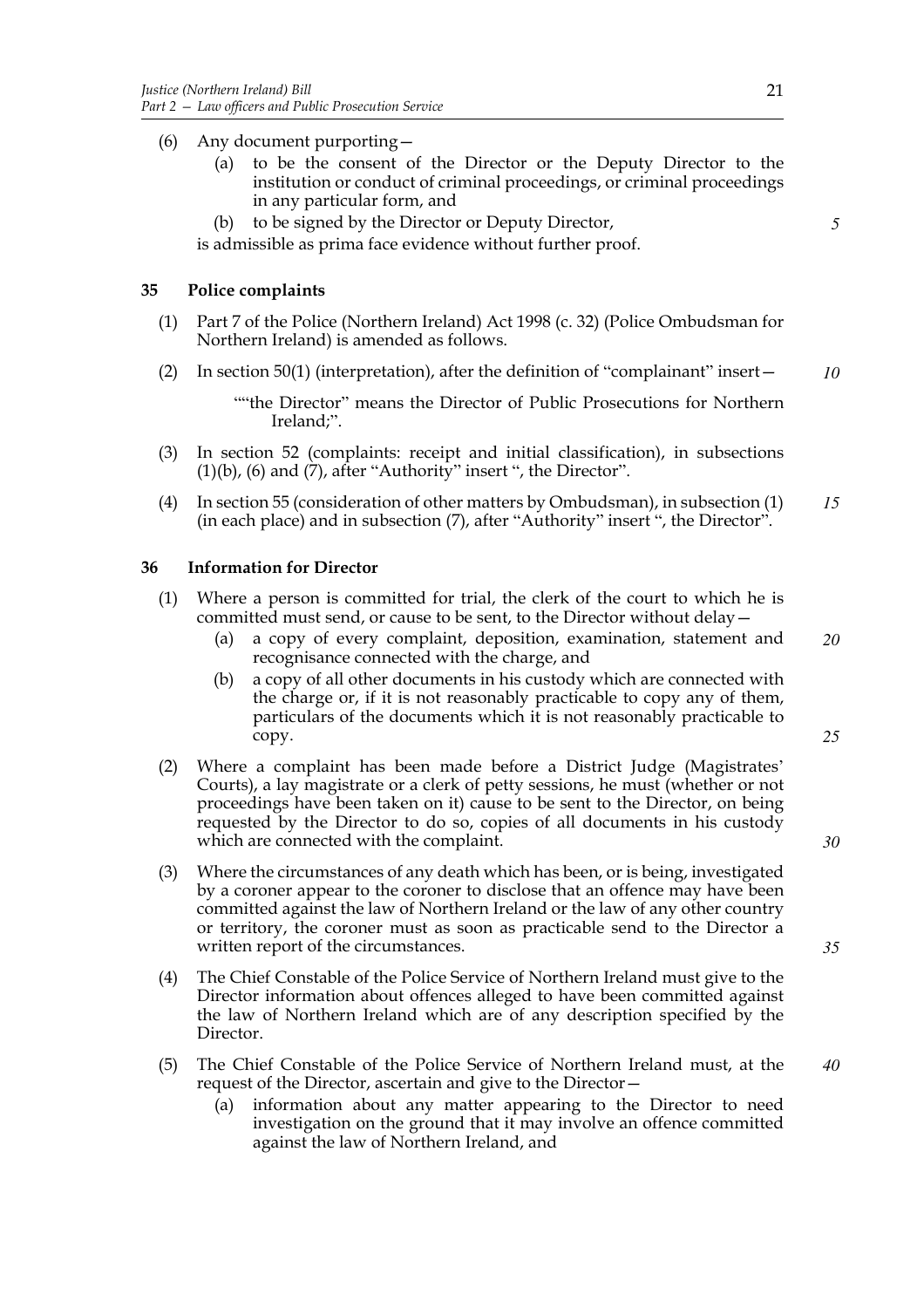(b) information appearing to the Director to be necessary for the exercise of his functions.

# **37 Exercise of functions by and on behalf of Service**

- (1) The Director may delegate any of his powers (to such extent as he determines)  $to-$ 
	- (a) any Public Prosecutor, or
	- (b) any other member of staff of the Public Prosecution Service for Northern Ireland.
- (2) The Director may at any time appoint a person who is not a member of staff of the Service but who is a barrister or solicitor in Northern Ireland to institute or take over the conduct of criminal proceedings assigned to him by the Director. *10*
- (3) A person conducting proceedings assigned to him under subsection (2) has all the powers of a Public Prosecutor but must exercise them subject to any instructions given to him by a Public Prosecutor.

# **38 Code for Prosecutors**

- (1) The Director must prepare a code of practice for—
	- (a) Public Prosecutors, and
	- (b) barristers and solicitors to whom the Director assigns the institution or conduct of criminal proceedings.
- (2) The code must include a code of ethics laying down standards of conduct and practice. *20*
- (3) The code must also give guidance on general principles to be applied—
	- (a) in determining, in any case, whether criminal proceedings should be instituted or, where criminal proceedings have been instituted, whether they should be discontinued, and
	- (b) in determining, in any case, what charges should be preferred.
- (4) The Director may from time to time prepare a new code or make alterations to a code.
- (5) The Director must publish each code prepared by him and any alterations which he makes to a code (or the code as altered).

## **39 Reports by Director**

- (1) The Director must, as soon as possible after the end of each financial year, prepare a report (an "annual report") on how he has exercised his functions during the financial year.
- (2) The provisions of a code of practice for Public Prosecutors must be set out in the Director's annual report for the financial year in which the code is issued; and any alterations to the code must be set out in his annual report for the financial year in which the alterations are made. *35*
- (3) The Attorney General for Northern Ireland must arrange for each annual report of the Director to be published.

*15*

*5*

*25*

*40*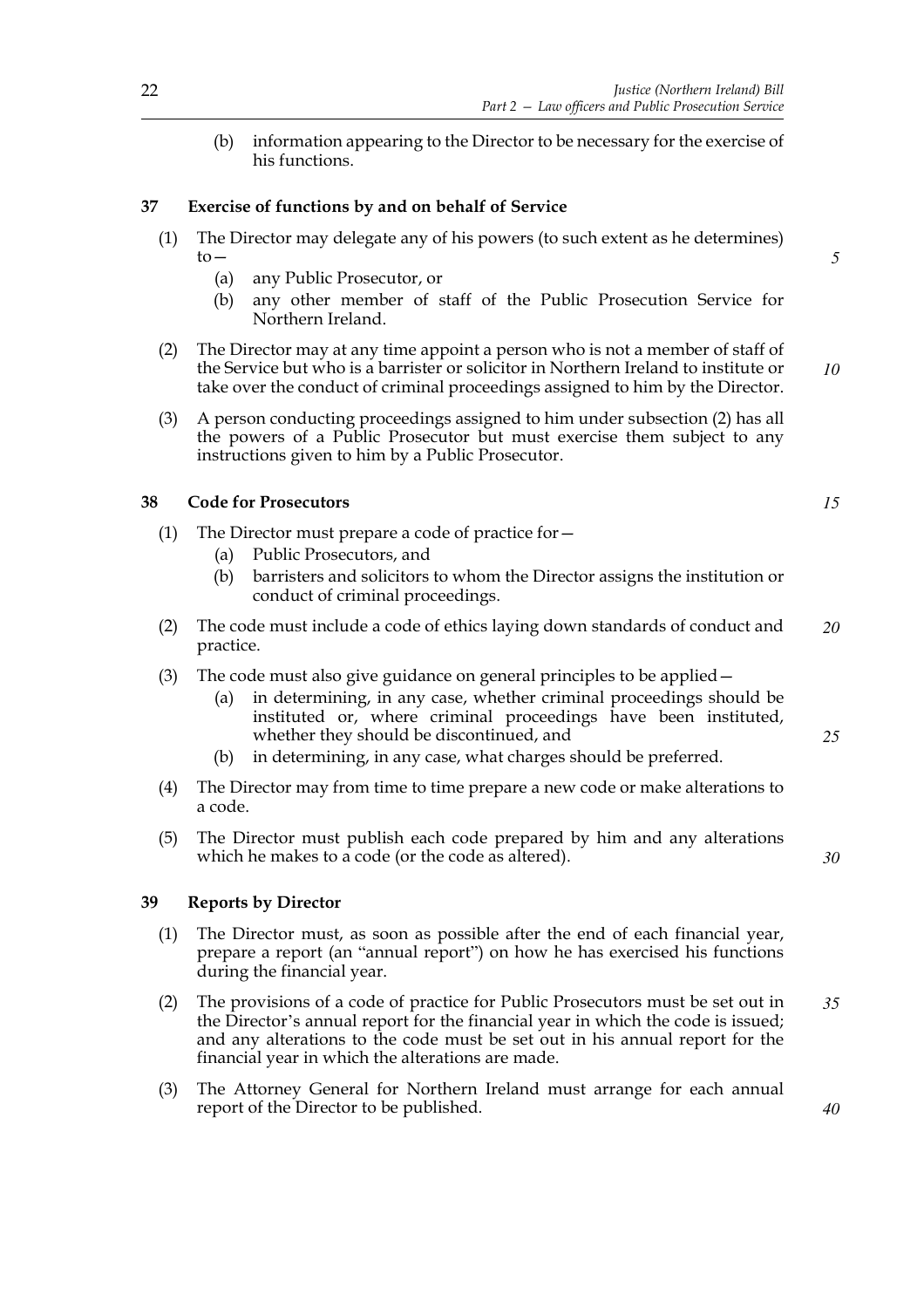- (4) But the Attorney General for Northern Ireland may exclude a part of an annual report from the copy to be published if, in his opinion, the publication of the part—
	- (a) would be against the public interest, or
	- (b) might jeopardise the safety of any person.
- (5) If the Attorney General for Northern Ireland excludes a part of an annual report from publication, he must publish with the annual report a statement that it has been excluded.
- (6) "Financial year" means—
	- (a) the period beginning with the day on which section 30 comes into force and ending with the first 31st March which falls at least six months after that day, and *10*
	- (b) each subsequent period of twelve months beginning with 1st April.

*Relationship of Director and Attorney General*

# **40 Superintendence and removal of Director**

- (1) This section applies for so long as the Attorney General for England and Wales is Attorney General for Northern Ireland.
- (2) The Director must exercise his functions under the superintendence of the Attorney General for Northern Ireland and is subject to any directions given by him; but a failure to comply with this subsection does not affect the validity of anything done by or on behalf of the Director. *20*
- (3) The Attorney General for Northern Ireland may remove the Director or Deputy Director from office on the ground of misbehaviour or inability to perform the functions of the office.

# **41 Transfer of functions etc.**

- (1) This section and sections 42 and 43 apply once the Attorney General for Northern Ireland is a person appointed under section 23(2).
- (2) Any function of the Attorney General for Northern Ireland of consenting to the institution or conduct of criminal proceedings is transferred to the Director (but subject to Schedule 7).
- (3) The function of the Attorney General for Northern Ireland of entering a nolle prosequi is transferred to the Director.
- (4) The Attorney General for Northern Ireland may not present, or direct the presentation of, an indictment against a person charging him with an offence.
- (5) In section 36(9)(a) of the Criminal Justice Act 1988 (c. 33) (reference to Court of Appeal of unduly lenient sentences), for "Attorney General for Northern Ireland" substitute "Director of Public Prosecutions for Northern Ireland".
- (6) In section 15 of the Criminal Appeal (Northern Ireland) Act 1980 (c. 47) (reference to Court of Appeal of point of law following acquittal on indictment), for "Attorney General for Northern Ireland" (in both places) substitute "Director of Public Prosecutions for Northern Ireland".

*15*

*5*

*25*

*30*

*35*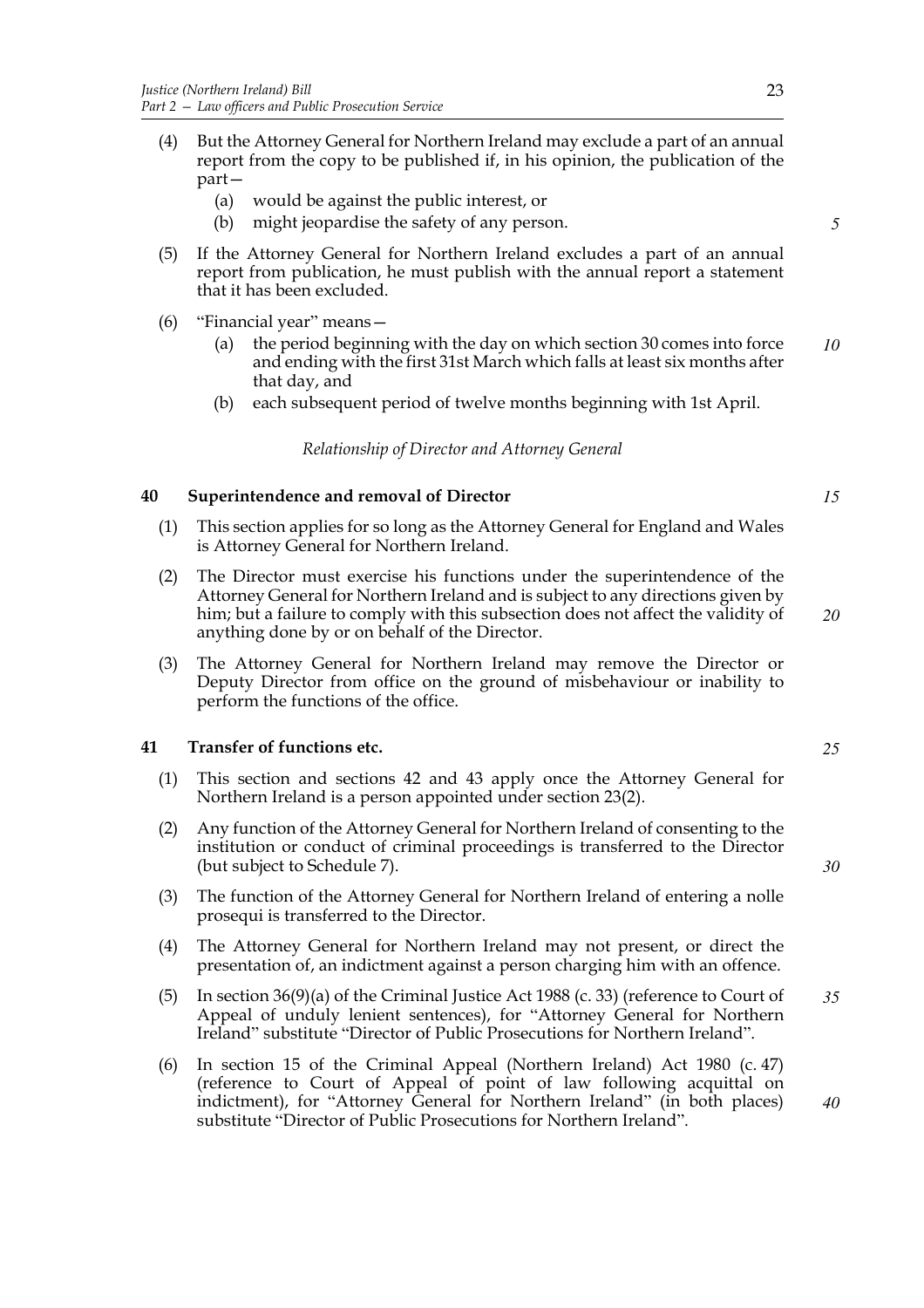# **42 Independence of Director**

- (1) The functions of the Director shall be exercised by him independently of any other person.
- (2) The Director must consult the Attorney General for Northern Ireland and the Advocate General for Northern Ireland—
	- (a) before issuing or making alterations to a code under section 38, and
	- (b) before preparing his annual report.
- (3) The Attorney General for Northern Ireland and the Director may (from time to time) consult each other on any matter for which the Attorney General for Northern Ireland is accountable to the Assembly.
- (4) The Advocate General for Northern Ireland and the Director may (from time to time) consult each other on any matter for which the Advocate General for Northern Ireland is accountable to Parliament.
- (5) The Director must send a copy of each annual report prepared by him to—
	- (a) the Attorney General for Northern Ireland, and
	- (b) the Advocate General for Northern Ireland.
- (6) The Attorney General for Northern Ireland must lay before the Assembly a copy of each annual report received by him under subsection (5); and the Advocate General for Northern Ireland must lay before each House of Parliament a copy of each annual report so received by him.
- (7) If a part of an annual report is excluded from publication under section  $39(4)$ 
	- (a) the same exclusion is to be made from the copies which are laid under subsection (6), and
	- (b) a statement that the part has been excluded is to be laid with those copies.

# **43 Appointment and removal of Director by Attorney General**

- (1) The Attorney General for Northern Ireland must consult the Advocate General for Northern Ireland before appointing a person to be Director or Deputy Director.
- (2) The Director or Deputy Director—
	- (a) may be removed from office by the Attorney General for Northern Ireland if a tribunal convened under subsection (4) has reported to him recommending that the Director or Deputy Director be removed on the ground of misbehaviour or inability to perform the functions of the office, and
	- (b) may be suspended from office by the Attorney General for Northern Ireland (pending a decision whether to remove him) if the tribunal, at any time when it is considering whether to recommend his removal, has recommended to the Attorney General for Northern Ireland that he be suspended.
- (3) If the Director or Deputy Director is suspended he may not perform any of the functions of the office until the decision whether to remove him has been taken (but his other rights as holder of the office are unaffected).
- (4) A tribunal may be convened by the Attorney General for Northern Ireland after consulting the Advocate General for Northern Ireland.

*15*

*10*

*5*

*20*

*25*

*30*

*35*

*40*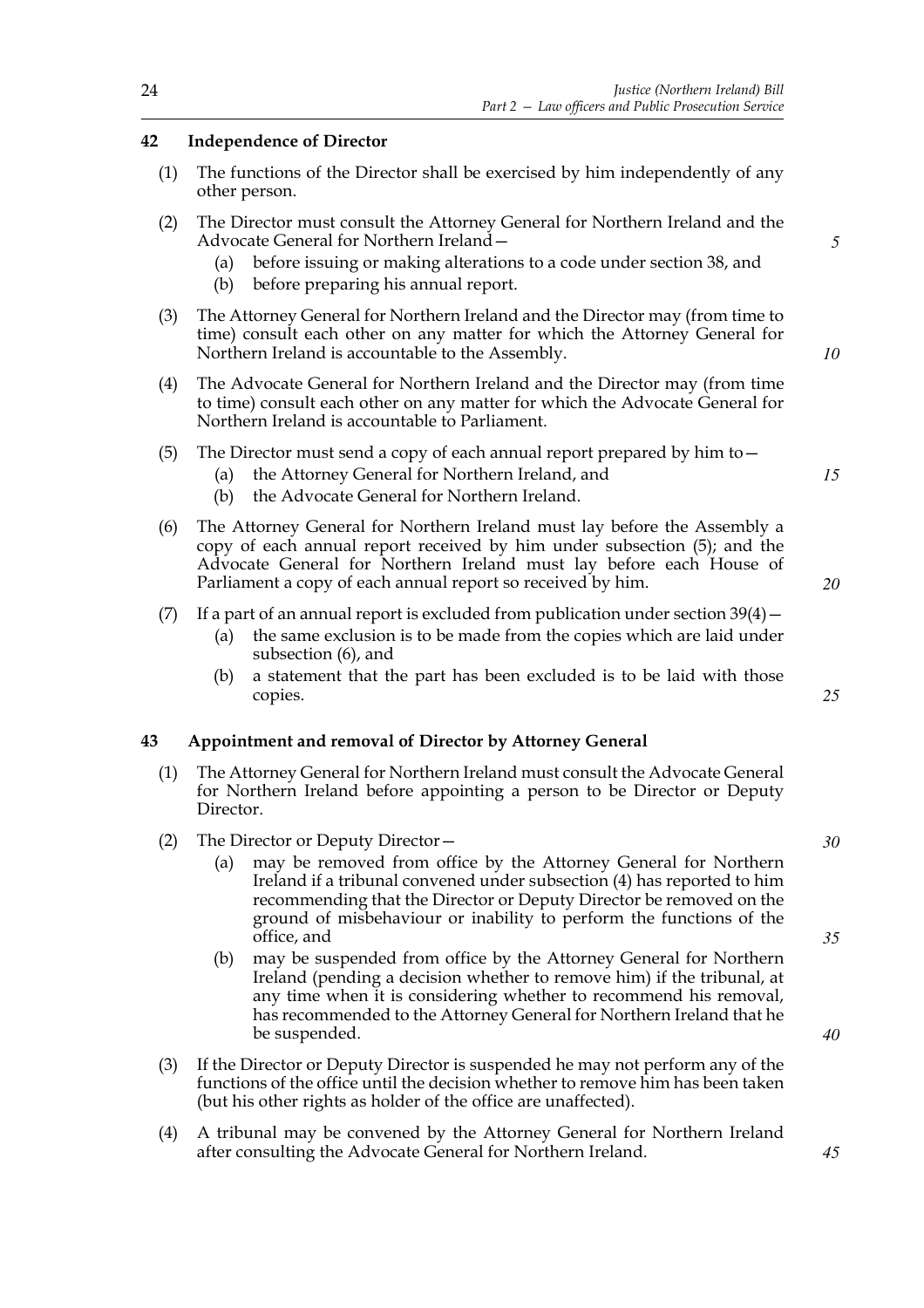- (5) A tribunal is to consist of  $-$ 
	- (a) a person who holds the office of Lord of Appeal in Ordinary or high judicial office as defined in section 25 of the Appellate Jurisdiction Act 1876 (c. 59) (ignoring for this purpose section 5 of the Appellate Jurisdiction Act 1887 (c. 70)) and does not hold (and has never held) the office of Lord Chief Justice, Lord Justice of Appeal or judge of the High Court, and
	- (b) a person who holds, or has held, office as a judge of the High Court in England and Wales or a judge of the Court of Session.
- (6) The selection of the persons to be the members of a tribunal is to be made by the Lord Chancellor. *10*
- (7) The chairman of a tribunal is the person mentioned in paragraph (a) of subsection (5).
- (8) The procedure of a tribunal is to be determined by its chairman.
- (9) The Attorney General for Northern Ireland may pay to a member of a tribunal any such allowances or fees as he may determine. *15*

## *Supplementary*

## **44 Interpretation**

(1) For the purposes of this Part proceedings in relation to an offence are instituted—

*20*

- (a) where a summons is issued under Article 20 of the Magistrates' Courts (Northern Ireland) Order 1981 (S.I. 1981/1675 (N.I. 26)), when the complaint for the offence is made under that Article,
- (b) where a warrant is issued for the arrest of any person under that Article, when the complaint for the offence is made under that Article, *25*
- (c) where a person is charged with the offence after being taken into custody without a warrant, when he is informed of the particulars of the charge,
- (d) where an indictment is presented under section 2 of the Grand Jury (Abolition) Act (Northern Ireland) 1969 (c. 15 (N.I.)) in a case falling within paragraph (c) or (e) of subsection (2) of that section, when the indictment is presented to the court. *30*
- (2) Where the application of subsection (1) would result in there being more than one time for the institution of the proceedings, they are to be taken to have been instituted at the earliest of those times.
- (3) Where proceedings are instituted on the making of a complaint under Article 20 of the Magistrates' Courts (Northern Ireland) Order 1981, section 32(1) does not require the Director to do anything until the summons or warrant issued under that Article has been served or executed.
- (4) For the purposes of this Part references to the conduct of any proceedings include discontinuing the proceedings and the taking of any steps which may be taken in relation to the proceedings (including making representations on appeals or applications for judicial review or in bail applications). *40*
- (5) For the purposes of this Part binding over proceedings shall be taken to be criminal proceedings.

*5*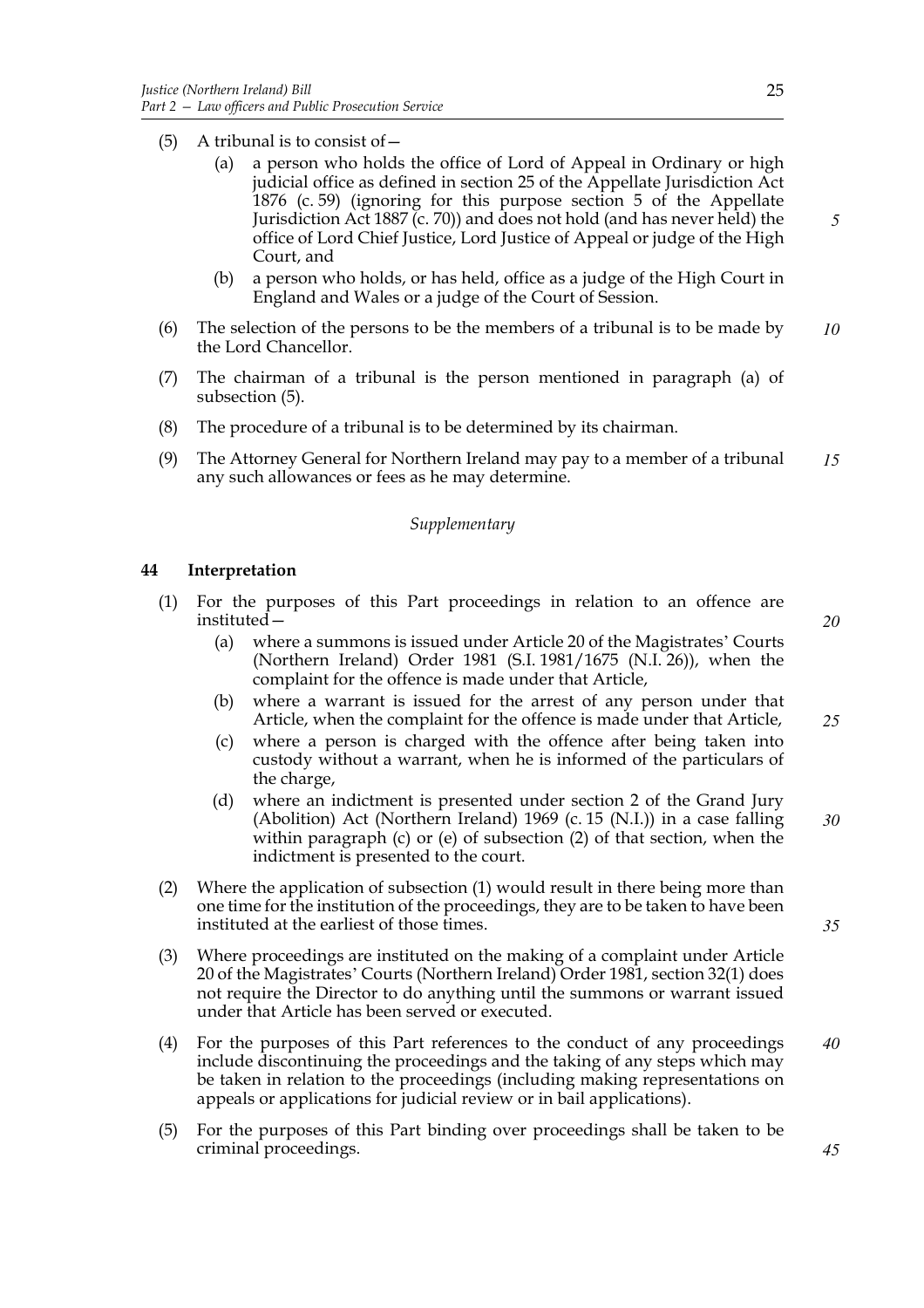(6) "Binding over proceedings" means any proceedings instituted (whether by way of complaint under Article 127 of the Magistrates' Courts (Northern Ireland) Order 1981 (S.I. 1981/1675 (N.I. 26)) or otherwise) with a view to obtaining from a magistrates' court an order requiring a person to enter into a recognizance to keep the peace or to be of good behaviour.

# **PART 3**

# OTHER NEW INSTITUTIONS

# *Chief Inspector of Criminal Justice*

# **45 Chief Inspector of Criminal Justice**

- (1) There is to be an office of Chief Inspector of Criminal Justice in Northern Ireland. *10*
- (2) The Secretary of State must appoint a person to be the Chief Inspector.
- (3) Schedule 8 makes further provision about the Chief Inspector.

# **46 Functions of Chief Inspector**

- (1) The Chief Inspector must carry out inspections of the following organisations— *15*
	- (a) the Police Service of Northern Ireland and the Police Service of Northern Ireland Reserve,
	- (b) Forensic Science Northern Ireland,
	- (c) the State Pathologist's Department,
	- (d) the Public Prosecution Service for Northern Ireland,
	- (e) the Probation Board for Northern Ireland,
	- (f) the Northern Ireland Prison Service,
	- (g) the Juvenile Justice Board,
	- (h) any body or person (other than the Juvenile Justice Board) with whom the Secretary of State has made arrangements for the provision of juvenile justice centres or attendance centres, *25*
	- (i) Health and Social Services Boards and Health and Social Services trusts, and
	- (j) the Compensation Agency.
- (2) But the Chief Inspector must not carry out inspections of an organisation if he is satisfied that the organisation is subject to adequate inspection by someone other than him.
- (3) An inspection of an organisation carried out by the Chief Inspector may cover any institution provided or managed by the organisation.
- (4) An inspection carried out by the Chief Inspector of an organisation providing juvenile justice centres or attendance centres (other than the Juvenile Justice Board) may cover only activities relating to the juvenile justice centres or attendance centres.
- (5) An inspection carried out by the Chief Inspector of a Health and Social Services Board or a Health and Social Services trust may cover only activities relating to the keeping of children in secure accommodation under custody care orders. *40*

*5*

*30*

*35*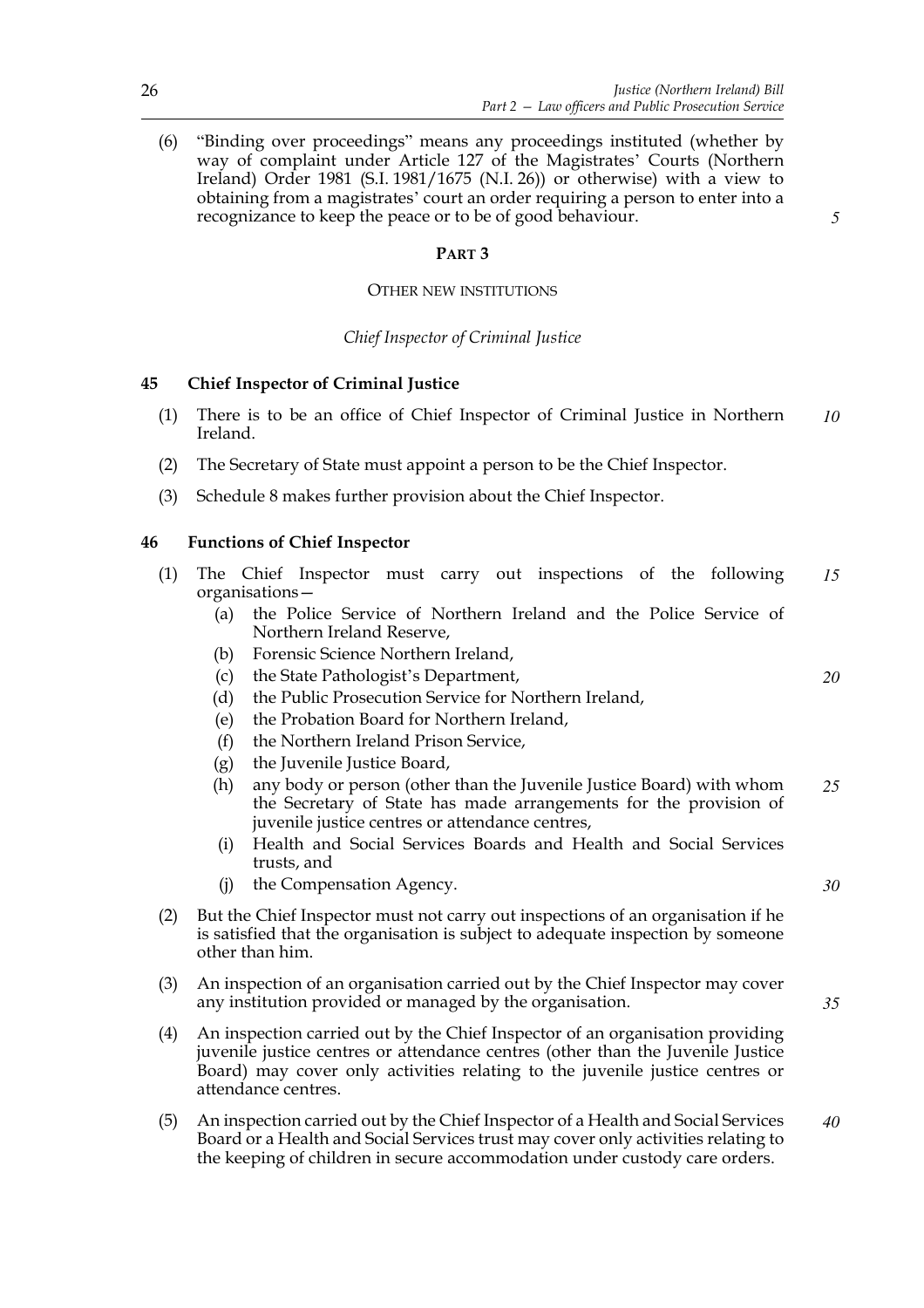- (6) The Secretary of State may by order amend subsection (1) by  $-$ 
	- (a) adding any organisation having a role in the criminal justice system in Northern Ireland (apart from a court or tribunal),
	- (b) omitting an organisation, or
	- (c) altering the description of an organisation.
- (7) An order under subsection (6) may make appropriate consequential amendments in this section or in any other enactment or any instrument (whenever passed or made).

# **47 Further provisions about functions**

- (1) The Chief Inspector must from time to time, after consultation with the Secretary of State and the Attorney General for Northern Ireland, prepare a programme specifying the inspections which he proposes to carry out under section 46. *10*
- (2) The Chief Inspector must send a copy of each programme prepared under subsection (1) to—
	- (a) the Secretary of State, and
	- (b) the Attorney General for Northern Ireland.
- (3) The Secretary of State may require the Chief Inspector to carry out an inspection of an organisation specified in section 46.
- (4) The Secretary of State may require the Chief Inspector to carry out a review of any matter relating to the criminal justice system in Northern Ireland (apart from a matter relating to a court or tribunal). *20*
- (5) The Secretary of State may not require the Chief Inspector to carry out an inspection or review under subsection (3) or (4) relating (wholly or partly) to the Public Prosecution Service for Northern Ireland without the consent of the Attorney General for Northern Ireland. *25*
- (6) The Chief Inspector may not—
	- (a) carry out inspections or reviews of individual cases, or
	- (b) carry out an inspection relating to activities of an organisation which do not concern the criminal justice system in Northern Ireland.
- (7) The Secretary of State may require the Chief Inspector to provide advice in relation to an organisation specified in section 46.

# **48 Powers of inspectors**

- (1) A person involved in the carrying out of an inspection or review by the Chief Inspector may, on showing evidence of his authority (if required to do so), enter any premises at any reasonable hour for the purposes of the inspection or review. *35*
- (2) Such a person may, for the purposes of the inspection or review, require—
	- (a) that documents be produced in a form in which they can be taken away or be made available for inspection and copying,
	- (b) that an explanation be given of any document produced or made available, or
	- (c) that other information be provided.

*5*

*15*

*30*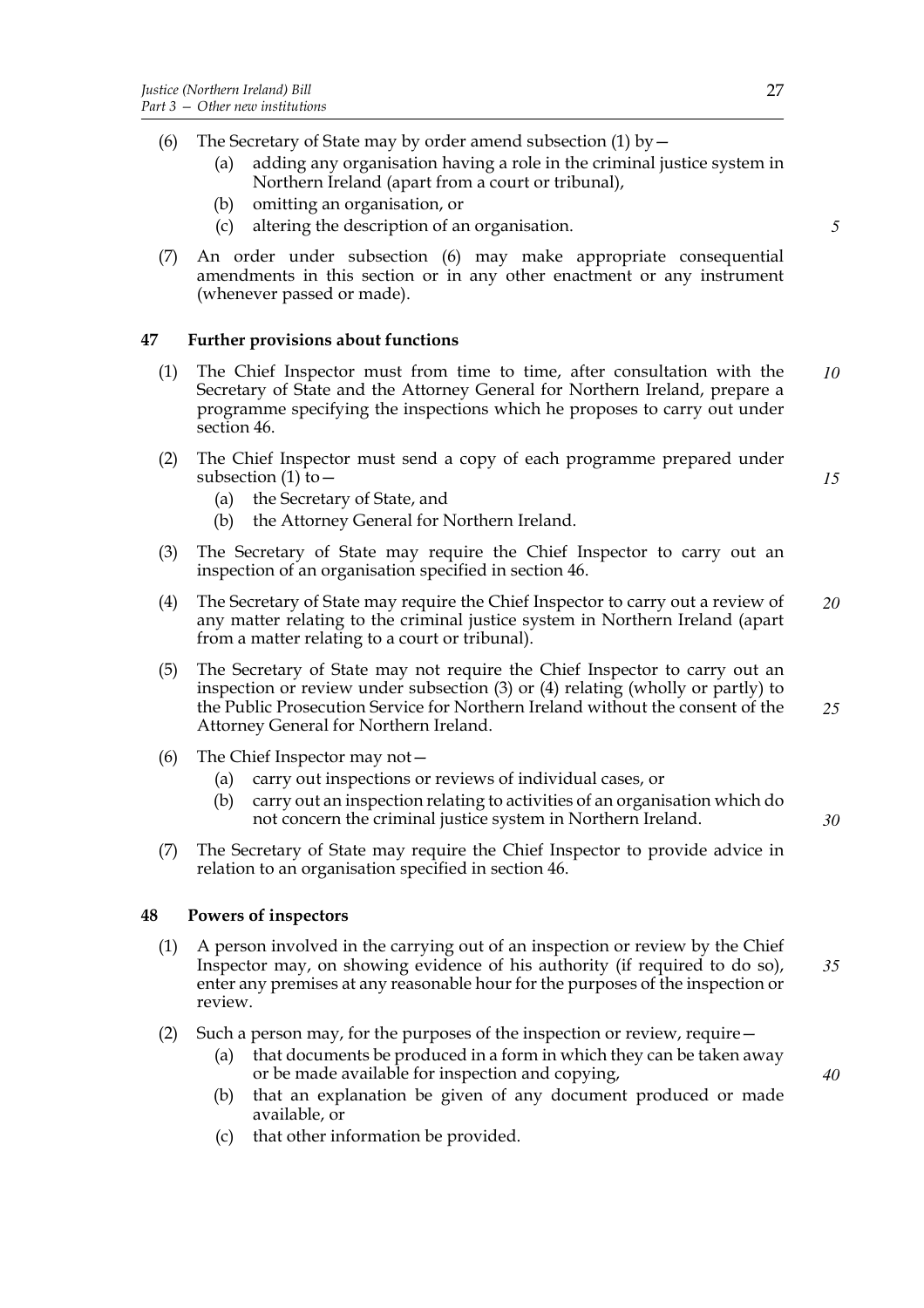- (3) A person commits an offence if—
	- (a) he fails, without reasonable excuse, to comply with a requirement imposed on him by virtue of subsection (2), or
	- (b) he intentionally obstructs a person involved in the carrying out of an inspection or review by the Chief Inspector.
- (4) A person guilty of an offence under subsection (3) is liable on summary conviction to a fine not exceeding level 3 on the standard scale.
- (5) "Document" includes anything in which information is stored in electronic or any other form; and, in relation to anything containing information in electronic form, references to production or making available are to production or making available in a form in which the information is readily intelligible. *10*

## **49 Reports**

- (1) The Chief Inspector must report to the Secretary of State on each inspection and review carried out by him.
- (2) When a report is received by the Secretary of State, he must—
	- (a) lay a copy of it before each House of Parliament, and
	- (b) arrange for it to be published.
- (3) But the Secretary of State may exclude a part of a report from the copy so laid or published if, in his opinion, the laying or publication of the part—
	- (a) would be against the public interest, or
	- (b) might jeopardise the safety of any person.
- (4) If the Secretary of State excludes a part of a report from laying or publication, he must lay or publish with the report a statement that it has been excluded.
- (5) If a report relates (wholly or partly) to the Public Prosecution Service for Northern Ireland, the Chief Inspector must send a copy of it to the Attorney General for Northern Ireland. *25*

#### *Law Commission*

#### **50 Law Commission**

- (1) There is to be a body corporate known as the Northern Ireland Law Commission.
- (2) The Commission is to consist of  $-$ 
	- (a) a chairman, and
	- (b) four other Commissioners,

appointed by the Secretary of State.

- (3) The chairman is to be a person who holds the office of judge of the High Court. *35*
- (4) Of the other Commissioners—
	- (a) one is to be a person appearing to the Secretary of State to be suitably qualified to be a Commissioner by experience as a barrister,
	- (b) one is to be a person appearing to the Secretary of State to be suitably qualified to be a Commissioner by experience as a solicitor,

*5*

*15*

*20*

*30*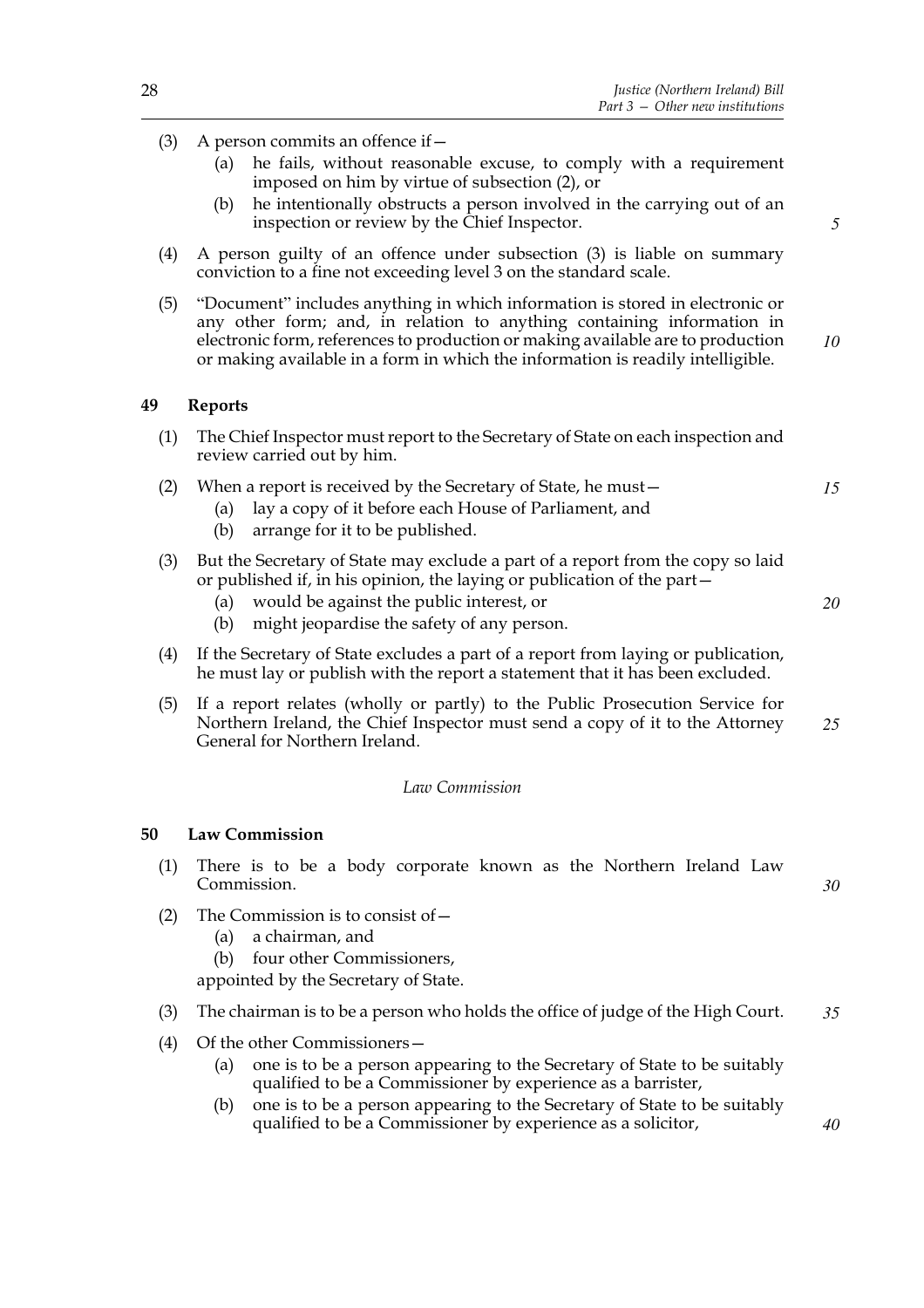- (c) one is to be a person appearing to the Secretary of State to be suitably qualified to be a Commissioner by experience as a teacher of law in a university, and
- (d) the other is to be a person who does not hold (and has never held) judicial office and is not (and has never been) a barrister, solicitor or teacher of law in a university.
- (5) Before appointing a person to be a Commissioner the Secretary of State must consult—
	- (a) the Lord Chancellor,
	- (b) the First Minister and deputy First Minister, and
	- (c) the Attorney General for Northern Ireland.
- (6) In appointing persons to be Commissioners, the Secretary of State must so far as possible secure that the Commissioners (taken together) are representative of the community in Northern Ireland.
- (7) Schedule 9 makes further provision about the Commission.

# **51 Duties of Commission**

- (1) The Commission must keep under review the law of Northern Ireland with a view to its systematic development and reform, including in particular by—
	- (a) codification,
	- (b) the elimination of anomalies,
	- (c) the repeal of legislation which is no longer of practical utility, and
	- (d) the reduction of the number of separate legislative provisions,

and generally by simplifying and modernising it.

- (2) For that purpose the Commission must—
	- (a) consider any proposals for the reform of the law of Northern Ireland made or referred to it, *25*
	- (b) prepare and submit to the Secretary of State (from time to time) programmes for the examination of different branches of that law with a view to reform, including recommendations as to the agency (whether itself or another body) by which any such examination should be carried out, *30*
	- (c) undertake, pursuant to any such recommendations approved by the Secretary of State, the examination of particular branches of that law and the formulation (by means of draft legislation or otherwise) of proposals for reform of those branches,
	- (d) prepare (from time to time) at the request of the Secretary of State comprehensive programmes of consolidation and repeal of legislation, and undertake the preparation of draft legislation pursuant to any such programme approved by the Secretary of State,
	- (e) provide advice and information to government departments and, with the consent of the Secretary of State, to Northern Ireland departments and other authorities or bodies concerned with proposals for the reform or amendment of any branch of the law of Northern Ireland, and *40*
	- (f) obtain such information as to the legal systems of other countries as appears to the Commission likely to facilitate the performance of its other duties. *45*

*5*

*10*

*15*

*20*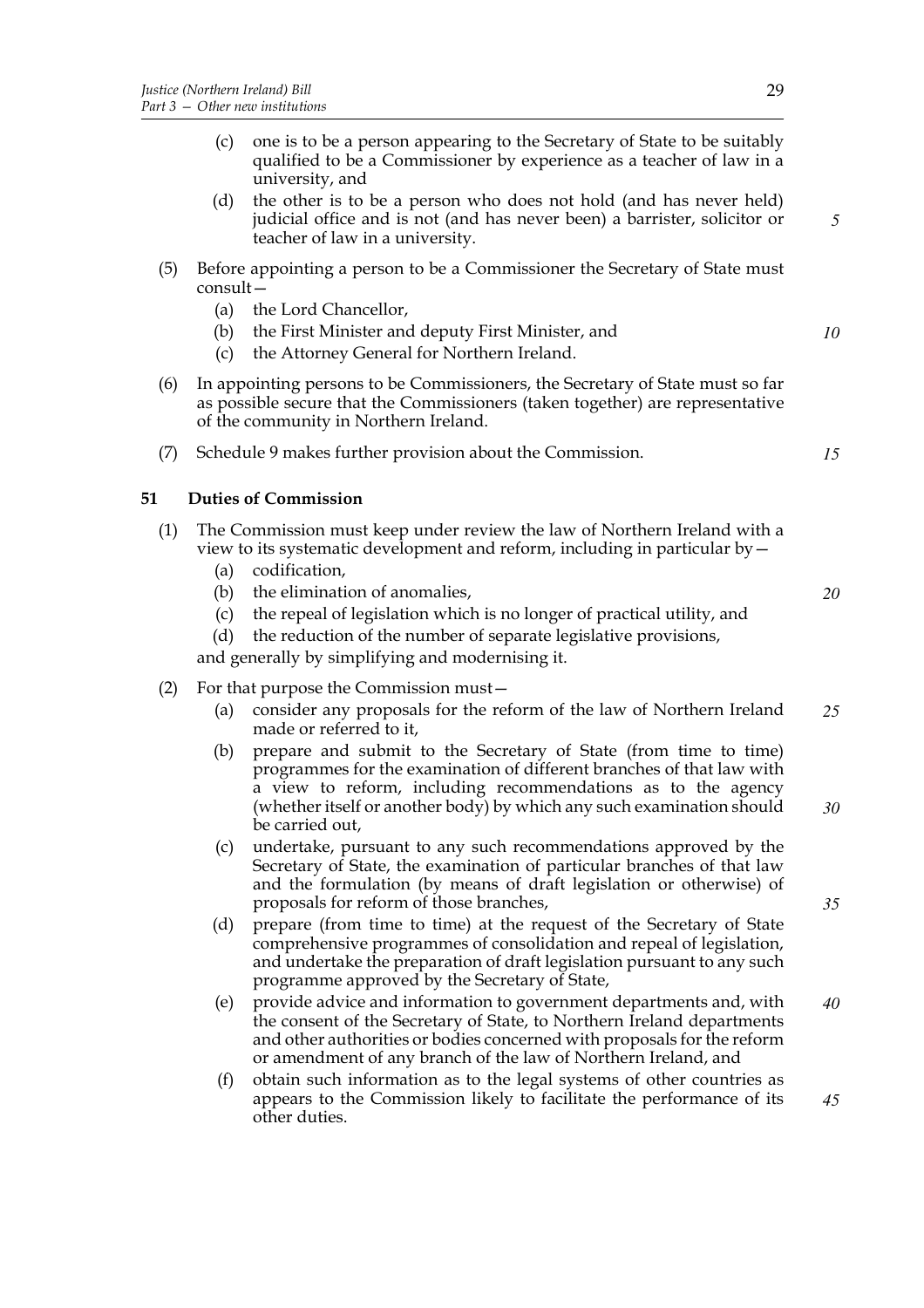- (3) Before approving any programme prepared by the Commission, the Secretary of State must consult—
	- (a) the Lord Chancellor,
	- (b) the First Minister and deputy First Minister, and
	- (c) the Attorney General for Northern Ireland.
- (4) In performing its duties the Commission must consult—
	- (a) the Law Commission,
	- (b) the Scottish Law Commission, and
	- (c) the Law Reform Commission of the Republic of Ireland.
- (5) The Commission must make an annual report on how it has performed its duties. *10*

# **52 Reports etc.**

- (1) The Commission must send to the Secretary of State and the Office of the First Minister and deputy First Minister a copy of—
	- (a) each programme prepared by the Commission and approved by the Secretary of State, *15*
	- (b) each set of proposals for reform formulated by the Commission pursuant to such a programme, and
	- (c) each annual report of the Commission.
- (2) The Secretary of State must lay before each House of Parliament a copy of each document received by him under subsection (1). *20*
- (3) The First Minister and deputy First Minister, acting jointly, must lay before the Assembly a copy of each document received by their Office under subsection (1).
- (4) After a copy of a document has been laid in accordance with subsections (2) and (3), the Commission must arrange for the document to be published. *25*

## **PART 4**

## YOUTH JUSTICE

## *Aims*

## **53 Aims of youth justice system**

- (1) The principal aim of the youth justice system is to protect the public by preventing offending by children.
- (2) All persons and bodies exercising functions in relation to the youth justice system must have regard to that principal aim in exercising their functions, with a view (in particular) to encouraging children to recognise the effects of crime and to take responsibility for their actions.
- (3) But all such persons and bodies must also have regard to the welfare of children affected by the exercise of their functions (and to the general principle that any delay in dealing with children is likely to prejudice their welfare), with a view (in particular) to furthering their personal, social and educational development.

*30*

*35*

*40*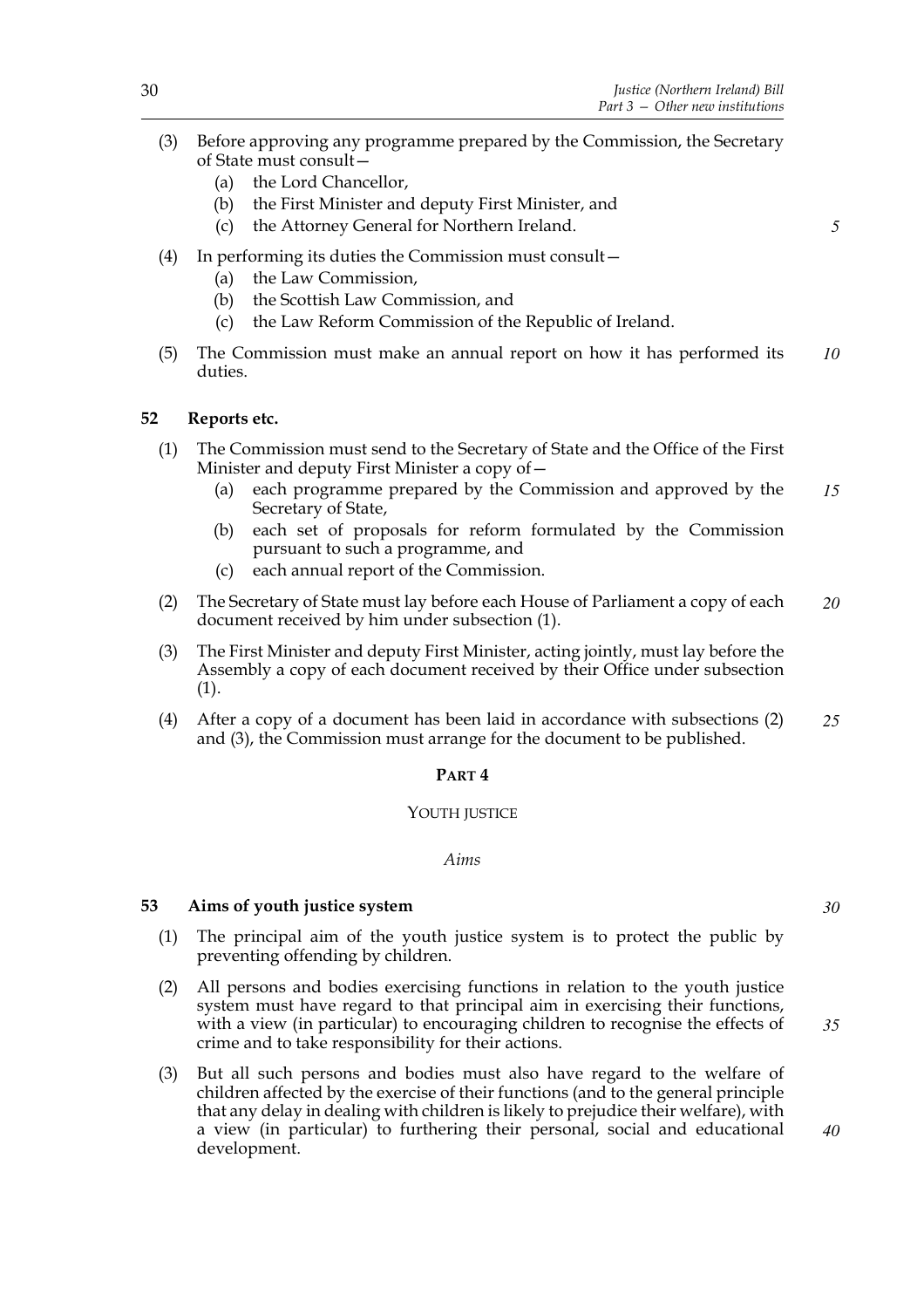- (4) "Youth justice system" means the system of criminal justice in so far as it relates to children.
- (5) "Offending" includes re-offending.
- (6) "Children" means persons who are under the age of 18.

#### *New orders*

# **54 Reparation orders**

After Article 36 of the Criminal Justice (Children) (Northern Ireland) Order 1998 (S.I. 1998/1504 (N.I. 9)) insert—

#### *"Reparation orders*

## **36A Reparation orders**

- (1) Where a child is found guilty by or before any court of an offence, other than one the sentence for which is (in the case of an adult) fixed by law as imprisonment for life, the court (subject to Article 32(1)) may make a reparation order.
- (2) A reparation order is an order requiring the offender to make such reparation for the offence, otherwise than by the payment of compensation, as is specified in the order— *15*
	- (a) to a person or persons so specified; or
	- (b) to the community at large.
- (3) Any person so specified must be a person identified by the court as  $-$ *20*
	- (a) a victim of the offence; or
	- (b) a person otherwise affected by it.
- (4) Before making a reparation order, the court must obtain and consider a written report by—
	- (a) a probation officer;
	- (b) a social worker of the appropriate authority; or
	- (c) such other person as the Secretary of State may designate.
- (5) The report must indicate—
	- (a) the type of requirements that it would be appropriate to impose on the offender; and
	- (b) the attitude of the victim or victims of the offence to the requirements proposed to be included in the order.

## **36B Restrictions on reparation orders**

- (1) The court must not make a reparation order in respect of the offender unless he consents.
- (2) The court must not make a reparation order in respect of the offender if it proposes—
	- (a) to pass on him a custodial sentence; or

*10*

*25*

*30*

*35*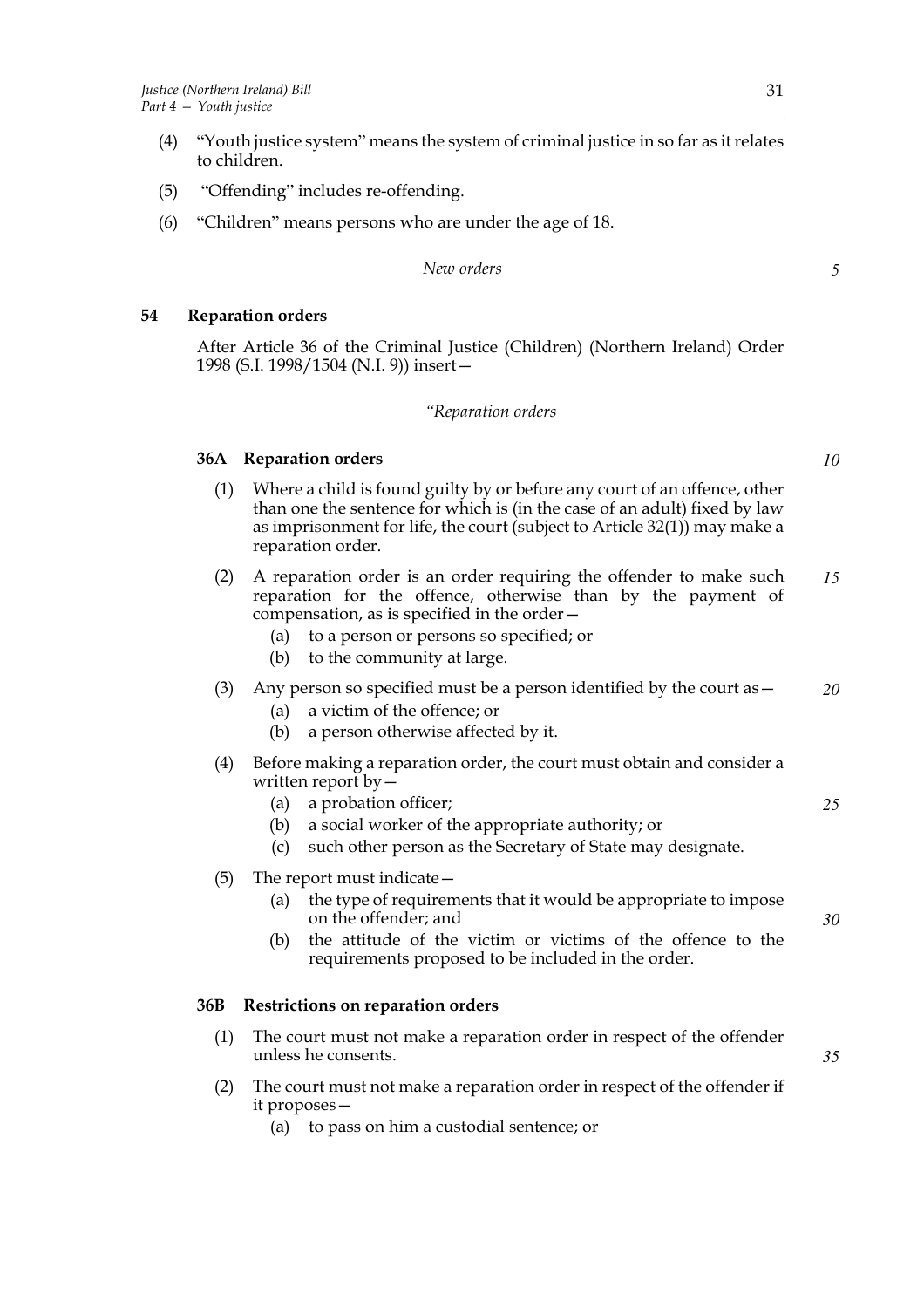*5*

*30*

*40*

- (b) to make in respect of him a community service order, a community responsibility order or a combination order.
- (3) The court must not make a reparation order unless—
	- (a) it has been given notice by the Secretary of State that arrangements for implementing such orders are available in the district proposed to be named in the order under Article 36D(1); and
	- (b) the notice has not been withdrawn.
- (4) Before making a reparation order, the court must state in open court that it is of the opinion that Article 8(1) of the Criminal Justice (Northern Ireland) Order 1996 (NI 24) (restrictions on imposing community sentences) applies and why it is of that opinion. *10*

#### (5) It must also explain to the offender in ordinary language—

- (a) why it is making the order;
- (b) the effect of the order and of the requirements proposed to be included in it; *15*
- (c) the consequences which may follow under Schedule 1A if he fails to comply with any of those requirements; and
- (d) that the court has power under that Schedule to review the order on the application either of the offender or of the responsible officer. *20*

#### **36C Requirements of reparation orders**

- (1) A reparation order must not require the offender—
	- (a) to make reparation for more than 24 hours; or
		- (b) to make reparation to any person without the consent of that person. *25*
- (2) Requirements specified in a reparation order must, as far as practicable, be such as to avoid—
	- (a) any conflict with the offender's religious beliefs or with the requirements of any order to which he may be subject; and
	- (b) any interference with the times, if any, at which he normally works or attends school or any other educational establishment.

### (3) The reparation required by a reparation order must be made—

- (a) under the supervision of the responsible officer; and
- (b) within the period of six months beginning with the date on which the order is made. *35*
- (4) But, unless revoked, the order remains in force until the offender has made the reparation required by the order.
- (5) The Secretary of State may make rules for regulating the making of reparation by persons subject to reparation orders.
- (6) Such rules may, in particular, make provision—
	- (a) regulating the functions of responsible officers;
	- (b) limiting the number of hours of making reparation on any one day;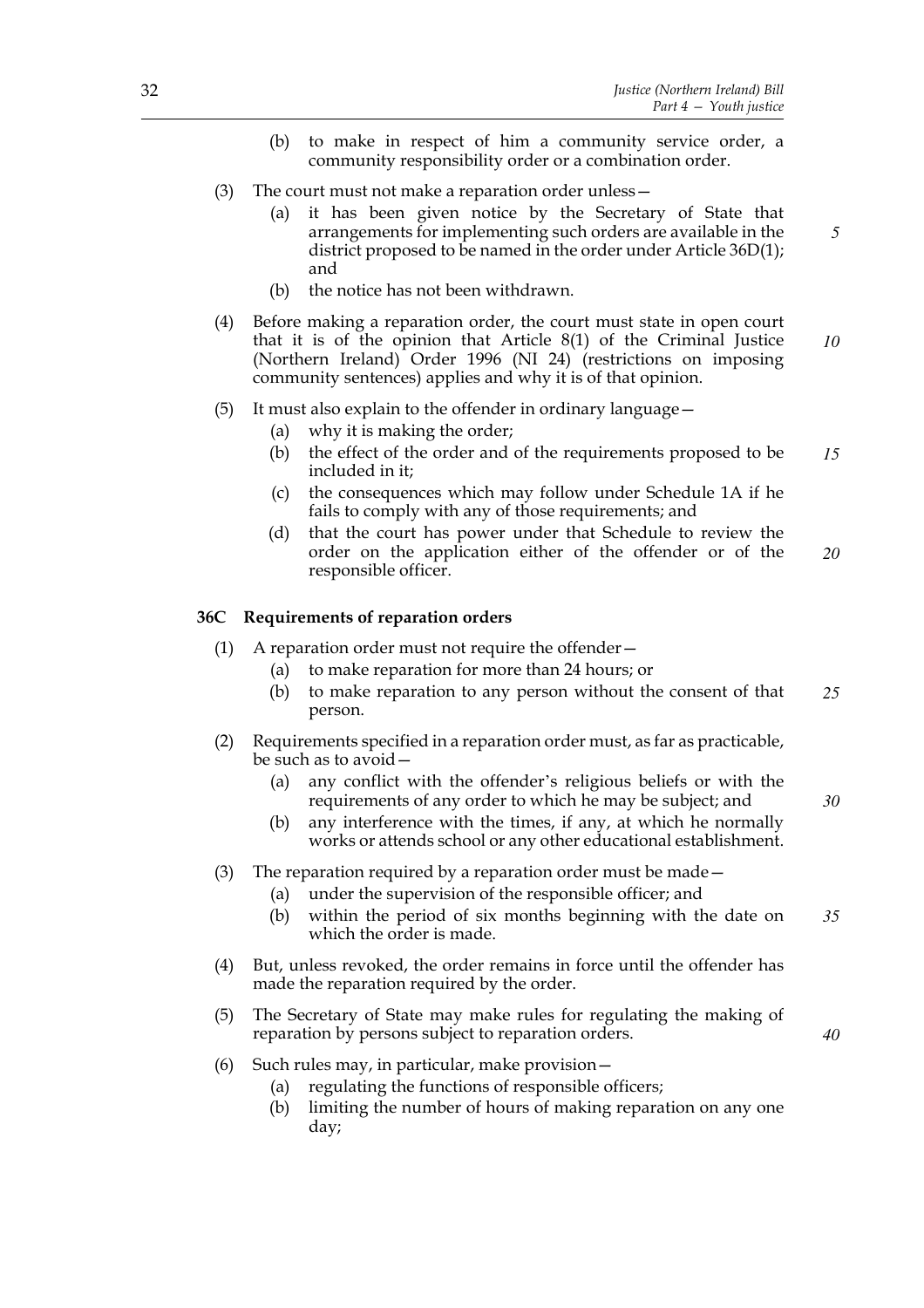|     | as to the reckoning of hours spent in complying with the<br>(c)<br>requirements imposed by a reparation order;<br>as to the keeping of records of such hours; and<br>(d)<br>for the payment of travelling and other expenses incurred in<br>(e)<br>connection with complying with such requirements. | 5  |
|-----|------------------------------------------------------------------------------------------------------------------------------------------------------------------------------------------------------------------------------------------------------------------------------------------------------|----|
| (7) | Rules under this Article are subject to annulment in pursuance of a<br>resolution of either House of Parliament in the same manner as a<br>statutory instrument; and, accordingly, section 5 of the Statutory<br>Instruments Act 1946 (c. 36) applies to such rules.                                 |    |
| 36D | Supplementary provisions about reparation orders                                                                                                                                                                                                                                                     | 10 |
| (1) | A reparation order must name the petty sessions district in which it<br>appears to $-$<br>the court making the order; or<br>(a)<br>the court amending under Schedule 1A any provision included<br>(b)                                                                                                |    |
|     | in the order,<br>that the offender resides or will reside.                                                                                                                                                                                                                                           | 15 |
|     |                                                                                                                                                                                                                                                                                                      |    |
| (2) | In this Order "responsible officer", in relation to an offender subject to<br>a reparation order, means one of the following who is specified in the<br>order –                                                                                                                                      |    |
|     | a probation officer;<br>(a)<br>a social worker of the appropriate authority; and<br>(b)<br>such other person as the Secretary of State may designate.<br>(c)                                                                                                                                         | 20 |
| (3) | Where a reparation order specifies as the responsible officer a<br>probation officer, the officer must be an officer appointed for or<br>assigned to the petty sessions district named in the order.                                                                                                 | 25 |
| (4) | The court by which a reparation order is made must immediately give<br>copies of the order to $-$<br>the offender subject to the order;<br>(a)<br>his parent or guardian; and<br>(b)<br>the responsible officer.<br>(c)                                                                              | 30 |
| (5) | Except where the court is itself a magistrates' court acting for the petty<br>sessions district specified in the order, the court must send to the clerk<br>of petty sessions for the petty sessions district so specified –<br>a copy of the order; and<br>(a)                                      |    |
|     | (b)<br>such documents and information relating to the case as it<br>considers likely to be of assistance to a youth court acting for<br>that district in exercising its functions in relation to the order.                                                                                          | 35 |
| (6) | A magistrates' court must cause a reason stated by it under Article<br>36B(4) or (5)(a) to be entered in the Order Book.                                                                                                                                                                             |    |
| (7) | The Secretary of State may pay any expenses of a person designated by him<br>which are incurred under Article 36A or in performing any functions as the<br>responsible officer of an offender subject to a reparation order.                                                                         | 40 |
| (8) | Schedule 1A (which makes provision for dealing with failures to<br>comply with reparation orders and for their revocation and<br>amendment) shall have effect."                                                                                                                                      | 45 |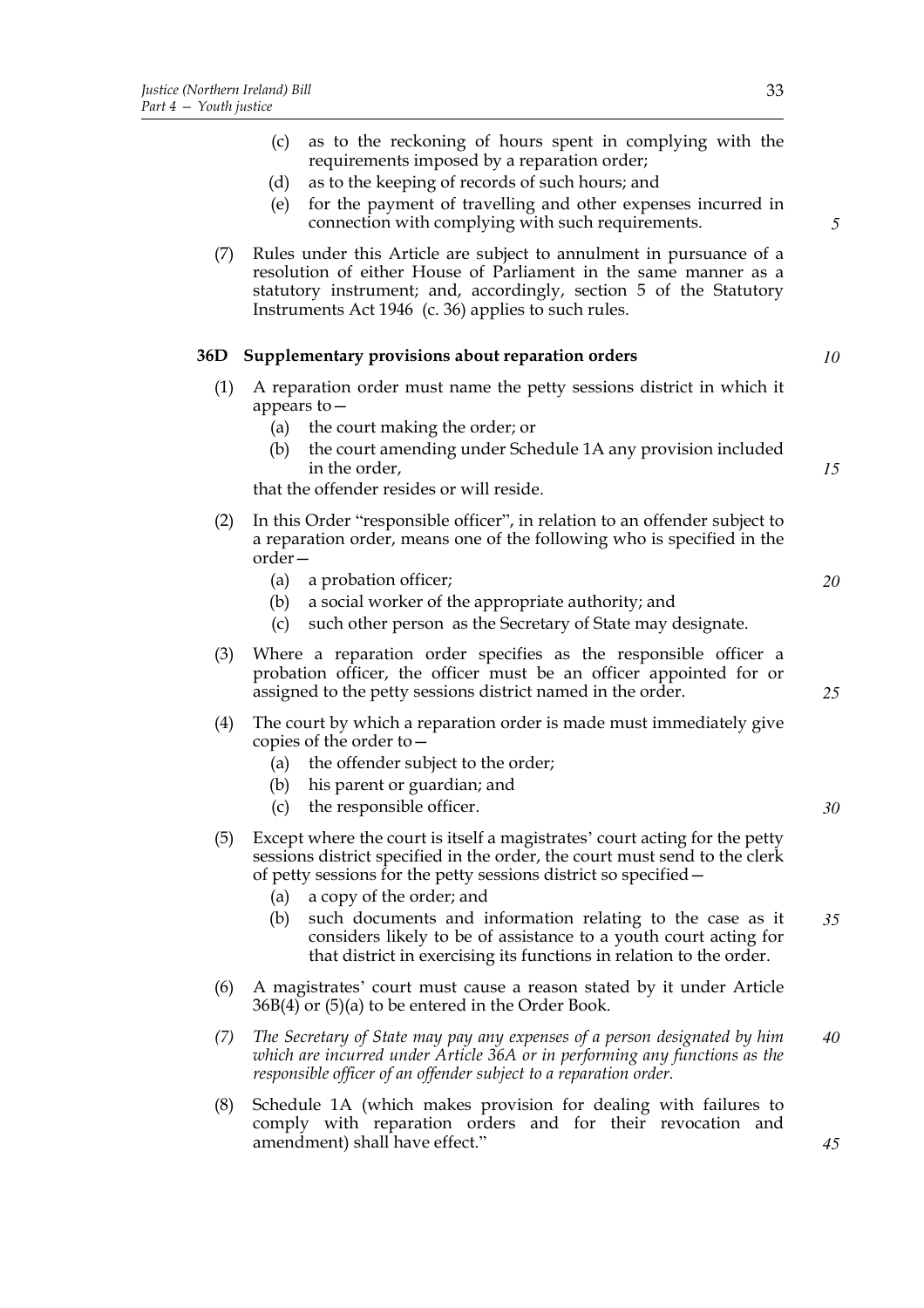# **55 Community responsibility orders**

After Article 36D of the Criminal Justice (Children) (Northern Ireland) Order 1998 (S.I. 1998/1504 (N.I. 9)) (inserted by section 54 of this Act) insert—

#### *"Community responsibility orders*

### **36E Community responsibility orders**

- (1) Where a child is found guilty by or before any court of an offence punishable, in the case of an adult, with imprisonment, other than an offence the sentence for which is (in the case of an adult) fixed by law as imprisonment for life, the court (subject to Article 32(1)) may make a community responsibility order.
- (2) A community responsibility order is an order requiring the offender—
	- (a) to attend at a place specified in the order for the number of hours so specified for relevant instruction in citizenship; and
	- (b) to carry out for the number of hours specified in the order such practical activities as the responsible officer considers appropriate in the light of that instruction. *15*
- (3) "Relevant instruction in citizenship", in relation to an offender, means instruction dealing with—
	- (a) citizenship (including, in particular, the responsibilities a person owes to the community);
	- (b) the impact of crime on victims; and
	- (c) any factors relating to the offender which may cause him to commit offences.
- (4) In this Order "responsible officer", in relation to an offender subject to a community responsibility order, means one of the following who is specified in the order— *25*
	- (a) a probation officer;
	- (b) a social worker of the appropriate authority; and
	- (c) such other person as the Secretary of State may designate.
- (5) The number of hours specified under paragraph (2)(a) must be not less than one half of the aggregate number of hours specified in the order. *30*
- (6) The aggregate number of hours specified in the order must be  $-$ 
	- (a) not less than 20; and
	- (b) not more than 40.
- (7) Where a court makes community responsibility orders in respect of two or more offences of which the offender has been found guilty by or before the court, it may direct that the hours specified in any of those orders be— *35*
	- (a) concurrent with those specified in any other of those orders; or
	- (b) additional to those so specified.
- (8) But the total number of hours which are not concurrent must not exceed the maximum specified in paragraph (6)(b).

*5*

*10*

*20*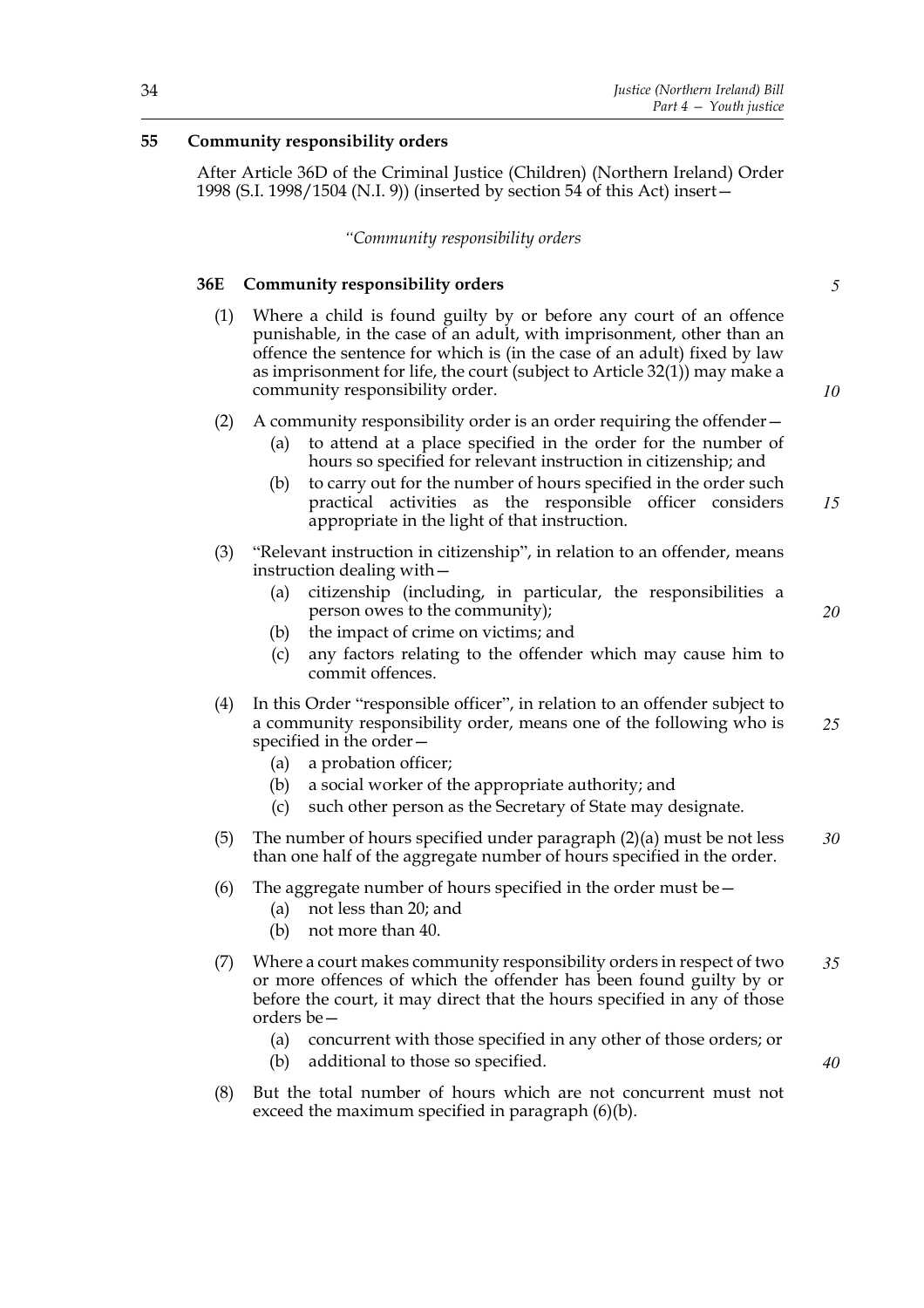- (9) The Secretary of State may by order amend paragraph (6)(a) or (b) (or both).
- (10) An order under paragraph (9) is subject to annulment in pursuance of a resolution of either House of Parliament in the same manner as a statutory instrument; and, accordingly, section 5 of the Statutory Instruments Act 1946 (c. 36) applies to such an order.

# **36F Restrictions on community responsibility orders**

- (1) The court must not make a community responsibility order in respect of the offender unless he consents.
- (2) The court must not make a community responsibility order in respect of the offender if it proposes to deal with him for the offence in any other way. *10*
- (3) The court must not make a community responsibility order unless
	- it has been given notice by the Secretary of State that arrangements for implementing such orders are available in the district proposed to be named in the order under Article 36I(1); and *15*
	- (b) the notice has not been withdrawn.
- (4) Before making a community responsibility order, the court must state in open court that it is of the opinion that Article 8(1) of the Criminal Justice (Northern Ireland) Order 1996 (NI 24) (restrictions on imposing community sentences) applies and why it is of that opinion. *20*
- (5) It must also explain to the offender in ordinary language—
	- (a) why it is making the order;
	- (b) the effect of the order and of the requirements proposed to be included in it; *25*
	- (c) the consequences which may follow under Schedule 1A if he fails to comply with any of those requirements; and
	- (d) that the court has power under that Schedule to review the order on the application either of the offender or of the responsible officer. *30*

#### **36G Requirements of community responsibility orders**

- (1) An offender in respect of whom a community responsibility order is in force must—
	- (a) attend the place specified in the order at such times as he may be instructed by the responsible officer; and *35*
	- (b) carry out such activities as he may be instructed by the responsible officer to carry out at such times as he may be so instructed to carry them out.
- (2) Such an offender must—
	- (a) keep in touch with the responsible officer in accordance with such instructions as he may be given by that officer; and
	- (b) give notice to him of any change of address.

*5*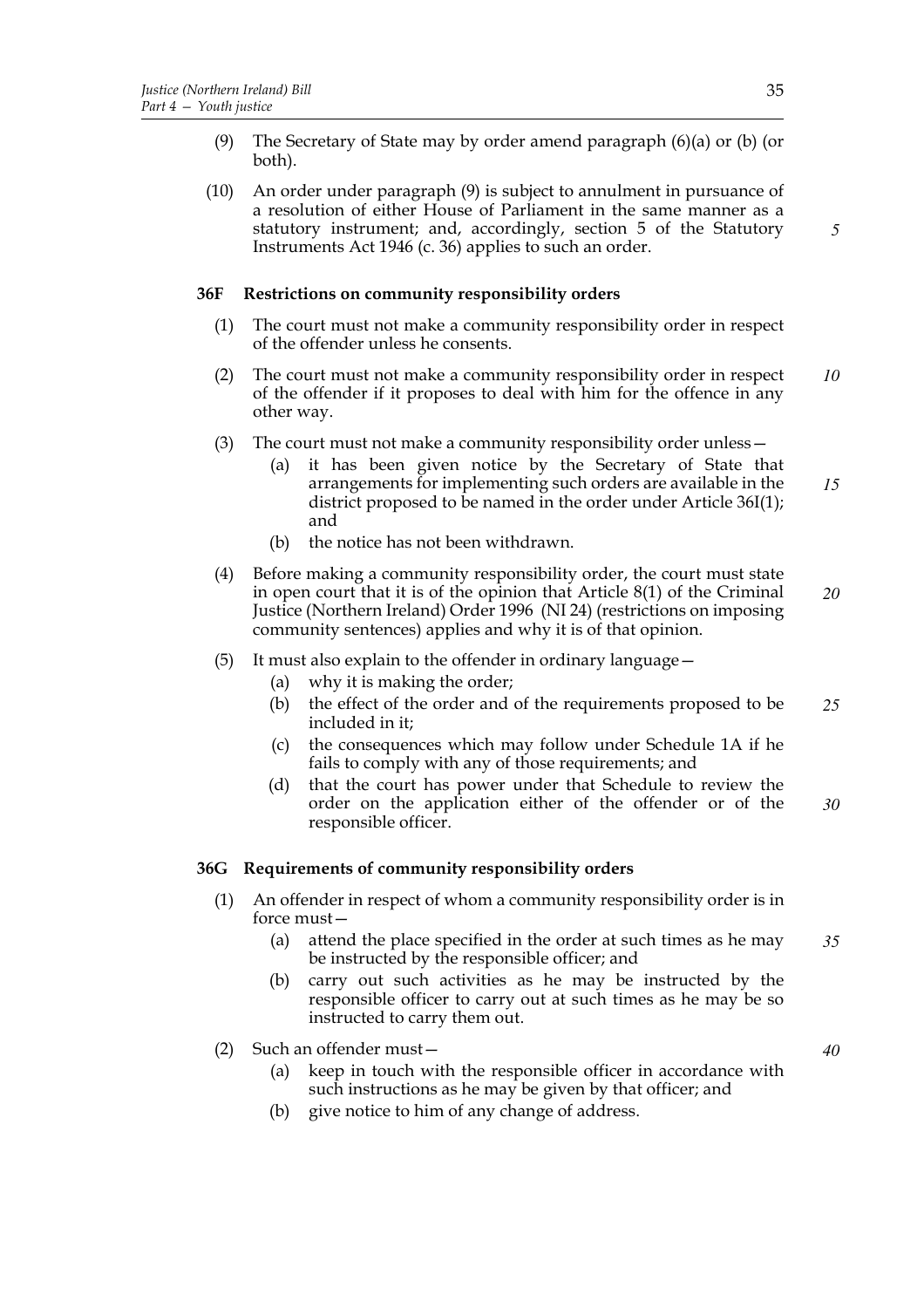| (3)        | The instructions given by the responsible officer must, as far as<br>practicable, be such as to avoid -<br>any conflict with the offender's religious beliefs or with the<br>(a)                                                                                     |    |  |  |  |
|------------|----------------------------------------------------------------------------------------------------------------------------------------------------------------------------------------------------------------------------------------------------------------------|----|--|--|--|
|            | requirements of any order to which he may be subject; and<br>any interference with the times, if any, at which he normally<br>(b)<br>works or attends school or any other educational establishment.                                                                 | 5  |  |  |  |
| (4)        | The obligations imposed by a community responsibility order must be<br>performed within the period of six months beginning with the date on<br>which the order is made.                                                                                              |    |  |  |  |
| (5)        | But, unless revoked, the order remains in force until the offender has<br>performed the obligations contained in the order.                                                                                                                                          |    |  |  |  |
|            | 36H Rules relating to community responsibility orders                                                                                                                                                                                                                |    |  |  |  |
| (1)        | The Secretary of State may make rules for regulating -                                                                                                                                                                                                               |    |  |  |  |
|            | the attendance by persons subject to community responsibility<br>(a)<br>orders at places for the purposes of those orders; and                                                                                                                                       | 15 |  |  |  |
|            | the carrying out by such persons of practical activities for those<br>(b)<br>purposes.                                                                                                                                                                               |    |  |  |  |
| (2)        | Such rules may, in particular, make provision-                                                                                                                                                                                                                       |    |  |  |  |
|            | regulating the functions of responsible officers;<br>(a)                                                                                                                                                                                                             |    |  |  |  |
|            | limiting the number of hours of attendance or of carrying out<br>(b)<br>activities on any one day;                                                                                                                                                                   | 20 |  |  |  |
|            | as to the reckoning of hours spent in complying with the<br>(c)<br>requirements imposed by a community responsibility order;                                                                                                                                         |    |  |  |  |
|            | as to the keeping of records of such hours; and<br>(d)                                                                                                                                                                                                               |    |  |  |  |
|            | for the payment of travelling and other expenses incurred in<br>(e)<br>connection with complying with such requirements.                                                                                                                                             | 25 |  |  |  |
| (3)        | Rules under this Article are subject to annulment in pursuance of a<br>resolution of either House of Parliament in the same manner as a<br>statutory instrument; and, accordingly, section 5 of the Statutory<br>Instruments Act 1946 (c. 36) applies to such rules. | 30 |  |  |  |
|            |                                                                                                                                                                                                                                                                      |    |  |  |  |
| <b>36I</b> | Supplementary provisions about community responsibility orders                                                                                                                                                                                                       |    |  |  |  |
| (1)        | A community responsibility order must name the petty sessions district<br>in which it appears to $-$                                                                                                                                                                 |    |  |  |  |
|            | the court making the order; or<br>(a)                                                                                                                                                                                                                                |    |  |  |  |
|            | the court amending under Schedule 1A any provision included<br>(b)<br>in the order,                                                                                                                                                                                  | 35 |  |  |  |
|            | that the offender resides or will reside.                                                                                                                                                                                                                            |    |  |  |  |
| (2)        | Where a community responsibility order specifies as the responsible<br>officer a probation officer, the officer must be an officer appointed for<br>or assigned to the petty sessions district named in the order.                                                   | 40 |  |  |  |

- (3) The court by which a community responsibility order is made must immediately give copies of the order to—
	- (a) the offender subject to the order;
	- (b) his parent or guardian; and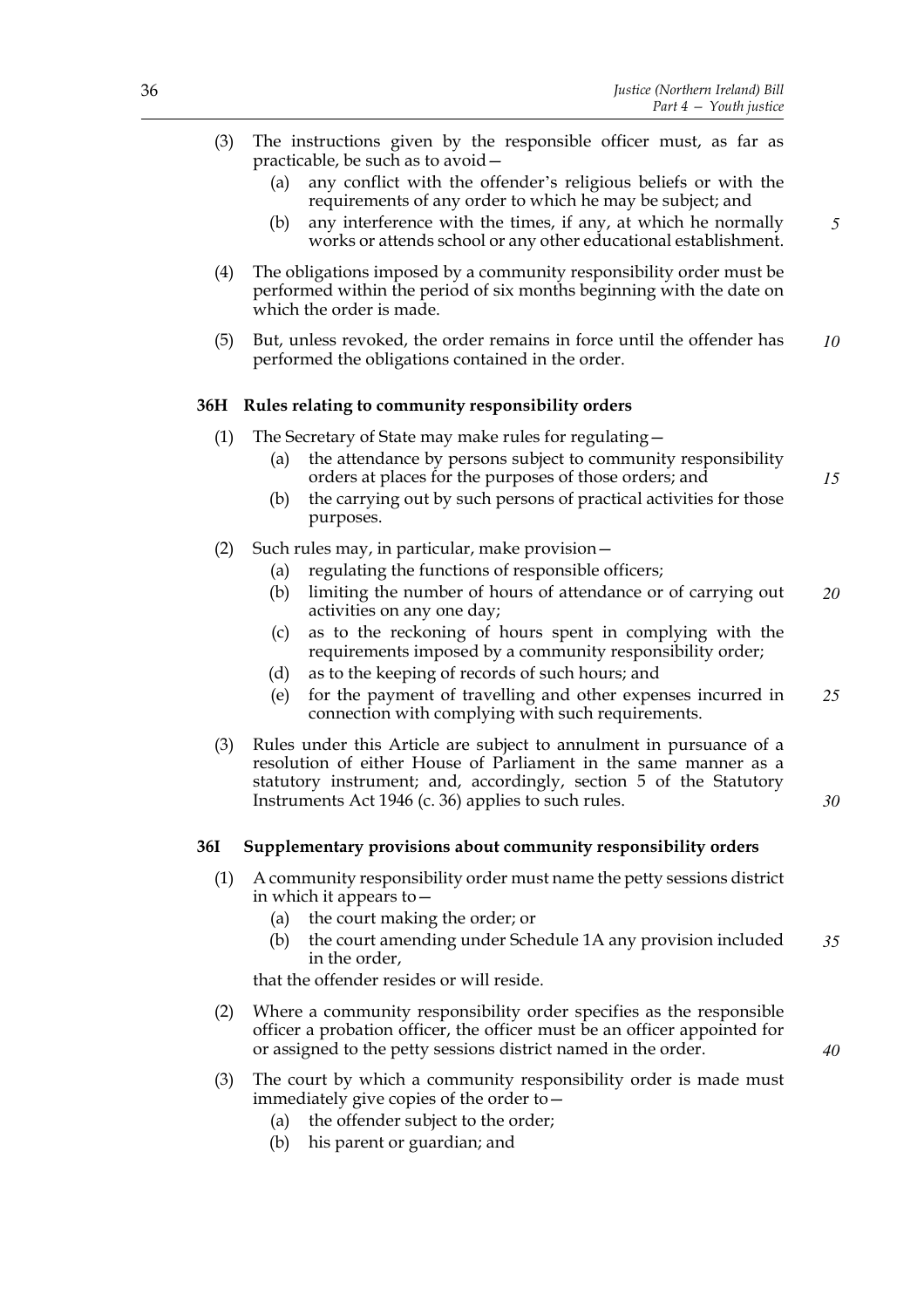- (c) the responsible officer.
- (4) Except where the court is itself a magistrates' court acting for the petty sessions district specified in the order, the court must send to the clerk of petty sessions for the petty sessions district so specified—
	- (a) a copy of the order; and
	- (b) such documents and information relating to the case as it considers likely to be of assistance to a youth court acting for that district in exercising its functions in relation to the order.
- (5) A magistrates' court must cause a reason stated by it under Article 36F(4) or (5)(a) to be entered in the Order Book.
- *(6) The Secretary of State may pay any expenses of a person designated by him which are incurred in performing any functions as the responsible officer of an offender subject to a community responsibility order.*
- (7) Schedule 1A (which makes provision for dealing with failures to comply with community responsibility orders and for their revocation and amendment) shall have effect." *15*

### **56 Custody care orders**

After Article 44 of the Criminal Justice (Children) (Northern Ireland) Order 1998 (S.I. 1998/1504 (N.I. 9)) insert—

#### *"Custody care orders*

#### **44A Custody care orders**

- (1) Where a child who has not attained the age of 14 is found guilty by or before any court of an offence punishable, in the case of an adult, with imprisonment, other than an offence the sentence for which is (in the case of an adult) fixed by law as imprisonment for life, the court (subject to Article 32(1)) may make a custody care order.
- (2) A custody care order is an order that the child shall be placed in secure accommodation by the appropriate authority and be subject to a period of being kept in secure accommodation by the appropriate authority followed by a period of supervision.
- (3) A custody care order shall be for a period of six months unless the court specifies in the order a longer period not exceeding two years.
- (4) A court shall not make a custody care order unless, after taking into account any matters which it is required to take into account by Article 37 of the Criminal Justice (Northern Ireland) Order 1996 (NI 24) (previous convictions etc.), it has formed the opinion under Articles 19 and 20 of that Order that a custodial sentence would be justified for the offence.
- (5) Where a court makes a custody care order for a period longer than six months, it shall state in open court its reasons for doing so.
- (6) Subject to paragraph (7), the period for which a child is to be kept in secure accommodation under a custody care order shall be one half of the period of the order.

*10*

*5*

*20*

*30*

*35*

*40*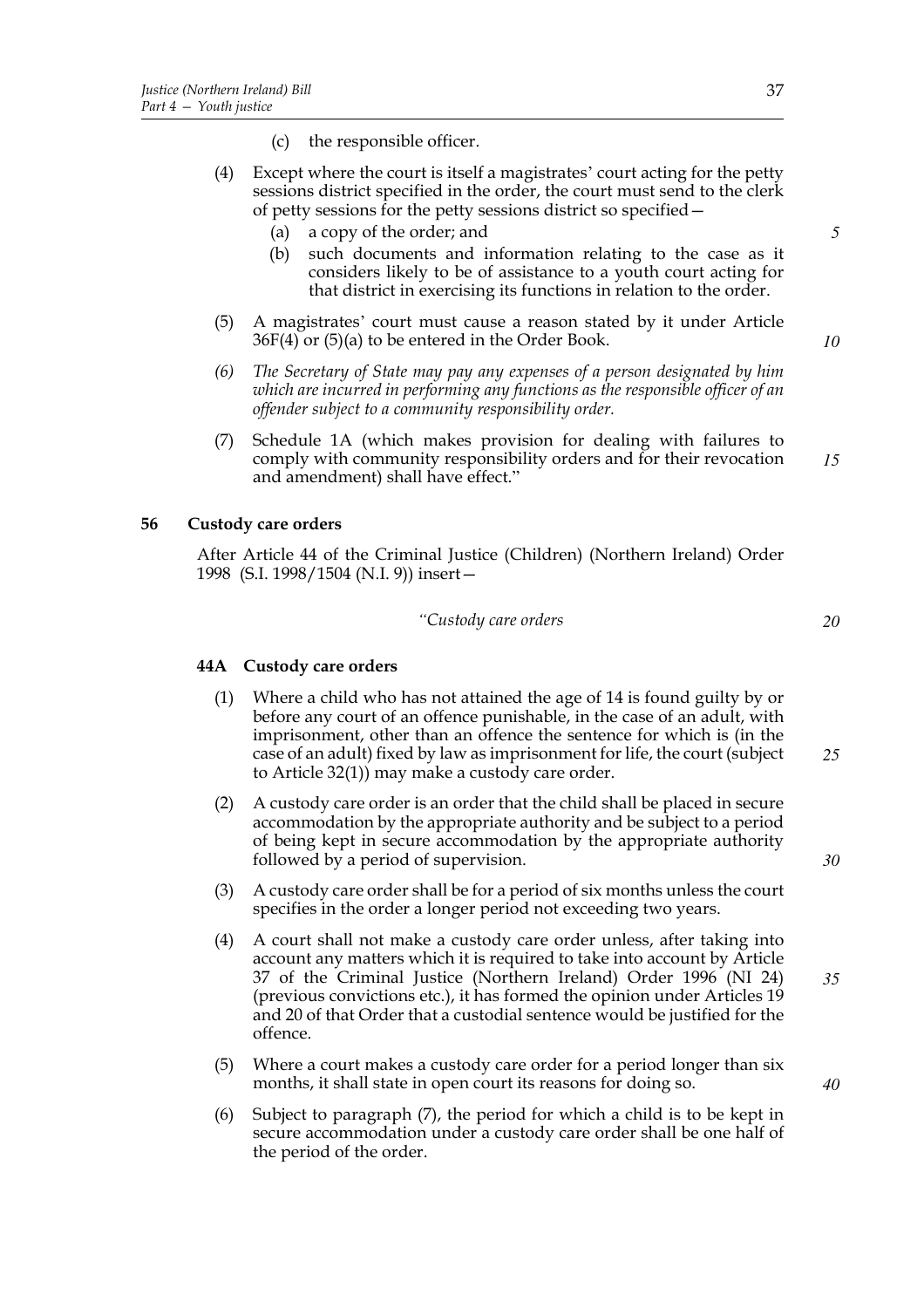- (7) The length of the period for which the child is to be kept in secure accommodation shall be treated as reduced by any period which is a relevant period within the meaning of section 26(2) and (2A) of the Treatment of Offenders Act (Northern Ireland) 1968 (c. 29 (N.I.)) (reduction of sentence).
- (8) Where a court makes a custody care order in the case of a child who will attain the age of 14 at a time during the period for which he is to be kept in secure accommodation under the order, the court may provide that he shall be detained in a juvenile justice centre for the whole or any part of the period following that time.
- (9) Any reference in any statutory provision to the length of the period of a custody care order shall, unless the context otherwise requires, be construed as a reference to the length of the period imposed by or under paragraph (3) and not the length of the period as reduced by paragraph (7).

# **44B Period in secure accommodation under custody care order**

- (1) The provisions of the Children (Northern Ireland) Order 1995 (NI 2) specified in paragraph (2) (and no others) have effect in relation to a child during the period for which he is kept in secure accommodation by the appropriate authority under a custody care order (or under any other order under this Order or as a place of safety).
- (2) The provisions are—
	- (a) Article 5(7) (person having parental responsibility not to act inconsistently with order);
	- (b) Article 26 (duty to safeguard and promote welfare);
	- (c) Article  $27(1)$ ,  $(2)(b)$ , (e) and  $(f)$ ,  $(8)$  and  $(9)$  and Article  $28(2)$ (accommodation and maintenance);
	- (d) Article 29(1), (2) and (4) to (6) (promotion and maintenance of contact with family);
	- (e) Articles 30 and 31 (visits);
	- (f) Article 34 (death);
	- (g) Article 35(1) (and Article 18(7) to (9) so far as relating to Article 35(1)) and Article 36(1) and (4) (advice, assistance and befriending);
	- (h) Article 52(3) to  $(6)$ ,  $(7)(a)$  and  $(9)$  (effect of care order);
	- (i) Article 53 (parental contact); and
	- (j) Articles 72 and 73 (provision of homes).
- (3) In their application by virtue of paragraph (1) those provisions have effect as if—
	- (a) the reference in Article 5(7) to any order made with respect to the child under the Children (Northern Ireland) Order 1995 were to the custody care order (or other order or the placing of the child in a place of safety); *40*
	- (b) the reference in Article  $29(4)(a)$  to the child being in the care of the authority, the references in Article 52 to a care order being in force and the reference in Article 53(5) to making a care order were omitted; *45*

*5*

*15*

*10*

*20*

*25*

*30*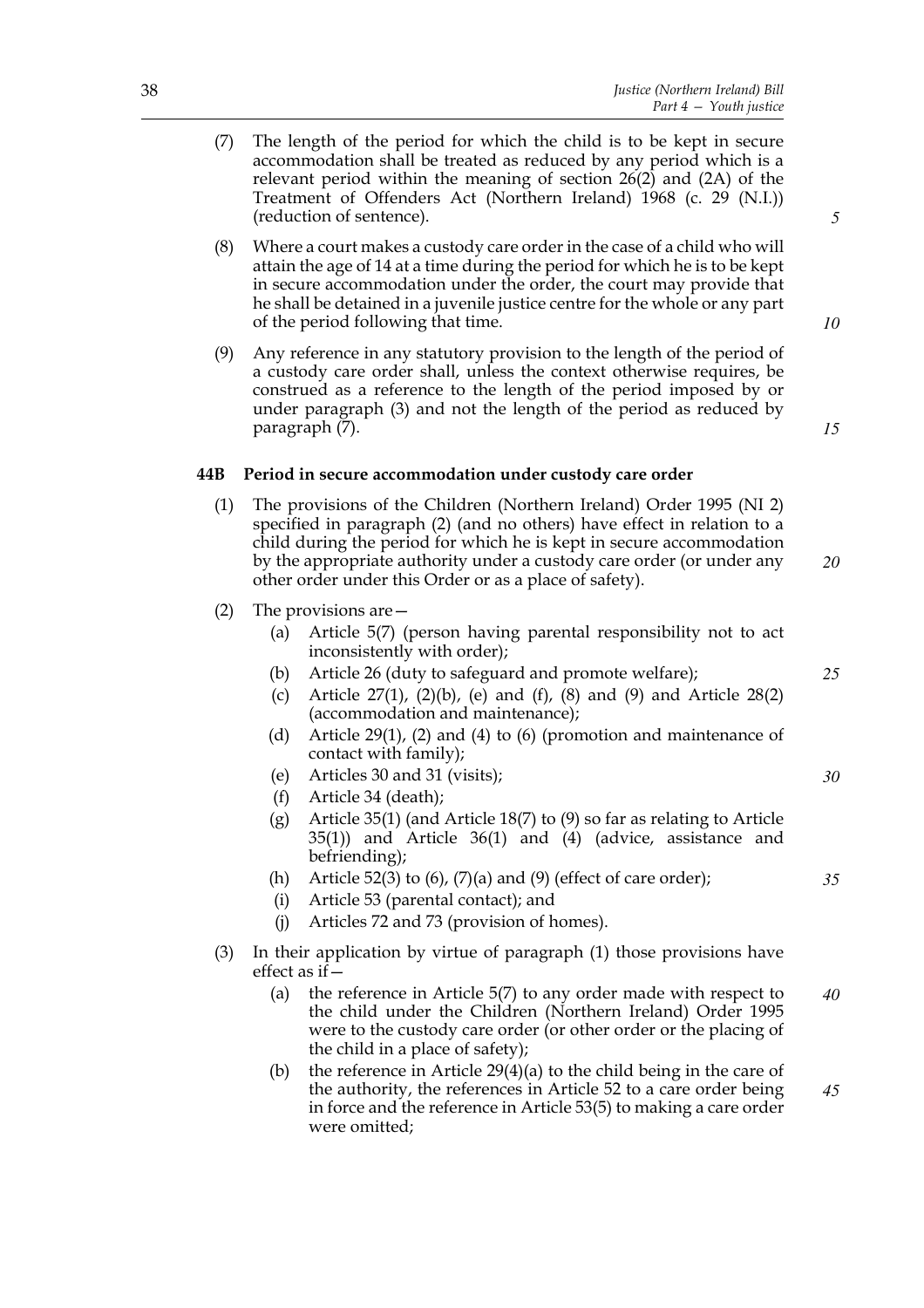- (c) the reference in Article 34(1)(a) to the Department were to the Department and the Secretary of State; and
- (d) the references in Article 52 to the authority designated by the care order, and the reference in Article 53(1) to the authority in whose care the child is, were to the appropriate authority.
- (4) The appropriate authority may, with the consent of the Secretary of State, at any time discharge a child kept in secure accommodation by the appropriate authority under a custody care order (or under any other order under this Order or as a place of safety).
- (5) No care order under the Children (Northern Ireland) Order 1995 (NI 2) made with respect to a child has effect in relation to him during any period for which he is kept in secure accommodation by the appropriate authority under a custody care order (or under any other order under this Order or as a place of safety). *10*

# **44C Escape from secure accommodation**

- (1) If a child who has been ordered to be kept in secure accommodation under a custody care order—
	- (a) escapes from secure accommodation in which he is being kept or from any hospital or institution in which he is receiving medical treatment;
	- (b) being absent from secure accommodation on temporary leave of absence or under supervision, runs away from the person in whose charge he is or fails to return to the secure accommodation at the end of his leave; or
	- (c) being absent from secure accommodation under supervision, fails to return to the secure accommodation on being recalled, *25*

he may be arrested without warrant by a constable or any person authorised by the appropriate authority and taken to any secure accommodation, or (if he has attained the age of 14) to any juvenile justice centre, or returned to any hospital or institution from which he escaped or to any person in whose charge he was.

- (2) A child arrested under paragraph (1) may at any time be brought with the authority of the Secretary of State before a court of summary jurisdiction having jurisdiction where the child is found or where the secure accommodation, hospital or institution is situated.
- (3) Where a child is brought before a court under paragraph (2), the court—
	- (a) may order the period for which he is to be detained under the custody care order to be increased by a further period not exceeding 30 days; but
	- (b) if it does not do that, shall revoke the custody care order and deal with the child in any manner in which the court could deal with him if he had just been found guilty of the offence by the court.
- (4) In dealing with a child under paragraph (3)(b) the court shall take into account the period for which the custody care order would, but for its revocation, have continued in effect. *45*
- (5) If any person—

*15*

*5*

*20*

*35*

*30*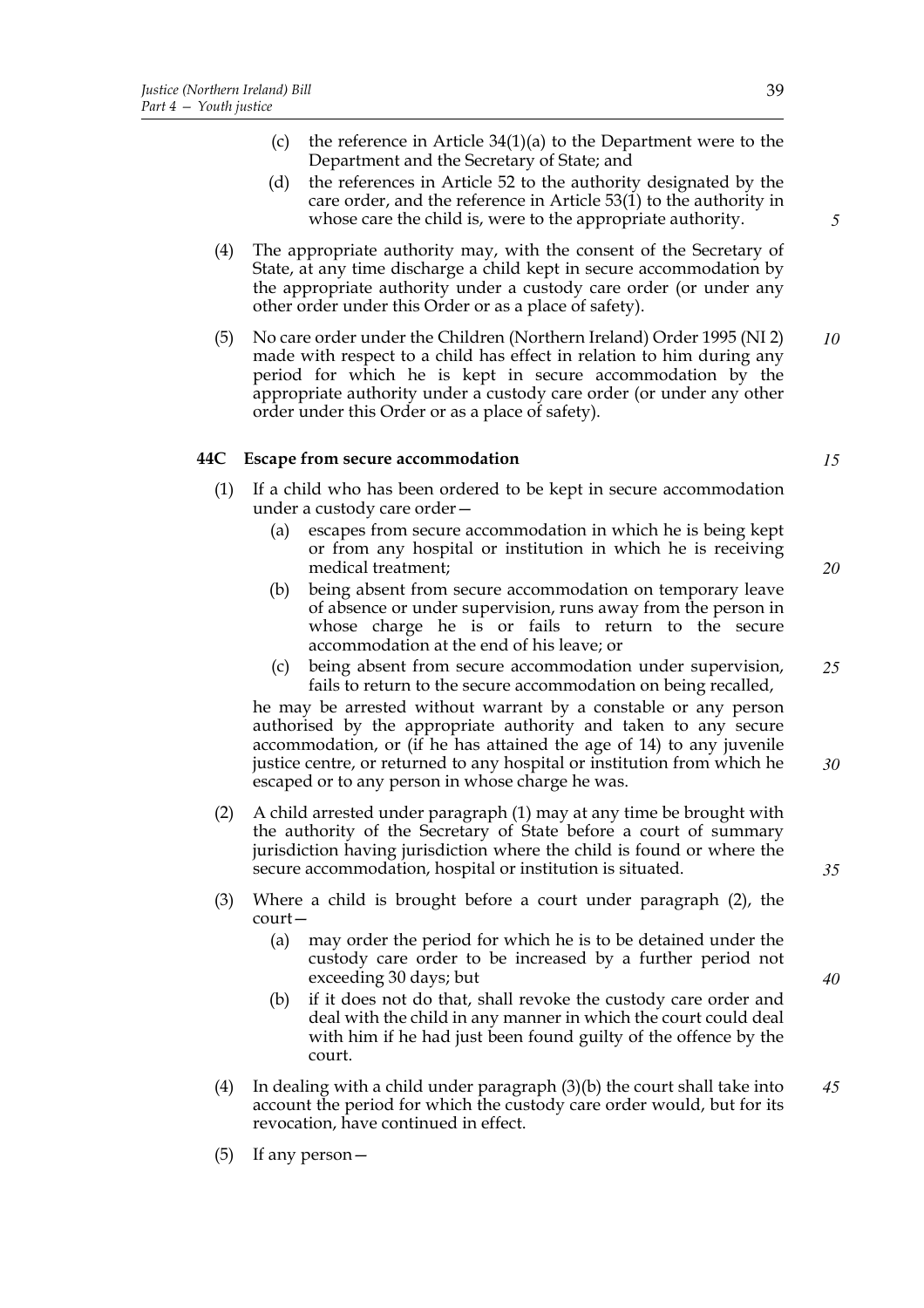- (a) knowingly assists a child who escapes, runs away or fails to return as mentioned in paragraph (1) or knowingly induces any child to so escape, run away or fail to return;
- (b) without lawful authority takes a child away from any accommodation, hospital, institution or person as is mentioned in that paragraph; or
- (c) knowingly harbours or conceals a child who escapes, runs away or fails to return as mentioned in paragraph (1), or prevents him from returning,

he shall be guilty of an offence and shall be liable on summary conviction to a fine not exceeding level 3 on the standard scale, or to imprisonment for a term not exceeding six months, or to both.

# **44D Taking of children to secure accommodation**

- (1) The court which makes a custody care order shall cause it to be delivered to the constable or other person responsible for taking the child to the secure accommodation in which he is to be placed, and the person who takes him there shall deliver the order to the appropriate authority. *15*
- (2) The court by which a custody care order is made shall cause a record, containing such information in the possession of the court with respect to the child as is in the opinion of the court likely to be of assistance to the appropriate authority, to be sent to that authority. *20*
- (3) Where a child is taken to a juvenile justice centre by virtue of Article 44A(8), the appropriate authority shall send a copy of the record sent to it under paragraph (2) to the managers or person for the time being in charge of the juvenile justice centre.
- (4) Where a child has been ordered to be placed in secure accommodation, any person who harbours or conceals him after the time has come for him to go there shall be guilty of an offence and shall be liable on summary conviction to a fine not exceeding level 3 on the standard scale or to imprisonment for a term not exceeding six months, or to both.
- (5) Where a constable or other person authorised to take a child to secure accommodation is, when the time has come for him to go there, unable to find him or unable to obtain possession of him, a lay magistrate, if satisfied by complaint on oath that there is a reasonable ground for believing that some person named in the complaint can produce the child, may issue a summons requiring the person so named to attend at a court of summary jurisdiction on such day as may be specified in the summons and produce the child.
- (6) If the person required by the summons to produce the child fails without reasonable excuse to do so, he shall, in addition to any other liability to which he may be subject under the provisions of this Order, be guilty of an offence and shall be liable on summary conviction to a fine not exceeding level 2 on the standard scale.

*5*

*10*

*25*

*30*

*35*

*45*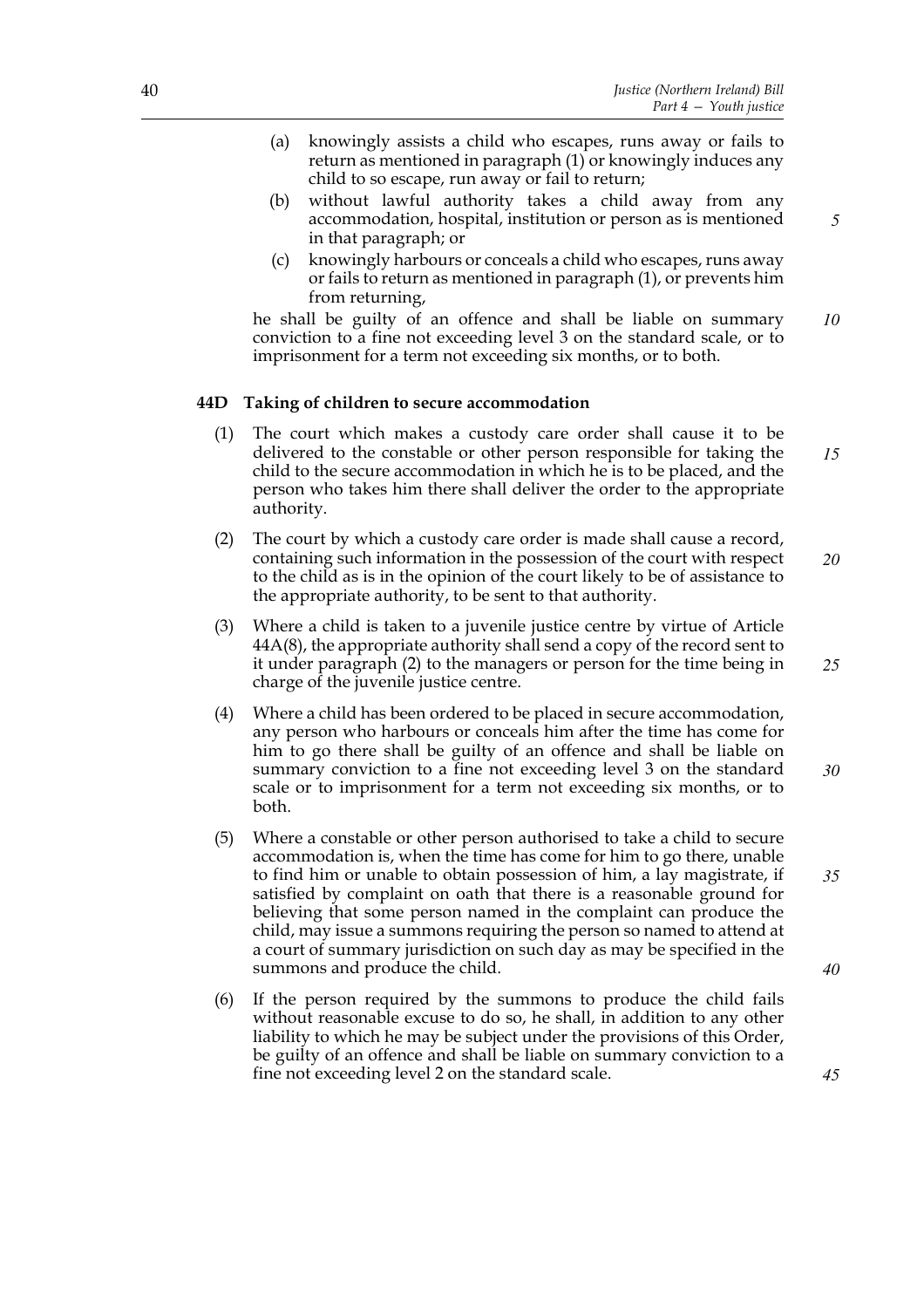### **44E Supervision under custody care order**

- (1) During the period of supervision under a custody care order, the child shall be under the supervision of a probation officer or such other person as the Secretary of State may designate.
- (2) Before the commencement of the period of supervision—
	- (a) the appropriate authority shall give him a notice specifying  $-$ 
		- (i) the period of supervision; and
		- (ii) the person under whose supervision he will be; and
	- (b) the person under whose supervision he will be shall give him a notice specifying any requirements with which he must comply. *10*
- (3) During the period of supervision the person under whose supervision the offender is or another person designated by the Secretary of State may give the child a notice specifying any alteration to the matters mentioned in paragraph  $(2)(a)(ii)$  or  $(b)$ .
- (4) The Secretary of State may make rules regulating the supervision of a child subject to a custody care order.
- (5) Rules under paragraph (4) are subject to annulment in pursuance of a resolution of either House of Parliament in the same manner as a statutory instrument; and, accordingly, section 5 of the Statutory Instruments Act 1946 (c. 36) applies to such rules. *20*
- *(6) The Secretary of State may pay the expenses incurred by any person designated under paragraph (1) arising from the supervision of a child under this Article.*

# **44F Breach of supervision requirements**

- (1) Where a custody care order has been made in respect of a child and it appears, on a complaint made to a lay magistrate, that the child has failed to comply with any requirements under Article 44E(2) or (3), the lay magistrate may— *25*
	- (a) issue a summons directed to the child requiring him to appear before a youth court specified in the summons; or
	- (b) if the complaint is in writing and on oath, issue a warrant for the child's arrest requiring him to be brought before a youth court specified in the warrant.
- (2) If it is proved to the satisfaction of the court before which the child appears or is brought under this Article that he has failed without reasonable excuse to comply with requirements under Article 44E(2) or  $(3)$ , the court may  $-$ *35*
	- (a) if he has not attained the age of 14, deal with him as specified in paragraph (3); and
	- (b) if he has attained that age, deal with him as specified in paragraph (4). *40*
- (3) If the child has not attained the age of 14, the court may either  $-$ 
	- (a) impose on him a fine not exceeding  $£200$ ; or
	- (b) order him to be placed in secure accommodation by the appropriate authority and kept there by the appropriate authority for a period not exceeding 30 days.

*5*

*15*

*30*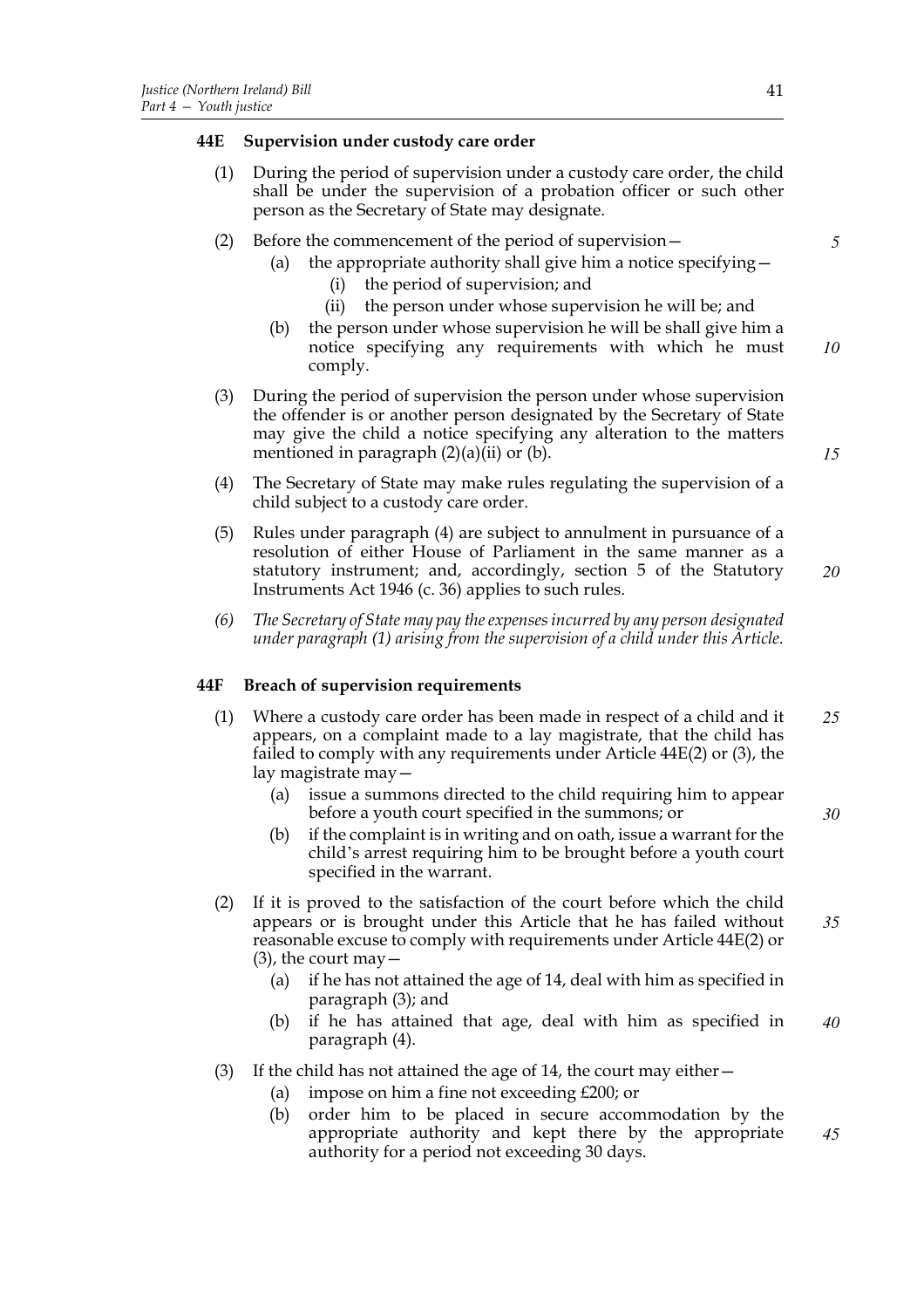- (a) impose on him a fine not exceeding £1,000; or
- (b) order him to be detained in a juvenile justice centre for a period not exceeding 30 days.
- (5) Any period of supervision shall not be reduced by any period during which the offender is detained under this Article. *5*

### **44G Effect of subsequent conviction where custody care order is in effect**

- (1) Where a child in respect of whom a custody care order is (or but for Article 44A(8) would be) in effect is convicted by or before a court of an offence and the court imposes a custodial sentence on the child for the offence, the court shall— *10*
	- (a) revoke the order; and
	- (b) in dealing with the child for the offence take into account the period for which, but for the revocation, the order would have continued in effect.
- (2) Where in such a case the court decides to make a custody care order, Article 44A shall have effect as if—
	- (a) in paragraph (3) for the words from "a period of six months" to "two years" there were substituted "such period not exceeding two years as the court specifies in the order"; and
	- (b) in paragraph (6) for the words "one half of the period of the order" there were substituted "such part of the period of the order as the court specifies in the order".
- (3) Where in such a case the court decides to make a juvenile justice order, Article 39 shall have effect as if—
	- (a) in paragraph (2) for the words from "a period of six months" to "two years" there were substituted "such period not exceeding two years as the court specifies in the order"; and
	- (b) in paragraph (5) for the words "one half of the period of the order" there were substituted "such part of the period of the order as the court specifies in the order"."

#### *Youth conferences*

#### **57 Youth conferences and youth conference plans**

After Article 3 of the Criminal Justice (Children) (Northern Ireland) Order 1998 (S.I. 1998/1504 (N.I. 9)) insert—

# **"3A Youth conferences**

- (1) In this Order "youth conference", in relation to a child and an offence, means a meeting, or series of meetings, for considering how the child ought to be dealt with for the offence.
- (2) A meeting does not constitute, or form part of, a youth conference unless the following persons participate in it— *40*
	- (a) a youth conference co-ordinator (as chairman);
	- (b) the child;

*25*

*20*

*15*

*30*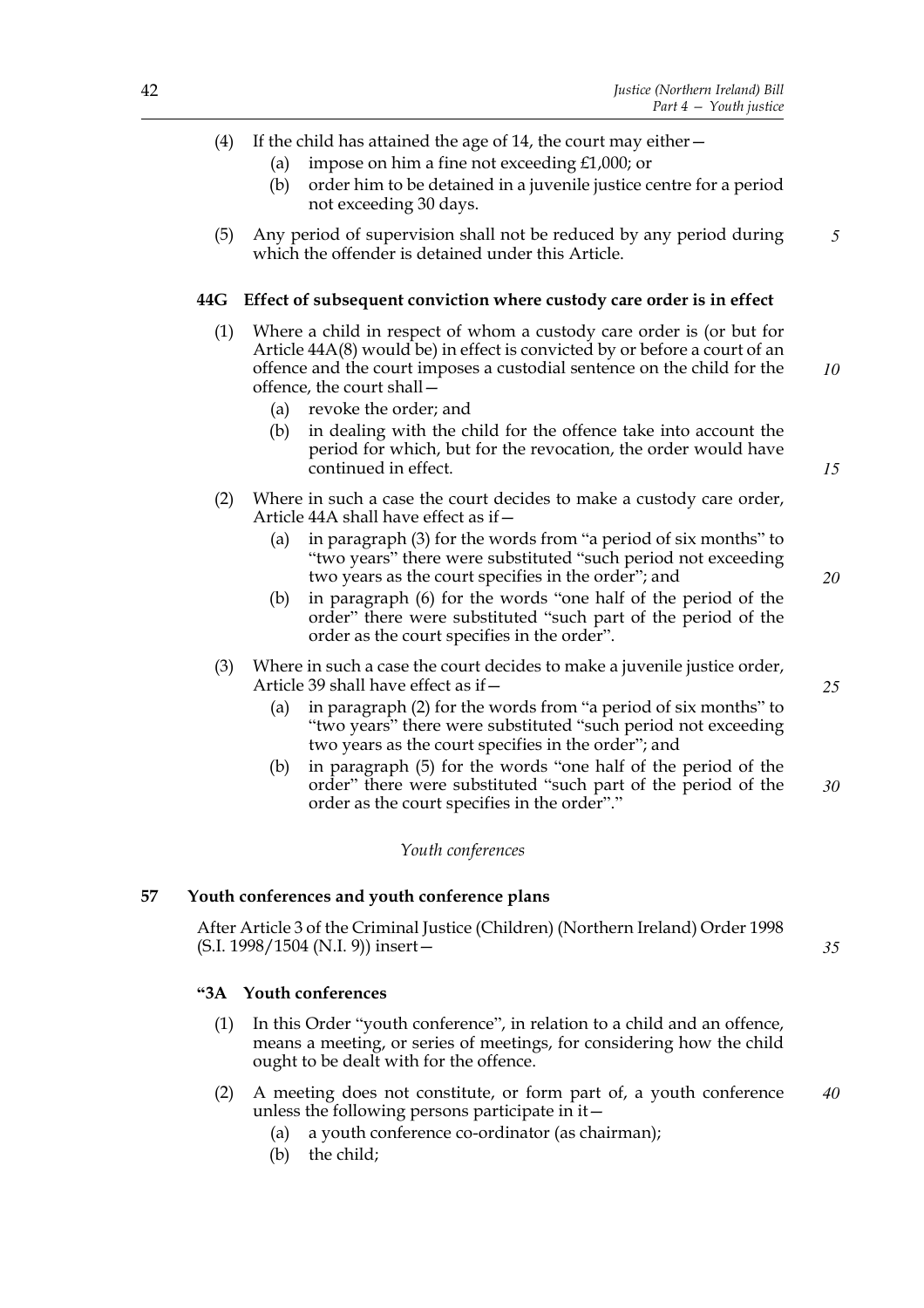- (c) a police officer; and
- (d) an appropriate adult.
- (3) The Secretary of State must designate persons employed in—
	- (a) the civil service of the United Kingdom; or
	- (b) the civil service of Northern Ireland,

to be youth conference co-ordinators.

- (4) Except where the child is in the care of an authority (within the meaning of the Children (Northern Ireland) Order 1995 (NI 2)), "appropriate adult" means a parent or guardian of the child or, if no parent or guardian of the child is able and willing to participate in the meeting— *10*
	- (a) a social worker of the appropriate authority or a legal representative of the child; or
	- (b) if no-one within paragraph (a) is willing and able to participate in the meeting, any responsible person who has attained the age of 18 and is neither a police officer nor a member of the police support staff. *15*
- (5) Where the child is in the care of an authority (within the meaning of the Children (Northern Ireland) Order 1995), "appropriate adult" means a social worker of the authority.
- (6) The following persons are entitled to participate in any meeting constituting, or forming part of, a youth conference—
	- (a) the victim of the offence or, if the victim is not an individual, an individual representing the victim;
	- (b) a legal representative of the child acting as his adviser; and
	- (c) if a community order or youth conference order is in force in respect of the child or the child is subject to supervision under a juvenile justice centre order or custody care order, the supervising officer.

### (7) The supervising officer is—

- (a) in the case of a probation order, the probation officer responsible for the child's supervision under the order;
- (b) in the case of a community service order, the person who is the relevant officer for the purposes of Articles 13 and 14 of the Criminal Justice (Northern Ireland) Order 1996 (NI 24);
- (c) in the case of a combination order, either of the persons mentioned in paragraphs (a) and (b);
- (d) in the case of an attendance centre order, the officer in charge of the attendance centre specified in the order;
- (e) in the case of a community responsibility order, reparation order or youth conference order, the responsible officer; or *40*
- (f) in the case of a juvenile justice centre order or custody care order, the probation officer or person designated by the Secretary of State who is supervising the child.

#### (8) A youth conference co-ordinator may allow other persons—

- (a) to participate in any meeting constituting, or forming part of, a youth conference; or
- (b) to attend any such meeting for any purpose specified by him,

*5*

*20*

*25*

*30*

*35*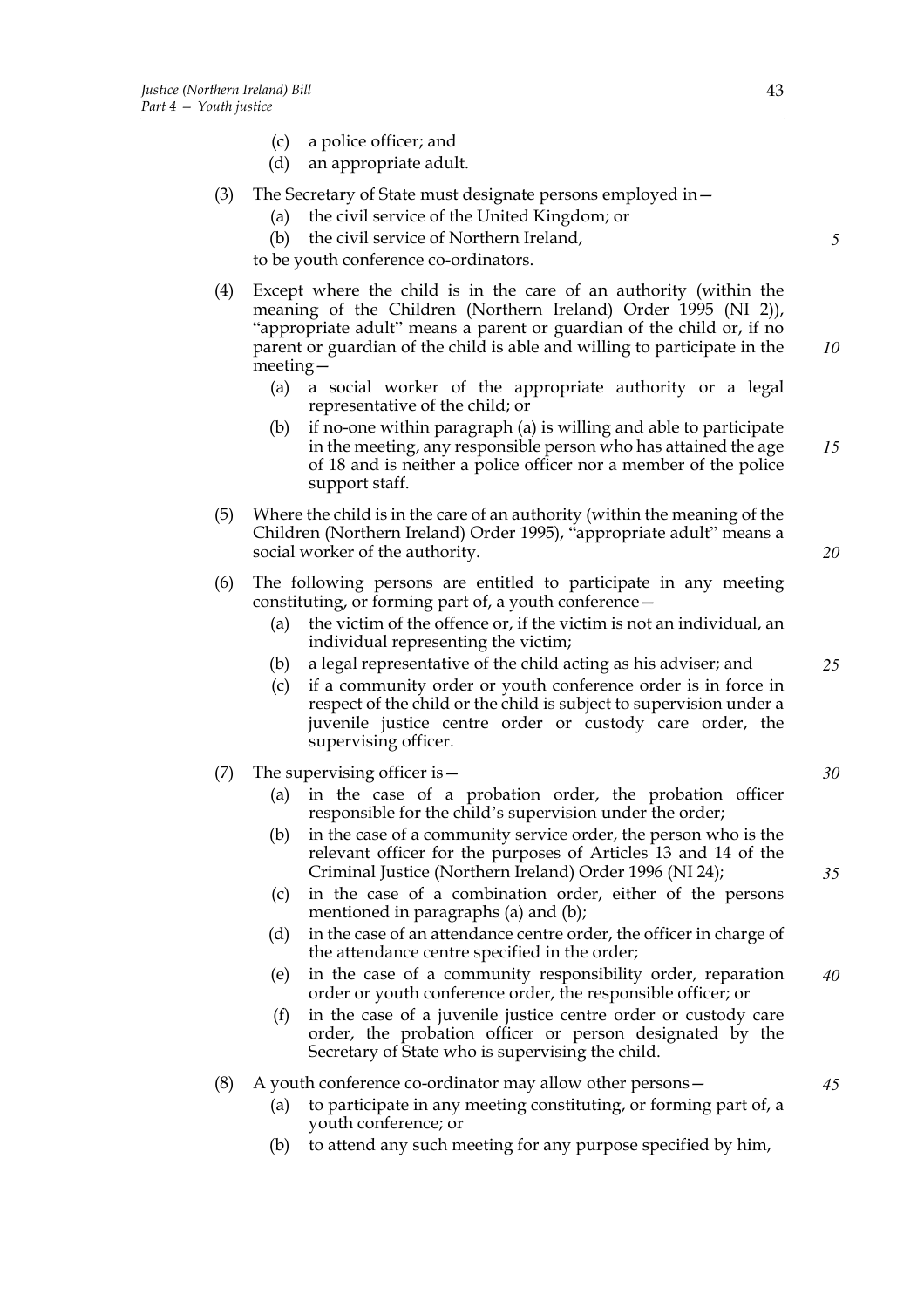if he considers that their participation, or attendance for that purpose, would be of value.

- (9) Where a youth conference is convened with respect to a child and an offence, neither—
	- (a) the fact that it has been convened; nor
	- (b) anything said or done (or omitted to be said or done) in or in connection with any meeting constituting, or forming part of, the youth conference,

is admissible in any criminal proceedings as evidence that the child committed the offence.

*10*

*40*

*45*

*5*

# **3B Youth conference rules**

- (1) The Secretary of State may make rules about the procedure of youth conferences.
- (2) The rules may, in particular, make provision—
	- (a) conferring or imposing functions on youth conference coordinators (which may include power to exclude from a meeting constituting, or forming part of, a youth conference persons otherwise entitled to participate in it by virtue of Article  $(3A(6))$ ; and *15*
	- (b) about the period within which youth conferences must be completed and functions of youth conference co-ordinators must be performed. *20*
- (3) Rules under this Article are subject to annulment in pursuance of a resolution of either House of Parliament in the same manner as a statutory instrument; and, accordingly, section 5 of the Statutory Instruments Act 1946 (c. 36) applies to such rules. *25*

# **3C Youth conference plans**

- (1) In this Order "youth conference plan", in relation to a child and an offence, is a proposal made by a youth conference co-ordinator (after a youth conference convened with respect to the child and the offence has been completed) that the child be required to do one or more of the following— *30*
	- (a) apologise to the victim of the offence or any person otherwise affected by it;
	- (b) make reparation for the offence to the victim or any such person or to the community at large; *35*
	- (c) make a payment to the victim of the offence not exceeding the cost of replacing or repairing any property taken, destroyed or damaged by the child in committing the offence;
	- (d) submit himself to the supervision of an adult;
	- (e) perform unpaid work or service in or for the community;
	- (f) participate in activities (such as activities designed to address offending behaviour, offering education or training or assisting with the rehabilitation of persons dependent on, or having a propensity to misuse, alcohol or drugs);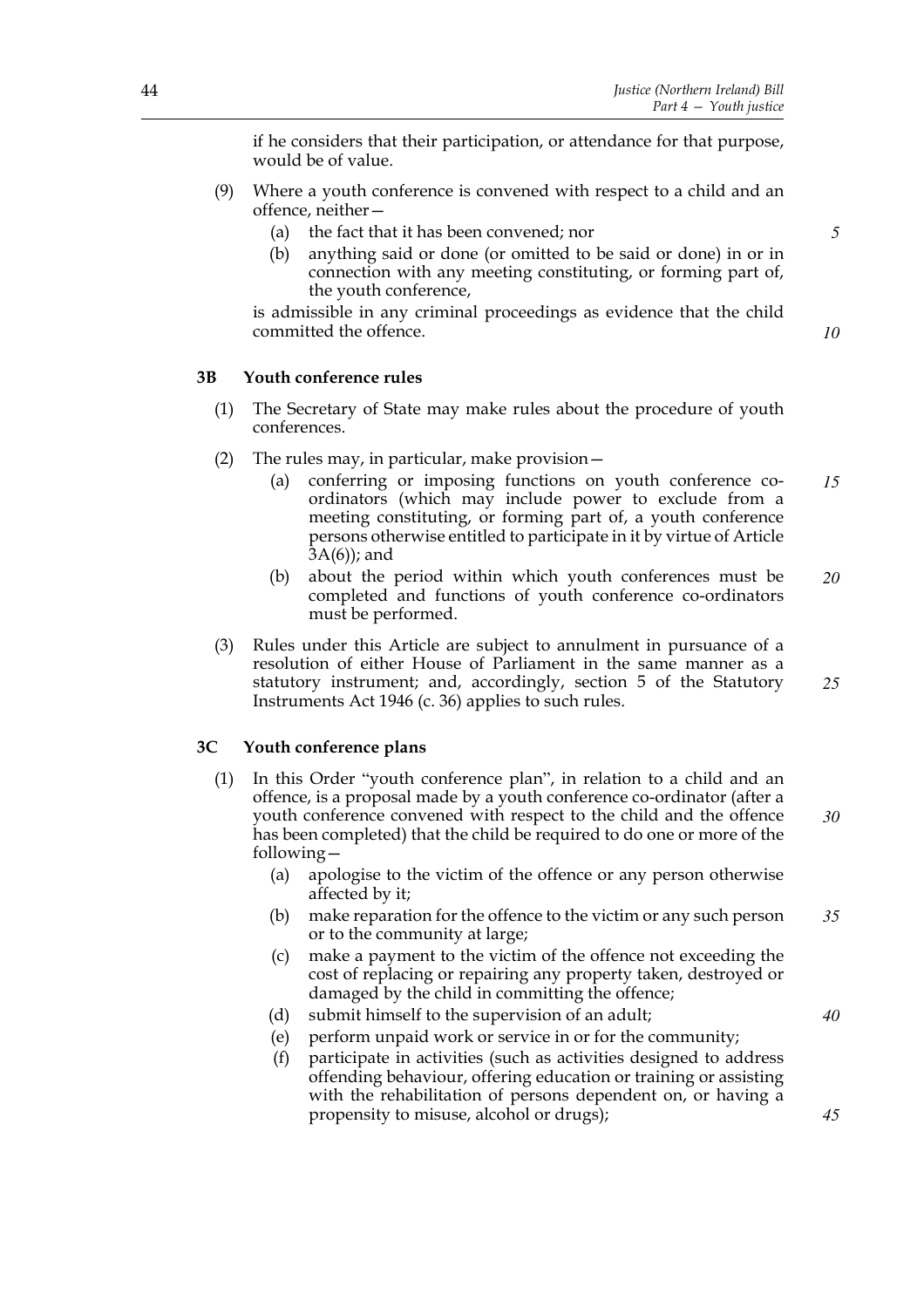- (g) submit himself to restrictions on his conduct or whereabouts (including remaining at a particular place for particular periods); and
- (h) submit himself to treatment for a mental condition or for a dependency on alcohol or drugs.
- (2) A youth conference plan may specify a requirement under paragraph (1)(e) only if the child has attained the age of 16.
- (3) A youth conference plan may specify requirements applying only in specified circumstances.
- (4) A youth conference plan must specify the period during which the child must comply with the requirements specified in it. *10*
- (5) That period must not be more than one year.
- (6) A youth conference plan must specify the date on which (subject to Article 10D(2) or  $36J(2)$  the child must begin to comply with the requirements specified in it.
- (7) The fact that a child has been subject to a youth conference plan in respect of an offence may be cited in criminal proceedings in the same circumstances as a finding that the child committed the offence may be so cited."

### **58 Diversionary youth conferences**

After Article 10 of the Criminal Justice (Children) (Northern Ireland) Order 1998 (S.I. 1998/1504 (N.I. 9)) insert—

#### **"PART 3A**

#### DIVERSIONARY YOUTH CONFERENCES

### **10A Diversionary youth conferences**

- (1) The Director may, where he considers it appropriate to do so, refer a case to a youth conference co-ordinator for him to convene a diversionary youth conference with respect to a child and an offence  $if -$ 
	- (a) the Director has the conduct of proceedings instituted against the child in respect of the offence (whether by him or any other person); or *30*
	- (b) he would (but for this Article) institute proceedings against the child in respect of the offence.
- (2) A diversionary youth conference is a youth conference convened with a view to the making to the Director by a youth conference co-ordinator of one of the following recommendations— *35*
	- (a) that no further action be taken against the child in respect of the offence;
	- (b) that proceedings against the child in respect of the offence be continued or instituted; *40*
	- (c) that the child be subject to a youth conference plan in respect of the offence.

*15*

*5*

*20*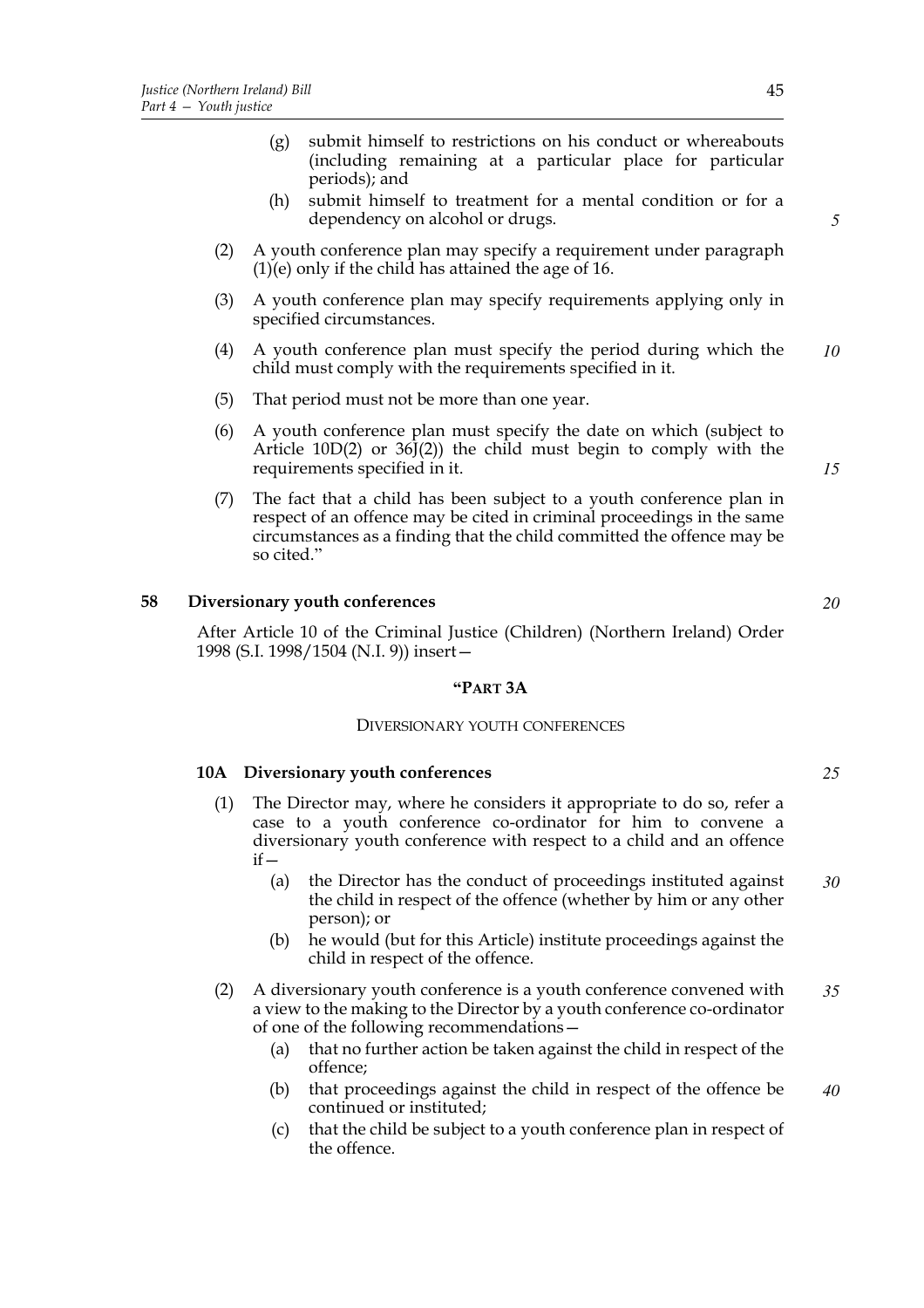*5*

*10*

*35*

| (3) The Director must not make a reference under this Article unless the |  |  |  |  |
|--------------------------------------------------------------------------|--|--|--|--|
| child –                                                                  |  |  |  |  |

- (a) admits to the Director that he has committed the offence; and
- (b) agrees with the Director that he will participate in a diversionary youth conference with respect to the offence.
- (4) The Director must not make a reference under this Article unless—
	- (a) he has been given notice by the Secretary of State that provision for youth conferences has been made for the area in which it appears to him that the child resides or will reside, and
	- (b) the notice has not been withdrawn.
- (5) If the Director makes a reference under this Article, proceedings against the child in respect of the offence may not be continued or instituted—
	- (a) until he has received a report under Article 10C following the completion of the diversionary youth conference; or
	- (b) if the diversionary youth conference is terminated before completion or does not take place, until he has received a report under Article 10B(1)(b). *15*
- (6) If a recommendation under paragraph (2) is made to the Director, he must consider whether to accept or reject it.
- (7) If the Director accepts a recommendation made under paragraph  $(2)(c)$ , proceedings against the child in respect of the offence may not be continued or instituted unless the child has failed to comply with the requirements specified in the youth conference plan to a significant extent. *20*
- (8) In determining whether the child has failed to comply with the requirements specified in the youth conference plan to a significant extent the Director or a court must have regard to any report made by a youth conference co-ordinator under Article 10D with respect to the child and the youth conference plan. *25*
- (9) References in this Article to proceedings being continued against a child do not include adjournment of the proceedings or remanding the child on bail (or in custody). *30*
- (10) At any time after the Director makes a reference under this Article, he may require that, unless a court remands the child on bail (or in custody), it must adjourn any proceedings against the child in respect of the offence until such time (if any) as he continues the proceedings in accordance with this Article.
- (11) At any time after the Director makes a reference under this Article but before such time (if any) as he continues proceedings against the child for the offence, a court may in the absence of the child—
	- (a) adjourn or further adjourn the proceedings; and
	- (b) where the child has been remanded on bail, order the child to be remanded on bail for such further period as may be deemed reasonable (in which case any recognizance requiring or conditioned for the appearance of the child before the court shall be deemed to be varied so as to require his appearance at the time and place to which he is so remanded). *45*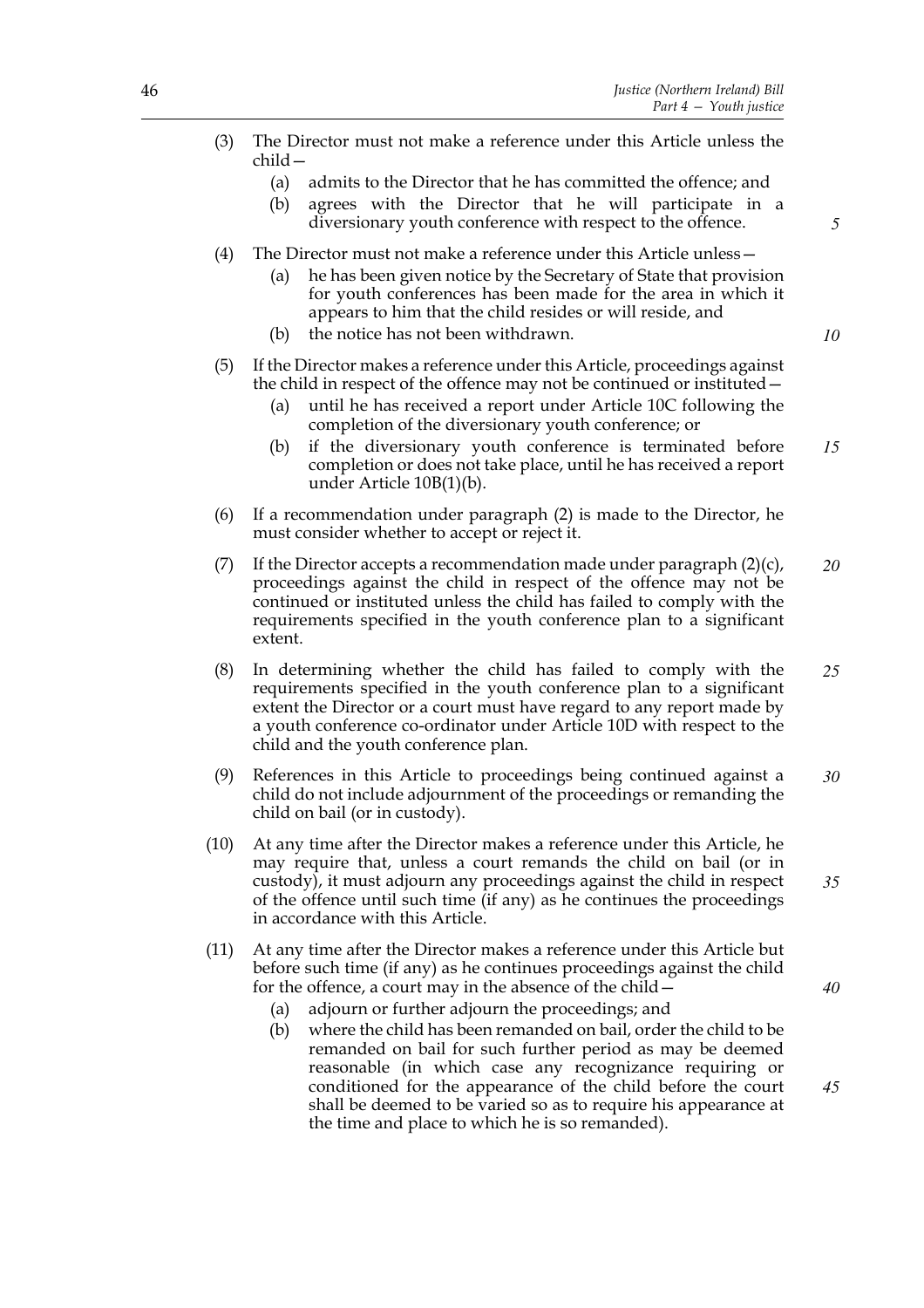# **10B References: supplementary**

- (1) If a child withdraws an admission or agreement made under Article 10A(3) before the diversionary youth conference is completed—
	- (a) the diversionary youth conference is terminated (or, if not yet started, does not take place); and
	- (b) a youth conference co-ordinator must make to the Director a written report stating that the child has withdrawn such an admission or agreement (and nothing else).
- (2) The fact that a child has made or withdrawn such an admission or agreement is not admissible in any criminal proceedings as evidence that he committed the offence. *10*
- (3) If proceedings against a child in respect of an offence are continued or instituted by virtue of Article 10A(7), a court dealing with the child for the offence must have regard to anything done by the child in compliance with the requirements specified in the youth conference plan.
- (4) Where there is a limit on the time for instituting proceedings in respect of an offence with respect to which a reference is made under Article 10A, in calculating when that limit is reached there shall be disregarded the period—
	- (a) beginning with the making of the reference; and
	- (b) ending with the receipt by the Director of a report under paragraph (1)(b) or Article 10C or 10D in consequence of the reference or, if more than one such report is so received, with the receipt of the last of them.
- (5) For the purposes of Article 10A and this Article proceedings are instituted in respect of an offence—
	- (a) where a summons is issued under Article 20 of the Magistrates' Courts (Northern Ireland) Order 1981 (NI 26)), when the complaint for the offence is made under that Article;
	- (b) where a warrant is issued for the arrest of any person under that Article, when the complaint for the offence is made under that Article;
	- (c) where a person is charged with the offence after being taken into custody without a warrant, when he is informed of the particulars of the charge; and
	- (d) where an indictment is presented under section 2 of the Grand Jury (Abolition) Act (Northern Ireland) 1969 (c. 15 (N.I.)) in a case falling within paragraph (c) or (e) of subsection (2) of that section, when the indictment is presented to the court.
- (6) Where the application of paragraph (5) would result in there being more than one time for the institution of the proceedings, they are to be taken to have been instituted at the earliest of those times.

# **10C Recommendations: supplementary**

(1) A youth conference co-ordinator may not make a recommendation under Article 10A(2) without the agreement of the police officer (or one of the police officers) participating in the diversionary youth conference. *45*

*5*

*15*

*20*

*25*

*30*

*35*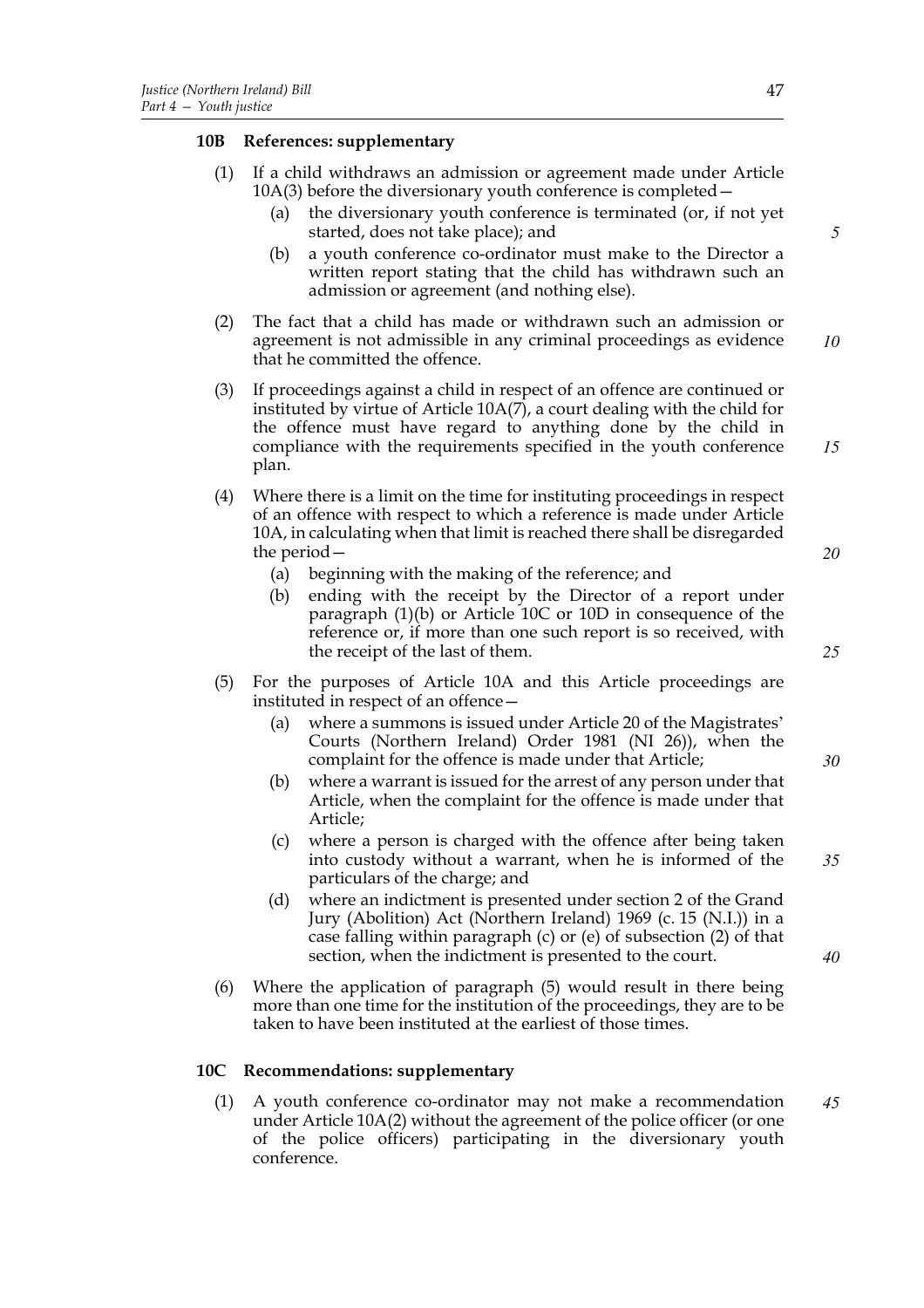*5*

- (2) A youth conference co-ordinator may not make a recommendation under Article 10A(2)(c) unless—
	- (a) the child agrees to be subject to the youth conference plan;
	- (b) any person (other than the child) by whom any action falls to be taken under the youth conference plan agrees to take the action; and
	- (c) any person in relation to whom the child is required by the youth conference plan to take any action agrees to the taking of the action by the child.
- (3) If a youth conference co-ordinator makes a recommendation under Article 10A(2)(b), he may also recommend anything which he could recommend to a court under paragraph (5) of Article 33A if the case had been referred by the court for him to convene a youth conference under that Article (after a finding that the child was guilty of the offence). *10*
- (4) A recommendation made to the Director by a youth conference coordinator under Article 10A(2) must be made in the form of a written report. *15*
- (5) If the recommendation is made under Article  $10A(2)(c)$ , the report must include details of the youth conference plan.
- (6) If, after the completion of a diversionary youth conference, a youth conference co-ordinator is unable to make any recommendation under Article 10A(2), he must make a written report of that fact to the Director. *20*

#### **10D Plans: compliance and variation**

- (1) This Article applies when the Director has accepted a recommendation made under Article 10A(2)(c). *25*
- (2) The date on which the child must begin to comply with the requirements specified in the youth conference plan is the date specified in the youth conference plan under Article 3C(6) or such other date as the Director may, with the consent of the youth conference coordinator, determine. *30*
- (3) A youth conference co-ordinator, or other person, nominated by the Secretary of State must monitor compliance by the child with the requirements specified in the youth conference plan.
- (4) If, during the period specified in the youth conference plan, the person required to monitor the child's compliance with the requirements specified in the youth conference plan considers that the child has not been complying with them, he must make a written report to the Director. *35*
- (5) The report must contain details of the respects in which he considers that the child has not been complying with the requirements. *40*
- (6) When the period specified in the youth conference plan ends, the person required to monitor the child's compliance with the requirements specified in the youth conference plan must, as soon as reasonably practicable, make a written report to the Director.
- (7) The report must contain—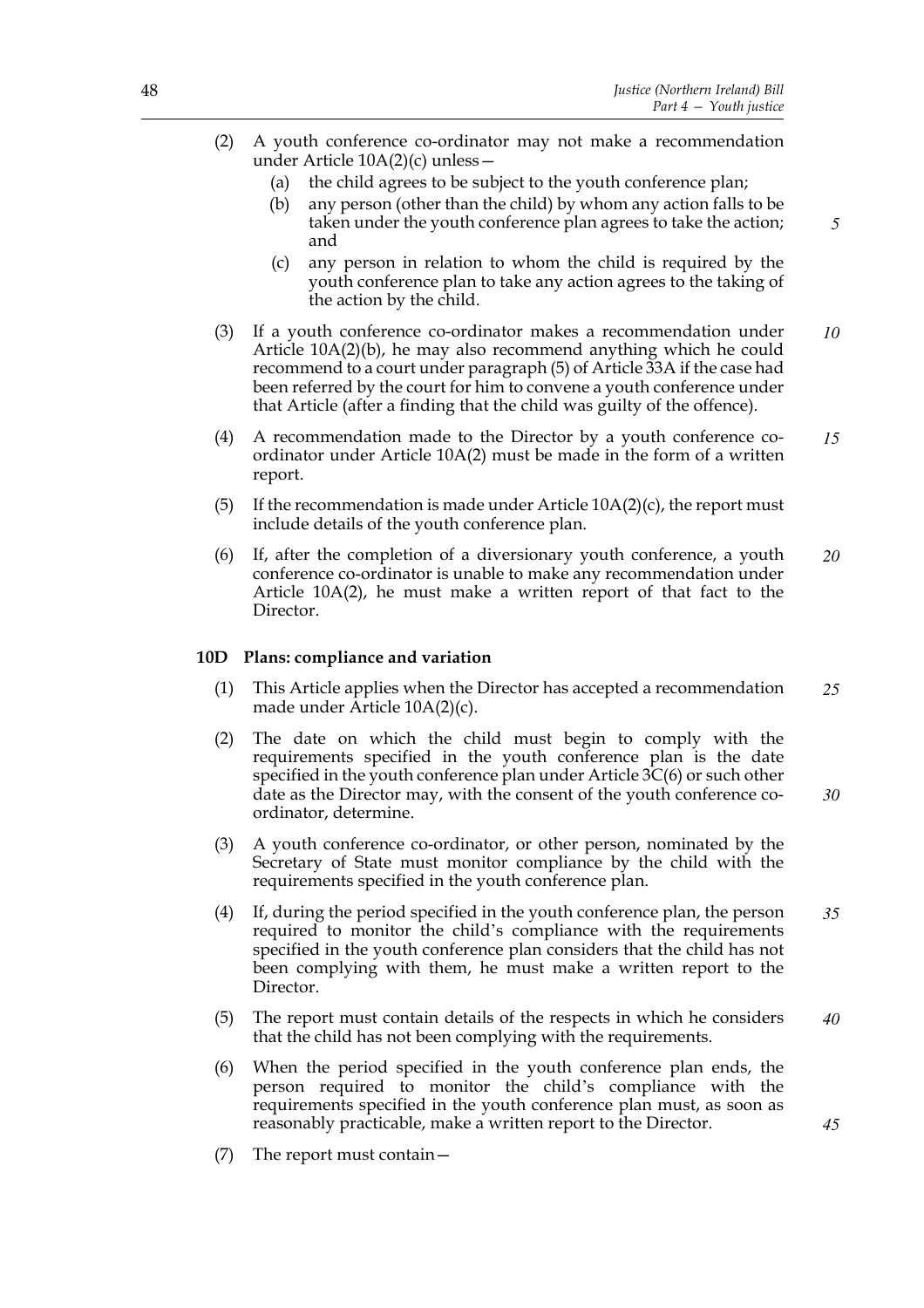- (a) an assessment of the extent (if any) to which he considers that the child has complied with the requirements specified in the youth conference plan; and
- (b) such further information as he thinks may assist in the exercise of the functions of the Director with respect to the child and the offence concerned.
- (8) The person required to monitor the child's compliance with the requirements specified in the youth conference plan may, with the consent of the Director, vary the youth conference plan.
- (9) But the youth conference plan may not be varied unless—
	- (a) the child agrees to the variation;
	- (b) if the variation relates to any action falling to be taken by any person (other than the child), that person agrees to the variation; and
	- (c) if the variation relates to any action required to be taken by the child in relation to another person, that person agrees to the variation. *15*
- *(10) The Secretary of State may pay the expenses incurred by a person who is not a youth conference co-ordinator in performing functions under this Article."*

# **59 Court-ordered youth conferences**

After Article 33 of the Criminal Justice (Children) (Northern Ireland) Order 1998 (S.I. 1998/1504 (N.I. 9)) insert—

### *"Youth conferences*

# **33A Court-ordered youth conferences**

- (1) Subject to Articles 33B and 33C, a court must refer the case of a child who has been found guilty of an offence by or before the court to a youth conference co-ordinator for him to convene a court-ordered youth conference with respect to the child and the offence, unless the offence falls within paragraph (2). *25*
- (2) The offences falling within this paragraph are  $-$ *30*
	- (a) offences the sentence for which is, in the case of an adult, fixed by law as imprisonment for life;
	- (b) offences of manslaughter;
	- (c) offences which are, in the case of an adult, triable only on indictment; and
	- (d) offences which are scheduled offences for the purposes of Part 7 of the Terrorism Act 2000 (c. 11).
- (3) If a child has been found guilty by or before a court of an offence which—
	- (a) falls within paragraph  $(c)$  or  $(d)$  of paragraph  $(2)$ ; but
	- (b) does not fall within paragraph (a) or (b) of that paragraph,

the court may, where it considers it appropriate to do so, refer the case to a youth conference co-ordinator for him to convene a court-ordered youth conference with respect to the child and the offence.

*5*

*10*

*20*

*35*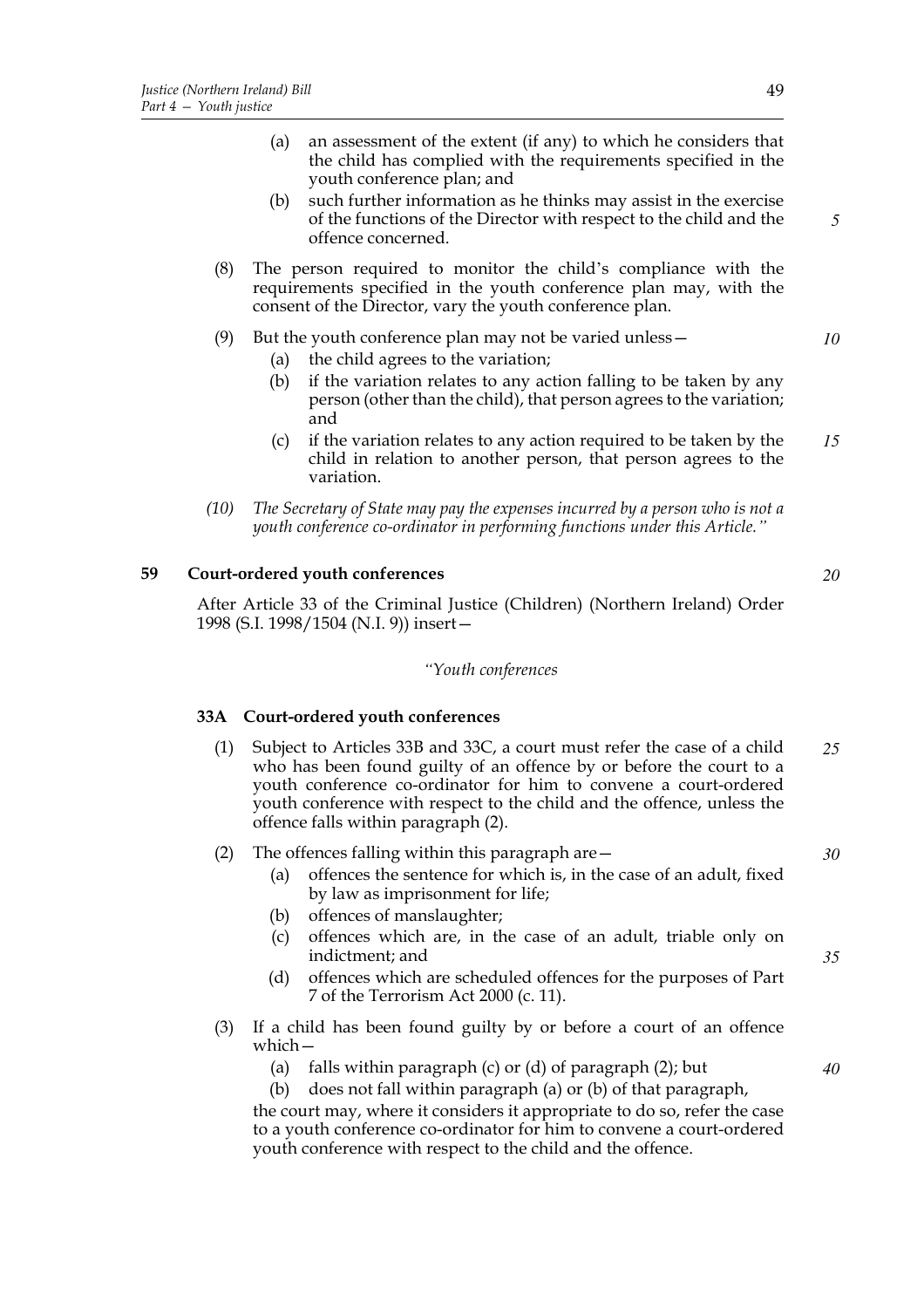- (4) Where a child—
	- (a) is in breach of a community order or youth conference order and falls to be dealt with by a court for the offence in respect of which the order was made as if he had just been found guilty of the offence; or
	- (b) appeals to a court against any sentence or order imposed on him in respect of an offence,

the court may, where it considers it appropriate to do so, refer the case to a youth conference co-ordinator for him to convene a court-ordered youth conference with respect to the child and the offence.

- (5) A court-ordered youth conference is a youth conference convened with a view to the making to the court by a youth conference co-ordinator of one of the following recommendations—
	- (a) that the court exercise its powers (apart from Article 36J) to deal with the child for the offence;
	- (b) that the child be subject to a youth conference plan in respect of the offence; or
	- (c) that the court exercise its powers to deal with the child for the offence by imposing a custodial sentence and that the child be subject to a youth conference plan in respect of the offence.
- (6) A court must not make a reference under this Article unless the child agrees that he will participate in a court-ordered youth conference with respect to the offence.
- (7) And if the child withdraws his agreement before the court-ordered youth conference is completed, the court-ordered youth conference is terminated (or, if not yet started, does not take place).
- (8) If a court makes a reference under this Article, the court may not deal with the child for the offence until the court has received a report under Article 33E(5) or (9) following the completion of the court-ordered youth conference (or the court-ordered youth conference is terminated before completion or does not take place). *30*
- (9) If a recommendation is made to a court under paragraph (5), the court must consider it before dealing with the child for the offence.
- (10) The Secretary of State may by order amend paragraphs (1) to (3); and an order under this paragraph may include any incidental, consequential, transitional or supplementary provision (including the amendment, or repeal or revocation, of any statutory provision whenever passed or made, including any provision of this Order) which appears to the Secretary of State to be appropriate. *35*
- (11) An order under paragraph (10) is subject to annulment in pursuance of a resolution of either House of Parliament in the same manner as a statutory instrument; and, accordingly, section 5 of the Statutory Instruments Act 1946 (c. 36) applies to such an order. *40*

#### **33B Associated offences**

(1) This Article applies where a child has been found guilty by or before a court of associated offences. *45*

*5*

*10*

*20*

*25*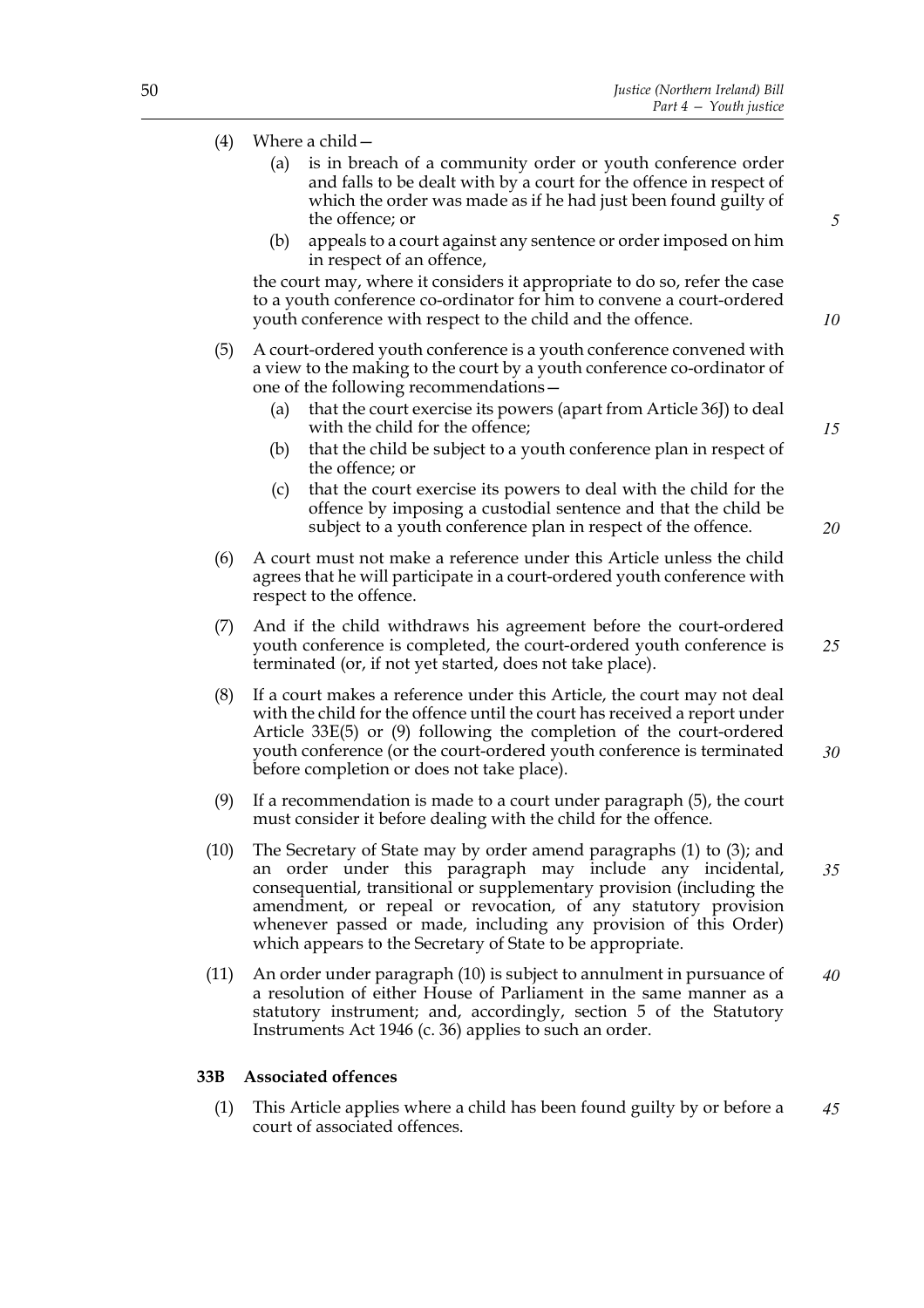- (2) If one or more of the offences is an offence which falls within paragraph (a) or (b) of paragraph (2) of Article 33A, the court must not make a reference under that Article with respect to any of the offences.
- (3) Subject to that, if  $-$ 
	- (a) one or more of the offences is an offence which falls within paragraph (c) or (d) of that paragraph; but *5*
	- (b) the remaining offence, or (where more than one) each of the remaining offences, is not an offence which falls within either of those paragraphs,

the court is not required to make a reference under Article 33A with respect to any of the offences but may make such a reference with respect to any or all of them. *10*

# **33C References: supplementary**

- (1) Paragraph (1) of Article 33A does not require the court by or before which a child is found guilty of an offence to make a reference under that Article unless— *15*
	- (a) the Secretary of State has given the clerk of the court notice that provision for youth conferences has been made for the area in which it appears to the court that the child resides or will reside, and
	- (b) the notice has not been withdrawn.
- (2) Paragraph (1) of Article 33A does not require the court by or before which a child is found guilty of an offence to make a reference under that Article if—
	- (a) a diversionary youth conference has been completed with respect to the child and the offence; and *25*
	- (b) the youth conference co-ordinator made a recommendation under Article  $10A(2)(c)$  or  $10C(3)$ ;

but in such circumstances the court may make such a reference if it considers it appropriate to do so.

- (3) Where a court does not make a reference under Article 33A in reliance on paragraph (2), the recommendation made under Article 10A(2)(c) or 10C(3) is to be regarded as having been made to the court under Article 33A(5).
- (4) If a court does not refer a case to a youth conference co-ordinator where it has power to do so— *35*
	- (a) it must give its reasons in open court; and
	- (b) if it is a magistrates' court, it must cause the reason to be entered in the Order Book.
- (5) A court must not make a reference under Article 33A with respect to a child and an offence if it proposes to deal with the child for the offence by making an order discharging him absolutely or conditionally. *40*
- (6) But if a child falls to be dealt with by a court for an offence under Article 5(6), (7) or (8) of the Criminal Justice (Northern Ireland) Order 1996 (NI 24) (offences committed during period of conditional discharge), Article 33A applies as if he had been found guilty of the offence by or before the court. *45*

*20*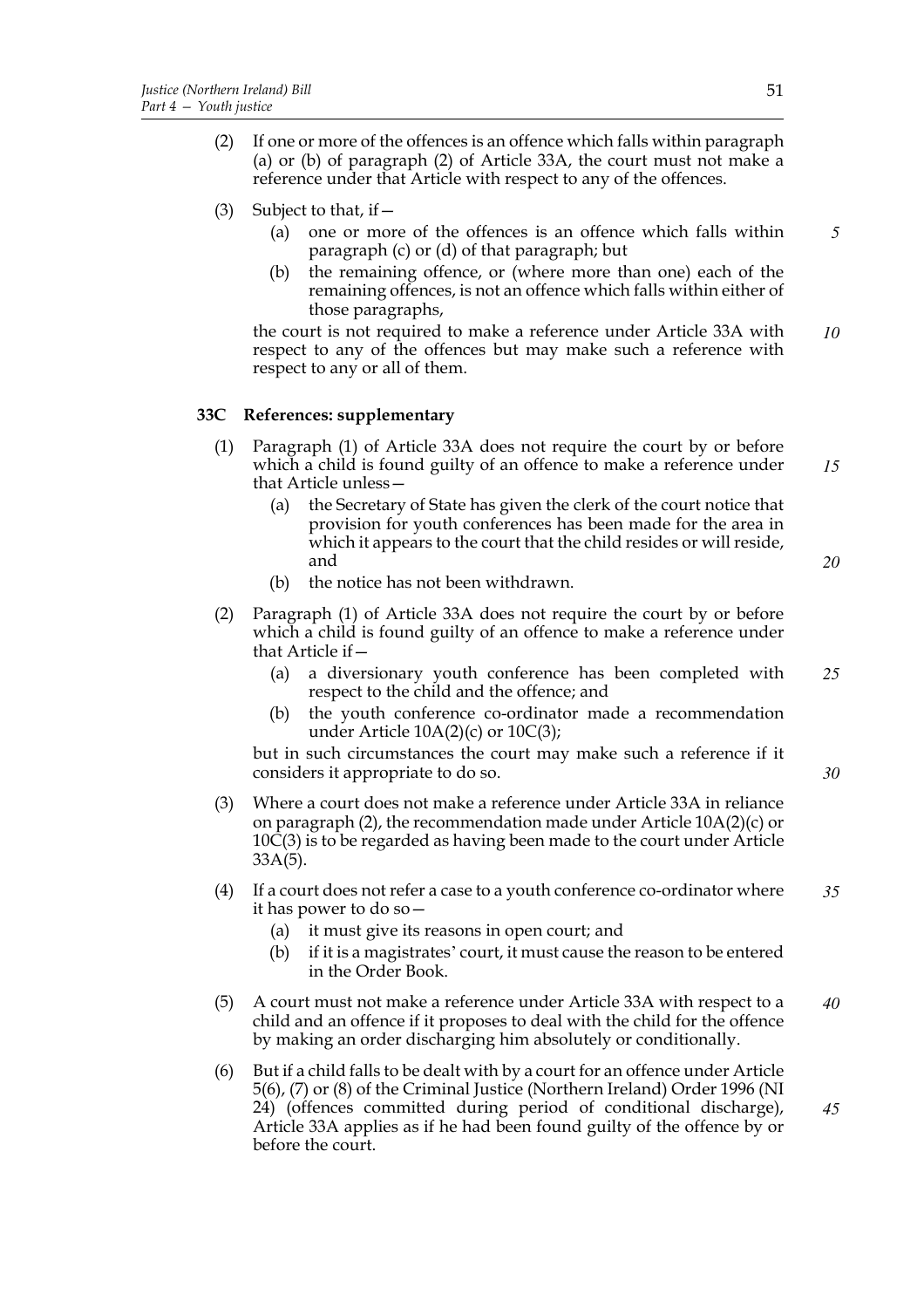- (7) Where a court defers passing sentence on a child for an offence under Article 3 of the Criminal Justice (Northern Ireland) Order 1996 (NI 24), any duty imposed on the court by Article 33A(1) must be complied with before the passing of sentence.
- (8) Where the case of a child found guilty of an offence is remitted to a youth court under Article 32(1), the youth court (and not the court remitting the case) is to be treated for the purposes of the provisions about court-ordered youth conferences as the court by or before which the child is found guilty of the offence. *5*

# **33D Termination of youth conference**

- (1) This Article applies where a court has referred a case to a youth conference co-ordinator for him to convene a court-ordered youth conference.
- (2) The court may, on the application of a youth conference co-ordinator, order that the youth conference be terminated (or, if not yet started, is not to take place). *15*
- (3) The court may so order only if satisfied that the court-ordered youth conference would serve no useful purpose.
- (4) Before making an application under paragraph (2), the youth conference co-ordinator must consult the other persons specified in Article 3A(2). *20*

#### **33E Recommendations: supplementary**

- (1) A youth conference co-ordinator may not make a recommendation under Article 33A(5) without the agreement of the police officer (or one of the police officers) participating in the court-ordered youth conference. *25*
- (2) A youth conference co-ordinator may not make a recommendation under Article 33A(5)(a) unless the child consents to the making of the recommendation.
- (3) A youth conference co-ordinator may not make a recommendation under Article 33A(5)(b) unless— *30*
	- (a) the child agrees to be subject to the youth conference plan;
	- (b) any person (other than the child) by whom any action falls to be taken under the youth conference plan agrees to take the action; and
	- (c) any person in relation to whom the child is required by the youth conference plan to take any action agrees to the taking of the action by the child.
- (4) A youth conference co-ordinator may not make a recommendation under Article 33A(5)(c) unless the child consents to the making of the recommendation about the imposition of a custodial sentence and—
	- (a) the child agrees to be subject to the youth conference plan;
	- (b) any person (other than the child) by whom any action falls to be taken under the youth conference plan agrees to take the action; and

*10*

*35*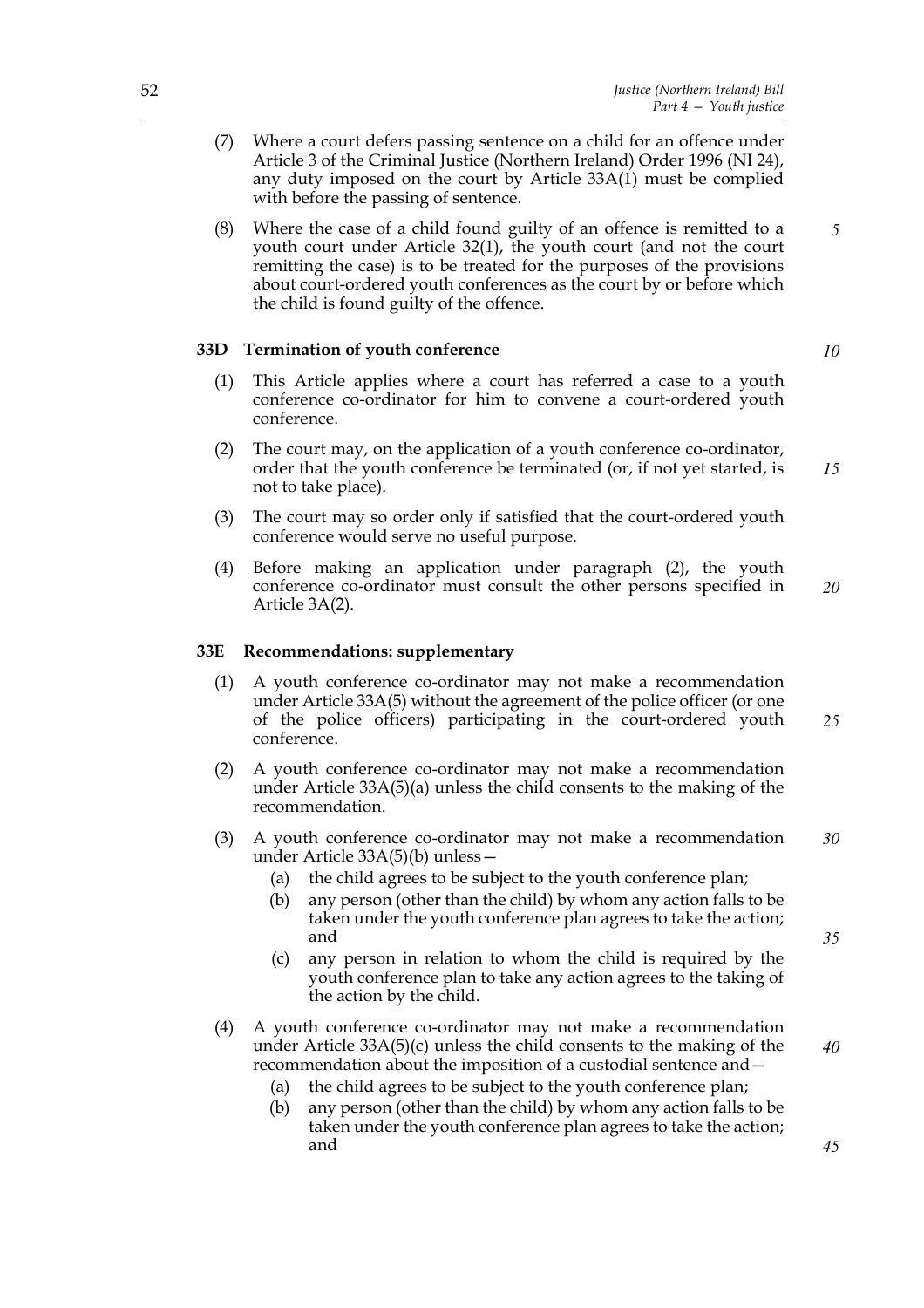- (5) A recommendation to the court by a youth conference co-ordinator under Article 33A(5) must be made in the form of a written report.
- (6) If the recommendation is made under Article  $33A(5)(a)$ , the report must include details of how it is recommended that the court should exercise its powers.
- (7) If the recommendation is made under Article  $33A(5)(b)$ , the report must include details of the youth conference plan.
- (8) If the recommendation is made under Article  $33A(5)(c)$ , the report must include details of—
	- (a) how it is recommended that the court should exercise its powers by imposing a custodial sentence; and
	- (b) the youth conference plan.

the action by the child.

- (9) If, after the completion of a court-ordered youth conference, a youth conference co-ordinator is unable to make any recommendation under Article 33A(5), he must make a written report of that fact to the court giving the reasons why he is unable to do so.
- (10) A report under this paragraph must be accompanied by copies of any reports obtained for the purposes of the court-ordered youth conference." *20*

### **60 Youth conference orders**

After Article 36I of the Criminal Justice (Children) (Northern Ireland) Order 1998 (S.I. 1998/1504 (N.I. 9)) (inserted by section 55 of this Act) insert—

### *"Youth conference orders*

#### **36J Youth conference orders**

- (1) Where a recommendation is made to a court under Article 33A(5)(b) or (c), the court may make a youth conference order in relation to the offender to whom the recommendation relates.
- (2) A youth conference order is an order requiring the offender—
	- (a) to comply with the requirements specified in the youth conference plan; or

(b) to comply with those requirements as varied by the order; and the order must specify as the date when the offender must begin so to comply either the date specified in the youth conference plan under Article 3C(6) or such other date as the court may, with the consent of the youth conference co-ordinator, determine. *35*

(3) A court must not make a youth conference order unless it is of the opinion that the offence, or the combination of the offence and one or more offences associated with it, was serious enough to warrant it. *40*

*5*

*10*

*15*

*25*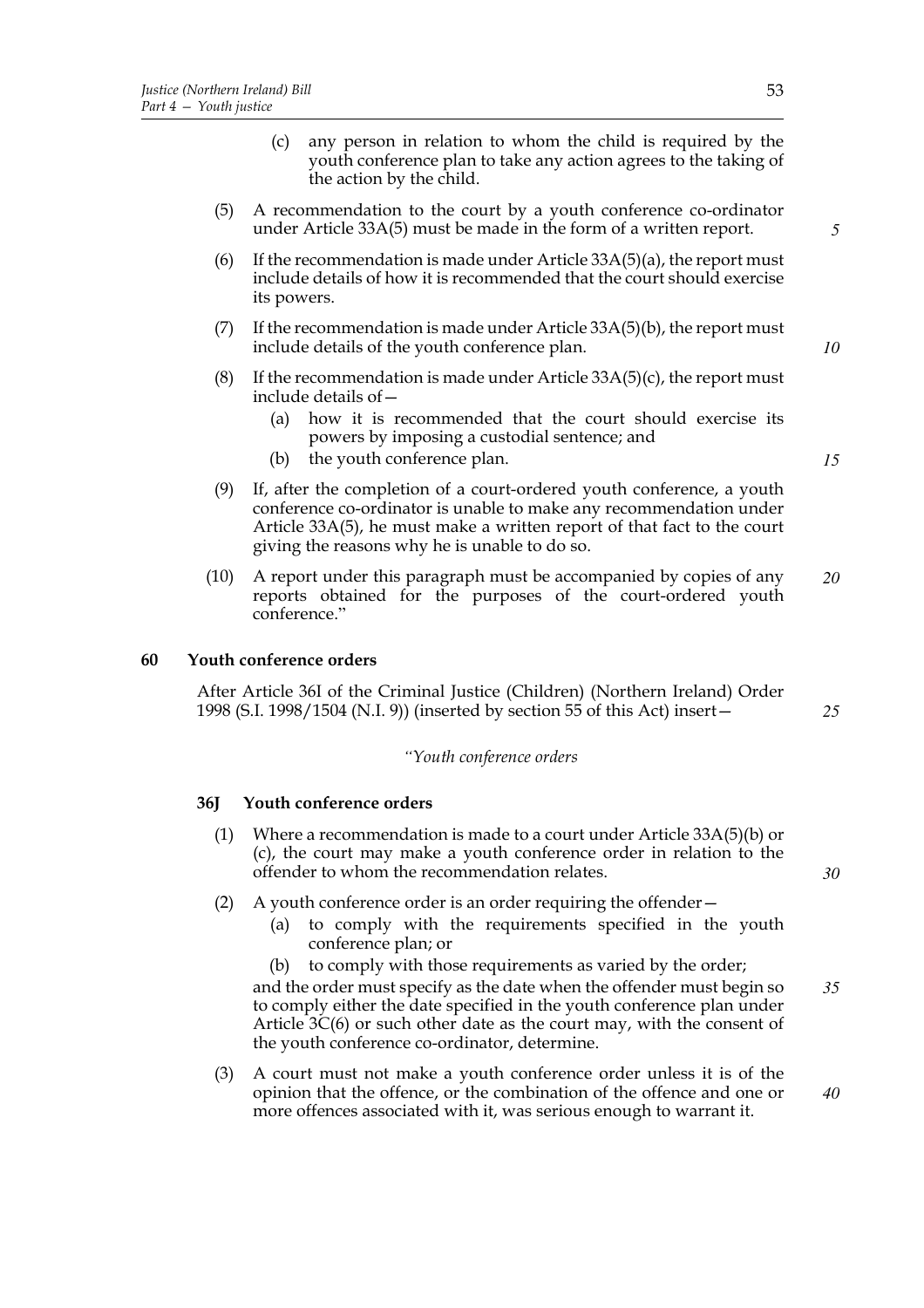- (4) In forming any such opinion the court must take into account all information about the circumstances of the offence, or of the offence and the offence or offences associated with it, (including any aggravating or mitigating factors) which is available to it.
- (5) The court must not make a youth conference order unless the offender consents. *5*
- (6) The court must not make a youth conference order under paragraph (2)(b) unless it has consulted the youth conference co-ordinator.
- (7) If the court does not make a youth conference order under paragraph (2)(a) in a case where it has power to do so, it must give its reasons in open court. *10*
- (8) Where the court makes a youth conference order, it may not exercise any other power it has to deal with the offender for the offence.
- (9) But if the recommendation to the court was made under Article 33A(5)(c) the court may, if the offender consents, also impose either the recommended custodial sentence or another custodial sentence which the court has power to impose for the offence. *15*

### **36K Supplementary provisions about youth conference orders**

- (1) Before making a youth conference order, the court must state in open court that it is of the opinion that Article 36J(3) applies and why it is of that opinion. *20*
- (2) Before making a youth conference order, the court must explain to the offender in ordinary language—
	- (a) why it is making the order;
	- (b) the effect of the order and of the requirements proposed to be included in it; *25*
	- (c) the consequences which may follow under Schedule 1A if he fails to comply with those requirements; and
	- (d) that the court has power under that Schedule to review the order on the application either of the offender or of the responsible officer. *30*
- (3) In this Order "responsible officer", in relation to an offender subject to a youth conference order, means the youth conference co-ordinator, or other person designated by the Secretary of State, who is specified in the order.

(5) A youth conference order must name the petty sessions district in

(4) If the court is a magistrates' court, it must cause any reasons given under Article  $36J(7)$  or paragraph (1) or (2)(a) to be entered in the Order

*40*

*35*

(a) the court making the order; or

Book.

which it appears to—

(b) the court amending under Schedule 1A any provision included in the order,

that the offender resides or will reside.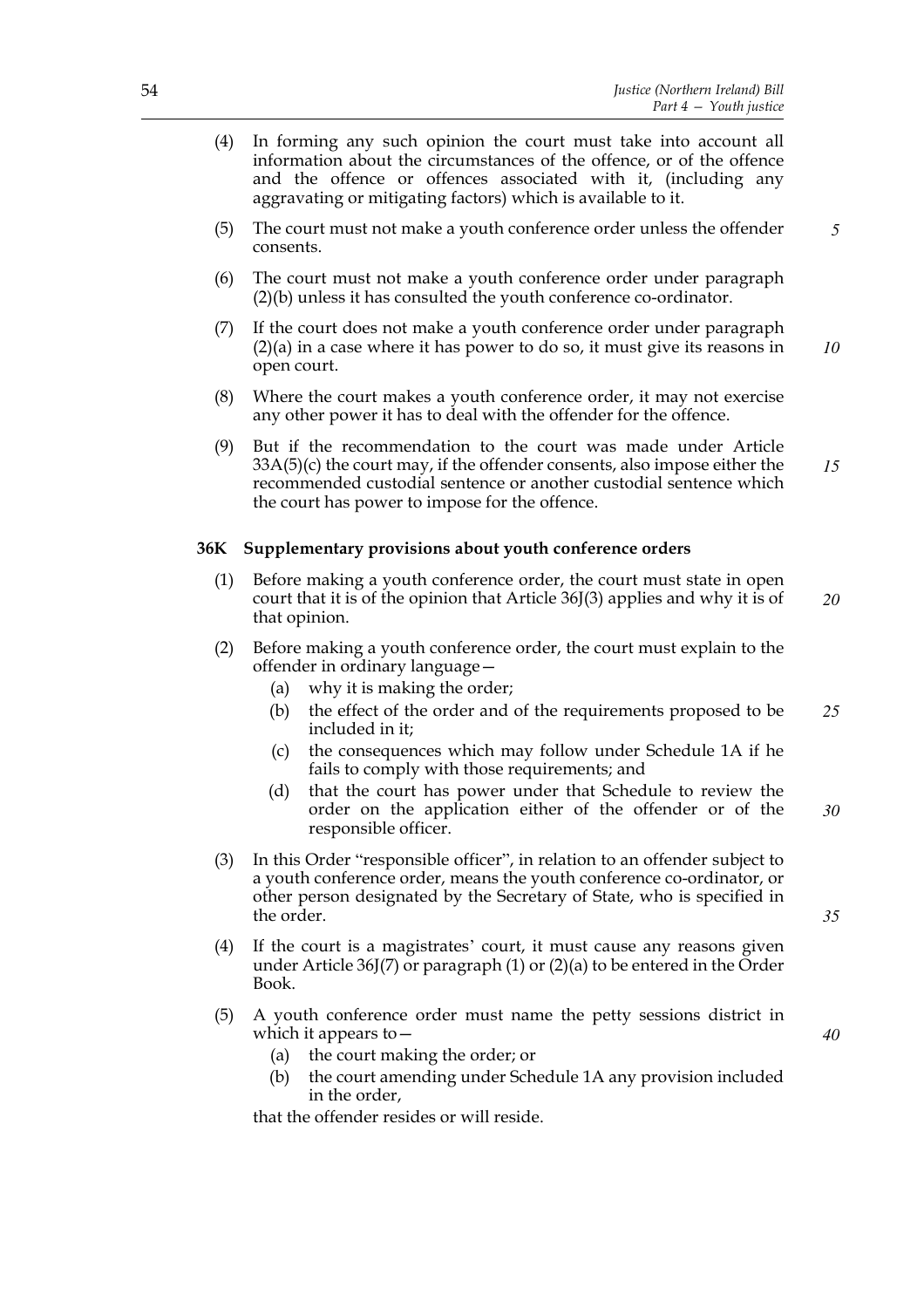- (a) the offender subject to the order;
- (b) his parent or guardian; and
- (c) the responsible officer.
- (7) Except where the court is itself a magistrates' court acting for the petty sessions district specified in the order, the court must send to the clerk of petty sessions for the petty sessions district so specified—
	- (a) a copy of the order; and
	- (b) such documents and information relating to the case as it considers likely to be of assistance to a youth court acting for that district in exercising its functions in relation to the order. *10*
- (8) Schedule 1A (which makes provision for dealing with failures to comply with youth conference orders and for their revocation and amendment) shall have effect.

# **36L Monitoring compliance with youth conference orders**

- (1) The responsible officer must monitor compliance by the offender with the youth conference order.
- (2) The Secretary of State may make rules regulating the monitoring by the responsible officer of an offender subject to a youth conference order. *20*
- (3) Rules under paragraph (2) are subject to annulment in pursuance of a resolution of either House of Parliament in the same manner as a statutory instrument; and, accordingly, section 5 of the Statutory Instruments Act 1946 (c. 36) applies to such rules.
- *(4) The Secretary of State may pay the expenses incurred by a person who is not a youth conference co-ordinator in performing functions as the responsible officer." 25*

### **61 Legal aid for youth conferences**

- (1) The Legal Aid, Advice and Assistance (Northern Ireland) Order 1981 (S.I. 1981/228 (N.I. 8)) has effect subject to the following amendments.
- (2) After Article 28 insert—

#### **"28A Free legal aid for diversionary youth conferences**

- (1) Where a diversionary youth conference has been, or is to be, convened with respect to a child, he may make an application for free legal aid to a magistrates' court.
- (2) An application under paragraph (1) shall be made—
	- (a) by a written statement in the prescribed form addressed to the clerk of petty sessions for a magistrates' court; or
	- (b) if an application under paragraph (a) is refused, in person to a magistrates' court.
- (3) If, on an application made under paragraph (1), it appears to the court that—

*5*

*15*

*35*

*30*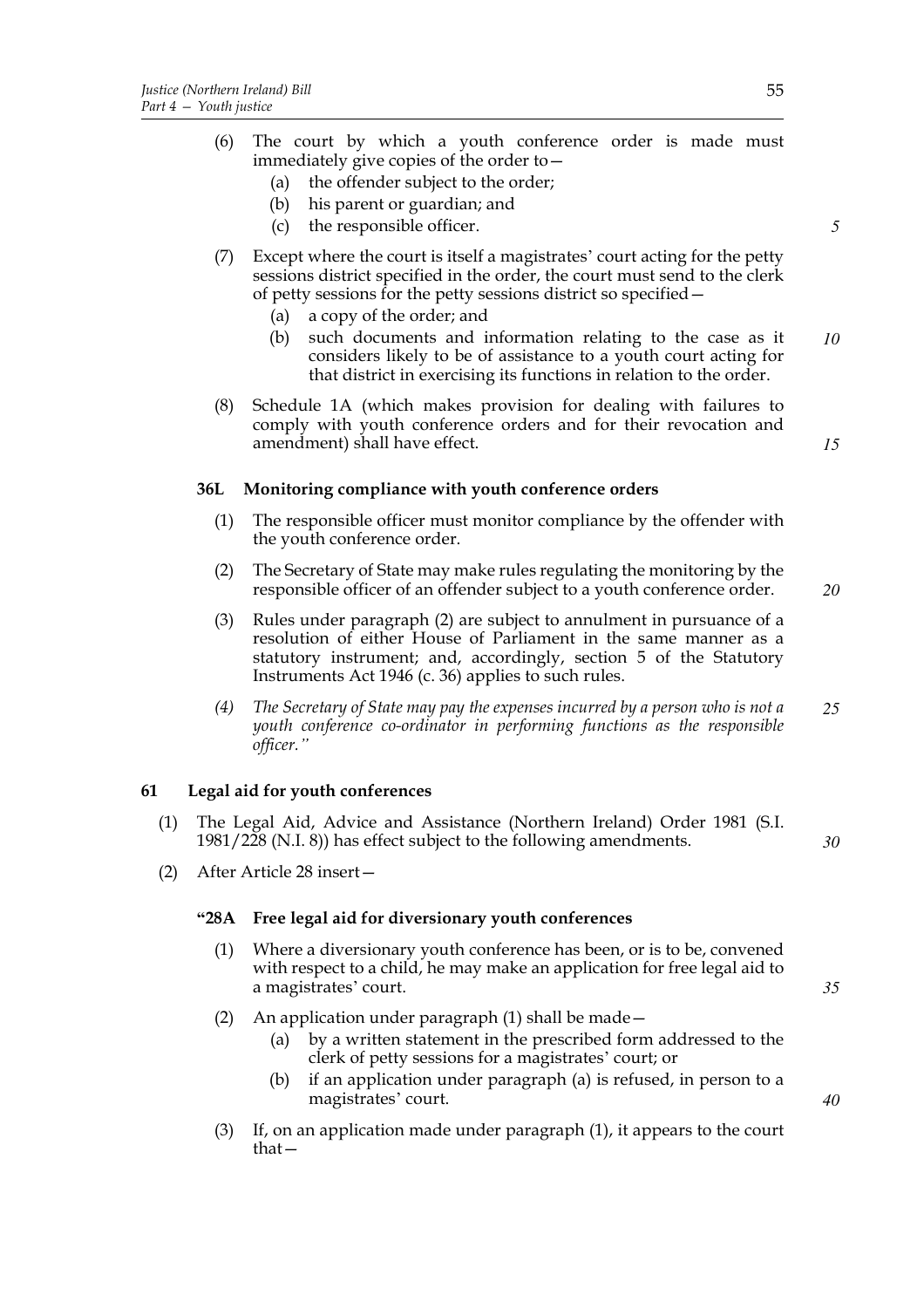|     |      | the means of the child are insufficient to enable him to obtain<br>(a)<br>legal aid; and                                                                                                                                                                                                             |    |
|-----|------|------------------------------------------------------------------------------------------------------------------------------------------------------------------------------------------------------------------------------------------------------------------------------------------------------|----|
|     |      | it is desirable in the interests of justice that he should have free<br>(b)<br>legal aid in preparing for and participating in the diversionary<br>youth conference,                                                                                                                                 | 5  |
|     |      | the court may grant in respect of him a criminal aid certificate.                                                                                                                                                                                                                                    |    |
|     | (4)  | A person in respect of whom a criminal aid certificate has been granted<br>under this Article shall be entitled to have -<br>a solicitor; and<br>(a)                                                                                                                                                 |    |
|     |      | (b)<br>subject to paragraph (5), counsel,<br>assigned to him for that purpose in such manner as may be prescribed<br>by rules made under Article 36.                                                                                                                                                 | 10 |
|     | (5)  | Free legal aid given for the purposes of any diversionary youth<br>conference shall not include representation by counsel except where -                                                                                                                                                             |    |
|     |      | the offence with respect to which the diversionary youth<br>(a)<br>conference is convened is an indictable offence; and                                                                                                                                                                              | 15 |
|     |      | the court is of the opinion that, because of circumstances which<br>(b)<br>make the case unusually grave or difficult, representation by<br>both solicitor and counsel would be desirable."                                                                                                          |    |
| (3) |      | After Article 35 insert-                                                                                                                                                                                                                                                                             | 20 |
|     | "35A | Court-ordered youth conferences                                                                                                                                                                                                                                                                      |    |
|     | (1)  | In this Part references to -                                                                                                                                                                                                                                                                         |    |
|     |      | the preparation and conduct of a person's defence before a<br>(a)<br>court or at a trial;                                                                                                                                                                                                            |    |
|     |      | the preparation and conduct of an appeal; and<br>(b)                                                                                                                                                                                                                                                 | 25 |
|     |      | resisting an appeal,<br>(c)                                                                                                                                                                                                                                                                          |    |
|     |      | include preparation for and participation in any court-ordered youth<br>conference (but not any diversionary youth conference).                                                                                                                                                                      |    |
|     | (2)  | In Article 29, as it applies by virtue of paragraph (5) of that Article,<br>references to free legal aid to which a person appearing or brought<br>before the Crown Court to be dealt with is entitled include free legal aid<br>in the preparation for and participation in any court-ordered youth | 30 |

# *Other provisions*

conference (but not any diversionary youth conference)."

#### **62 Orders: enforcement etc.**

After Schedule 1 to the Criminal Justice (Children) (Northern Ireland) Order 1998 (S.I. 1998/1504 (N.I. 9)) insert the Schedule set out in Schedule  $10$  to this Act which makes provision about the enforcement etc. of reparation orders, community responsibility orders and youth conference orders.

### **63 Extension of youth justice system to 17 year olds**

(1) Schedule 11 makes amendments of enactments and instruments for extending the youth justice system to 17 year olds.

*35*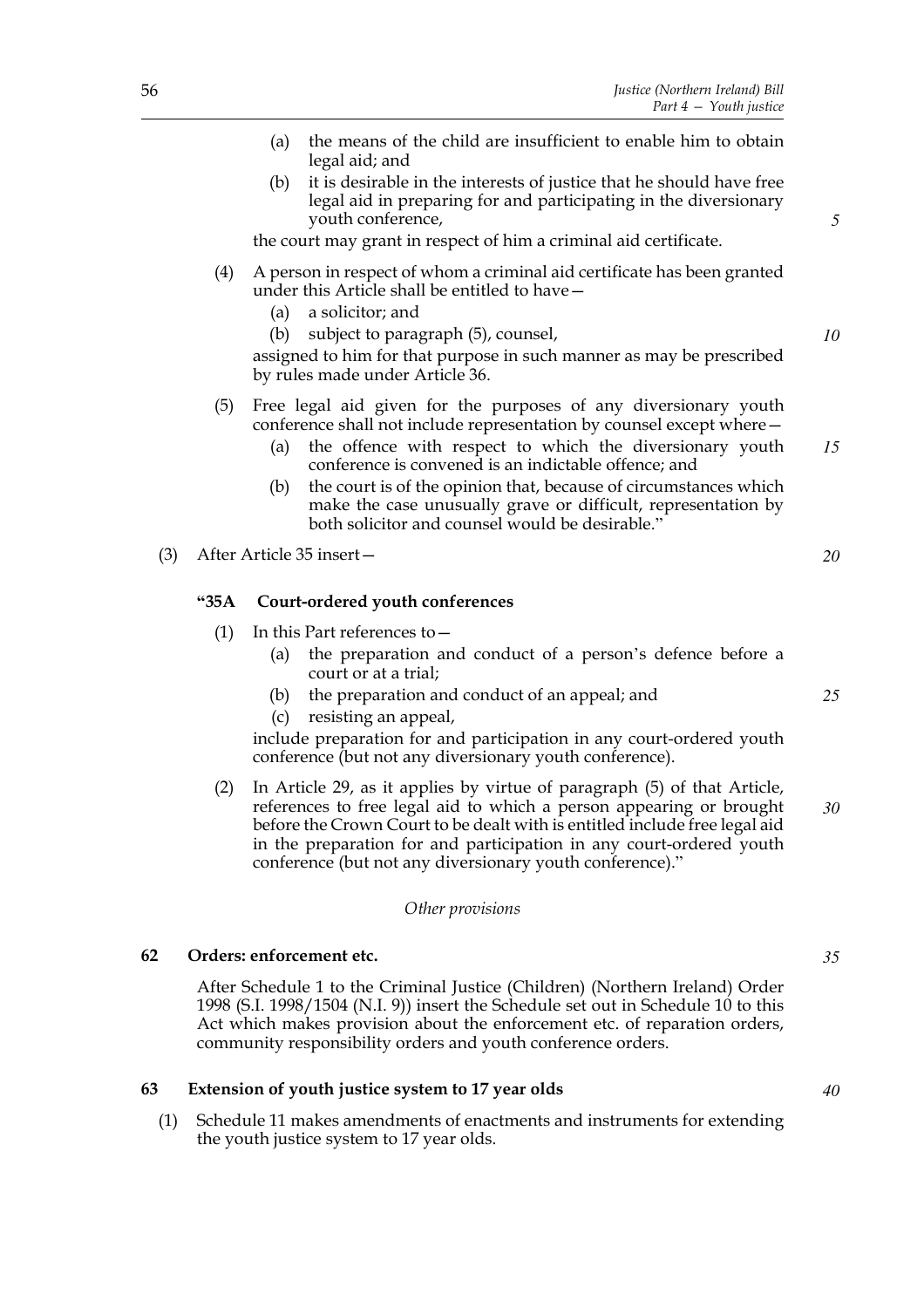(2) The Secretary of State may by order make provision amending any other enactments or instruments (whenever passed or made) for, or in connection with, extending the youth justice system to 17 year olds.

# **64 Juvenile justice centre orders for 17 year olds**

In Article 39 of the Criminal Justice (Children) (Northern Ireland) Order 1998 (S.I. 1998/1504 (N.I. 9)) (juvenile justice centre orders for offences punishable in the case of an adult with imprisonment), after paragraph (3) insert— *5*

- "(3A) A court shall only make a juvenile justice centre order in the case of a child who has attained the age of  $17$  if  $-$ 
	- (a) he will not become an adult during the period of the order;
	- (b) he has not had a custodial sentence imposed on him within the last two years; and
	- (c) the court, after considering a report made by a probation officer, considers that it is in his best interests to make such an order."

# **65 Consultation about detention**

In Article 45 of the Criminal Justice (Children) (Northern Ireland) Order 1998 (punishment of children convicted of certain grave crimes), after paragraph (2) insert—

"(2A) Before giving a direction under paragraph  $(1)$  or  $(2)$  in relation to a child who has not attained the age of 14, the Secretary of State must consult the appropriate authority." *20*

# **PART 5**

#### **MISCELLANEOUS**

# *Royal Arms*

# **66 Display of Royal Arms at courts**

- (1) The Royal Arms must not be displayed in any courtroom.
- (2) The Royal Arms must not be displayed—
	- (a) on the exterior of a new court-house, or
	- (b) in any other place outside a new court-house which is used for the purposes of the court-house.
- (3) "New court-house" means a court-house first used after the coming into force of this section.
- (4) The Royal Arms must not be displayed—
	- (a) on the exterior of an existing court-house, or
	- (b) in any other place outside an existing court-house which is used for the purposes of the court-house, *35*

unless they were displayed there immediately before the coming into force of this section.

(5) "Existing court-house" means a court-house which is not a new court-house.

*10*

*15*

*25*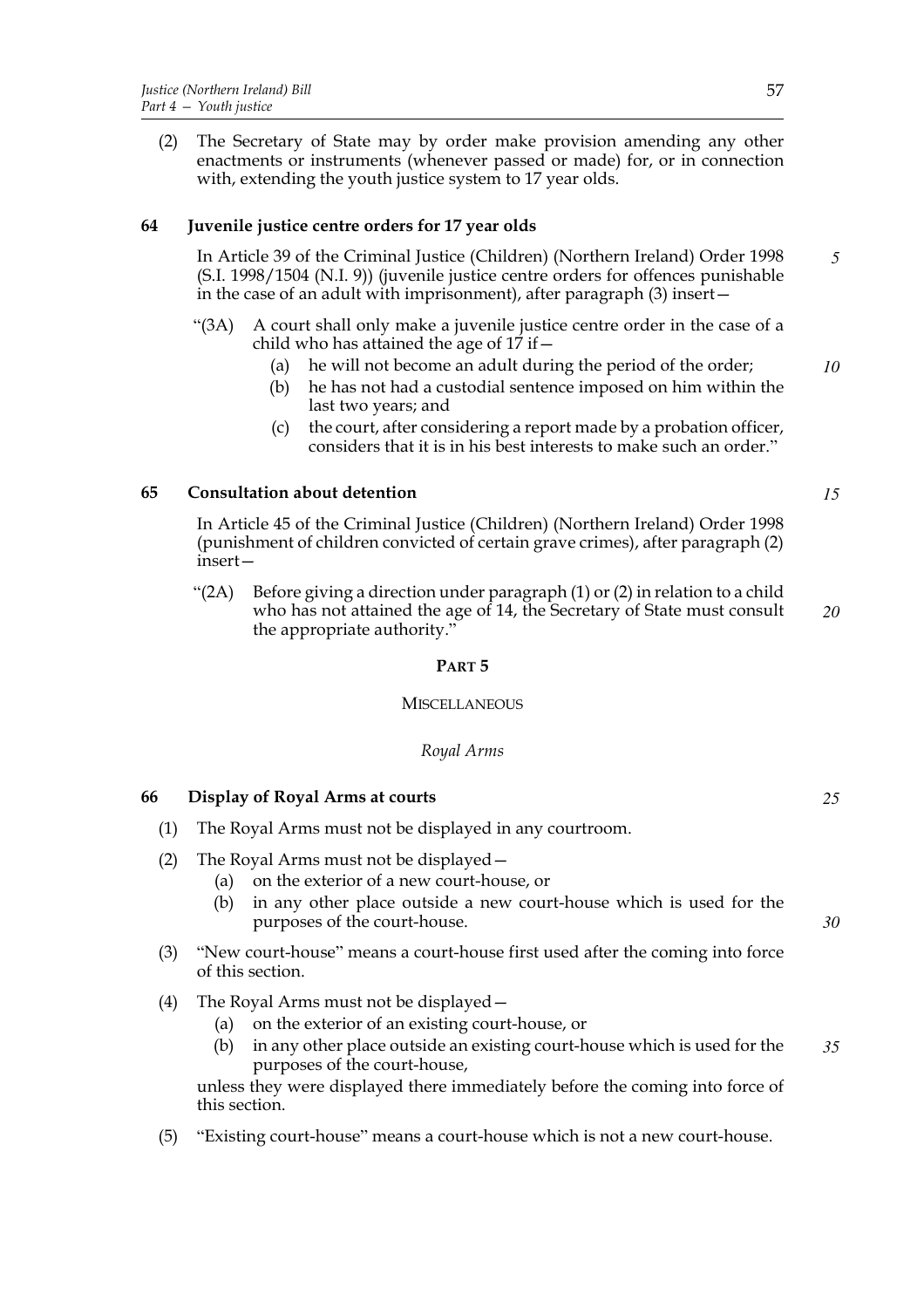- (6) Any authorisation which would be required for the purpose of complying with this section is to be regarded as having been obtained.
- (7) "Authorisation" includes any approval, consent, licence or permission (whether required by any enactment or instrument or otherwise).

### *Victims of crime*

#### **67 Information about discharge and temporary release of prisoners**

- (1) The Secretary of State must make a victim information scheme and may from time to time make a new scheme or alterations to a scheme.
- (2) A victim information scheme is a scheme requiring the Secretary of State to make available information about the discharge or temporary release of persons serving sentences of imprisonment in Northern Ireland imposed in respect of the commission of offences ("imprisoned offenders") to victims of the offences who wish to receive it.
- (3) A scheme—
	- (a) must require that information as to the month in which it is anticipated that an imprisoned offender will be discharged is to be made available under the scheme, and *15*
	- (b) must require that, unless it is not reasonably practicable to do so, the fact that the temporary release of an imprisoned offender is being considered is to be made available under the scheme.
- (4) A scheme may require that other information relating to the discharge and temporary release of imprisoned offenders is to be made available under the scheme including, in cases of a description specified by the scheme or in which the Secretary of State considers it appropriate, the date on which it is anticipated that an imprisoned offender will be discharged or temporarily released.
- (5) A scheme may provide that in circumstances of a description specified in the scheme, or in particular circumstances in which the Secretary of State considers it appropriate, a person who is not the actual victim of the offence but was directly affected by it is to be regarded for the purposes of the scheme as a victim of the offence (as well as any actual victim).
- (6) A scheme may provide that in circumstances of a description specified in the scheme, or in particular circumstances in which the Secretary of State considers it appropriate, a person other than the actual victim of an offence is to be regarded for the purposes of the scheme as a victim of the offence (instead of an actual victim).
- (7) A scheme must specify how victims are to indicate that they wish to receive information under the scheme.
- (8) The Secretary of State is not required to make information available under a scheme—
	- (a) if he believes that to do so would adversely affect the well-being of the actual victim of an offence or a person who is regarded for the purposes of the scheme as being a victim of an offence by virtue of subsection (5),
	- (b) if he believes that to do so would threaten the safety of any person, or
	- (c) in other circumstances specified by the scheme.

*5*

*10*

*20*

*25*

*30*

*35*

*40*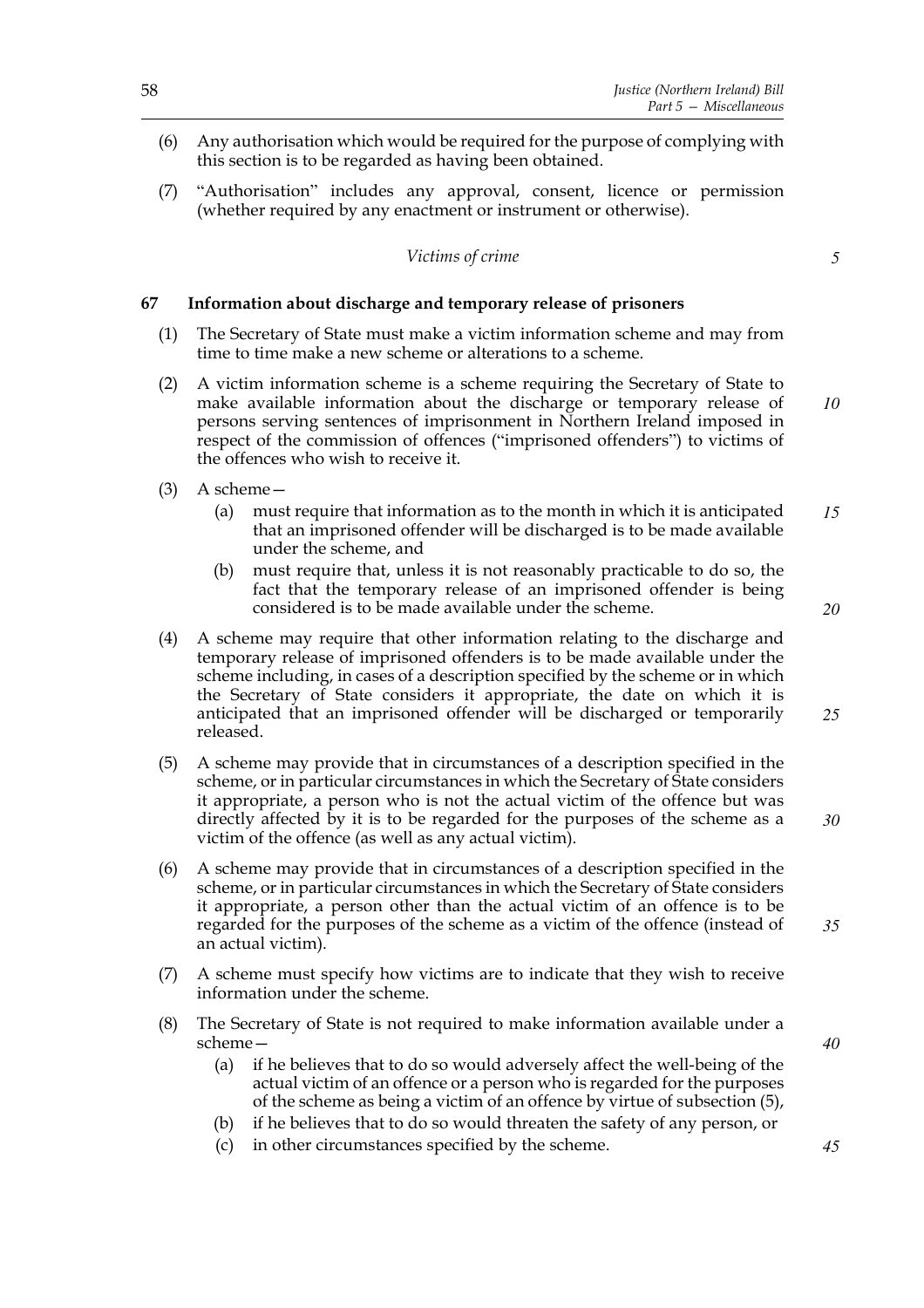|  |                                  |  | (9) A scheme may make different provision in relation to $-$ |  |
|--|----------------------------------|--|--------------------------------------------------------------|--|
|  | $\sim$ 1.66 $\sim$ 1 $\sim$ 1.50 |  |                                                              |  |

- (a) different descriptions of imprisoned offenders, or
- (b) imprisoned offenders convicted or sentenced at different times.
- (10) "Discharge" includes release—
	- (a) on licence, or
	- (b) in pursuance of a grant of remission,

(whether or not subject to conditions); and "discharged" is to be construed accordingly.

# **68 Views on temporary release**

- (1) If a person who is the victim of an offence for the purposes of a scheme under section 67 makes to the Secretary of State representations falling within subsection (2) the Secretary of State has the obligations specified in subsection (3). *10*
- (2) Representations fall within this subsection if they are to the effect that the temporary release of a person serving a sentence of imprisonment in Northern Ireland imposed in respect of the commission of the offence would threaten the safety, or otherwise adversely affect the well-being, of— *15*
	- (a) the actual victim of the offence, or
	- (b) a person who is regarded for the purposes of the scheme as a victim of the offence by virtue of section 67(5).
- (3) The Secretary of State must—
	- (a) have regard to the representations in deciding whether the person should be temporarily released and, if so, any conditions to which he is to be subject, and
	- (b) inform the victim of any such decision.

# **69 Supplementary**

- (1) In sections 67 and 68 references to a person serving a sentence of imprisonment include a person aged 18 or over who is—
	- (a) detained pursuant to directions of the Secretary of State under Article 45 of the Criminal Justice (Children) (Northern Ireland) Order 1998 (S.I. 1998/1504 (N.I. 9)), or *30*
	- (b) detained in a young offenders centre as the result of an order of the Crown Court.
- (2) In sections 67 and 68 references to a person serving a sentence of imprisonment in Northern Ireland—
	- (a) include a person who, in consequence of a restricted transfer from Northern Ireland, is serving part of a sentence of imprisonment in another part of the United Kingdom, but
	- (b) do not include a person who, in consequence of a restricted transfer from another part of the United Kingdom, is serving part of a sentence of imprisonment in Northern Ireland.
- (3) "Restricted transfer" has the same meaning as in Part 2 of Schedule 1 to the Crime (Sentences) Act 1997 (c. 43).

*5*

*25*

*20*

*35*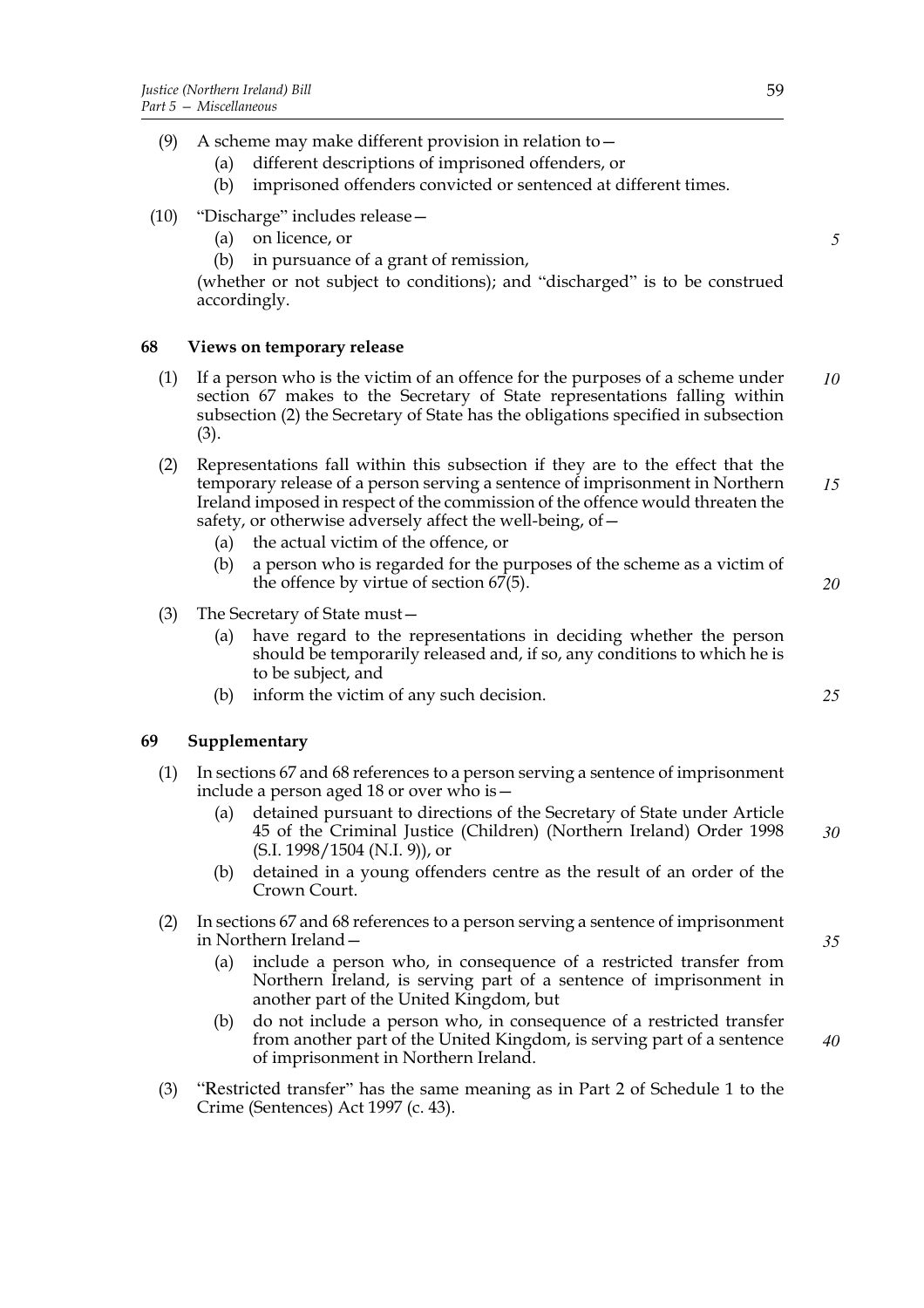# *Community safety*

# **70 Community safety strategy**

- (1) The Secretary of State must devise a strategy for enhancing community safety in Northern Ireland.
- (2) References in this section and section 71 to enhancing community safety in any place are to making the place one in which it is, and is perceived to be, safer to live and work, in particular by the reduction of actual and perceived levels of crime and other anti-social behaviour. *5*
- (3) The Secretary of State may from time to time devise a new strategy or make alterations to a strategy.
- (4) Before devising or making alterations to a strategy the Secretary of State must consult—
	- (a) the First Minister and deputy First Minister,
	- (b) the Chief Constable of the Police Service of Northern Ireland, and
	- (c) the Northern Ireland Policing Board.
- (5) The Secretary of State must publish each strategy devised by him and any alterations which he makes to a strategy (or the strategy as altered).

# **71 Local community safety partnerships**

- (1) The Secretary of State may by order divide Northern Ireland into areas and establish for each area a body with functions relating to the enhancement of community safety in the area. *20*
- (2) Bodies established by virtue of subsection (1) are to be known as local community safety partnerships; but the Secretary of State may by order—
	- (a) provide that they are to be known by another name, and
	- (b) make appropriate consequential amendments in this section or in any other enactment or any instrument or other document referring to them (whenever passed or made). *25*
- (3) The membership of local community safety partnerships is to be as specified by order made by the Secretary of State.
- (4) Each local community safety partnership must—
	- (a) conduct research to ascertain the issues which people living or working in its area consider ought to be addressed in order to enhance community safety in the area and how they consider that those issues ought to be addressed,
	- (b) having regard to the results of such research and the current strategy under section 70, prepare plans for addressing those issues and other issues which it considers ought to be addressed in order to enhance community safety in its area, *35*
	- (c) identify targets or other indicators by reference to which it can assess the extent to which those issues are addressed by action taken in accordance with the plan, *40*
	- (d) provide any such financial or other support as it considers appropriate to persons involved in ventures designed to enhance community safety in its area,

*10*

*15*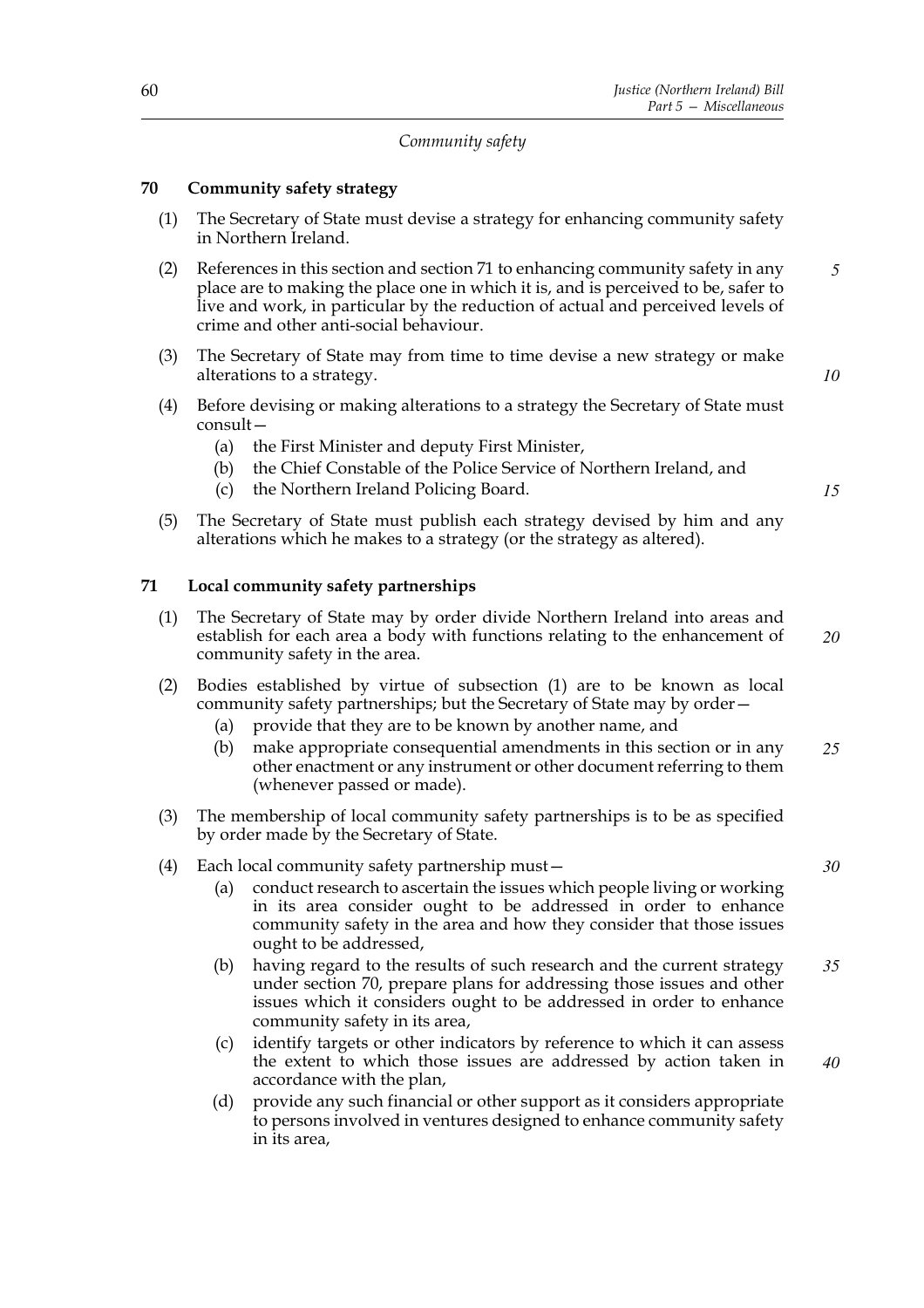- (e) make to the Secretary of State no later than three months after the end of each financial year an annual report describing how community safety has been enhanced in its area in the financial year by action taken in accordance with its plans, by persons to whom it has provided support and otherwise, and
- (f) make to the Secretary of State, no later than three months after being required by him to do so, a report on any matter connected with its functions.
- (5) "Financial year" means—
	- (a) the period beginning with the day on which the local community safety partnership is established and ending with the first 31st March which falls at least six months after that day, and *10*
	- (b) each subsequent period of 12 months beginning with 1st April.
- (6) The Secretary of State may publish or require a local community safety partnership to publish—
	- (a) any plan prepared in pursuance of paragraph (b) of subsection (4), or
	- (b) any report made under paragraph (e) or (f) of that subsection.
- (7) The Secretary of State may by order—
	- (a) amend subsections (4) to (6), or
	- (b) confer or impose on local community safety partnerships other functions relating to the enhancement of community safety in their areas. *20*
- (8) The Secretary of State—
	- (a) may by order confer or impose on any body specified in the order functions relating to the enhancement of community safety in Northern Ireland or any area of Northern Ireland, and *25*
	- (b) may by order impose on any body specified in the order a duty to cooperate with local community safety partnerships, or a particular local community safety partnership, in the exercise of the body's functions.
- *(9) The Secretary of State may make grants to local community safety partnerships.*
- (10) The Secretary of State must consult the First Minister and deputy First Minister before making an order under this section.

#### *Civil procedure*

# **72 Constitution of Rules Committees**

- (1) In section 54(1) of the Judicature (Northern Ireland) Act 1978 (c. 23) (membership of Supreme Court Rules Committee), for paragraphs (b) to (f) substitute— *35*
	- "(b) three judges of the Supreme Court nominated by the Lord Chief Justice;
	- (c) one Master of the Supreme Court nominated by the Society of Masters; *40*
	- (d) two barristers nominated by the General Council of the Bar of Northern Ireland and one barrister nominated by the Lord Chancellor;

*5*

*15*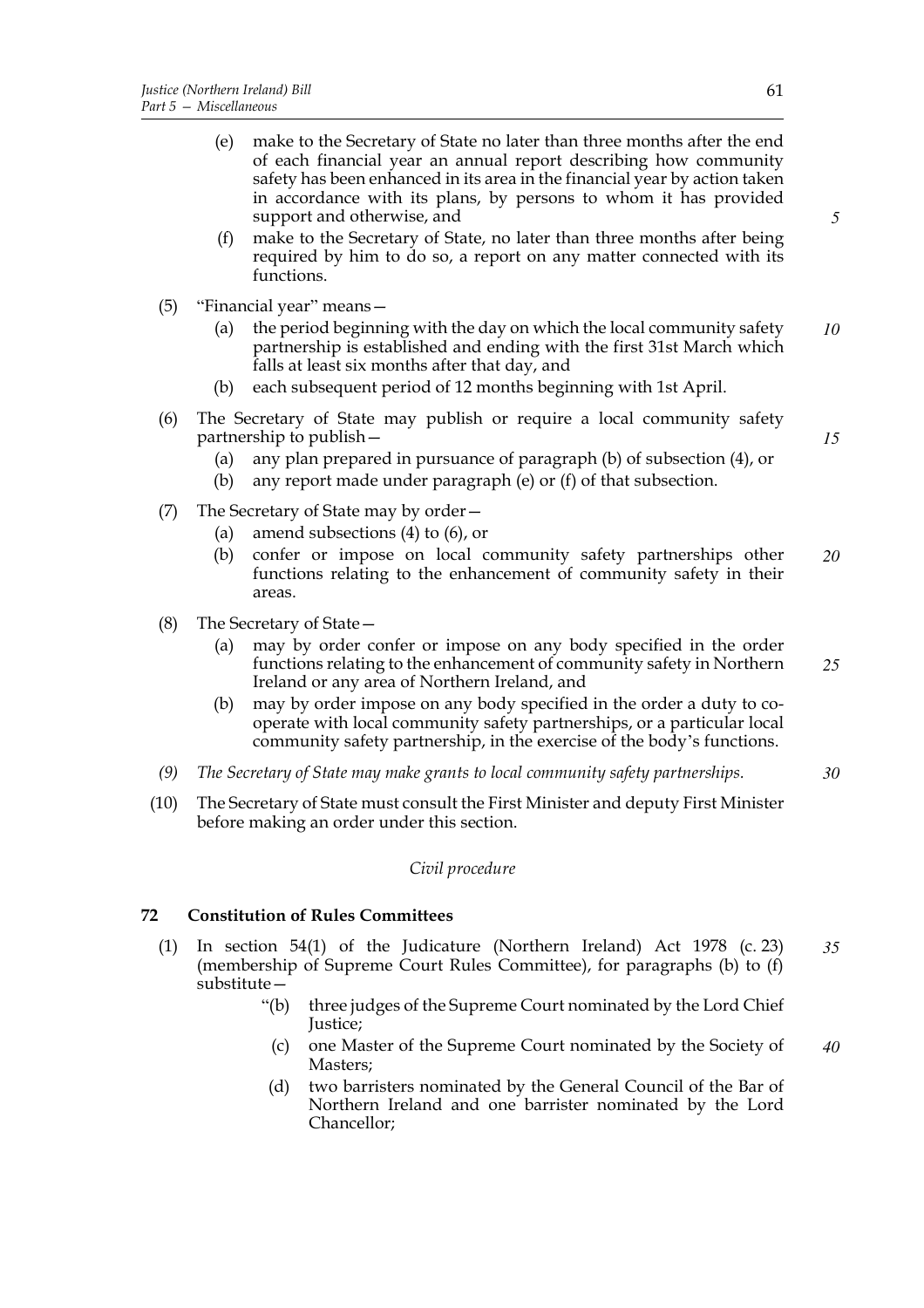- (e) two solicitors nominated by the Law Society of Northern Ireland and one solicitor nominated by the Lord Chancellor; and
- (f) two persons nominated by the Lord Chancellor who do not hold (and have never held) judicial office and are not (and have never been) barristers or solicitors."
- (2) In Article 46(1) of the County Courts (Northern Ireland) Order 1980 (S.I. 1980/ 397 (N.I. 3)) (membership of County Court Rules Committee), for the words from "be appointed" to the end substitute "consist of—
	- (a) a county court judge nominated by the Lord Chancellor who shall be chairman; *10*
	- (b) two county court judges nominated by Her Majesty's Council of County Court Judges;
	- (c) one district judge nominated by the Association of District Judges;
	- (d) two barristers nominated by the General Council of the Bar of Northern Ireland and one barrister nominated by the Lord Chancellor;
	- (e) two solicitors nominated by the Law Society of Northern Ireland and one solicitor nominated by the Lord Chancellor;
	- (f) one member of the Northern Ireland Court Service nominated by the Lord Chancellor; and
	- (g) two persons nominated by the Lord Chancellor who do not hold (and have never held) judicial office and are not (and have never been) barristers or solicitors."

# **73 Appeals in small claims cases**

- (1) Article 30 of the County Courts (Northern Ireland) Order 1980 (jurisdiction exercisable by district judges) is amended as follows.
- (2) In paragraph (4) (cases dealt with by arbitration)—
	- (a) in paragraph (b) (case stated), for "High Court" (in both places) substitute "Court of Appeal", *30*
	- (b) after that paragraph insert—
		- "(ba) any party may appeal on a point of law to a judge (not being a deputy judge) against any order, decision or determination;", and
	- (c) in paragraph (c), for "sub-paragraph (b)" substitute "sub-paragraphs (b) and (ba)".
- (3) After paragraph (4) insert—
	- "(4A) An appeal under paragraph (4)(ba) shall be brought within the period of twenty-one days commencing with the date on which the order, decision or determination was made; and on such an appeal the judge— *40*
		- (a) has the same powers as the district judge; but
		- (b) is not required to hold a hearing;

and his decision shall be final."

*20*

*15*

*5*

*25*

*35*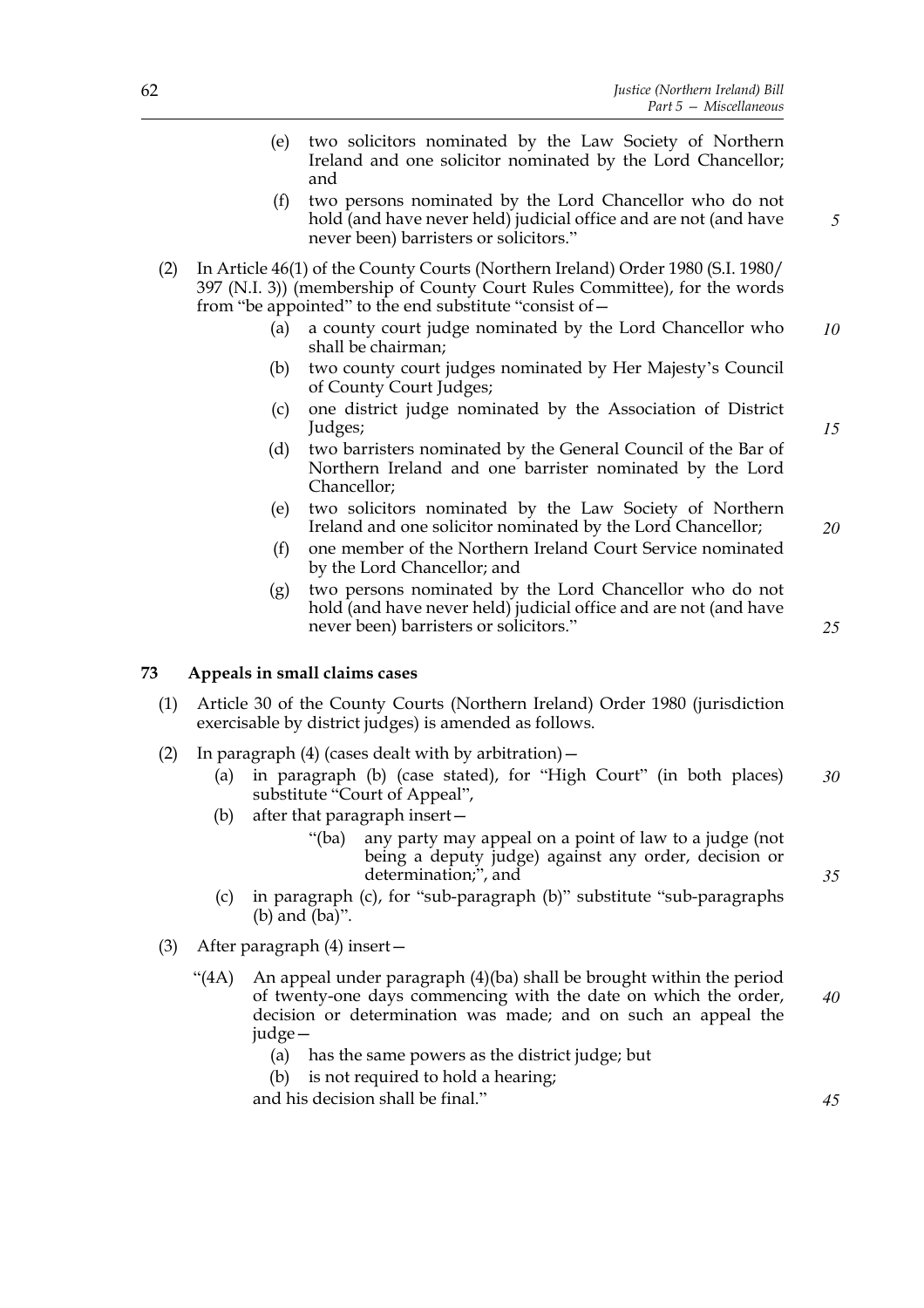# **74 Time limit for cases stated by county court**

In Article 61(2) of the County Courts (Northern Ireland) Order 1980 (S.I. 1980/ 397 (N.I. 3)) (cases stated by county court judge)—

- (a) for "fourteen days" substitute "twenty-one days", and
- (b) after "given" insert "or such shorter period the county court may specify". *5*

### *Legal aid*

# **75 Exceptional legal aid**

After Article 10 of the Legal Aid, Advice and Assistance (Northern Ireland) Order 1981 (S.I. 1981/228 (N.I. 8)) insert—

*10*

*35*

*40*

# **"10A Exceptional legal aid**

- (1) The Lord Chancellor may by direction require that legal aid is to be available in connection with excluded proceedings—
	- (a) in circumstances specified in the direction; or
	- (b) if the Legal Aid Committee requests him to do so, in an individual case so specified. *15*
- (2) For the purposes of paragraph (1) "excluded proceedings" means proceedings before a court or tribunal which are not—
	- (a) proceedings of a description mentioned in Part 1 of Schedule 1;
	- (b) proceedings for the purposes of which free legal aid may be given under Part 3; or *20*
	- (c) proceedings in relation to which assistance by way of representation may be approved under Article 5.
- (3) Legal aid under a direction under paragraph (1) shall consist of such representation, on the terms provided for by the direction, by a solicitor or by counsel (or by both) as is specified in the direction. *25*
- (4) In paragraph (3) "representation" includes all such assistance as is usually given by a solicitor or counsel in—
	- (a) the steps preliminary or incidental to proceedings; or
	- (b) arriving at or giving effect to a compromise to avoid or bring an end to proceedings. *30*
- (5) A direction under paragraph (1) may make provision about financial matters relating to legal aid under the direction (including, in particular, provision about eligibility, contributions, charges, remuneration and costs).
- (6) Articles 10(3) to (5A), 11, 12, 13, 16 and 17 and Schedule 2 do not apply to legal aid under a direction under paragraph (1), unless they are applied (with or without modifications) by the provisions of the direction.
- (7) A direction under paragraph (1) may be varied or revoked.
- (8) The Lord Chancellor must either—
	- (a) publish; or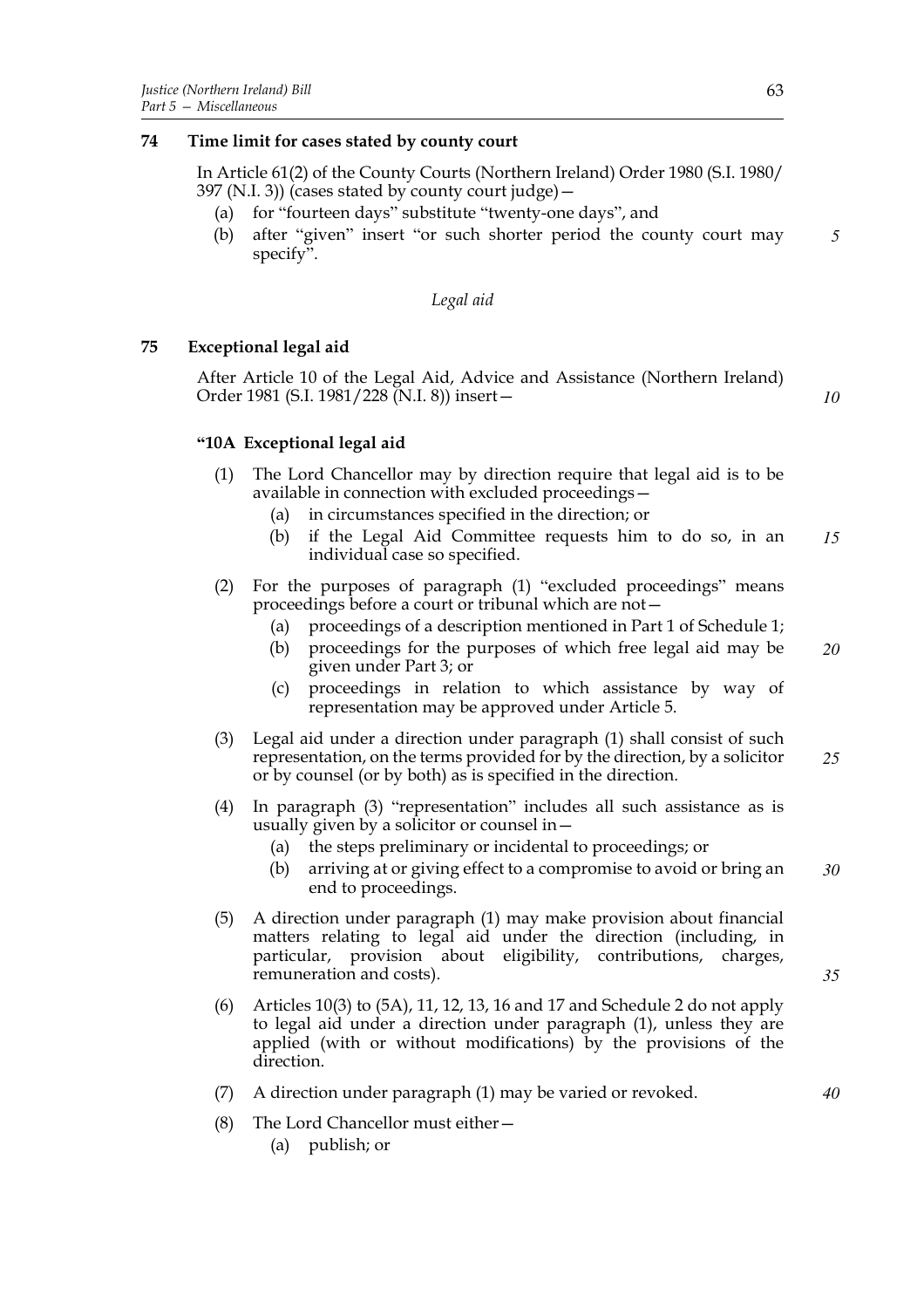(b) require the Legal Aid Committee to publish, directions under paragraph (1)(a) and directions varying or revoking such directions.

(9) The Lord Chancellor or the Legal Aid Committee may publish a direction under paragraph  $(1)(b)$ , or a direction varying or revoking such a direction, if he or it considers it appropriate to do so."

### **76 Proceedings before a coroner**

In Part 1 of Schedule 1 to the Legal Aid, Advice and Assistance (Northern Ireland) Order 1981 (S.I. 1981/228 (N.I. 8)) (which specifies the proceedings for which legal aid may be given under Article 9 of that Order), omit paragraph 5 (which specifies proceedings before a coroner but which has not been brought into force).

### *Court Service*

#### **77 Power to abolish Court Service**

- (1) The Lord Chancellor may by order make provision for the transfer of the functions of the Court Service and the abolition of the Court Service. *15*
- (2) The order may make provision—
	- *(a) for the payment by the Lord Chancellor of compensation to or in respect of persons who suffer loss of employment or loss or diminution of emoluments (including superannuation rights) which is attributable to the transfer of functions, or the abolition, of the Court Service, and*
	- (b) for any other incidental, consequential, transitional or supplementary matter which appears to the Lord Chancellor to be appropriate.
- (3) The provision made by the order under subsection (2) may include amendments in any enactment or instrument (whenever passed or made), including this Act. *25*

### *Court security*

### **78 Duty of Court Service to ensure court security**

- (1) The Court Service must take all reasonable steps to ensure the security of every relevant court-house (including every courtroom contained in it) and the safety of everyone who is there. *30*
- (2) To comply with that duty the Court Service must secure that there are provided at every relevant court-house an appropriate number of court security officers.
- (3) For the purposes of this section and sections 79 and 80 the following are court security officers— *35*
	- (a) members of staff of the Court Service designated as court security officers, and
	- (b) persons employed as court security officers in pursuance of arrangements made with their employers by the Court Service under section 69 of the Judicature (Northern Ireland) Act 1978 (c. 23). *40*

*10*

*5*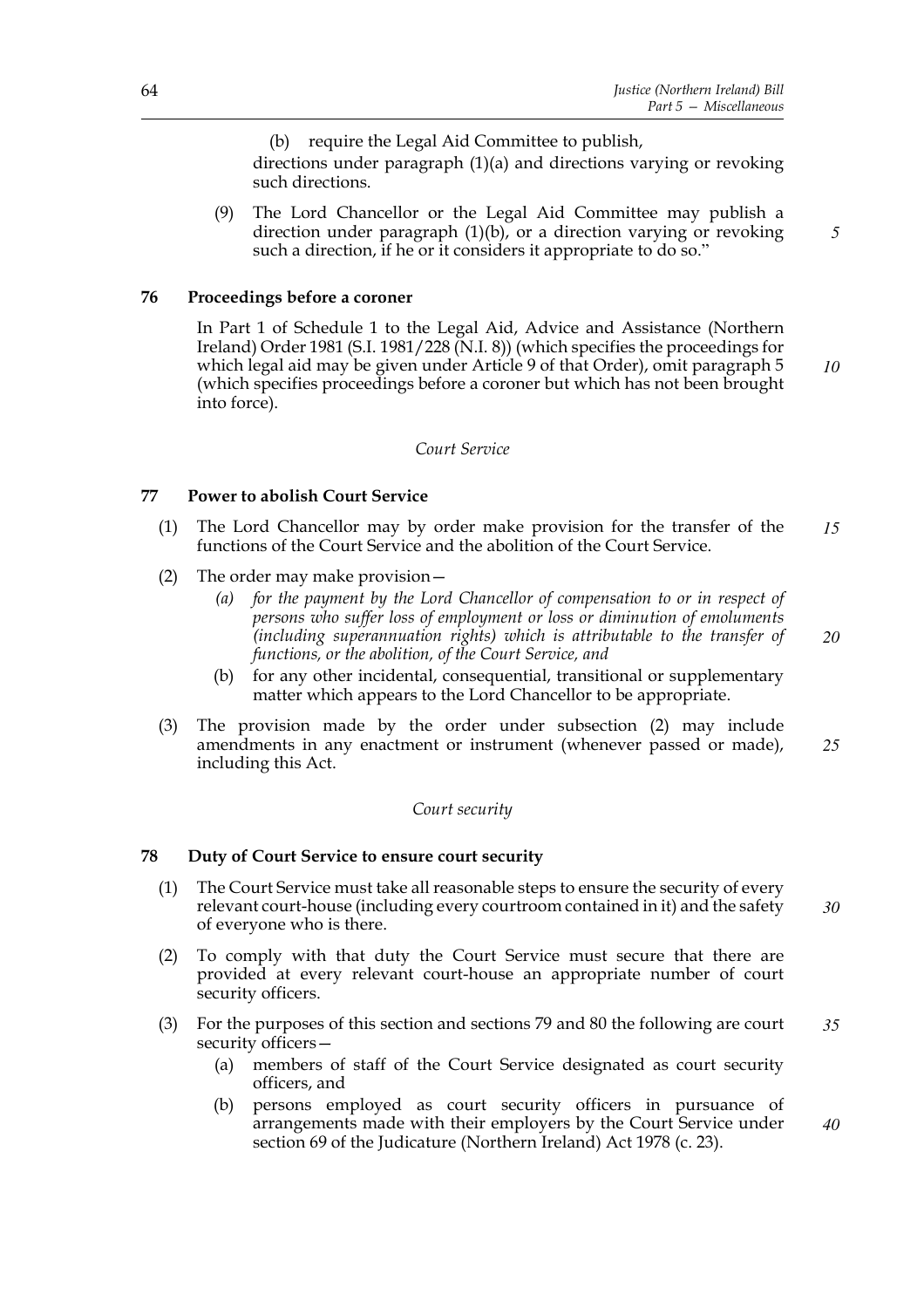- (a) the Court of Appeal,
- (b) the High Court,
- (c) the Crown Court,
- (d) a county court,
- (e) a coroner's court, or
- (f) a magistrates' court,

sits there.

# **79 Powers and duties of court security officers**

- (1) A court security officer acting in the execution of his duty has power to
	- (a) search any person who is in, or is seeking to enter, a relevant courthouse and any article in the possession of any such person,
	- (b) exclude or remove from a relevant court-house any person who refuses to permit such a search, or refuses to surrender any article in his possession which the officer reasonably believes may jeopardise the maintenance of order in the court-house, or *15*
	- (c) exclude or remove any person from, or restrain any person in, a relevant court-house where it is reasonably necessary to do so in order to maintain order in the court-house, to enable court business to be carried on without interference or delay or to secure his or any other person's safety.
- (2) The power conferred by subsection  $(1)(a)$  to search a person does not authorise a court security officer to require a person to remove any of his clothing other than an outer coat, jacket, gloves or hat.
- (3) The powers conferred by subsection (1)(b) and (c) include power to use reasonable force, where necessary.
- (4) In the execution of his duty in any court-house, a court security officer must act in accordance with any general or specific instructions which have been given to him (whether orally or in writing) by a person in authority.
- (5) "Person in authority" means—
	- (a) a judge, coroner or magistrate who is exercising any functions in the court-house, or
	- (b) any officer or other member of staff of the Court Service authorised to give him instructions.
- (6) A court security officer is not to be regarded as acting in the execution of his duty at any time when he is not readily identifiable as such an officer (whether by means of a uniform or badge which he is wearing or otherwise).
- (7) Every court security officer is to be regarded as an officer of the court for the purposes of—
	- (a) Article 55 of the County Courts (Northern Ireland) Order 1980 (S.I. 1980/397 (N.I.3)),
	- (b) section 34 of the Coroners Act (Northern Ireland) 1959 (c. 15 (N.I.)), and
	- (c) Article 160 of the Magistrates' Courts (Northern Ireland) Order 1981  $(S.I. 1981/1675 (N.I. 26)),$

*40*

*10*

*5*

*25*

*30*

*35*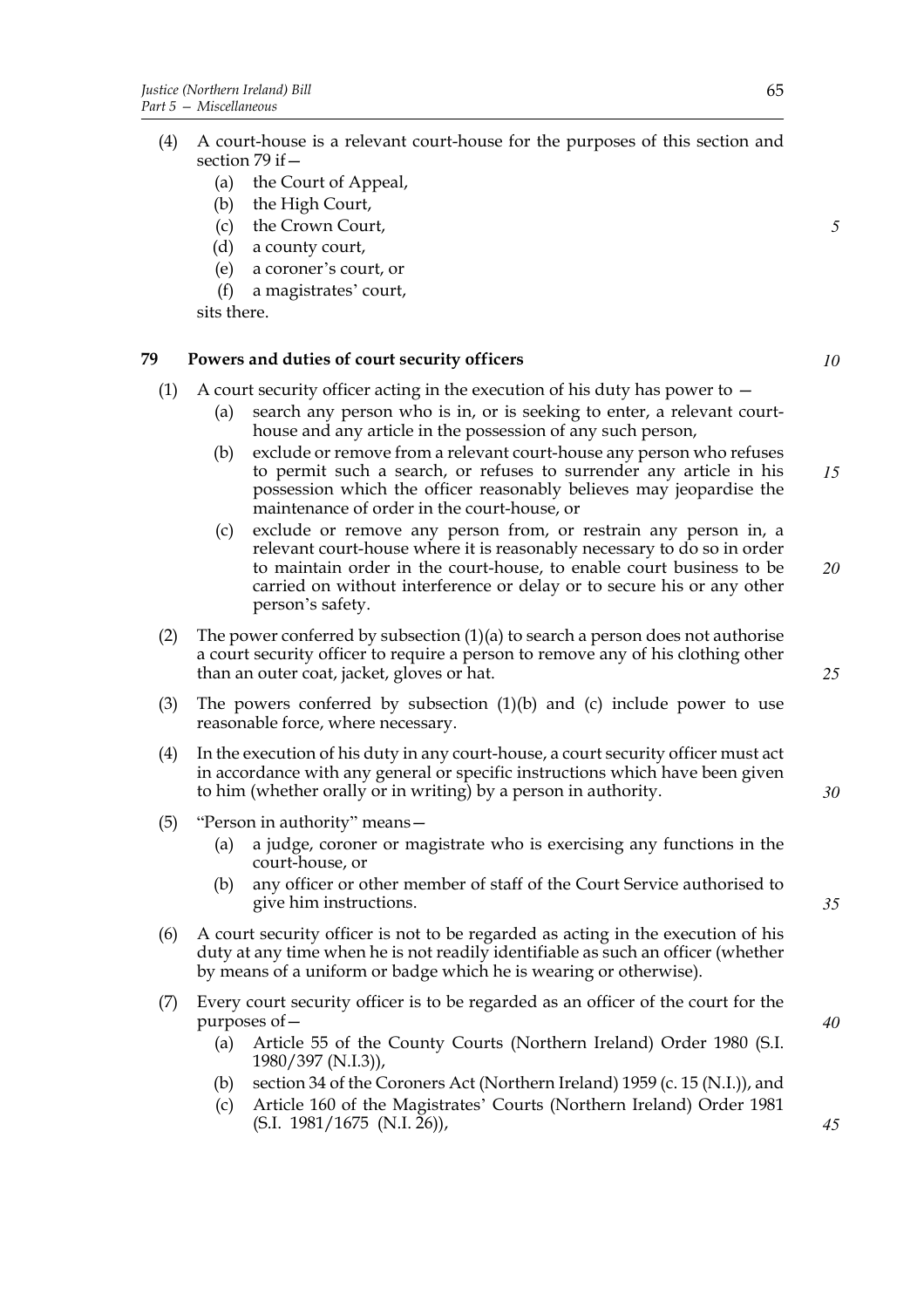(which provide for the detention by court officers, and punishment, of persons misbehaving in court).

### **80 Protection of court security officers**

- (1) A person who assaults a court security officer acting in the execution of his duty commits an offence.
- (2) A person guilty of an offence under subsection (1) is liable on summary conviction  $\overline{t}$ o $-$ 
	- (a) a fine not exceeding level 5 on the standard scale, or
	- (b) imprisonment for a term not exceeding six months,

or to both.

- (3) A person who resists or intentionally obstructs a court security officer acting in the execution of his duty commits an offence.
- (4) A person guilty of an offence under subsection (3) is liable on summary conviction to a fine not exceeding level 3 on the standard scale.

### **PART 6**

#### SUPPLEMENTARY

### **81 Excepted matters: judicial office-holders**

In Schedule 2 to the Northern Ireland Act 1998 (c. 47) (excepted matters), in paragraph 11 (appointment and removal of holders of certain judicial offices)—

- (a) for "appointment and removal" substitute "determination of the remuneration, superannuation and other terms and conditions of service (other than those relating to removal from office)", and
- (b) for ", the Chief and other Child Support Commissioners for Northern Ireland and the President and other members of the Lands Tribunal for Northern Ireland" substitute "and the Chief and other Child Support Commissioners for Northern Ireland".

### **82 Assembly Acts about the judiciary, law officers and prosecutions**

- (1) In section 7(1) of the Northern Ireland Act 1998 (entrenched enactments), insert at the end "and
	- (d) section 1 and section 82 of the Justice (Northern Ireland) Act 2002."
- (2) A Bill containing any provision which deals (otherwise than incidentally) with—
	- (a) appointment to, or removal from, a protected judicial office (including the subject matter of section 20), *35*
	- (b) the subject matter of section 13(1), or
	- (c) the subject matter of Part 2,

may not be passed by the Assembly without cross-community support.

(3) "Cross-community support" has the meaning given by section 4(5) of the Northern Ireland Act 1998. *40*

*5*

*10*

*15*

*20*

*25*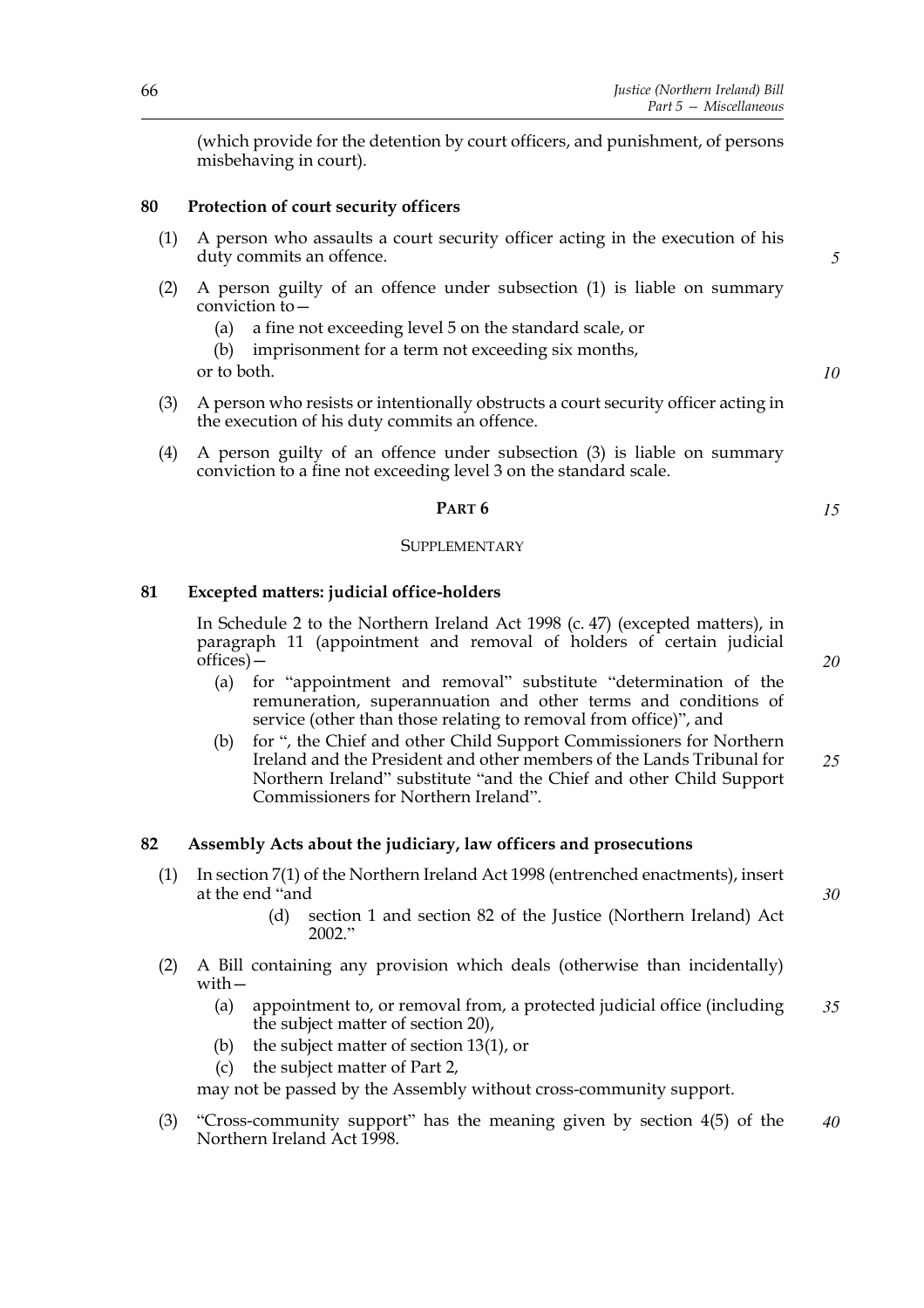(4) "Passed", in relation to a Bill, means passed at the final stage (at which the Bill can be passed or rejected but not amended).

### **83 Minor and consequential amendments**

- (1) Schedule 12 makes minor and consequential amendments in enactments and instruments.
- (2) The Secretary of State may by order make in any other enactment or instrument (whenever passed or made) such amendments as appear to him to be appropriate in consequence of any provision made by Part 4.

#### **84 Repeals and revocations**

Schedule 13 makes repeals and revocations.

#### **85 Commencement**

- (1) The preceding provisions of this Act (with the Schedules) shall not come into force until such day as the Secretary of State may by order appoint.
- (2) An order may appoint different days for different purposes.

### **86 Interpretation**

In this Act (unless the context otherwise requires)—

- "amendment" includes repeal or revocation and "amend" is to be construed accordingly,
- "coroner" and "deputy coroner" mean a coroner and deputy coroner appointed under section 2 of the Coroners Act (Northern Ireland) 1959  $(c. 15 (N.I.)),$ *20*
- "county court judge" means a judge appointed under section 102 of the County Courts Act (Northern Ireland) 1959 (c. 25 (N.I.)) and "deputy county court judge" means a deputy judge appointed under section 107 of that Act,
- "the Court Service" means the Northern Ireland Court Service,
- "enactment" includes any provision of Northern Ireland legislation,
- "listed judicial office" and "protected judicial office" have the meanings given by section 2(5),
- "Lord Chief Justice" means the Lord Chief Justice of Northern Ireland,
- "Lord Justice of Appeal" means a person styled as such under section 3 of the Judicature (Northern Ireland) Act 1978 (c. 23), and

"magistrates' court" has the same meaning as in the Magistrates' Courts (Northern Ireland) Order 1981 (S.I. 1981/1675 (N.I. 26)).

# **87 Transitionals and savings**

- (1) The Secretary of State may by order make any transitional provisions or savings which appear appropriate in connection with the coming into force of any provision of this Act.
- (2) The persons who, immediately before the date on which section 31 comes into force, hold the offices of Director of Public Prosecutions for Northern Ireland and Deputy Director of Public Prosecutions for Northern Ireland under the

*10*

*15*

*25*

*30*

*35*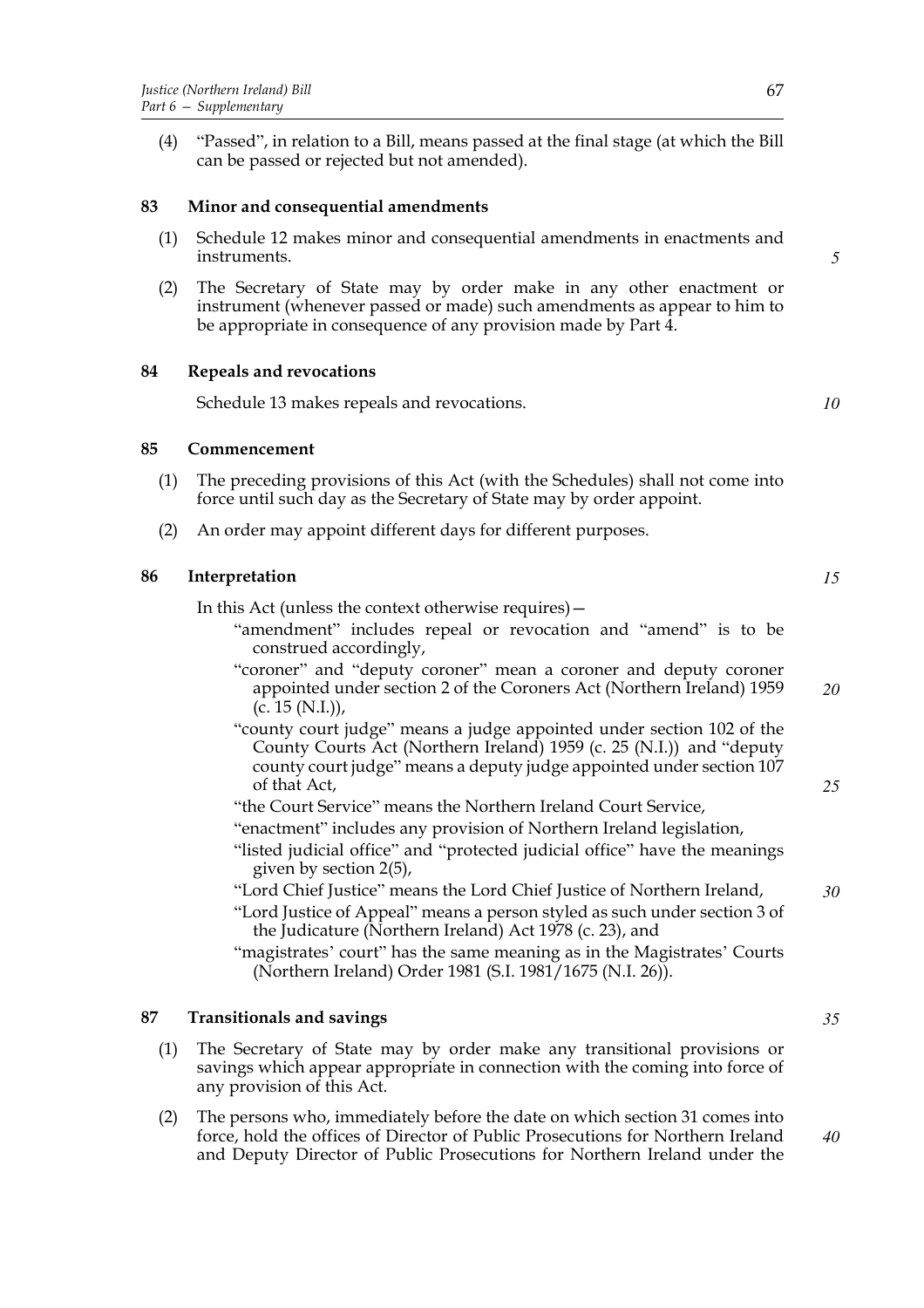Prosecution of Offences (Northern Ireland) Order 1972 (S.I. 1972/538 (N.I. 1)) shall be treated as if—

- (a) they had been appointed to those offices under that section on that date, and
- (b) the Secretary of State had made a determination under subsection (9) of that section for the making of payments to or in respect of them on and after that date on the same terms as that on which payments were so made immediately before that date. *5*
- (3) An order under subsection (1) may include provision for the transfer to the staff of the Public Prosecution Service for Northern Ireland of such persons employed by any authority wholly or mainly in connection with the exercise of functions relating to the prosecution of offences as are specified in the order. *10*
- (4) If on the coming into force of subsection (1) of section 32 it is not reasonably practicable for the Director to comply with the duty imposed by that subsection to its full extent, until it is reasonably practicable for him to do so that subsection is to be taken to impose on him a duty to take over the conduct of such descriptions of the proceedings specified in that subsection as it is reasonably practicable for him to conduct. *15*
- (5) If section 36 comes into force before section 11, the reference in subsection (2) of section 36 to a lay magistrate has effect, until section 11 comes into force, as a reference to a justice of the peace. *20*
- (6) If section 44 comes into force before section 41, subsection  $(1)(d)$  of section 44 has effect, until section 41 comes into force, as if it also referred to the presentation of an indictment under section 2(2)(f) of the Grand Jury (Abolition) Act (Northern Ireland) 1969 (c. 15 (N.I.)).
- (7) If sections 45 to 49 come into force before section 30, the references in those sections to the Public Prosecution Service for Northern Ireland have effect, until that section comes into force, as references to the Office of the Director of Public Prosecutions for Northern Ireland.
- (8) No order may be made under Article 36A of the Criminal Justice (Children) (Northern Ireland) Order 1998 (S.I. 1998/1504 (N.I. 9)) in relation to an offence committed before the coming into force of section 54; and no order may be made under Article 36E of that Order in relation to an offence committed before the coming into force of section 55. *30*
- (9) If section 56 comes into force before section 11, the references in Articles 44D(5) and 44F(1) of the Criminal Justice (Children) (Northern Ireland) Order 1998 (inserted by section 56) to a lay magistrate have effect, until section 11 comes into force, as references to a justice of the peace. *35*
- (10) No reference may be made under Article 10A of the Criminal Justice (Children) (Northern Ireland) Order 1998 in relation to an offence committed before section 58 comes into force; and no reference may be made under Article 33A of that Order in relation to an offence committed before section 59 comes into force. *40*
- (11) If section 58 comes into force before section 41, paragraph (5)(d) of Article 10B of the Criminal Justice (Children) (Northern Ireland) Order 1998 (inserted by section 58) has effect, until section 41 comes into force, as if it also referred to the presentation of an indictment under section  $2(2)(f)$  of the Grand Jury (Abolition) Act (Northern Ireland) 1969. *45*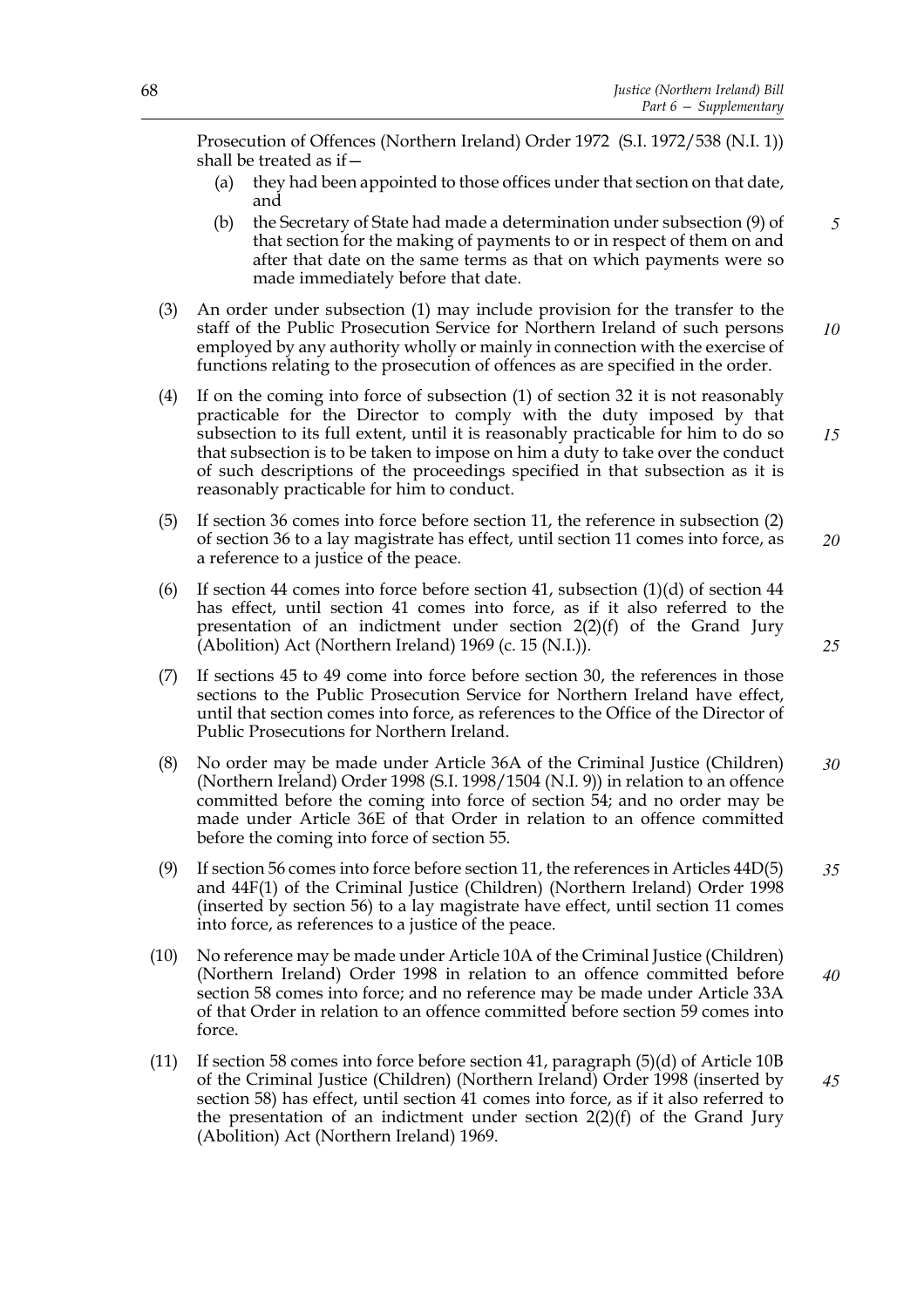## **88 Statutory rules**

- (1) Any power of—
	- (a) the Lord Chancellor,
	- (b) the Secretary of State, or
	- (c) the First Minister and deputy First Minister,

to make an order or a scheme (or alterations to a scheme) under this Act shall be exercisable by statutory rule for the purposes of the Statutory Rules (Northern Ireland) Order 1979 (S.I. 1979/1573 (N.I. 12)).

- (2) An order under section 2(2) shall be subject to negative resolution (within the meaning of section 41(6) of the Interpretation Act (Northern Ireland) 1954 (c. 33)). *10*
- (3) No order shall be made under section 10(4) unless a draft of it has been laid before, and approved by a resolution of, each House of Parliament.
- (4) The following instruments—
	- (a) an order under section 13(3), 20(4), 29(2), 46(6), 63(2), 71, 77 or 83(2), Schedule 4 or paragraph 7(3) of Schedule 8, and *15*
	- (b) a scheme (or alterations to a scheme) under section 67,

shall, unless a draft has been approved by a resolution of each House of Parliament, be subject to annulment in pursuance of a resolution of either House of Parliament in the same manner as a statutory instrument; and, accordingly, section 5 of the Statutory Instruments Act 1946 (c. 36) applies to such rules. *20*

#### **89 Extent**

(1) Subject as follows, the preceding provisions of this Act (with the Schedules) extend to Northern Ireland only.

#### (2) Subsection (1) does not apply to any of the following provisions—

- (a) section  $9(1)$  to  $(5)$ ,
- (b) section 11(4) and paragraphs 5 and 6 of Schedule 4,
- (c) section 23(1), and
- (d) section 28(1),

and sections 85 to 88 so far as relating to those provisions.

(3) Any amendment made by this Act, apart from the repeal of sections 4 and 6 of the Promissory Oaths Act 1868 (c. 72), has the same extent as the provision to which it relates.

#### **90 Financial provision**

*There is to be paid out of money provided by Parliament—*

- *(a) any expenditure incurred by a Minister of the Crown by virtue of this Act, and*
- *(b) any increase attributable to this Act in the sums payable by virtue of any other Act out of money so provided.*

## **91 Short title**

This Act may be cited as the Justice (Northern Ireland) Act 2002.

*5*

*25*

*30*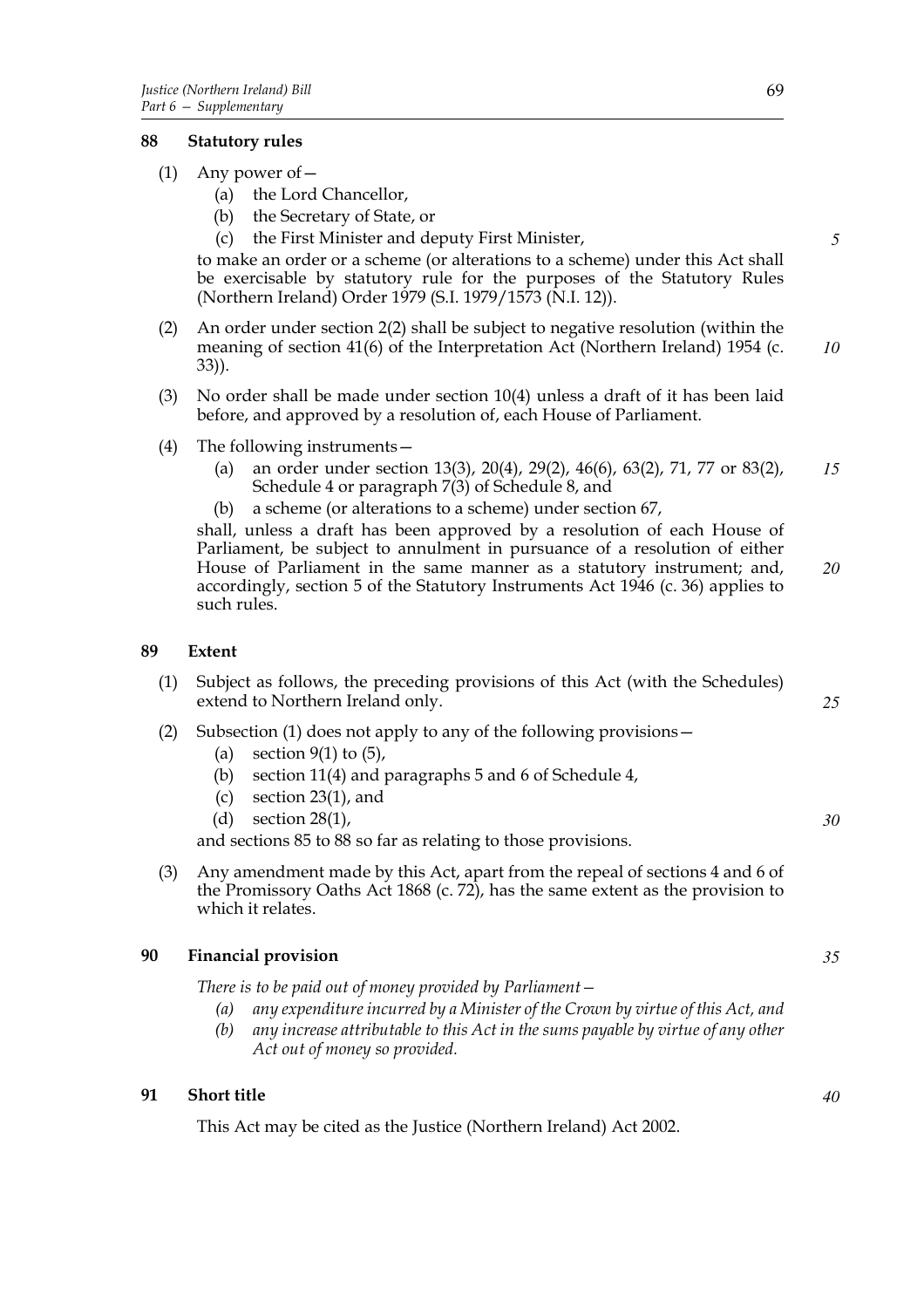# SCHEDULES

# SCHEDULE 1 Section 2

LISTED JUDICIAL OFFICES

| Judge of the High Court                                                                                                                                                                          |    |
|--------------------------------------------------------------------------------------------------------------------------------------------------------------------------------------------------|----|
| Temporary judge of the High Court under section 7(3) of the Judicature<br>(Northern Ireland) Act 1978 (c. 23)                                                                                    | 5  |
| County court judge                                                                                                                                                                               |    |
| Deputy county court judge                                                                                                                                                                        |    |
| District Judge (Magistrates' Courts)                                                                                                                                                             |    |
| Deputy District Judge (Magistrates' Courts)                                                                                                                                                      | 10 |
| Coroner                                                                                                                                                                                          |    |
| Deputy coroner                                                                                                                                                                                   |    |
| Statutory officer (within the meaning of section 70(1) of the Judicature<br>(Northern Ireland) Act 1978)                                                                                         |    |
| Deputy for a statutory officer under section 74 of that Act                                                                                                                                      | 15 |
| Temporary additional statutory officer under that section                                                                                                                                        |    |
| Chief Social Security Commissioner for Northern Ireland                                                                                                                                          |    |
| Social Security Commissioner for Northern Ireland                                                                                                                                                |    |
| Deputy Social Security Commissioner for Northern Ireland                                                                                                                                         |    |
| Chief Child Support Commissioner for Northern Ireland                                                                                                                                            | 20 |
| Child Support Commissioner for Northern Ireland                                                                                                                                                  |    |
| Deputy Child Support Commissioner for Northern Ireland                                                                                                                                           |    |
| President of appeal tribunals (within the meaning of Chapter 1 of Part<br>2 of the Social Security (Northern Ireland) Order 1998 (S.I. 1998/1506<br>(N.I. 10))                                   | 25 |
| Member of the panel of persons to act as members of such appeal<br>tribunals                                                                                                                     |    |
| Member of the legal panel of persons available to act as chairmen of<br>Social Care Tribunals in Northern Ireland                                                                                |    |
| President of the Industrial Tribunals and the Fair Employment<br>Tribunal                                                                                                                        | 30 |
| Acting President of the Industrial Tribunals and the Fair Employment<br>Tribunal under Article 82(6) of the Fair Employment and Treatment<br>(Northern Ireland) Order (S.I. 1998/3162 (N.I. 12)) |    |
| Vice-President of the Industrial Tribunals and the Fair Employment<br>Tribunal                                                                                                                   | 35 |
| Acting Vice-President of the Industrial Tribunals and the Fair<br>Employment Tribunal under Article 82(6) of the Fair Employment<br>and Treatment (Northern Ireland) Order                       |    |
| Member of the panel of chairmen of the Fair Employment Tribunal                                                                                                                                  | 40 |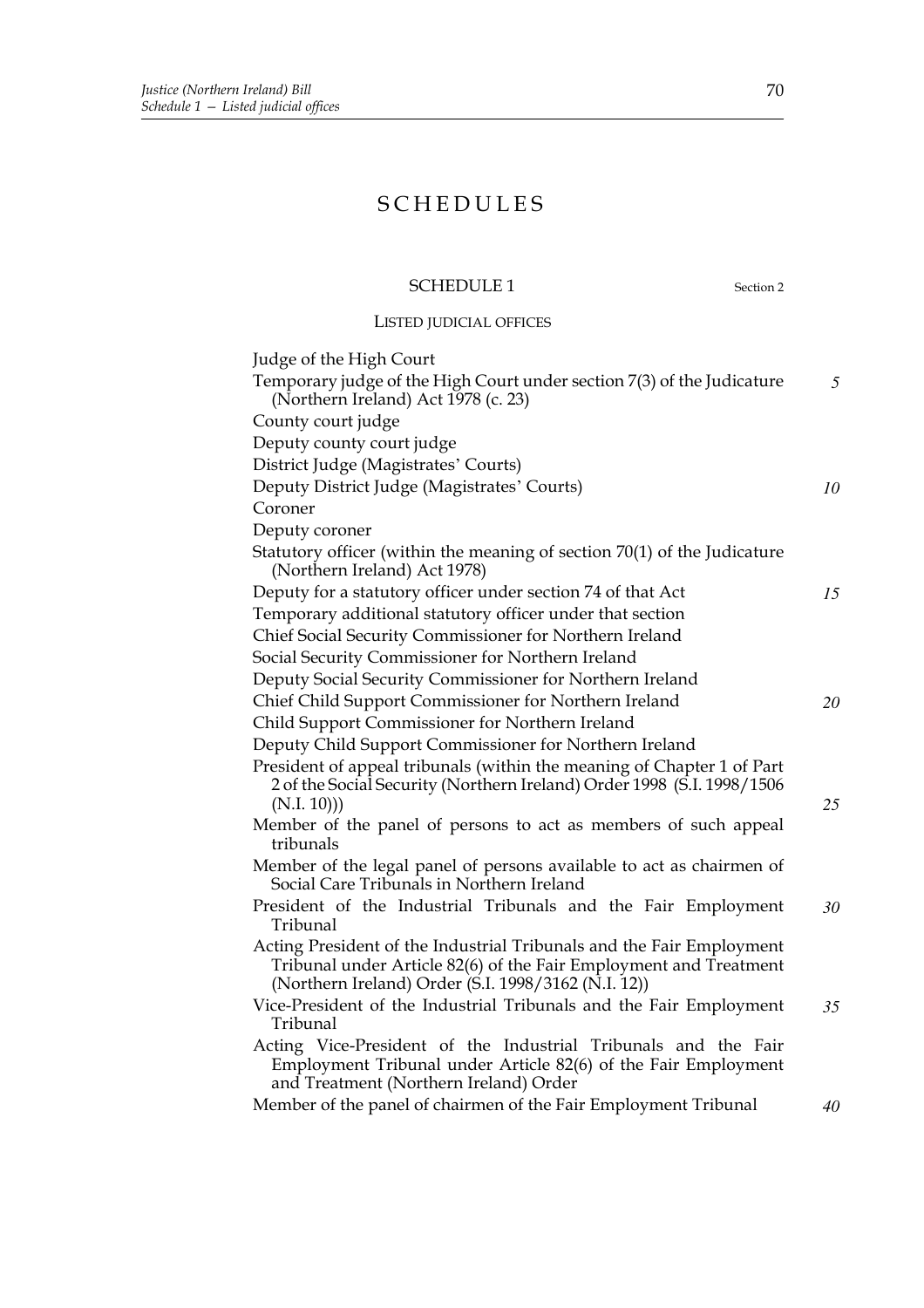President of the Lands Tribunal for Northern Ireland

Deputy President of the Lands Tribunal for Northern Ireland under section 3(1) of the Lands Tribunal and Compensation Act (Northern Ireland 1964 (c. 29 (N.I.))

#### Other member of the Lands Tribunal for Northern Ireland

- Temporary member of the Lands Tribunal for Northern Ireland under section 3(2) of the Lands Tribunal and Compensation Act (Northern Ireland 1964
- President of the Special Educational Needs Tribunal for Northern Ireland
- Member of the panel of persons who may serve as chairman of that Tribunal
- Member of the tribunal established under section 91 of the Northern Ireland Act 1998 (c. 47)
- Member of the Mental Health Review Tribunal for Northern Ireland Lay magistrate *15*

## SCHEDULE 2 Section 3

#### JUDICIAL APPOINTMENTS COMMISSION

#### *Members' tenure*

- 1 (1) Subject as follows, a judicial member of the Commission is a member for so long as he holds the judicial office entitling him to membership. *20*
	- (2) The First Minister and deputy First Minister, acting jointly, may terminate the membership of a judicial member on the recommendation of the Lord Chief Justice.
	- (3) A judicial member may resign by notice in writing to the Office of the First Minister and deputy First Minister. *25*
- 2 (1) Subject as follows, a non-judicial member of the Commission holds office for the period specified in his appointment (or re-appointment).
	- (2) A person may not be appointed as a non-judicial member for more than five years at a time; and the aggregate period for which a person may be a nonjudicial member must not exceed ten years. *30*
	- (3) A non-judicial member may resign by notice in writing to the Office of the First Minister and deputy First Minister.
	- (4) The First Minister and deputy First Minister, acting jointly, may dismiss a non-judicial member if satisfied that—
		- (a) he has without reasonable excuse failed to exercise his functions for a continuous period of three months beginning not earlier than six months before the day of dismissal,
		- (b) he has been convicted of a criminal offence,
		- (c) a bankruptcy order has been made against him, or his estate has been sequestrated, or he has made a composition or arrangement with, or granted a trust deed for, his creditors, or *40*
		- (d) he is otherwise unable or unfit to exercise his functions.

*5*

*10*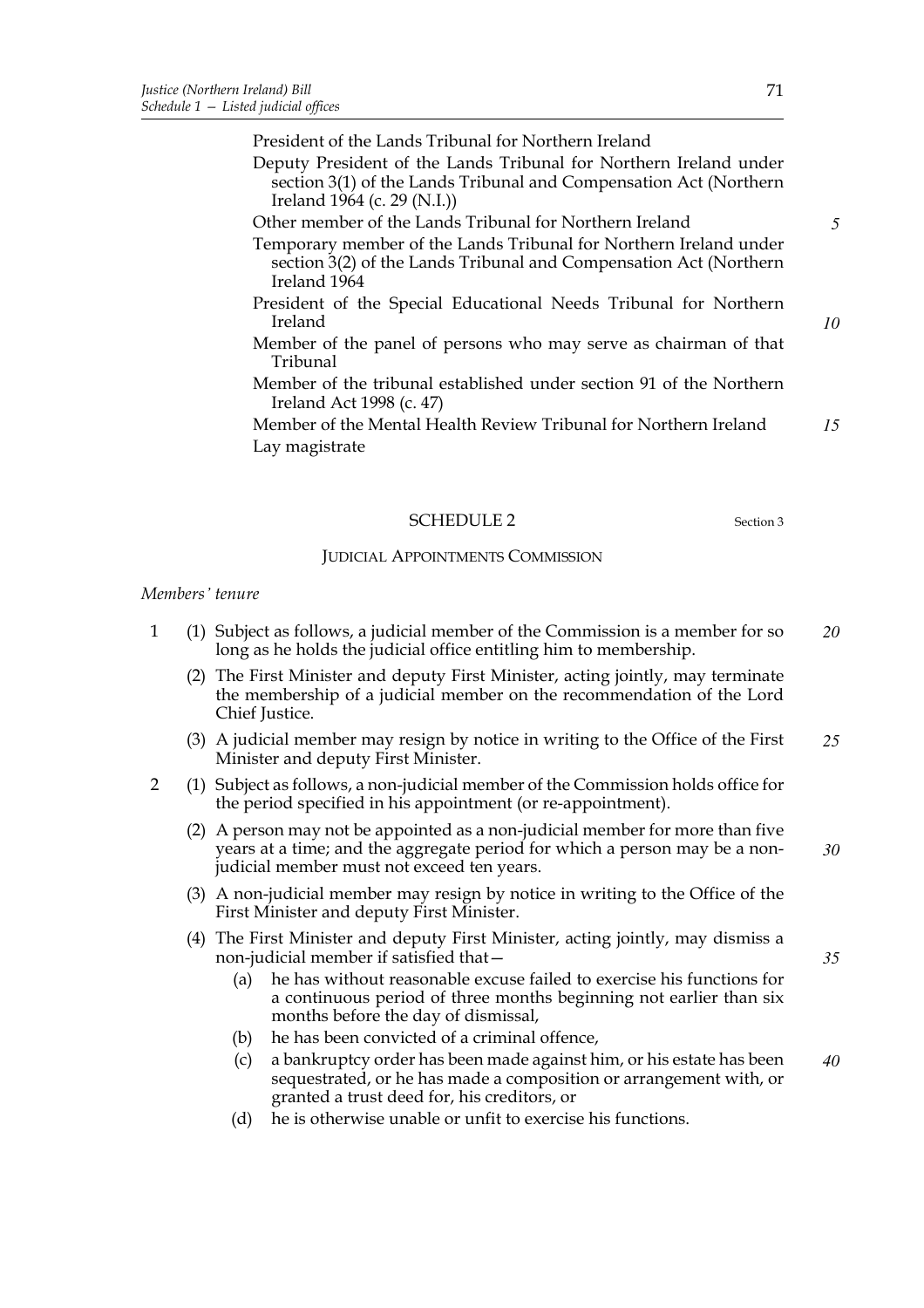## *Salary etc. of non-judicial members*

3 The Commission must pay to or in respect of each non-judicial member of the Commission any such salary or allowances as the First Minister and deputy First Minister, acting jointly, may determine.

## *Staff*

- 4 (1) The Commission may employ staff, but subject to the approval of the First Minister and deputy First Minister as to—
	- (a) numbers,
	- (b) salary, and
	- (c) other terms of employment.
	- (2) The Commission may make arrangements for securing the provision to it of such assistance by persons employed in—
		- (a) the civil service of the United Kingdom,
		- (b) the civil service of Northern Ireland, or
		- (c) the Court Service,

as it considers appropriate for or in connection with the exercise of its functions.

(3) Employment as a member of staff of the Commission is among the kinds of employment to which a superannuation scheme under Article 3 of the Superannuation (Northern Ireland) Order 1972 (S.I. 1972/1073 (N.I. 10)) can apply; and, accordingly, in Schedule 1 to that Order (employments etc. to which Article 3 can apply), insert at the appropriate place— *20*

"Employment in the Northern Ireland Judicial Appointments Commission."

## *Annual report*

- 5 (1) The Commission must, as soon as possible after the end of each financial year, prepare a report on how it has exercised its functions during the financial year.
	- (2) Each annual report must include information about the persons who have applied to be, and the persons who have been, selected to be appointed or recommended for appointment by the Commission during the financial year to which it relates. *30*
	- (3) The information to be included about any persons in an annual report must include information about their gender, age, ethnic origins and community background and the part of Northern Ireland (if any) with which they regard themselves as being most closely associated. *35*
	- (4) But an annual report must not identify any person or include information from which the identity of any person could be readily ascertained.
	- (5) The Commission must send a copy of each annual report to the Office of the First Minister and deputy First Minister.
	- (6) The First Minister and deputy First Minister, acting jointly, must lay before the Assembly a copy of each annual report received by their Office under sub-paragraph (5).

*5*

*10*

*15*

*25*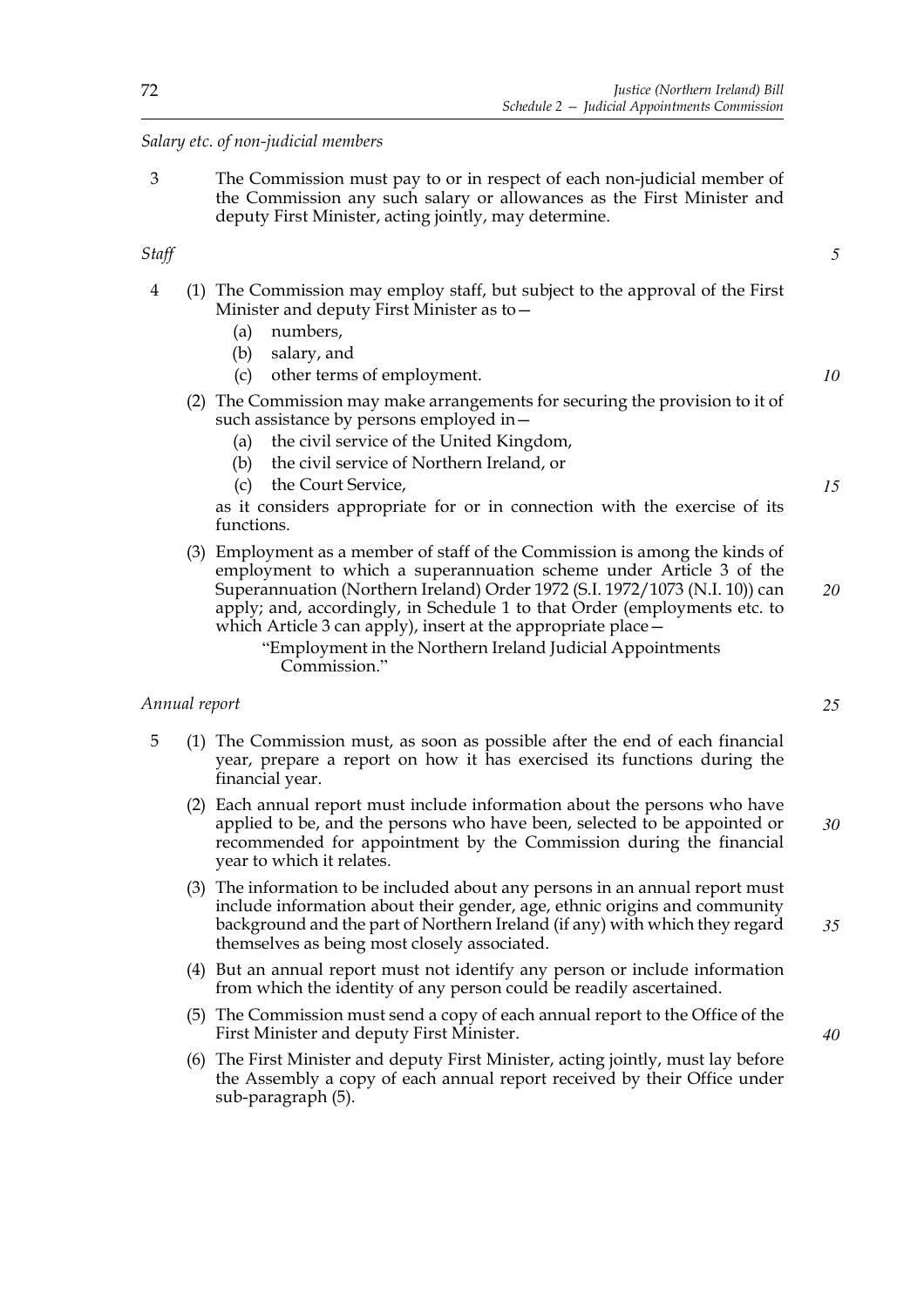| (a) the period beginning with the day on which section 3 comes into |  |
|---------------------------------------------------------------------|--|
| force and ending with the first 31st March which falls at least six |  |
| months after that day, and                                          |  |
|                                                                     |  |

(b) each subsequent period of twelve months beginning with 1st April.

*Financial provisions*

| 6           | The First Minister and deputy First Minister, acting jointly, may make grants<br>to the Commission out of money appropriated by Act of the Assembly.<br>10                                                                                                                   |    |  |  |
|-------------|------------------------------------------------------------------------------------------------------------------------------------------------------------------------------------------------------------------------------------------------------------------------------|----|--|--|
| 7           | $(1)$ The Commission must -<br>keep proper accounts and proper financial records, and<br>(a)<br>prepare in respect of each financial year a statement of accounts.<br>(b)                                                                                                    |    |  |  |
|             | (2) The statement of accounts must $-$<br>contain such information, and<br>(a)<br>be in such form,<br>(b)<br>as the First Minister and deputy First Minister, acting jointly, direct.                                                                                        | 15 |  |  |
|             | (3) The Commission must send copies of the statement of accounts relating to a<br>financial year to $-$                                                                                                                                                                      |    |  |  |
|             | the Office of First Minister and deputy First Minister, and<br>(a)<br>the Comptroller and Auditor General for Northern Ireland,<br>(b)<br>within such period after the end of the financial year as the First Minister<br>and deputy First Minister, acting jointly, direct. | 20 |  |  |
|             | (4) The Comptroller and Auditor General for Northern Ireland must-<br>examine, certify and report on the statement of accounts, and<br>(a)<br>lay a copy of the statement of accounts and of his report on it before<br>(b)<br>the Assembly.                                 | 25 |  |  |
|             | (5) In this paragraph "financial year" has the same meaning as in paragraph 5.                                                                                                                                                                                               |    |  |  |
|             | Committees and sub-committees                                                                                                                                                                                                                                                |    |  |  |
| 8           | (1) The Commission may establish committees.                                                                                                                                                                                                                                 | 30 |  |  |
|             | (2) Any committee of the Commission may establish sub-committees.                                                                                                                                                                                                            |    |  |  |
|             | (3) A committee or sub-committee may consist of or include persons who are<br>not members of the Commission.                                                                                                                                                                 |    |  |  |
|             | (4) The Commission may pay to or in respect of any member of a committee or<br>sub-committee who is neither a member of the Commission nor a member<br>of staff of the Commission any such salary or allowances as the Commission<br>may determine.                          | 35 |  |  |
| Proceedings |                                                                                                                                                                                                                                                                              |    |  |  |
| 9           | The Commission may regulate -<br>its own procedure (including quorum), and<br>(a)                                                                                                                                                                                            | 40 |  |  |

- (a) its own procedure (including quorum), and
- (b) the procedure (including quorum) of its committees and their subcommittees.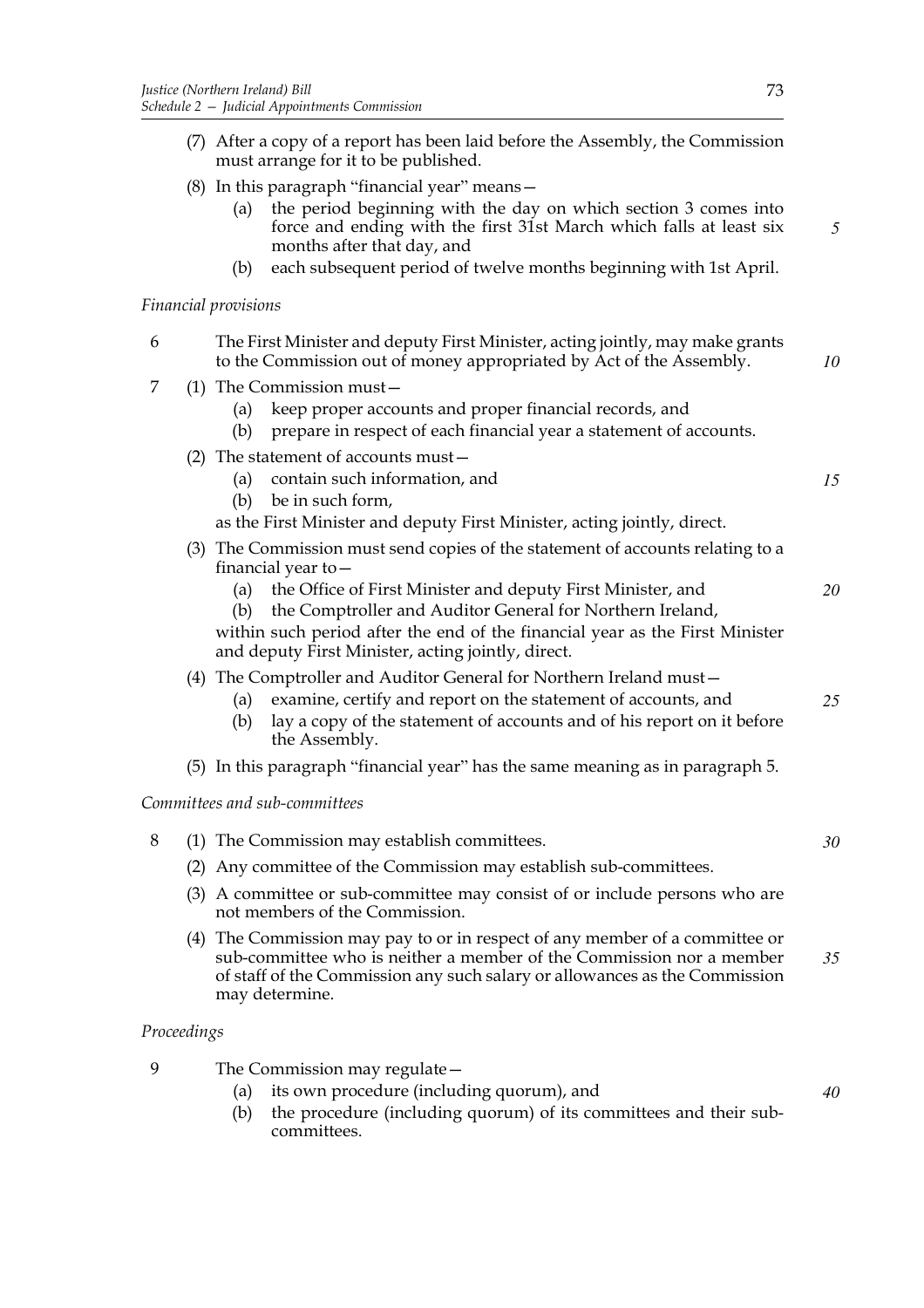- 10 The validity of any proceedings of the Commission, or of any of its committees or their sub-committees, is not affected by—
	- (a) any vacancy amongst the members, or
	- (b) any defect in the appointment of a member.

## *Delegation*

- 11 (1) The Commission may delegate any of its functions (to such extent as it determines) to any of its committees.
	- (2) A committee to which a function has been delegated may further delegate it (to such extent as it determines) to a sub-committee.
- 12 If the function of selecting a person for appointment, or recommendation for appointment, to an office is delegated to a committee or sub-committee, the committee or sub-committee must include a lay member or a person who is eligible to be a lay member. *10*

### *Miscellaneous*

|  | 13 (1) The Commission is not to be regarded $-$ |  |
|--|-------------------------------------------------|--|
|  | (a) as the servant or agent of the Crown, or    |  |

- (b) as enjoying any status, immunity or privilege of the Crown.
- (2) The Commission's property is not to be regarded as property of, or held on behalf of, the Crown.
- 14 The Commission may do anything, apart from borrowing money, which it considers is— *20*
	- (a) appropriate for facilitating, or
	- (b) incidental or conducive to,
	- the exercise of its functions.
- 15 The application of the seal of the Commission is to be authenticated by the signature of any member, or member of staff, of the Commission who has been authorised (whether generally or specially) for the purpose. *25*
- 16 Any contract or instrument which, if entered into or executed by an individual, would not require to be under seal may be entered into or executed on behalf of the Commission by any person who has been authorised (whether generally or specially) for the purpose. *30*
- 17 A document purporting to be—
	- (a) duly executed by the Commission under its seal, or
	- (b) signed on its behalf,

is to be received in evidence and is, unless the contrary is proved, to be taken to be so executed or signed. *35*

#### *Disqualification*

18 In Part 2 of Schedule 1 to the House of Commons Disqualification Act 1975 (c. 24) (bodies of which all members are disqualified), insert (at the appropriate place in alphabetical order)—

"The Northern Ireland Judicial Appointments Commission."

*5*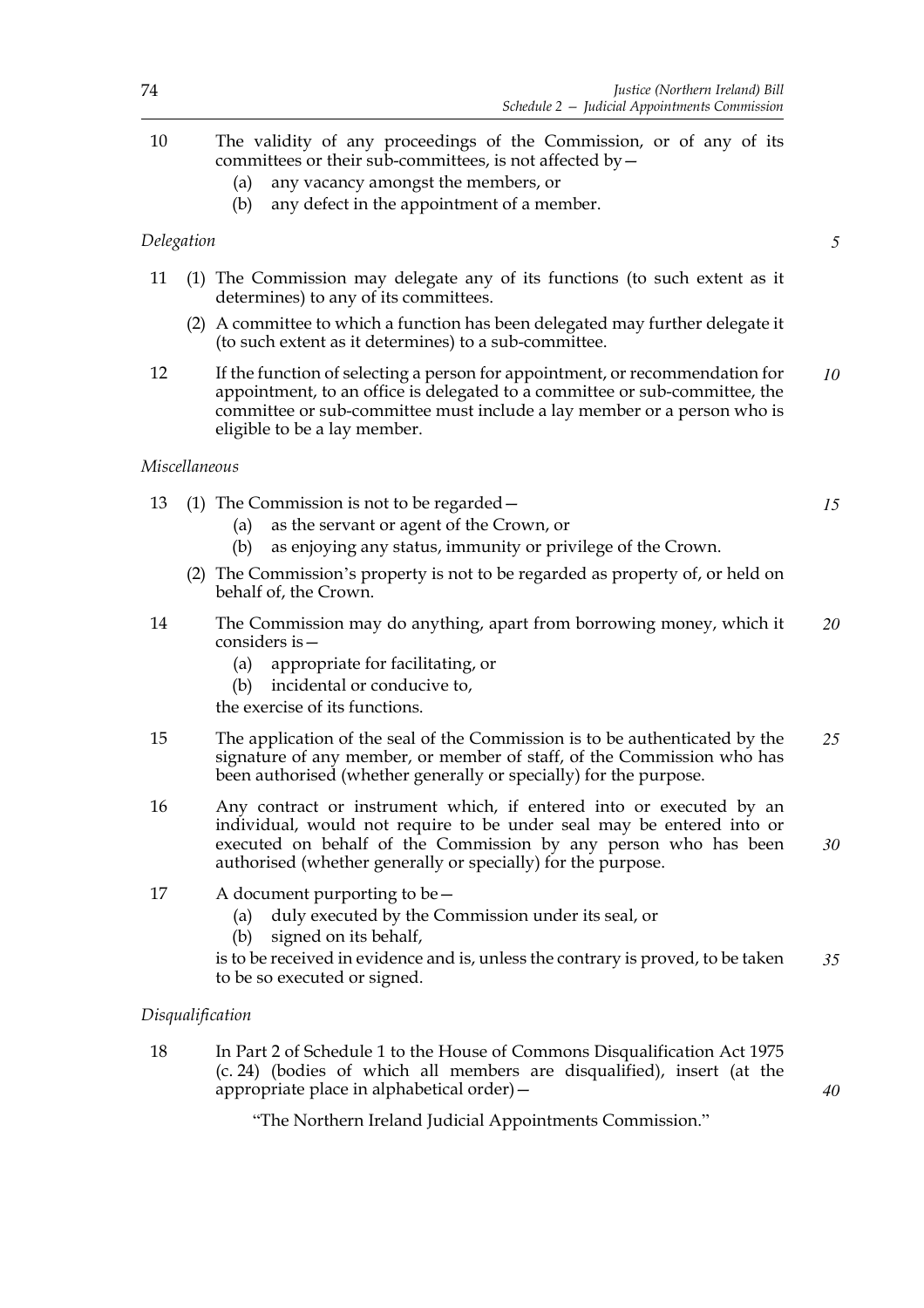19 In Part 2 of Schedule 1 to the Northern Ireland Assembly Disqualification Act 1975 (c. 25) (bodies of which all members are disqualified), insert (at the appropriate place in alphabetical order)—

"The Northern Ireland Judicial Appointments Commission."

#### *Freedom of information*

20 In Part 7 of Schedule 1 to the Freedom of Information Act 2000 (c. 36) (public authorities), insert (at the appropriate place in alphabetical order) $-$ 

"The Northern Ireland Judicial Appointments Commission."

## SCHEDULE 3 Section 5

#### APPOINTMENT TO LISTED JUDICIAL OFFICES

## *Temporary High Court judges*

- 1 In section 7(3) of the Judicature (Northern Ireland) Act 1978 (c. 23) (appointment of temporary High Court judges)—
	- (a) for "Lord Chancellor" substitute "First Minister and deputy First Minister", and
	- (b) for "he may" substitute "they may, acting jointly,".

# *County court judges and deputy county court judges*

- 2 The County Courts Act (Northern Ireland) 1959 (c. 25 (N.I.)) has effect subject to the following amendments.
- 3 In section 102(1) (appointment of county court judges), for "Lord Chancellor" substitute "First Minister and deputy First Minister, acting jointly". *20*
- 4 (1) Section 107 (deputy county court judges) is amended as follows.
	- (2) In subsection (1), for "Lord Chancellor" substitute "First Minister and deputy First Minister, acting jointly,".
	- (3) In subsection  $(3)$ 
		- (a) for "Lord Chancellor" substitute "First Minister and deputy First Minister, acting jointly,", and
		- (b) for "he thinks" substitute "they think".
- 5 In section 134 (evidence of health of person recommended for appointment as county court judge), for "Lord Chancellor shall take steps to satisfy himself" substitute "First Minister and deputy First Minister shall take steps to satisfy themselves". *30*
- 6 After section 136 insert—

*5*

*10*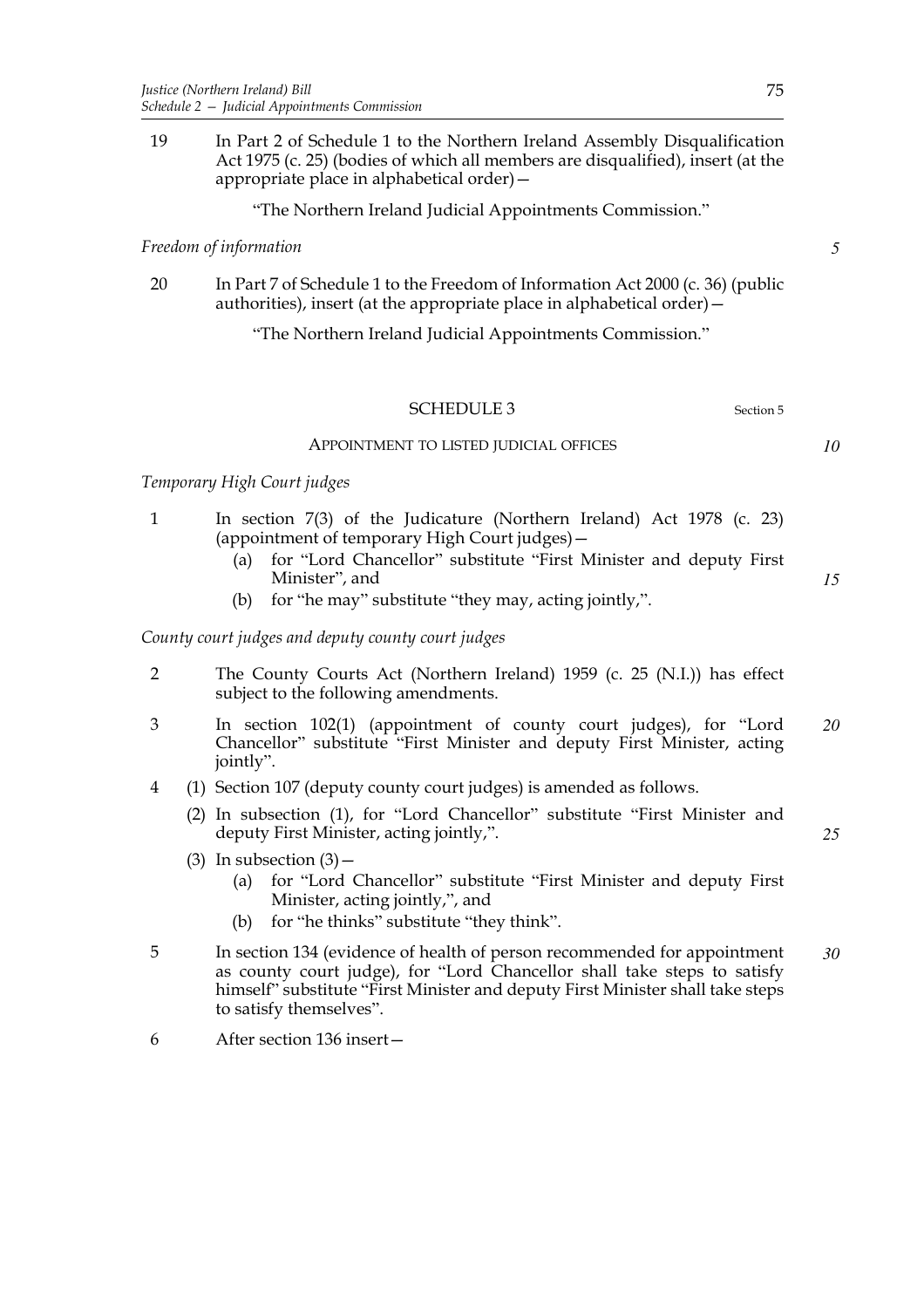## **"136A Charges on Northern Ireland Consolidated Fund**

There shall be charged on and paid out of the Consolidated Fund of Northern Ireland the salaries payable to judges under section one hundred and six."

*District Judges (Magistrates' Courts) and Deputy District Judges (Magistrates' Courts)*

- 7 The Magistrates' Courts Act (Northern Ireland) 1964 (c. 21 (N.I.)) has effect subject to the following amendments.
- 8 In section 9(1) (appointment of District Judges (Magistrates' Courts)), for "Lord Chancellor" substitute "First Minister and deputy First Minister, acting jointly".
- 9 In section 10(1) (appointment of Deputy District Judges (Magistrates' Courts))—
	- (a) for "The Lord Chancellor" substitute "The First Minister and deputy First Minister, acting jointly,",
	- (b) for "the Lord Chancellor", in the first place, substitute "they", and
	- (c) for the words from "such conditions" to the end substitute—
		- "(a) such terms and conditions relating to removal from office as the First Minister and deputy First Minister, acting jointly, may determine; and
		- (b) such other terms and conditions, including as to remuneration and superannuation, as the Lord Chancellor may determine." *20*
- 10 In section 168(2) (payment of expenses), for "the United Kingdom" substitute "Northern Ireland".

*Coroners and deputy coroners*

- 11 The Coroners Act (Northern Ireland) 1959 (c. 15 (N.I.)) has effect subject to the following amendments.
- 12 In section 1 (administration of matters relating to coroners), for "The Lord Chancellor" substitute "Subject to the provisions of this Act, the First Minister and deputy First Minister, acting jointly,".
- 13 For section 2(1) substitute—
	- "(1) The First Minister and deputy First Minister, acting jointly, may appoint one, or more than one, coroner and deputy coroner—
		- (a) for such district or districts and on such conditions as to their removal as the First Minister and deputy First Minister may jointly determine; and *35*
		- (b) on such other conditions, including as to remuneration and superannuation, as the Lord Chancellor, after consultation with the Treasury, may determine;

and the Lord Chancellor may, in exercise of his powers under section 69 of the Judicature (Northern Ireland) Act 1978 (c. 23), appoint coroner's officers and other officers to assist such coroners." *40*

*5*

*10*

*15*

*25*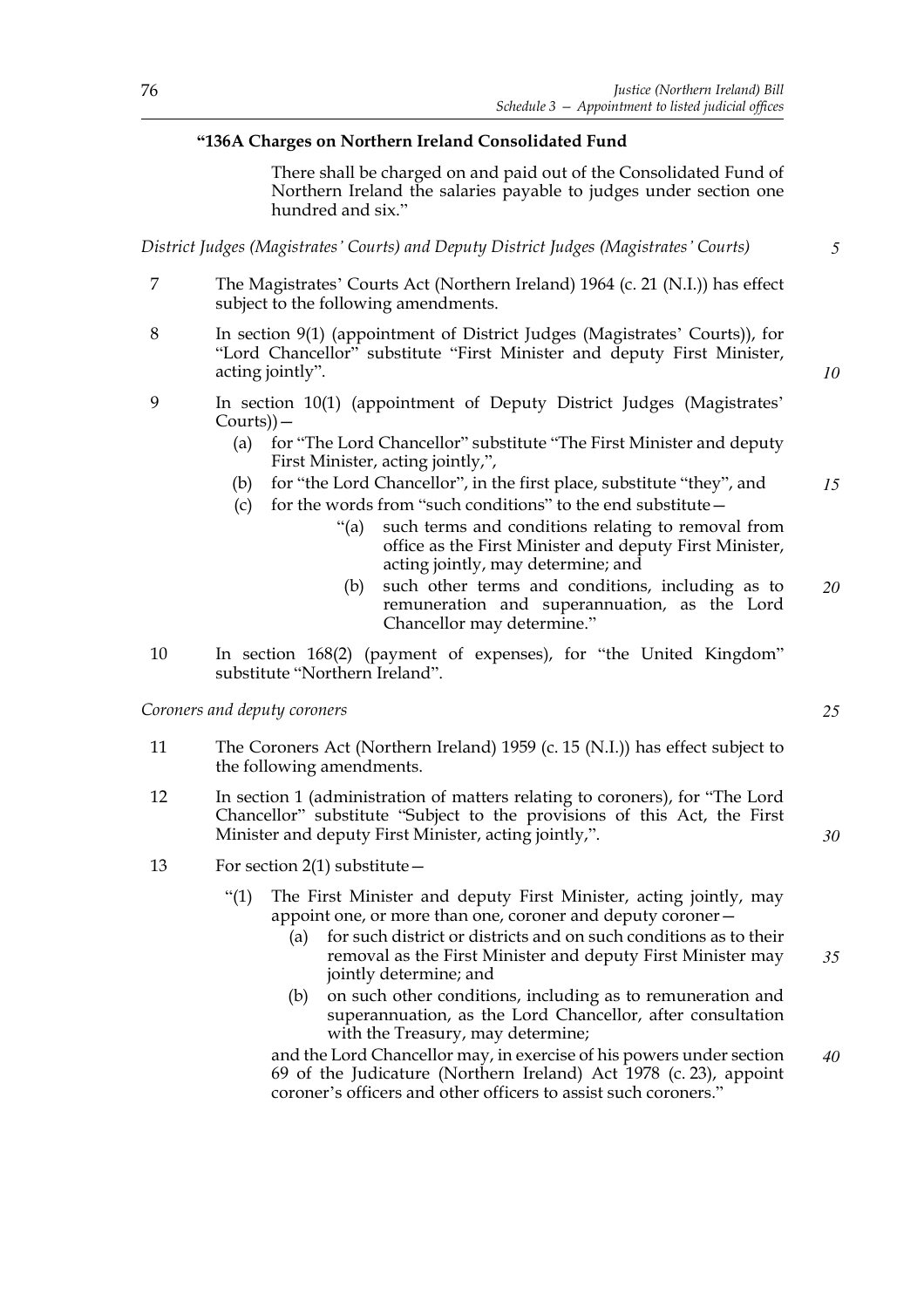- 14 In section 3 (power to amalgamate coroners' districts), for "Lord Chancellor, as from such date as he" substitute "First Minister and deputy First Minister, acting jointly, as from such date as they".
- 15 In section 6(2) (inability or failure of coroner to discharge duties)—
	- (a) for "Lord Chancellor may in writing" substitute "First Minister and deputy First Minister, acting jointly, may in writing", and
	- (b) for "the Lord Chancellor may specify" substitute "they may specify".
- 16 In section 11(3) (power to employ persons to assist with investigations), for "Lord Chancellor" substitute "First Minister and deputy First Minister".

*Statutory officers and deputies and temporary appointments*

- 17 The Judicature (Northern Ireland) Act 1978 (c. 23) has effect subject to the following amendments.
- 18 (1) Section 70 (appointment of statutory officers) is amended as follows.
	- (2) For subsection (1) substitute  $-$ 
		- "(1) Appointments to the offices listed in column 1 of Schedule 3 shall be made by the First Minister and deputy First Minister, acting jointly, after consultation with the Lord Chief Justice— *15*
			- (a) on such conditions as to their removal as the First Minister and deputy First Minister may jointly determine; and
			- (b) on such other conditions, including as to remuneration and superannuation, as the Lord Chancellor may determine with the concurrence of the Treasury; *20*

and persons holding such offices are in this Act referred to as "statutory officers"."

- (3) In subsection  $(3)$ 
	- (a) for "Lord Chancellor" substitute "First Minister and deputy First Minister",
	- (b) for "he may" substitute "they may jointly", and
	- (c) for "he considers" substitute "they consider".
- (4) In subsection (5), for "Lord Chancellor" substitute "First Minister and deputy First Minister, acting jointly,". *30*
- (5) In subsection (6), for "Lord Chancellor" substitute "First Minister and deputy First Minister".
- 19 (1) Section 74 (deputies and temporary appointments) is amended as follows.
	- (2) In subsection  $(1)$  -
		- (a) for "to the Lord Chancellor" substitute "to the First Minister and deputy First Minister",
		- (b) for "he" substitute "they, acting jointly,",
		- (c) for "as the Lord Chancellor" substitute "as they", and
		- (d) for "thinks" substitute "think".
	- (3) In subsection (3), for "Lord Chancellor otherwise directs" substitute "First Minister and deputy First Minister, acting jointly, otherwise direct".

*5*

*10*

*35*

*25*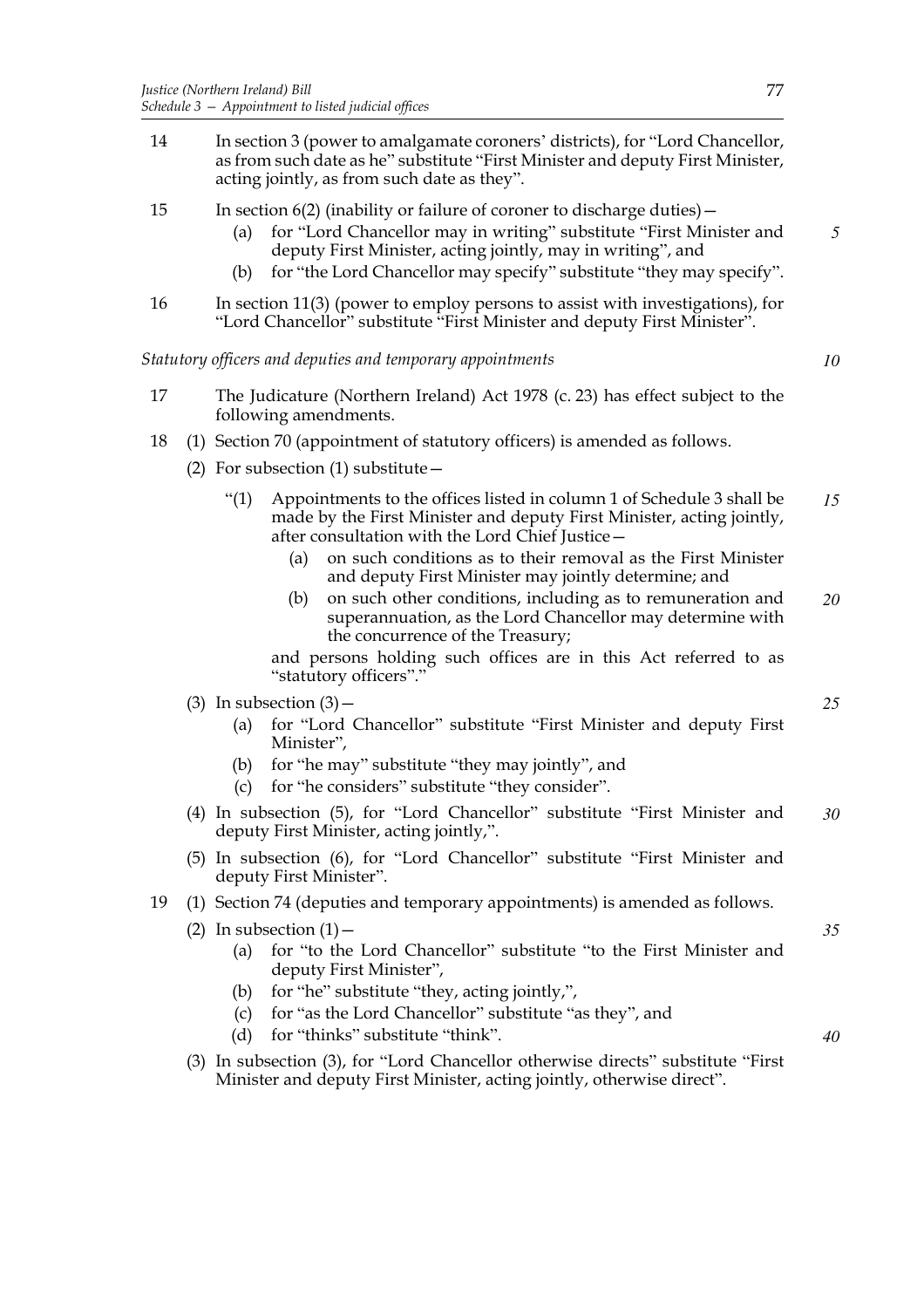*Chief Social Security Commissioner, Social Security Commissioners and deputy Social Security Commissioners for Northern Ireland*

- 20 (1) Section 50 of the Social Security Administration (Northern Ireland) Act 1992 (c. 8) (appointment of Social Security Commissioners for Northern Ireland) is amended as follows.
	- (2) In subsection  $(1)$ 
		- (a) after "time to time" insert ", on the recommendation of the First Minister and deputy First Minister, acting jointly,", and
		- (b) for the words from "such number" to the end substitute "other Social Security Commissioners."
	- (3) In subsection  $(2)$ 
		- (a) for "Lord Chancellor considers" substitute "First Minister and deputy First Minister consider",
		- (b) for "he should" substitute "they should",
		- (c) for "he may" substitute "they may jointly", and
		- (d) for "Lord Chancellor thinks" substitute "First Minister and deputy First Minister think".

*Chief Child Support Commissioner, Child Support Commissioners and deputy Child Support Commissioners for Northern Ireland*

- 21 The Child Support Act 1991 (c. 48) has effect subject to the following amendments. *20*
- 22 In section 23(1) (appointment of Child Support Commissioners for Northern Ireland)—
	- (a) after "time to time" insert ", on the recommendation of the First Minister and deputy First Minister, acting jointly,", and
	- (b) for the words from "such number" to the end substitute "other Child Support Commissioners."
- 23 In paragraph 8(d) of Schedule 4 (application of provisions relating to Child Support Commissioners to Northern Ireland)—
	- (a) before sub-paragraph (i) insert—
		- "(ai) in sub-paragraph (1), for "Lord Chancellor" there were substituted "First Minister and deputy First Minister, acting jointly,",", and
	- (b) after sub-paragraph (i) insert—
		- "(ia) in paragraph (b) of sub-paragraph (2), for "Lord Chancellor thinks" there were substituted "First Minister and deputy First Minister think";". *35*

*President and members of appeal tribunals*

- 24 The Social Security (Northern Ireland) Order 1998 (S.I. 1998/1506 (N.I. 10)) has effect subject to the following amendments.
- 25 In Article 6(1) (appointment of the President of appeal tribunals), for "Lord Chancellor" substitute "First Minister and deputy First Minister, acting jointly,".

*15*

*5*

*10*

*25*

*30*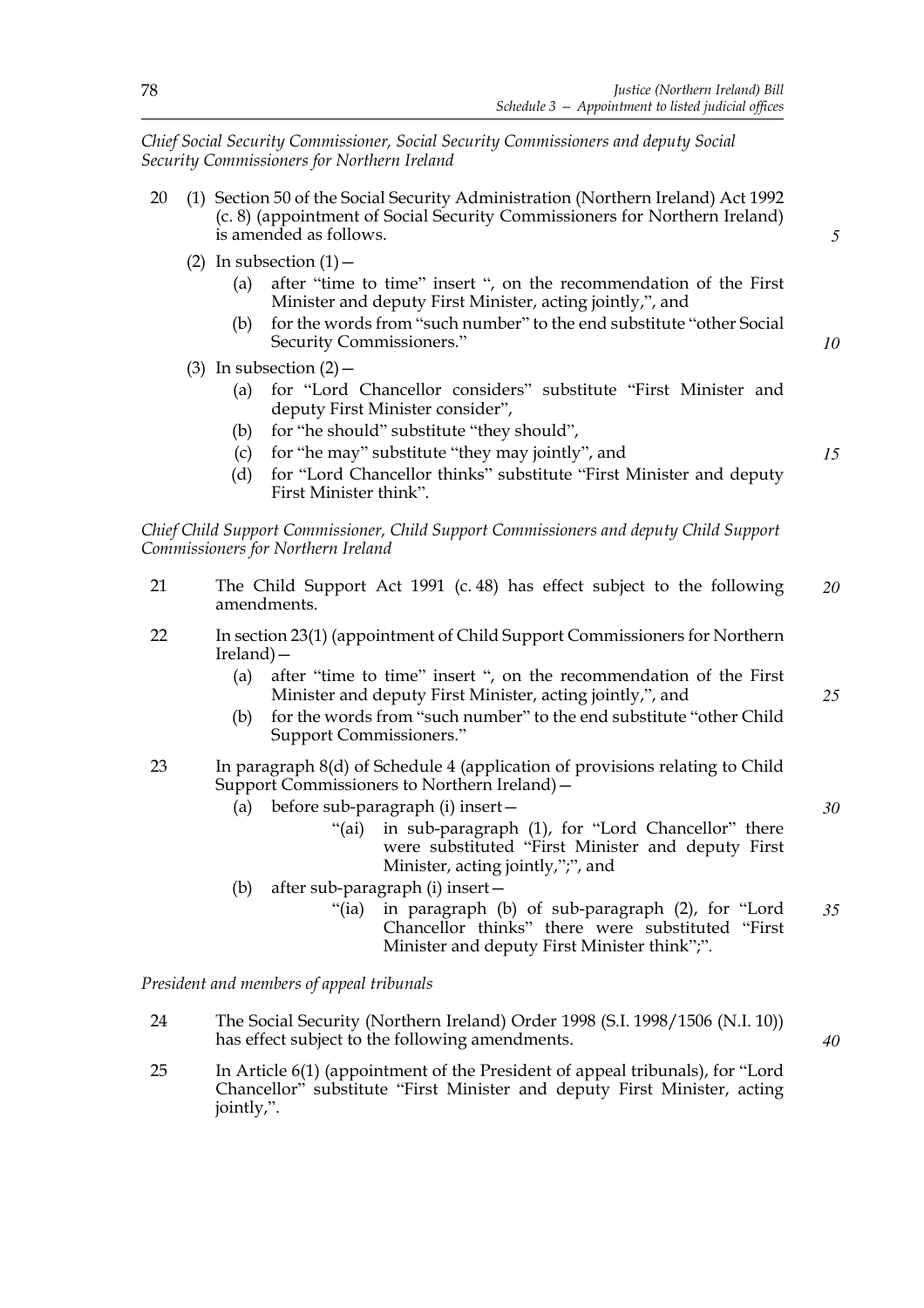- 26 (1) Article 7 (appointment of panel of persons to act as members of appeal tribunals) is amended as follows.
	- (2) In paragraph (1), for "Lord Chancellor" substitute "First Minister and deputy First Minister, acting jointly,".
	- (3) In paragraph (2), for "Lord Chancellor thinks" substitute "First Minister and deputy First Minister think".
	- (4) In paragraph (3), for "Lord Chancellor" substitute "First Minister and deputy First Minister".
	- (5) In paragraph (4), for "Lord Chancellor" substitute "First Minister and deputy First Minister, acting jointly,".

*Chairmen of Social Care Tribunals in Northern Ireland*

- 27 The Registered Homes (Northern Ireland) Order 1992 (S.I. 1992/3204 (N.I. 20)) has effect subject to the following amendments.
- 28 (1) Article 30 (constitution of panels of persons available to act as chairmen and members of Social Care Tribunals in Northern Ireland) is amended as follows. *15*
	- (2) In paragraph (1)(a), for "Lord Chancellor" substitute "First Minister and deputy First Minister, acting jointly,".
	- (3) In paragraph (3), for "Lord Chancellor considers" substitute "First Minister and deputy First Minister consider".
- 29 In Article 31(2) (constitution of tribunal), for "Lord Chancellor" substitute "First Minister and deputy First Minister, acting jointly".

*President and Vice President of the Industrial Tribunals and the Fair Employment Tribunal and chairmen of the Fair Employment Tribunal*

- 30 (1) Article 82 of the Fair Employment and Treatment (Northern Ireland) Order 1998 (S.I. 1998/3162 (N.I. 21)) (appointment of President and Vice-President of the Industrial Tribunals and the Fair Employment Tribunal and of chairmen of the Fair Employment Tribunal) is amended as follows. *25*
	- (2) In paragraph (1), for "Lord Chancellor" substitute "First Minister and deputy First Minister, acting jointly,".
	- (3) In paragraph (3), for "Lord Chancellor" substitute "Office of the First Minister and deputy First Minister".
	- (4) In paragraph (6), for "Lord Chancellor" substitute "First Minister and deputy First Minister, acting jointly".
- 31 The Fair Employment Tribunal Regulations (Northern Ireland) 1989 (SR 1989 No. 444) have effect subject to the following amendments. *35*
- 32 In regulation 2(2), in the definition of "the President", for "Lord Chancellor" substitute "First Minister and deputy First Minister".
- 33 In regulation 4(1) (resignation of chairmen of the Fair Employment Tribunal for Northern Ireland), for "Lord Chancellor" substitute "Office of the First Minister and deputy First Minister". *40*

*30*

*5*

*10*

79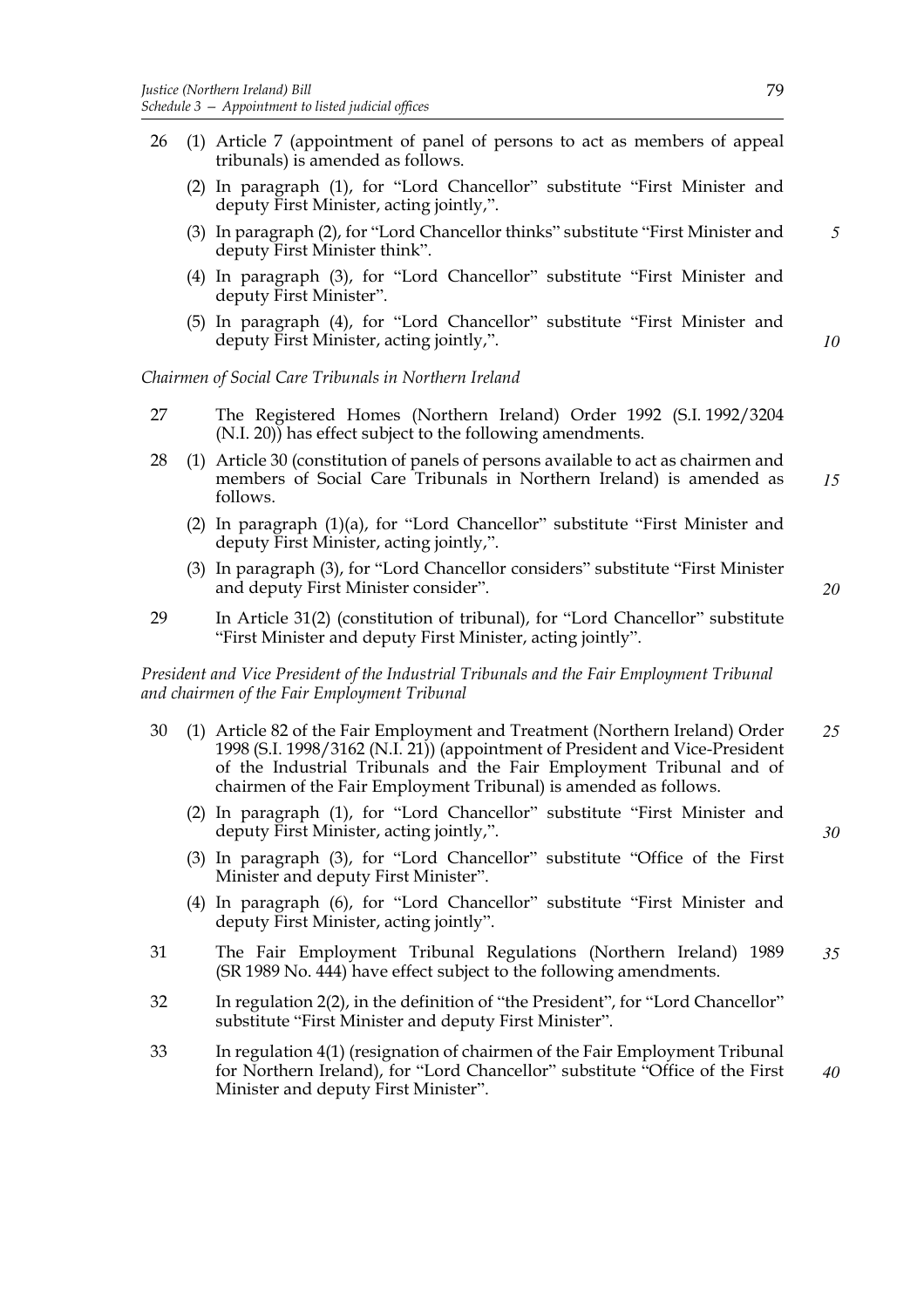*President and other members of the Lands Tribunal for Northern Ireland*

- 34 The Lands Tribunal and Compensation Act (Northern Ireland) 1964 (c. 29 (N.I.)) has effect subject to the following amendments.
- 35 In section 1(2) (appointment of President and other members), for "Lord Chancellor" substitute "First Minister and deputy First Minister, acting jointly". *5*
- 36 In section 3(1) and (2) (appointment of deputy President and temporary members), for "Governor" substitute "First Minister and deputy First Minister, acting jointly,".

*President and chairmen of Special Educational Needs Tribunal for Northern Ireland*

- 37 (1) Article 22 of the Education (Northern Ireland) Order 1996 (S.I. 1996/274 (N.I. 1)) (appointment of President and chairmen of Special Educational Needs Tribunal for Northern Ireland) is amended as follows.
	- (2) In paragraph  $(2)$  -
		- (a) for "Lord Chancellor;" substitute "First Minister and deputy First Minister, acting jointly;", and *15*
		- (b) for "Lord Chancellor of" substitute "First Minister and deputy First Minister, acting jointly, of".
	- (3) In paragraph (3)(a), for "Lord Chancellor considers" substitute "First Minister and deputy First Minister consider".
	- (4) In paragraph (4)(b), for "Lord Chancellor" substitute "Office of the First Minister and deputy First Minister".

*Members of tribunal established under section 91 of the Northern Ireland Act 1998*

- 38 (1) Schedule 11 to the Northern Ireland Act 1998 (c. 47) (tribunal established under section 91 of that Act) is amended as follows.
	- (2) In paragraph 2(1), for "Lord Chancellor as he" substitute "First Minister and deputy First Minister, acting jointly, as they".
	- (3) In paragraph 2(3), for "Lord Chancellor" substitute "Office of the First Minister and deputy First Minister".
	- (4) In paragraph 3(1), for "Lord Chancellor" substitute "First Minister and deputy First Minister, acting jointly,". *30*
	- (5) In paragraph 3(4), for "Lord Chancellor" substitute "Office of the First Minister and deputy First Minister".
	- (6) In paragraph 4—
		- (a) for "Lord Chancellor" (in each place) substitute "First Minister and deputy First Minister", *35*
		- (b) for "he may determine" (in each place) substitute "they may determine",
		- (c) in sub-paragraph (2), for "he thinks fit" substitute "they think fit", and
		- (d) in sub-paragraph (3), for "he may pay" substitute "they may pay".

*10*

*20*

*25*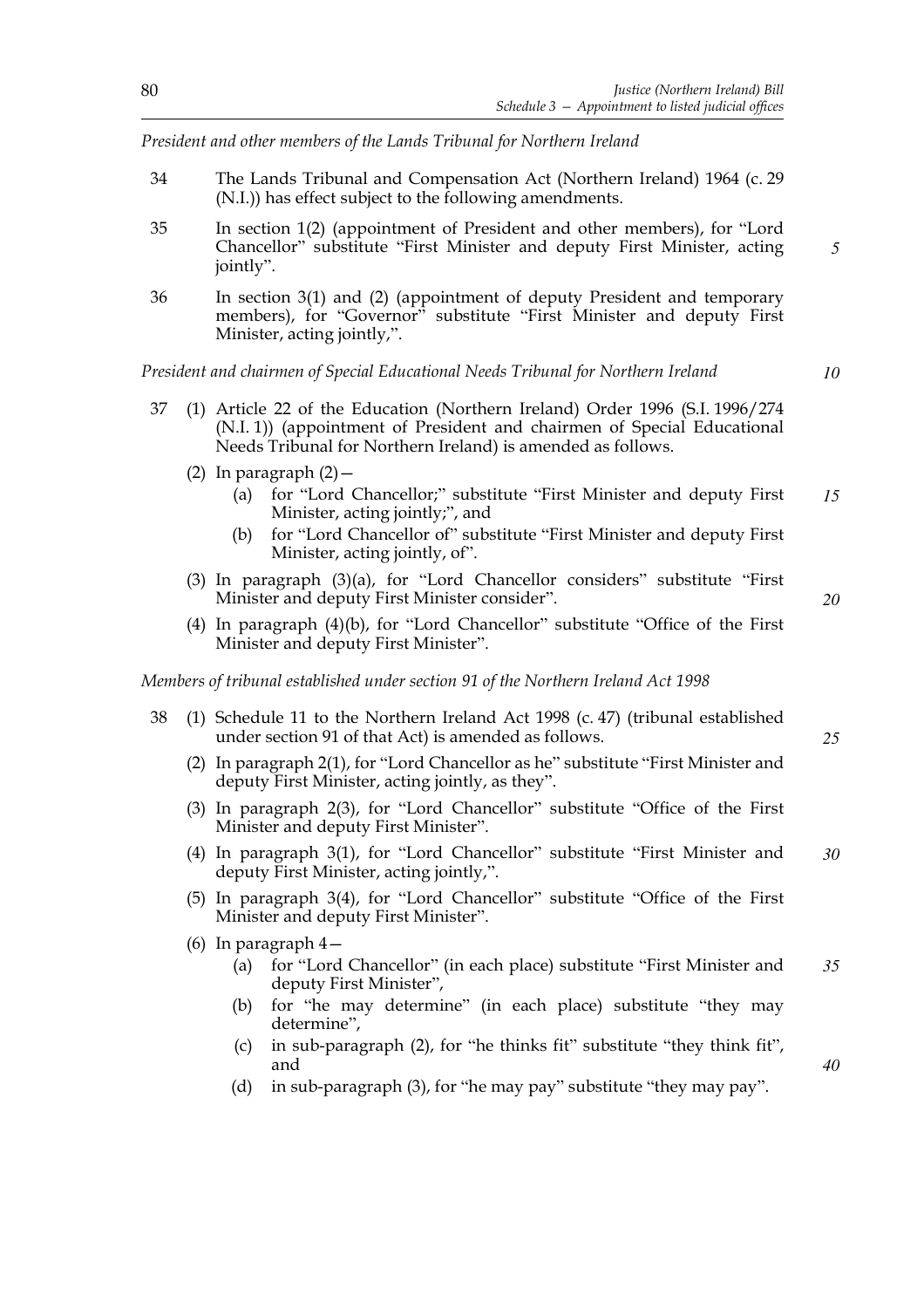*Members of the Mental Health Review Tribunal for Northern Ireland*

- 39 (1) Schedule 3 to the Mental Health (Northern Ireland) Order 1986 (S.I. 1986/ 595 (N.I. 4)) (Mental Health Review Tribunal for Northern Ireland) is amended as follows.
	- (2) In paragraph 1—
		- (a) for "appointed by the Lord Chancellor" (in each place) substitute "appointed by the First Minister and deputy First Minister, acting jointly,", and
		- (b) for "Lord Chancellor considers" (in both places) substitute "First Minister and deputy First Minister consider".
	- (3) In paragraph 2, for "Lord Chancellor" substitute "Office of the First Minister and deputy First Minister".
	- (4) In paragraph 3, for "Lord Chancellor" substitute "First Minister and deputy First Minister, acting jointly,".

#### *Lay magistrates*

- 40 This Act has effect subject to the following amendments.
- 41 (1) Section 10 is amended as follows.
	- (2) In subsections (1), (3) and (4), for "Lord Chancellor" substitute "First Minister and deputy First Minister, acting jointly,".
	- (3) In subsections (2) and (11), for "Lord Chancellor" substitute "First Minister and deputy First Minister". *20*
- 42 For section 88(3) substitute—
	- "(3) An order under section 10(4) shall be subject to affirmative procedure (within the meaning of section 41(4) of the Interpretation Act (Northern Ireland) 1954 (c. 33))."

#### SCHEDULE 4 Section 11

#### FUNCTIONS OF JUSTICES OF THE PEACE

#### *Retained functions*

- 1 (1) A function of justices of the peace under any provision to which subparagraph (2) applies is to remain a function of theirs (and is not transferred to lay magistrates). *30*
	- (2) This sub-paragraph applies to  $-$ 
		- (a) section 17(1) of the Pedlars Act 1871 (c. 96) (production of pedlar's certificate),
		- (b) section 542(2) of the Merchant Shipping Act 1894 (c. 60) (declaration by marine store dealer), *35*
		- (c) section 6(2A) of the Game Preservation Act (Northern Ireland) 1928  $(c. 25 (N.I.))$  (destruction of game),
		- (d) section 63(3) and (4) of the Foyle Fisheries Act (Northern Ireland) 1952 (c. 5 (N.I.)) (destruction or disposal of fish),

*10*

*5*

*15*

*25*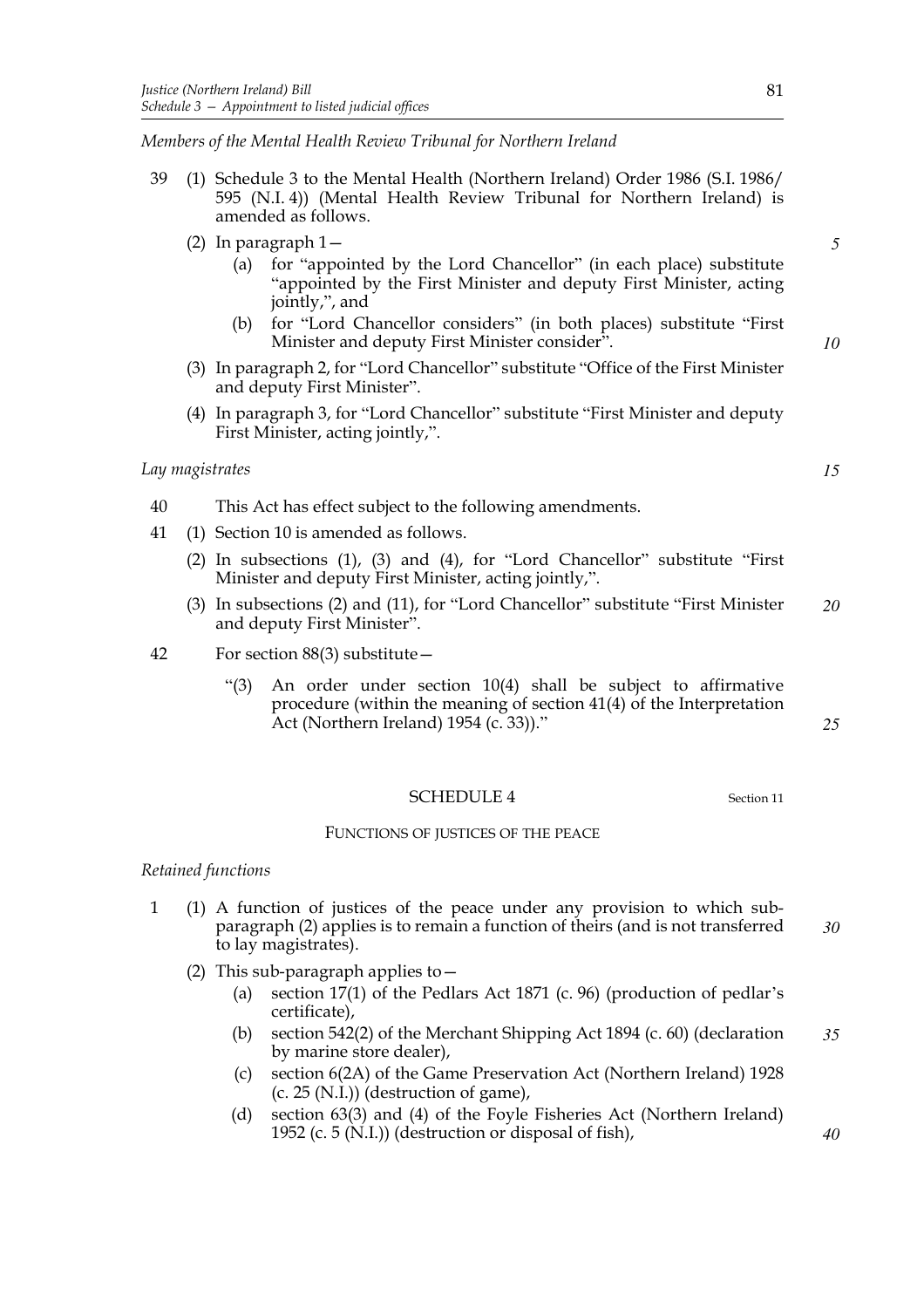- (e) section 10(4) (board of visitors) and section 19(1) and (2) (right to visit prison) of the Prison Act (Northern Ireland) 1953 (c. 18 (N.I.)),
- (f) section 8(3) of the Agricultural Produce (Meat Regulation and Pig Industry) Act (Northern Ireland) 1962 (c. 13 (N.I.)) (certificate authorising destruction or disposal of meat),
- (g) section 47(1) and (2) of the Electoral Law Act (Northern Ireland) 1962 (c. 14 (N.I.)) (declaration of expenses at election),
- (h) section 114(1) (certificate of fitness for dealer's licence) and section 181(4) (certificate of fish to be destroyed or disposed of) of the Fisheries Act (Northern Ireland) 1966 (c. 17 (N.I.)),
- (i) Article 8(3) to (7) of the Food Safety (Northern Ireland) Order 1991 (S.I. 1991/762 (N.I. 7)) (condemnation of food not complying with food safety requirements),
- (j) Article 19(3) of the Airports (Northern Ireland) Order 1994 (S.I. 1994/  $426$  (N.I. 1)) (declaration by airport constables),
- (k) section 38(1) of the Police (Northern Ireland) Act 2000 (c. 32) (attestation of constables of Police Service of Northern Ireland),
- (l) section 18(2) and (3) of the Street Trading Act (Northern Ireland) 2001 (c. 8 (N.I.)) (certificate of seized items).

## *Shared functions*

- 2 (1) A function of justices of the peace under any provision to which subparagraph (2) applies is to remain a function of theirs but is also to become a function of lay magistrates.
	- (2) This sub-paragraph applies to  $-$ 
		- (a) section 26(1) of the Interpretation Act (Northern Ireland) 1954 (c. 33 (N.I.)) (power to administer oaths), *25*
		- (b) Article 56(1) of the County Courts (Northern Ireland) Order 1980 (S.I. 1980/397 (N.I. 3)) (affidavits for use in a county court).

*Functions to be exercisable only by District Judges (Magistrates' Courts)*

- 3 (1) A function of justices of the peace under a provision to which sub-paragraph (2) applies is to be a function only of District Judges (Magistrates' Courts). *30*
	- (2) This sub-paragraph applies to  $-$ 
		- (a) Article 5(1) and (2) of the Protection of Children (Northern Ireland) Order 1978 S.I. 1978/1047 (N.I. 17)) (indecent photographs: forfeiture),
		- (b) Article 152 of the Magistrates' Courts (Northern Ireland) Order 1981 S. I. 1981/1675 (N.I. 26)) (enforcement of orders after appeal).

## *Amendments: general*

- 4 The Lord Chancellor may by order amend paragraph 1(2), 2(2) or 3(2)—
	- (a) by adding any provision contained in any enactment or instrument (whenever passed or made) which confers or imposes a function on justices of the peace, or *40*
	- (b) by removing any provision.

*5*

*10*

*15*

*20*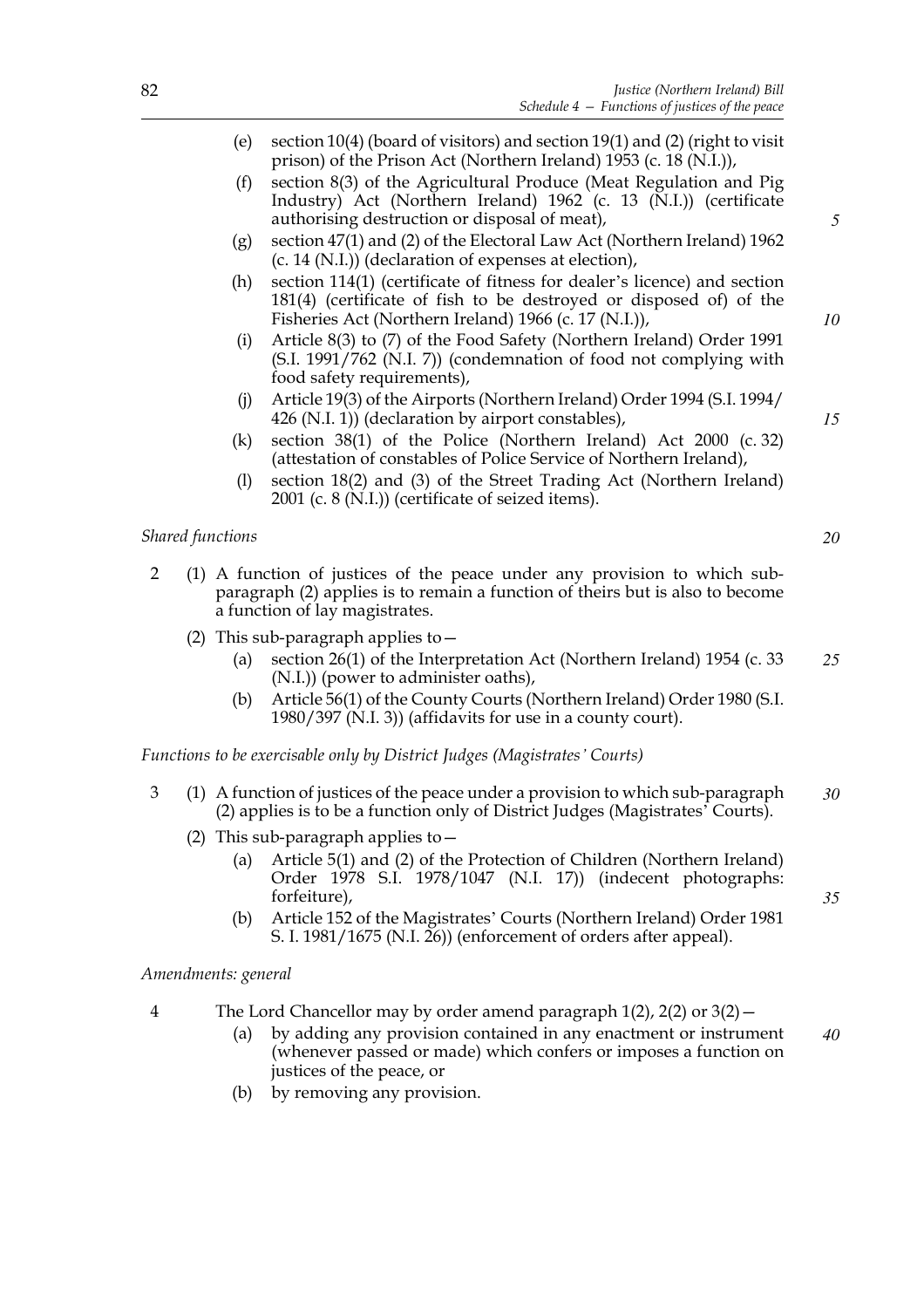- 5 The Lord Chancellor may by order make provision amending any enactment or instrument in consequence of the provision made by section 11 or by or by virtue of the preceding provisions of this Schedule.
- 6 So far as may be appropriate in consequence of the provision made by section 11 or by or by virtue of this Schedule -
	- (a) references in any enactment or instrument to a justice of the peace (or to a justice of a peace other than a District Judge (Magistrates' Court)) may be construed as being or including a reference to a lay magistrate, and
	- (b) references in any enactment or instrument to a magistrates' court may be construed as a reference to a District Judge (Magistrates' Court) or a court of summary jurisdiction. *10*

## *Specific amendments*

- 7 The references to justices of the peace in sections 13, 15, 16 and 18 of the Statutory Declarations Act 1835 (c. 62) (oaths and declarations) include lay magistrates. *15*
- 8 In section 5(1) of the General Dealers (Ireland) Act 1903 (c. 44) (general dealers to produce articles and books on demand of constable authorised by a justice), for "general or special authority of a justice of the peace" substitute "authority of a warrant issued by a lay magistrate".
- 9 In section 110(2) of the Electoral Law Act (Northern Ireland) 1962 (c. 14 (N.I.)) (non-payment of compensation for unjust etc. charge of personation), for "under the hand and seal of a justice of the peace" substitute "issued by a lay magistrate".
- 10 In section 12A(2) of the Magistrates' Courts Act (Northern Ireland) 1964 (c. 21 (N.I.)) (rates of allowances payable to justices of the peace), for "Lord Chancellor" substitute "First Minister and deputy First Minister, acting jointly". *25*
- 11 The Judicature (Northern Ireland) Act 1978 (c. 23) has effect subject to the following amendments.
- 12 (1) Section 103 (appointment of justices of the peace) is amended as follows.
	- (2) In subsection (3), for "Lord Chancellor" substitute "First Minister and deputy First Minister, acting jointly,".
	- (3) In subsections (4) and (5), insert at the beginning "Subject to the Justice (Northern Ireland) Act 2002,".
- 13 After that section insert—

## **"103A Power of court of record to bind over**

Any court of record in Northern Ireland having a criminal jurisdiction has, as ancillary to that jurisdiction, the power—

- (a) to bind over to keep the peace; or
- (b) to bind over to be of good behaviour,

a person who or whose case is before the court by requiring him to enter into his own recognisances or to find sureties (or both) and committing him to prison if he does not comply."

*5*

*20*

*30*

*35*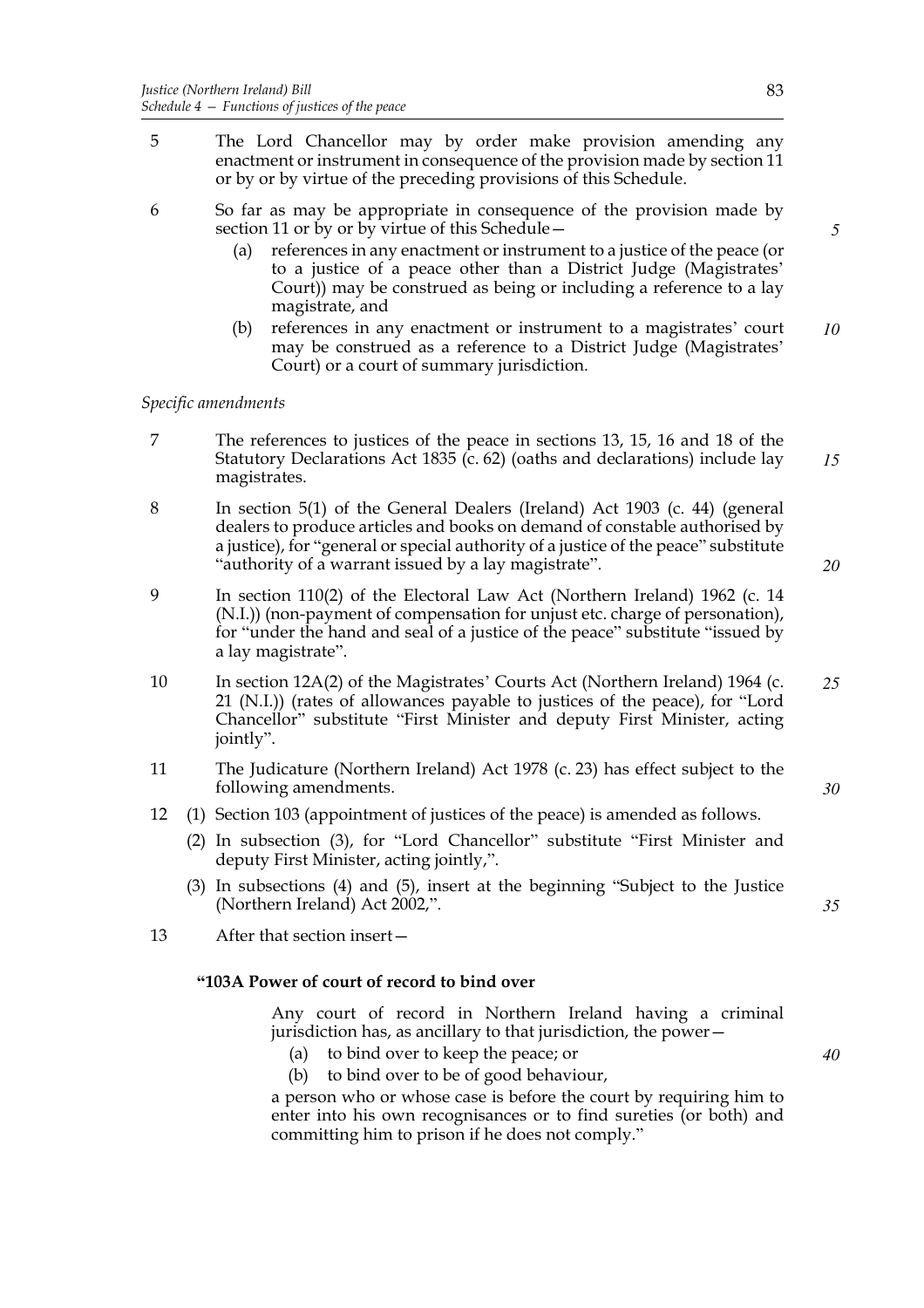| Justice (Northern Ireland) Bill<br>Schedule $4$ – Functions of justices of the peace                                                                                                                                                                                                   | 84 |  |  |  |
|----------------------------------------------------------------------------------------------------------------------------------------------------------------------------------------------------------------------------------------------------------------------------------------|----|--|--|--|
| The Magistrates' Courts (Northern Ireland) Order 1981 (S.I. 1981/1675 (N.I.<br>26)) has effect subject to the following amendments.                                                                                                                                                    |    |  |  |  |
| In Article 2(2)(b) (meaning of "magistrates' court"), for "justice of the peace"<br>substitute "lay magistrate".                                                                                                                                                                       |    |  |  |  |
| (1) Article 3 (functions of justices etc.) is amended as follows.                                                                                                                                                                                                                      |    |  |  |  |
| (2) In paragraph $(1)$ -<br>for "justice of the peace" substitute "lay magistrate", and<br>(a)<br>for "justices of the peace" substitute "lay magistrates".<br>(b)                                                                                                                     |    |  |  |  |
| $(3)$ In paragraph $(2)$ –<br>for "justice of the peace other than a resident magistrate" substitute<br>(a)<br>"lay magistrate", and<br>for "justice of the peace by the commission of the peace or" substitute<br>(b)                                                                 |    |  |  |  |
| "lay magistrate".                                                                                                                                                                                                                                                                      |    |  |  |  |
| In Article 4 (local jurisdiction of justice of the peace), for "justice of the peace"<br>substitute "lay magistrate".                                                                                                                                                                  |    |  |  |  |
| In Articles 5 and 6 (immunity) $-$<br>for "justice of the peace" substitute "lay magistrate", and<br>(a)<br>for "such a magistrate or justice" substitute "a District Judge<br>(b)<br>(Magistrates' Courts) or a lay magistrate".                                                      | 18 |  |  |  |
| In Article 6A (costs) –<br>for "justice of the peace" (in each place) substitute "lay magistrate",<br>(a)<br>and<br>for "such a magistrate or justice" substitute "a District Judge<br>(b)<br>(Magistrates' Courts) or a lay magistrate".                                              | 19 |  |  |  |
| In Article $10(1)$ and $(1A)$ (defrayal of expenses) –                                                                                                                                                                                                                                 | 20 |  |  |  |
| for "or other justice of the peace" substitute ", by a lay magistrate",<br>(a)<br>and                                                                                                                                                                                                  |    |  |  |  |
| for "magistrate, justice" substitute "District Judge (Magistrates'<br>(b)<br>Courts), lay magistrate".                                                                                                                                                                                 |    |  |  |  |
| In Article 18(4) (procedure), for "other justice of the peace sitting" substitute<br>"lay magistrate sitting".                                                                                                                                                                         |    |  |  |  |
| In Article $42(1)(a)$ and (b) (reading of depositions), for "other justice of the<br>peace" substitute "lay magistrate".                                                                                                                                                               |    |  |  |  |
| In section 114(2) (warrants: postponement of issue and stay of execution),<br>insert at the end "; but a lay magistrate sitting out of petty sessions may<br>postpone the issue of a warrant, or stay the execution of it, only if it was<br>issued by him or another lay magistrate." |    |  |  |  |
| In Article 126(1) (proof of service), for "other justice of the peace" substitute<br>"lay magistrate".                                                                                                                                                                                 |    |  |  |  |
| In Article 156 (validity of documents), for "other justice of the peace"<br>substitute "lay magistrate".                                                                                                                                                                               |    |  |  |  |
| In Article 158(1) (execution of warrants), for "other justice of the peace"<br>substitute "lay magistrate".                                                                                                                                                                            | 26 |  |  |  |

*5*

*10*

*15*

*20*

*25*

*30*

*35*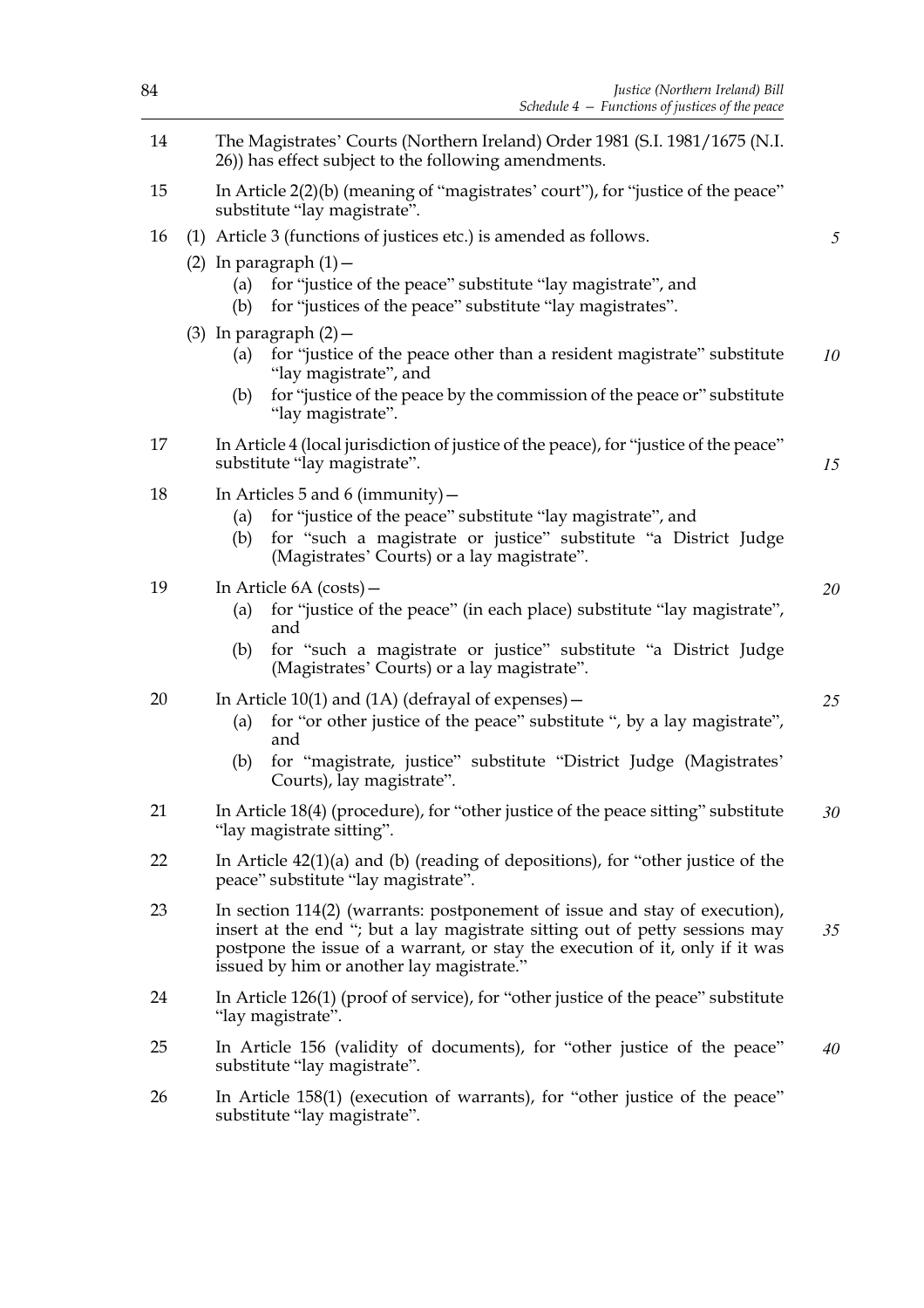- 27 In paragraph 2 of Schedule 1 (matters which may be dealt with by a justice of the peace out of petty sessions), for "justice of the peace" substitute "lay magistrate".
- 28 In Article 165(2) of the Insolvency (Northern Ireland) Order 1989 (S.I. 1989/ 2405 (N.I. 19)) (affidavits etc.), for "justices" substitute "lay magistrates".
- 29 In Schedule 2 to the Juries (Northern Ireland) Order 1996 (S. I. 1996/1141 (N.I. 6)) (persons ineligible for jury service), after the entry relating to persons holding an office belonging to any court of justice in Northern Ireland insert—

"Lay magistrate."

30 In section 9(5) of the Human Rights Act 1998 (c. 42) (judicial acts), in the definition of "judge", after "a justice of the peace" insert "(or, in Northern Ireland, a lay magistrate)".

## SCHEDULE 5 Section 13

## TRANSFER OF FUNCTIONS TO LORD CHIEF JUSTICE

*County Courts Act (Northern Ireland) 1959 (c. 25 (N.I.))*

1 In section 102(2) and (4) of the County Courts Act (Northern Ireland) 1959 (county court judges to sit in accordance with directions and to be assigned to divisions), for "Lord Chancellor" substitute "Lord Chief Justice".

*Magistrates' Courts Act (Northern Ireland) 1964 (c. 21 (N.I.))*

2 In section 9(3) and (5) of the Magistrates' Courts Act (Northern Ireland) 1964 (District Judges (Magistrates' Courts) to sit in accordance with directions and to be assigned to districts), for "Lord Chancellor" substitute "Lord Chief Justice".

## *Judicature (Northern Ireland) Act 1978 (c. 23)*

- 3 The Judicature (Northern Ireland) Act 1978 has effect subject to the following amendments.
- 4 In section 7(1) and (2) (request to serving or retired law lord or retired judge of Court of Appeal or High Court to sit as judge of Court of Appeal or High Court and request to county court judge to sit as judge of High Court), for "Lord Chancellor" substitute "Lord Chief Justice". *30*
- 5 (1) Section 47 (Crown Court: directions as to judges and sittings) is amended as follows.
	- (2) In subsection  $(2)$ 
		- (a) for "Lord Chancellor", in the first place, substitute "Lord Chief Justice", and *35*
		- (b) for "Lord Chancellor after consultation with the Lord Chief Justice" substitute "Lord Chief Justice".

*10*

*5*

*20*

*15*

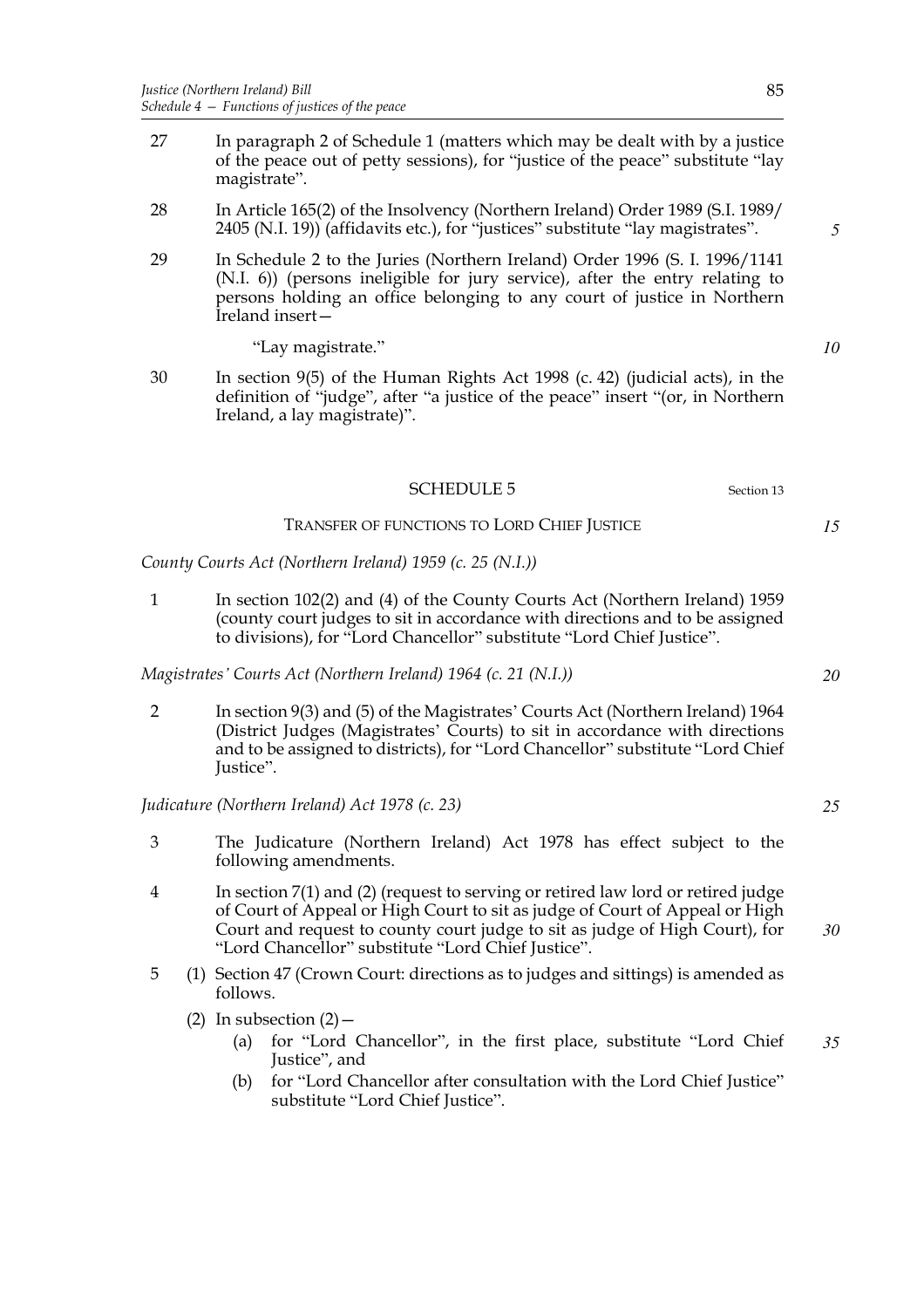- (3) In subsection (3), for "Lord Chancellor after consultation with the Lord Chief Justice" substitute "Lord Chief Justice".
- 6 In section 48(1)(c) (magistrates' court to have regard to directions under section 47(2) when committing person for trial), for "Lord Chancellor" substitute "Lord Chief Justice".
- 7 In section 53(1)(c) and (d) (membership of Crown Court Rules Committee), for "Lord Chancellor after consultation with the Lord Chief Justice" substitute "Lord Chief Justice".
- 8 In section 58(2) (directions as to places outside Royal Courts of Justice at which High Court and Court of Appeal sit and conduct business), for "Lord Chancellor" substitute "Lord Chief Justice". *10*
- 9 In section 60(1) (power to designate officer to exercise jurisdiction in relation to taxation of costs), for "Lord Chancellor after consultation with the Lord Chief Justice" substitute "Lord Chief Justice".
- 10 In section 68(2)(b) and (4) (directions as to discharge of functions by statutory officers), for "Lord Chancellor" substitute "Lord Chief Justice". *15*

*County Courts (Northern Ireland) Order 1980 (S.I. 1980/397 (N.I. 3))*

- 11 The County Courts (Northern Ireland) Order 1980 has effect subject to the following amendments.
- 12 In Article 4 (directions as to holding of courts), for "Lord Chancellor" substitute "Lord Chief Justice". *20*
- 13 In Article 5 (directions authorising sittings otherwise than in courthouses), for "Lord Chancellor" substitute "Lord Chief Justice".
- 14 (1) Article 6 (appointment of days for holding of ordinary sittings) is amended as follows.
	- (2) In paragraph (1), for "Lord Chancellor" substitute "Lord Chief Justice".
	- (3) In paragraph (2), for "Lord Chancellor shall consult the Lord Chief Justice and" substitute "Lord Chief Justice shall consult".
- 15 In Article 7(1) and (2) (additional and extraordinary sittings), for "Lord Chancellor" substitute "Lord Chief Justice".
- 16 In Article 56(1) (swearing of affidavits before designated court officer), for "Lord Chancellor" substitute "Lord Chief Justice".
- 17 In Article 58 (furnishing of information by certain officers), insert at the end "and furnish to the Lord Chief Justice such information as may be prescribed or required by the Lord Chief Justice."

*Magistrates' Courts (Northern Ireland) Order 1981 (S.I. 1981/1675 (N.I. 26))*

- 18 The Magistrates' Courts (Northern Ireland) Order 1981 has effect subject to the following amendments.
- 19 In Article 12(a) (petty sessions to be held in courthouse unless otherwise directed), for "Lord Chancellor" substitute "Lord Chief Justice".
- 20 (1) Article 13 (Magistrates' Courts Rules) is amended as follows.

*5*

*25*

*35*

*40*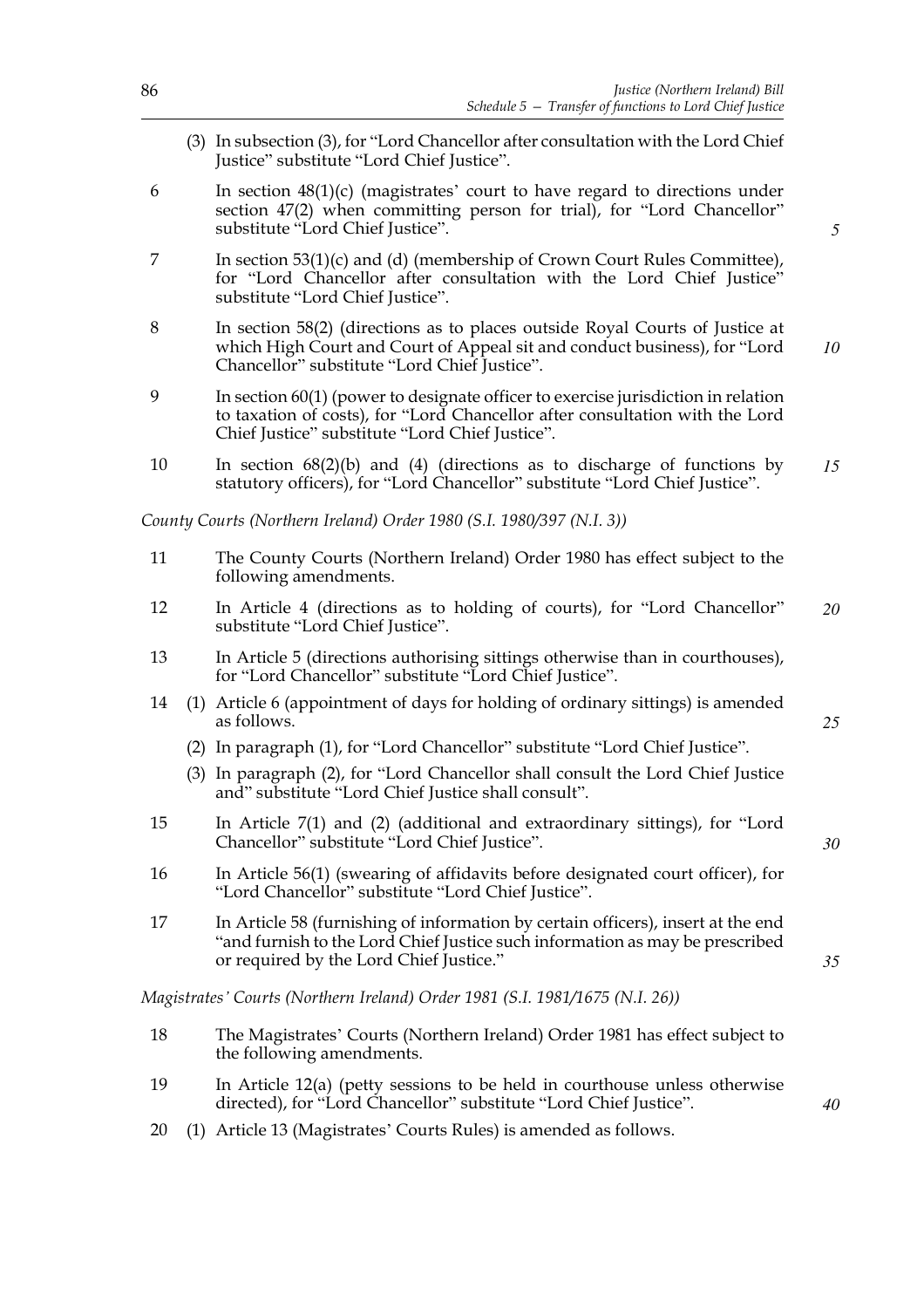- (2) In paragraph (2), for "Lord Chancellor" substitute "Lord Chief Justice".
- (3) In paragraph (5), after "member of the committee" insert "as the Lord Chief Justice shall designate."
- 21 In Article 15(2) (assignment of matters to juvenile courts by rules), for "Lord Chancellor" substitute "Lord Chief Justice".

*Insolvency (Northern Ireland) Order 1989 (S.I. 1989/2405 (N.I. 19))*

- 22 (1) Article 360 of the Insolvency (Northern Ireland) Order 1989 (committee to review insolvency rules) is amended as follows.
	- (2) In paragraph (1), for "continue to be a committee appointed by the Lord Chancellor" substitute "be a committee appointed by the Lord Chief Justice".
	- (3) In paragraph (2)(f), for "Lord Chancellor" substitute "Lord Chief Justice".

*Family Law (Northern Ireland) Order 1993 (S.I. 1993/1576 (N.I. 6))*

- 23 (1) Paragraph 2 of Schedule 2 to the Family Law (Northern Ireland) Order 1993 (Northern Ireland Family Proceedings Rules Committee) is amended as follows.
	- (2) In paragraph (c), for "Lord Chancellor after consultation with the Lord Chief Justice" substitute "Lord Chief Justice".
	- (3) In paragraph (f), for "Lord Chancellor" substitute "Lord Chief Justice".

#### SCHEDULE 6 Section 20

OFFICE-HOLDERS REQUIRED TO TAKE JUDICIAL OATH Lord Chief Justice Lord Justice of Appeal Judge of the High Court Temporary judge of the High Court under section 7(3) of the Judicature (Northern Ireland) Act 1978 (c. 23) County court judge Deputy county court judge District Judge (Magistrates' Courts) Deputy District Judge (Magistrates' Courts) Coroner Deputy coroner Statutory officer (within the meaning of section 70(1) of the Judicature (Northern Ireland) Act 1978) Deputy for a statutory officer under section 74 of that Act Temporary additional statutory officer under that section Chief Social Security Commissioner for Northern Ireland Social Security Commissioner for Northern Ireland Deputy Social Security Commissioner for Northern Ireland Chief Child Support Commissioner for Northern Ireland Child Support Commissioner for Northern Ireland *20 25 30 35 40*

*5*

*10*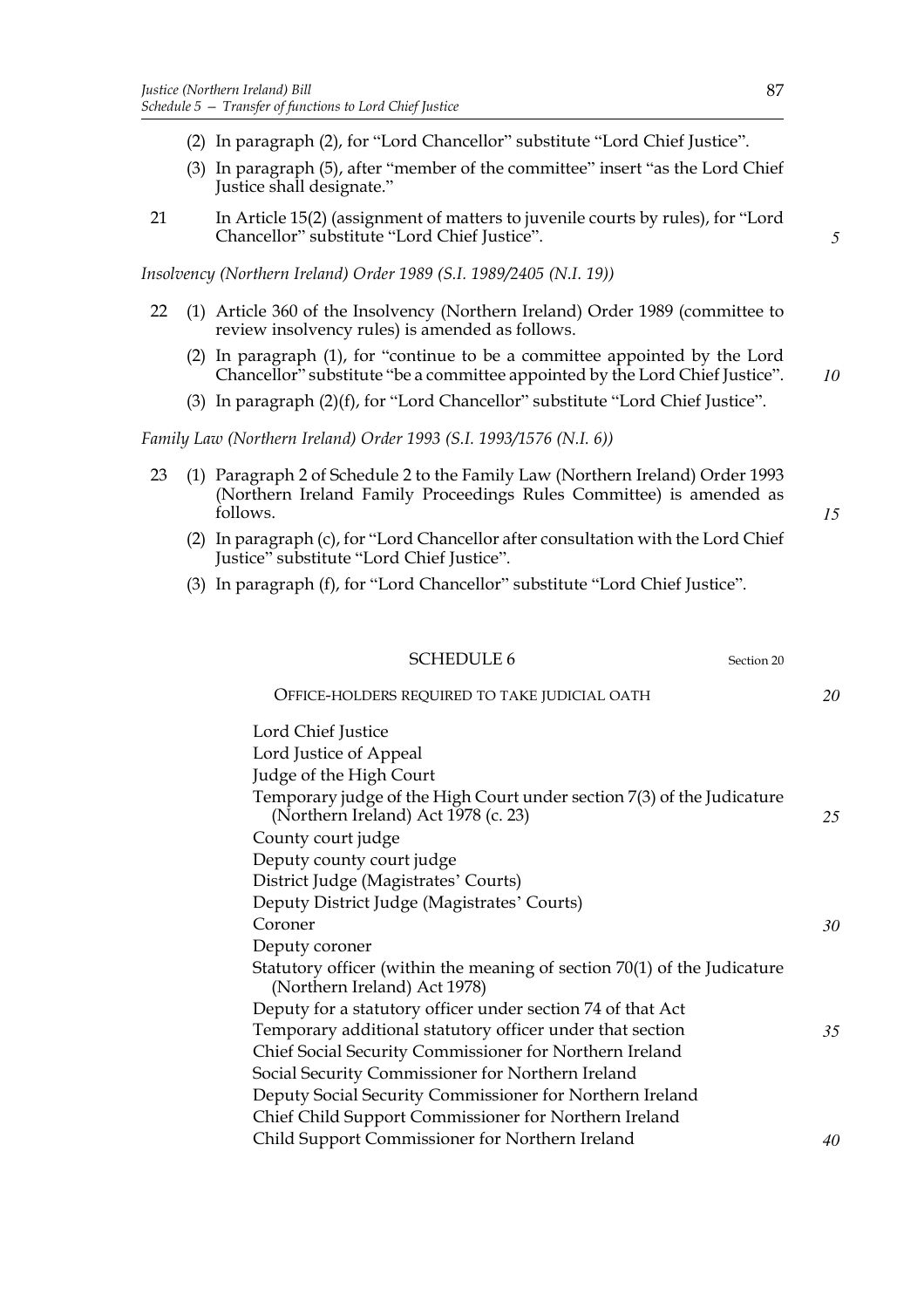Deputy Child Support Commissioner for Northern Ireland

- President of appeal tribunals (within the meaning of Chapter 1 of Part 2 of the Social Security (Northern Ireland) Order 1998 (S.I. 1998/1506 (N.I. 10)))
- Member of the panel of persons to act as members of such appeal tribunals
- Member of the legal panel of persons available to act as chairmen of Social Care Tribunals in Northern Ireland
- President of the Industrial Tribunals and the Fair Employment Tribunal
- Acting President of the Industrial Tribunals and the Fair Employment Tribunal under Article 82(6) of the Fair Employment and Treatment (Northern Ireland) Order (S.I. 1998/3162 (N.I. 12))
- Vice-President of the Industrial Tribunals and the Fair Employment Tribunal
- Acting Vice-President of the Industrial Tribunals and the Fair Employment Tribunal under Article 82(6) of the Fair Employment and Treatment (Northern Ireland) Order
- Member of the panel of chairmen of the Fair Employment Tribunal
- President of the Lands Tribunal for Northern Ireland
- Deputy President of the Lands Tribunal for Northern Ireland under section 3(1) of the Lands Tribunal and Compensation Act (Northern Ireland 1964 (c. 29 (N.I.))
- Other member of the Lands Tribunal for Northern Ireland

Temporary member of the Lands Tribunal for Northern Ireland under section 3(2) of the Lands Tribunal and Compensation Act (Northern Ireland 1964 *25*

- President of the Special Educational Needs Tribunal for Northern Ireland
- Member of the panel of persons who may serve as chairman of that Tribunal *30*
- Member of the tribunal established under section 91 of the Northern Ireland Act 1998 (c. 47)
- Member of the Mental Health Review Tribunal for Northern Ireland Lay magistrate
- Justice of the Peace
- Member of a panel of persons formed under Schedule 2 to the Children and Young Persons Act (Northern Ireland) 1968 (c. 34 (N.I.))

### SCHEDULE 7 Section 29

#### FUNCTIONS OF ADVOCATE GENERAL

#### *Assembly Bills*

- 1 (1) The Northern Ireland Act 1998 has effect subject to the following amendments.
	- (2) In section 11(1) (power of Attorney General for Northern Ireland to refer question whether Bill would be within legislative competence of Northern

*45*

*40*

*35*

*5*

*10*

*15*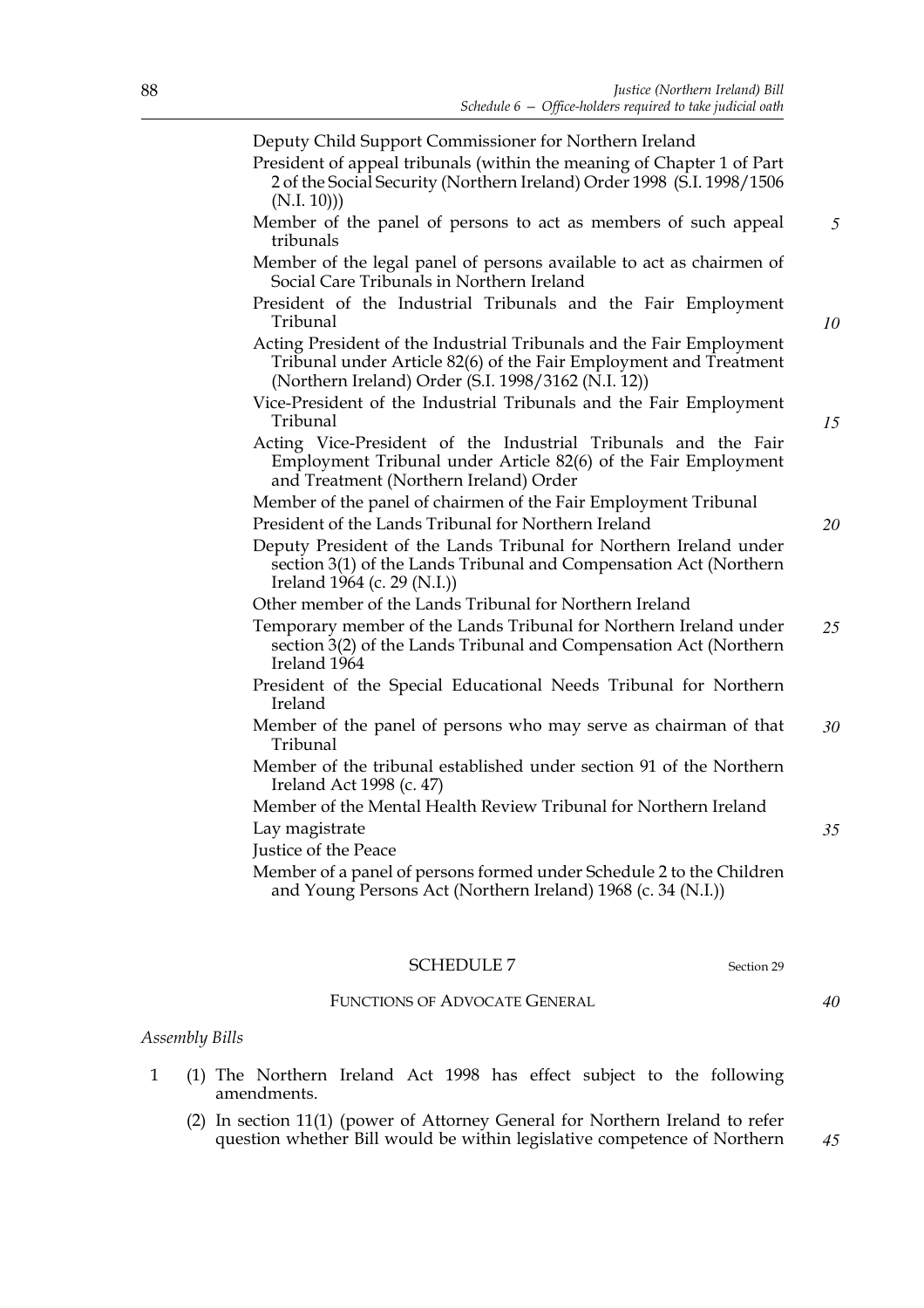Ireland Assembly), after "The" insert "Advocate General for Northern Ireland or the".

- (3) In section 12(2) (procedure where Assembly wishes to reconsider Bill referred to European Court of Justice)—
	- (a) in paragraph (a), for "Attorney General for Northern Ireland and the Attorney General" substitute "Advocate General for Northern Ireland and the Attorney General for Northern Ireland", and
	- in paragraph (b), for "Attorney General for Northern Ireland shall request the withdrawal of the reference under section 11" substitute "person who made the reference in relation to the Bill under section 11 shall request the withdrawal of the reference". *10*
- (4) In section 14(2)(a) (no submission for Royal Assent where Attorney General for Northern Ireland entitled to make a reference under section 11), insert at the beginning "the Advocate General for Northern Ireland or".

#### *Devolution issues*

- 2 (1) Schedule 10 to the Northern Ireland Act 1998 (c. 47) (devolution issues: Northern Ireland) is amended as follows.
	- (2) In paragraph 4 (institution of proceedings for determination of devolution issues in Northern Ireland)—
		- (a) in sub-paragraph (1), for "or defended by the Attorney General" substitute "by the Advocate General for Northern Ireland", and *20*
		- (b) in sub-paragraph (2), for "First Minister and the deputy First Minister acting jointly" substitute "Attorney General for Northern Ireland" and insert at the end "instituted by the Advocate General for Northern Ireland".
	- (3) In paragraph 5 (notice of such proceedings), for "Attorney General, the Attorney General for Northern Ireland, the First Minister and the deputy First Minister" substitute "Advocate General for Northern Ireland and the Attorney General for Northern Ireland".
	- (4) In paragraph 13 (notice), for ", the Attorney General for Northern Ireland, the First Minister and the deputy First Minister" substitute "and the Attorney General for Northern Ireland". *30*
	- (5) In paragraph 23 (intimation), for ", the Attorney General for Northern Ireland, the First Minister and the deputy First Minister" substitute "and the Attorney General for Northern Ireland".
	- (6) In paragraphs 33 and 34 (direct references to Judicial Committee), for "the Attorney General for Northern Ireland, the First Minister and the deputy First Minister acting jointly" substitute "the Advocate General for Northern Ireland, the Attorney General for Northern Ireland".
	- (7) In paragraph 35(4) (no exercise of function pending decision on reference), for "Attorney General for Northern Ireland" substitute "Advocate General for Northern Ireland". *40*
- 3 In Schedule 8 to the Government of Wales Act 1998 (c. 38) (devolution issues: National Assembly for Wales), in—
	- (a) paragraph 23(1) (institution of proceedings of determination of devolution issues in Northern Ireland), *45*
	- (b) paragraph 24(1) (notice of such proceedings), and

*25*

*35*

*15*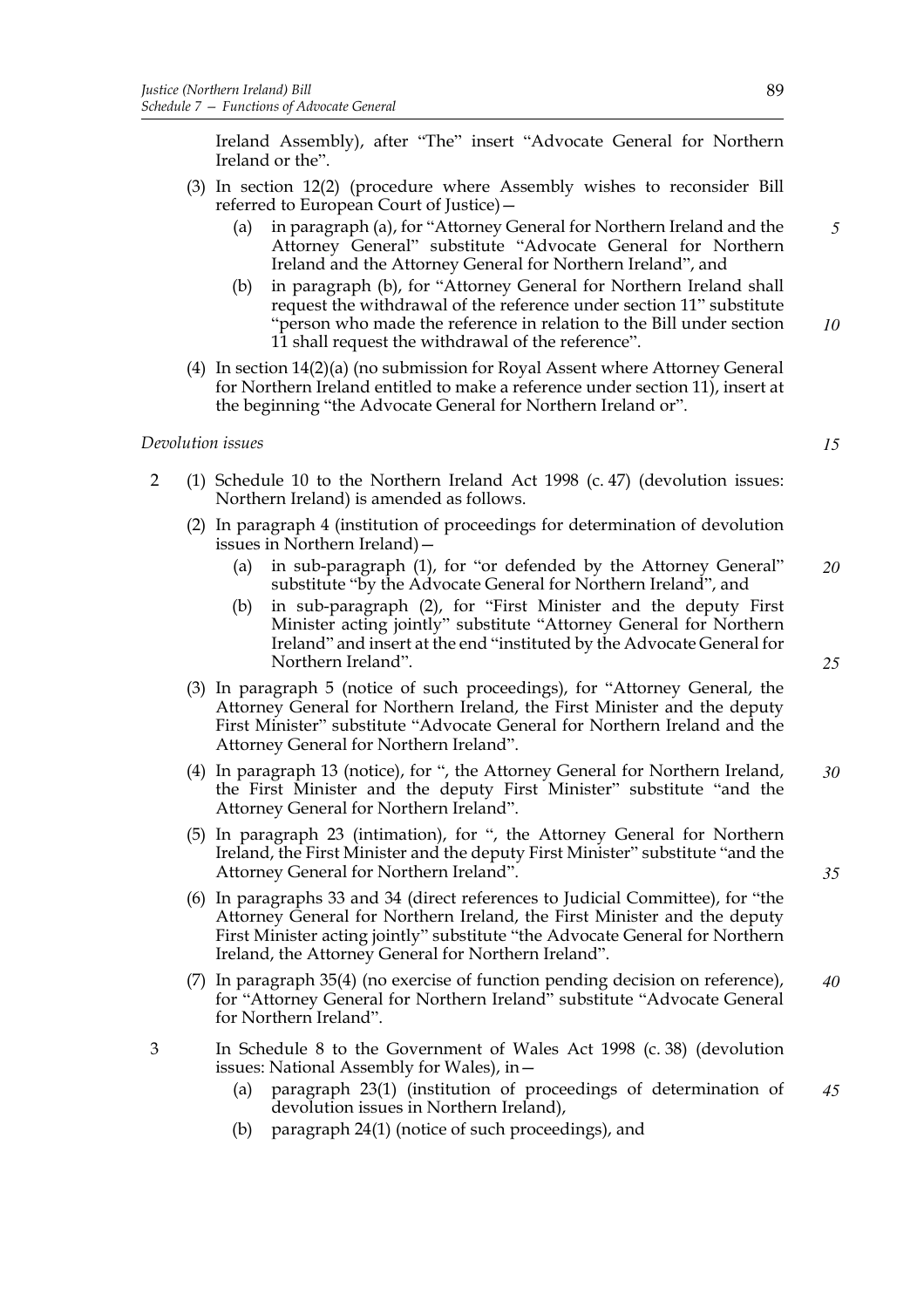*10*

*30*

(c) paragraph 30(2)(c) (direct references to Judicial Committee in proceedings in Northern Ireland),

for "Attorney General for Northern Ireland" substitute "Advocate General for Northern Ireland".

4 In Schedule 6 to the Scotland Act 1998 (c. 46) (devolution issues: Scottish Parliament and Executive), in— *5*

- (a) paragraph 25(1) (institution of proceedings for determination of devolution issues in Northern Ireland),
- (b) paragraph 26 (notice of such proceedings), and
- (c) paragraphs 33 and 34 (direct references to Judicial Committee),

for "Attorney General for Northern Ireland" substitute "Advocate General for Northern Ireland".

## *Human rights*

- 5 In section 71(2) of the Northern Ireland Act 1998 (c. 47) (law officers able to rely on Convention rights under that Act even though not victim), after "to the Attorney General," insert "the Advocate General for Northern Ireland,". *15*
- 6 In section 107(3) of the Government of Wales Act 1998 (c. 38) (similar provision in relation to that Act), after "Advocate General for Scotland" insert ", the Advocate General for Northern Ireland".
- 7 In section 100(2) of the Scotland Act 1998 (similar provision in relation to that Act), after ", the Attorney General" insert ", the Advocate General for Northern Ireland". *20*

*Varying retrospective decisions*

- 8 In section 81(7) of the Northern Ireland Act 1998 (notice of intention to vary retrospective decision to be given to the appropriate authority), for "First Minister and the deputy First Minister" substitute "Advocate General for Northern Ireland and". *25*
- 9 In section 110(8) of the Government of Wales Act 1998 (notice to be given to the relevant law officer), for "Attorney General for Northern Ireland" substitute "Advocate General for Northern Ireland".
- 10 In section 102(7) of the Scotland Act 1998 (notice to be given to the appropriate law officer), for "Attorney General for Northern Ireland" substitute "Advocate General for Northern Ireland".

*Suspension of devolved government*

- 11 (1) Paragraph 4 of the Schedule to the Northern Ireland Act 2000 (c. 1) (executive functions during suspension of devolved government) is amended as follows. *35*
	- (2) In sub-paragraph  $(1)$ , after paragraph  $(c)$  insert  $-$ 
		- "(ca) any functions of the Attorney General for Northern Ireland may be discharged by the Advocate General for Northern Ireland;". *40*
	- (3) In sub-paragraph  $(2)$  -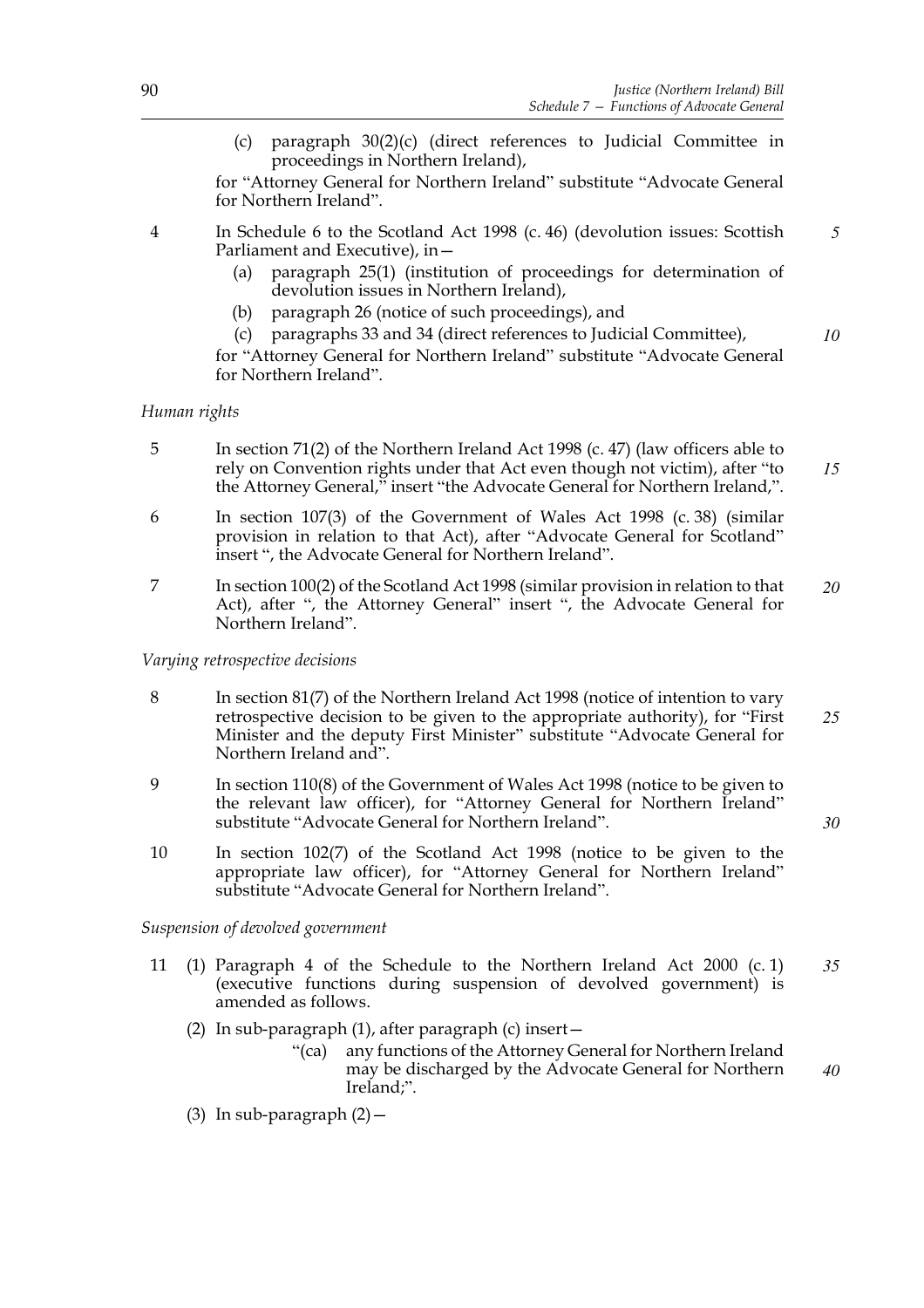- (a) after "Minister" insert "or the Attorney General for Northern Ireland", and
- (b) after "Secretary of State" insert ", the Advocate General for Northern Ireland".
- (4) In sub-paragraphs (3), (5) and (6), after "Minister" insert "or the Attorney General for Northern Ireland". *5*

*Acting as Attorney General for Northern Ireland during vacancy*

12 The First Minister and deputy First Minister must consult the Advocate General for Northern Ireland about any arrangements they propose to make for the discharge of the functions of the Attorney General of Northern Ireland during any vacancy in that office. *10*

*Consultation about appointment of Attorney General for Northern Ireland*

13 The First Minister and deputy First Minister must consult the Advocate General for Northern Ireland before appointing a person to be Attorney General for Northern Ireland. *15*

*Crown Solicitor*

- 14 (1) Section 35 of the Northern Ireland Constitution Act 1973 (c. 36) (Crown Solicitor for Northern Ireland) is amended as follows.
	- (2) In subsection (1), for "Attorney General for Northern Ireland" substitute "Advocate General for Northern Ireland after consultation with the Attorney General for Northern Ireland". *20*
	- (3) In subsection (2), for "Attorney General for Northern Ireland" substitute "Advocate General for Northern Ireland".

*Chief Inspector of Criminal Justice*

- 15 Part 3 of this Act (Chief Inspector of Criminal Justice in Northern Ireland) has effect subject to the following amendments. *25*
- 16 (1) Section 47 (functions: consultation and consent requirements etc.) is amended as follows.
	- (2) In subsection (1), after "Secretary of State" insert ", the Advocate General for Northern Ireland".
	- (3) In subsection (2), after "Secretary of State," insert— "(aa) the Advocate General for Northern Ireland,".
	- (4) In subsection (5), after "consent of" insert "the Advocate General for Northern Ireland and".
- 17 In section 49(5) (copies of reports relating to Public Prosecution Service), after "copy of it to" insert "the Advocate General for Northern Ireland and". *35*

*Life sentence prisoners' representatives*

18 In paragraph 6(2) of Schedule 2 to the Life Sentences (Northern Ireland) Order 2001 (S.I. 2001/2564 (N.I. 2)) (appointment of person to represent interests of prisoner serving life sentence before Life Sentence Review

*40*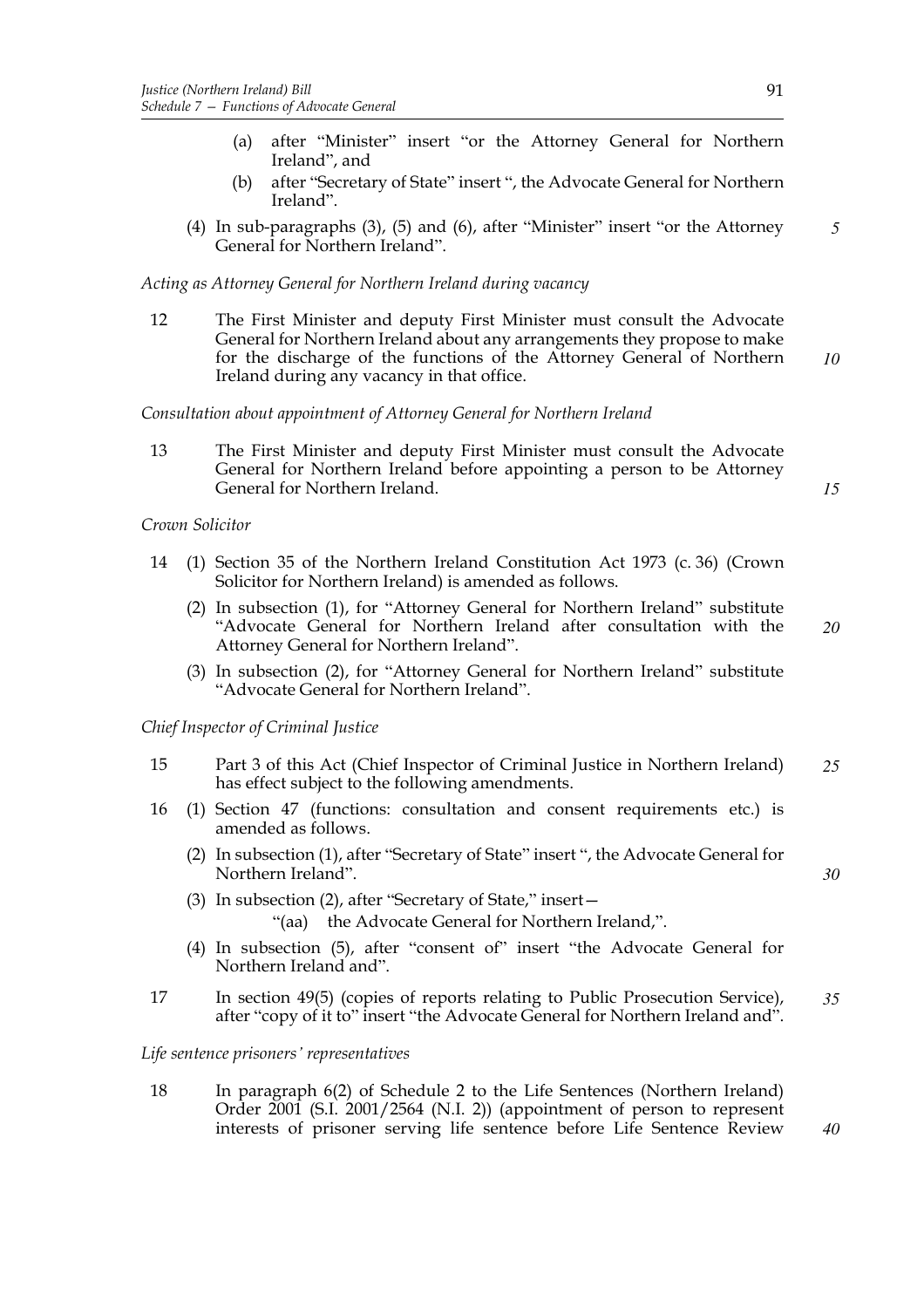Commissioners), for "Attorney General" substitute "Advocate General for Northern Ireland".

## *Special advocates*

- 19 In section 91(7) of the Northern Ireland Act 1998 (c. 47) (appointment of person to represent interests of party to proceedings before Tribunal under that section), for "Attorney General for Northern Ireland" substitute "Advocate General for Northern Ireland".
- 20 In paragraph 7(2) of Schedule 2 to the Northern Ireland (Sentences) Act 1998 (c. 35) (appointment of person to represent prisoner's interests in proceedings of Sentence Review Commissioners from which he and his representative are excluded), for "Attorney General for Northern Ireland" substitute "Advocate General for Northern Ireland".

#### *Scheduled offences*

- 21 The Terrorism Act 2000 (c. 11) has effect subject to the following amendments.
- 22 In section 72(2)(b) (regulations providing for time limits to cease to have effect where Attorney General for Northern Ireland certifies that offence is not to be treated as scheduled offence), for "Attorney General for Northern Ireland" substitute "Advocate General for Northern Ireland".
- 23 In Schedule 9 (certification that offence is not scheduled offence), in Notes 1 and 2 in Part 1, and in the Note in Part 3, for "Attorney General for Northern Ireland" substitute "Advocate General for Northern Ireland". *20*

#### *Consent to prosecution*

- 24 In section 12 of the Official Secrets Act 1911 (c. 28) (construction of references to Attorney General), for "Attorney-General for Ireland" substitute "Advocate General for Northern Ireland". *25*
- 25 In section 1(3) of the Genocide Act 1969 (c. 12) (proceedings for genocide), for "Attorney General for Northern Ireland" substitute "Advocate General for Northern Ireland".
- 26 In section 2(1) of the Biological Weapons Act 1974 (c. 6) (proceedings for offence of contravening section 1 of that Act), for "Attorney General for Northern Ireland" substitute "Advocate General for Northern Ireland". *30*
- 27 In section 11 of the Criminal Jurisdiction Act 1975 (c. 59) (proceedings for extra-territorial offences), for "Attorney General for Northern Ireland" substitute "Advocate General for Northern Ireland".
- 28 In section 2(1) of the Internationally Protected Persons Act 1978 (c. 17) (proceedings for offence which is an offence by virtue only of section 1 of that Act), for "Attorney General for Northern Ireland" substitute "Advocate General for Northern Ireland".
- 29 In section 3(1) of the Nuclear Material (Offences) Act 1983 (c. 18) (proceedings for offence which is an offence only by virtue of that Act), for "Attorney General for Northern Ireland" substitute "Advocate General for Northern Ireland". *40*

*10*

*5*

*15*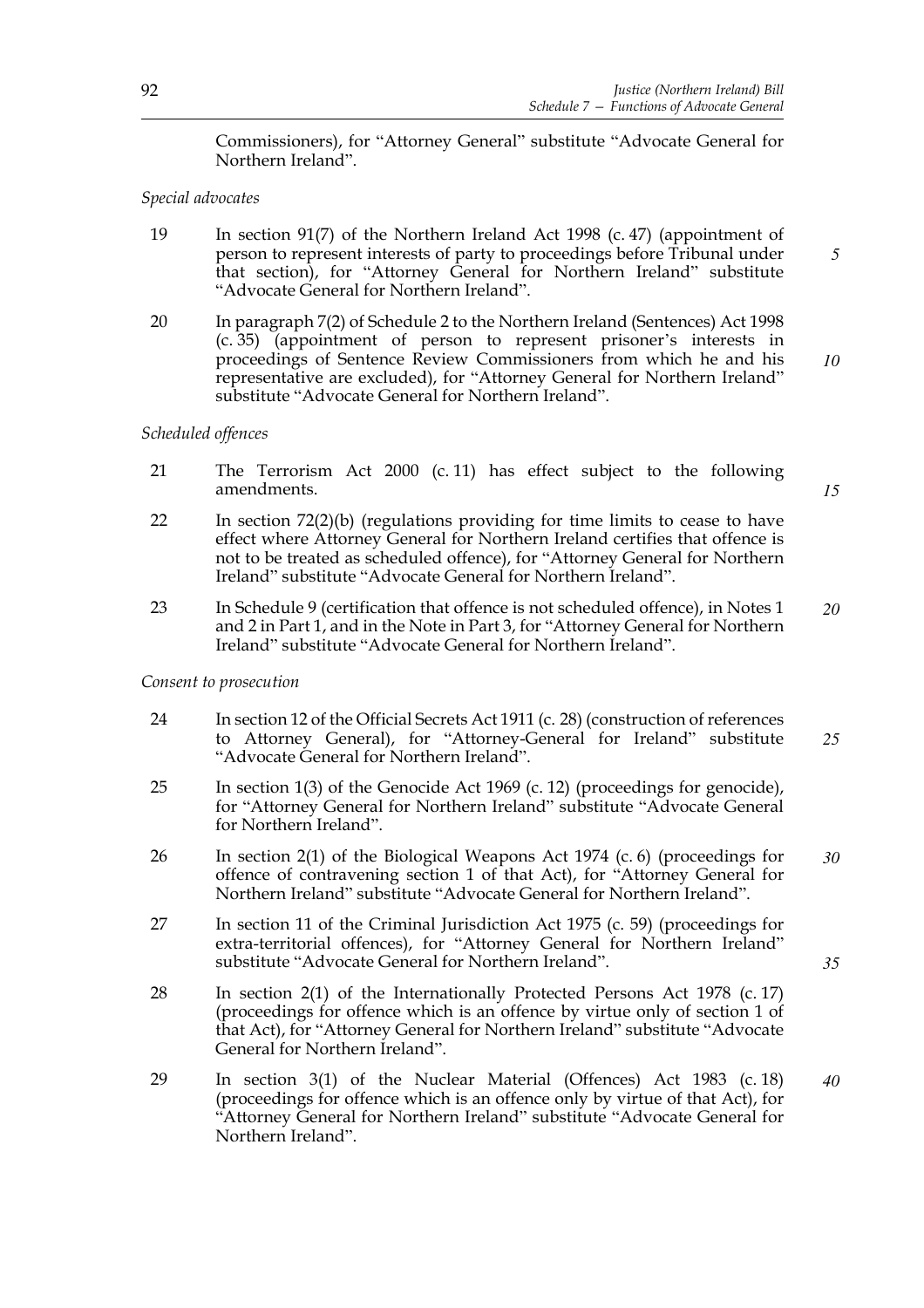- 30 In Article 8(11) of the Iraq and Kuwait (United Nations Sanctions) Order 1990 (S.I. 1990/1651), as amended by the Iraq and Kuwait (United Nations Sanctions) (Second Amendment) Order 1990 (S.I. 1990/2144), for "Attorney General for Northern Ireland or the" substitute "Advocate General for Northern Ireland or the Attorney General for".
- 31 In section 135 of the Criminal Justice Act 1988 (c. 33) (proceedings for offence of torture), for "Attorney General for Northern Ireland" substitute "Advocate General for Northern Ireland".
- 32 In section 117(3)(b) of the Terrorism Act 2000 (c. 11) (proceedings for offence committed for purpose connected with affairs of country other than United Kingdom), for "Attorney General for Northern Ireland" substitute "Advocate General for Northern Ireland". *10*
- 33 Section 34 of this Act applies in relation to the giving of consent by the Advocate General for Northern Ireland as in relation to the giving of consent by the Director of Public Prosecutions for Northern Ireland.

## SCHEDULE 8 Section 45

## CHIEF INSPECTOR OF CRIMINAL JUSTICE

#### *Chief Inspector's tenure*

- 1 (1) Subject as follows, the Chief Inspector holds office in accordance with the terms of his appointment (or re-appointment).
	- (2) The Chief Inspector must not be appointed for more than five years at a time.
	- (3) The Chief Inspector may resign by notice in writing to the Secretary of State.
	- (4) The Secretary of State may dismiss the Chief Inspector if satisfied that—
		- (a) he has without reasonable excuse failed to exercise his functions for a continuous period of three months beginning not earlier than six months before the day of dismissal, *25*
		- (b) he has been convicted of a criminal offence,
		- (c) a bankruptcy order has been made against him, or his estate has been sequestrated, or he has made a composition or arrangement with, or granted a trust deed for, his creditors, or
		- (d) he is otherwise unable or unfit to exercise his functions.

*Salary etc. of Chief Inspector*

- *2 (1) The Secretary of State must pay to or in respect of the Chief Inspector such—*
	- *(a) salary,*
	- *(b) allowances, and*
	- *(c) sums for the provision of pensions,*

*as the Secretary of State determines.*

(2) If a person who, by reference to any office or employment, is a participant in a scheme under section 1 of the Superannuation Act 1972 (c. 11) becomes the Chief Inspector, the Minister for the Civil Service may determine that (instead of payments being made to him under sub-paragraph  $(1)(c)$ ) his *40*

*5*

*20*

*15*

*35*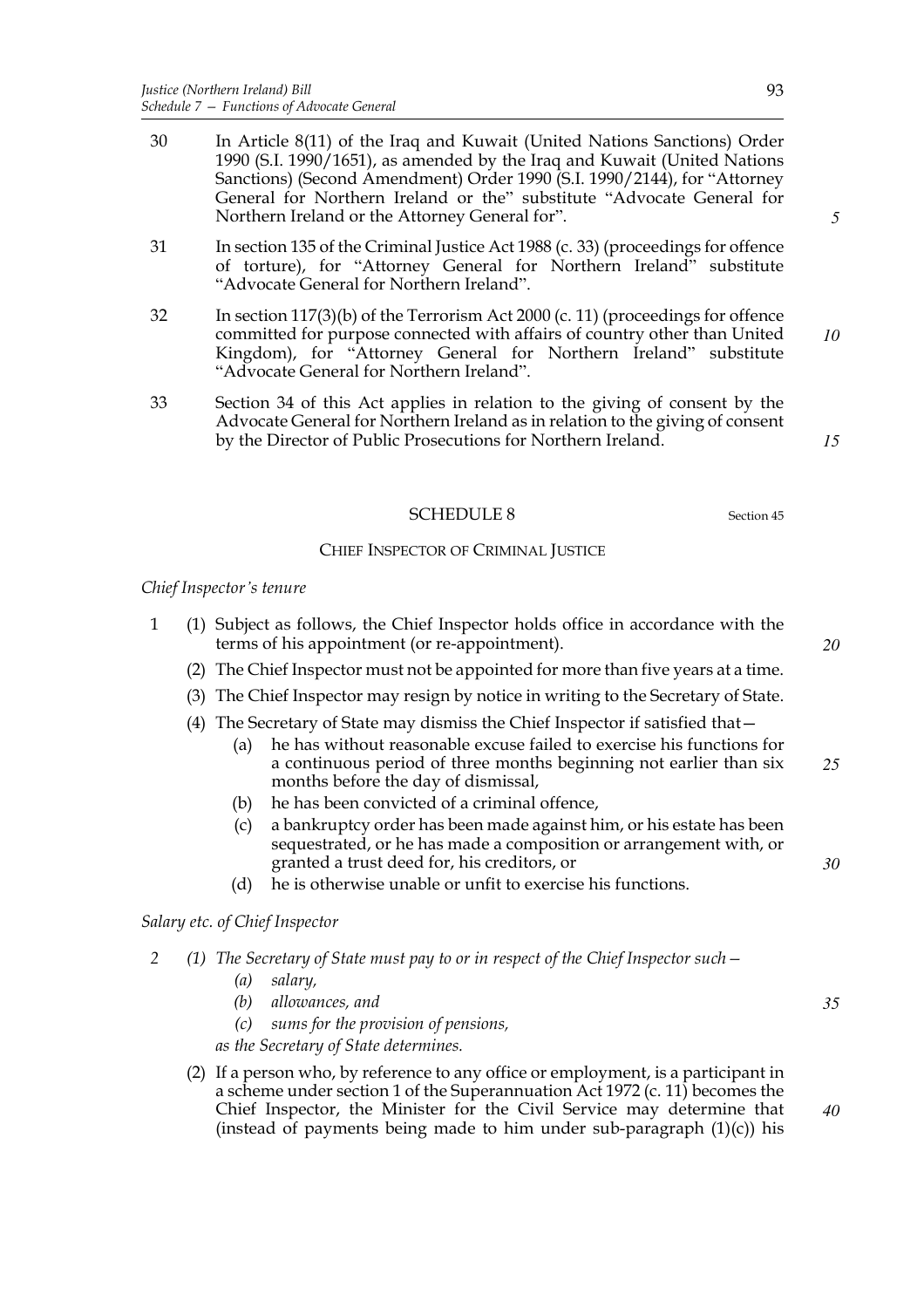service as Chief Inspector is to be treated for the purposes of the scheme as service in that office or employment.

*Staff*

- 3 (1) The Chief Inspector may employ staff, but subject to the approval of the Secretary of State as to—
	- (a) numbers,
	- (b) salary, and
	- (c) other terms of employment.
	- (2) The Chief Inspector may make arrangements for securing the provision to him of such assistance by persons employed in—
		- (a) the civil service of the United Kingdom, or
		- (b) the civil service of Northern Ireland,

as he considers appropriate for or in connection with the exercise of his functions.

(3) Employment as a member of staff of the Chief Inspector is among the kinds of employment to which a superannuation scheme under section 1 of the Superannuation Act 1972 (c. 11) can apply; and, accordingly, in Schedule 1 to that Act (employments etc. to which section 1 can apply), at the appropriate place in the list of "Other Bodies" insert— *15*

> "Employment by the Chief Inspector of Criminal Justice in Northern Ireland." *20*

(4) The Chief Inspector must pay to the Minister for the Civil Service, at such times as he may direct, such sums as he may determine in respect of any increase attributable to sub-paragraph (3) in the sums payable out of money provided by Parliament under the Superannuation Act 1972.

*Annual report*

- 4 (1) The Chief Inspector must, as soon as possible after the end of each financial year, prepare a report on how he has exercised his functions during the financial year.
	- (2) The Chief Inspector must send a copy of each annual report to the Secretary of State who must— *30*
		- (a) lay a copy of it before each House of Parliament, and
		- (b) arrange for it to be published.
	- (3) But the Secretary of State may exclude a part of an annual report from the copy so laid or published if, in his opinion, the laying or publication of the part— *35*
		- (a) would be against the public interest, or
		- (b) might jeopardise the safety of any person.
	- (4) If the Secretary of State excludes a part of an annual report from laying or publication, he must lay or publish with the annual report a statement that it has been excluded. *40*
	- (5) In this paragraph "financial year" means—
		- (a) the period beginning with the day on which section 45 comes into force and ending with the first 31st March which falls at least six months after that day, and

*45*

*5*

*10*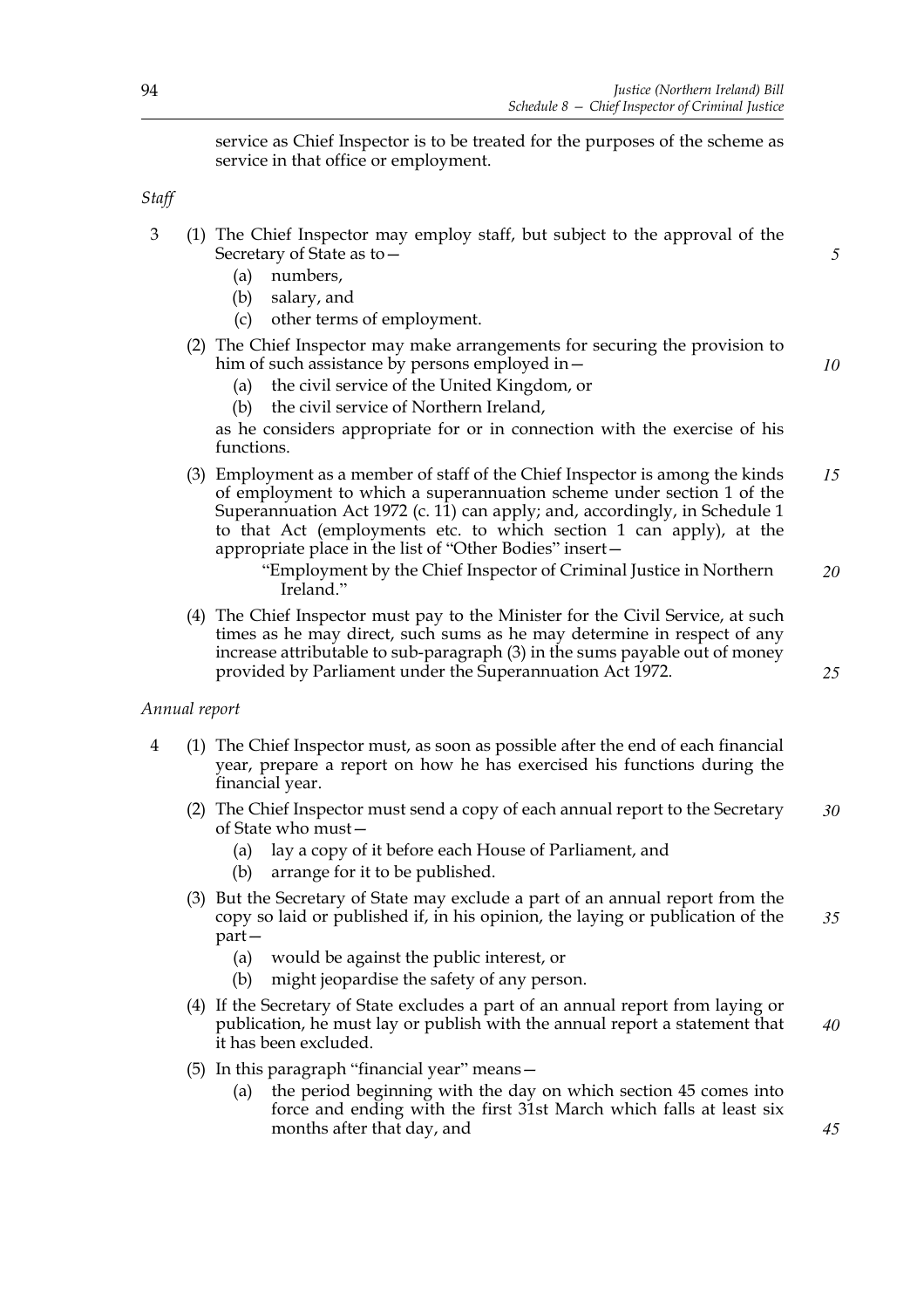(b) each subsequent period of twelve months beginning with 1st April.

## *Financial provisions*

- *5 The Secretary of State may make grants to the Chief Inspector.*
- 6 (1) The Chief Inspector must—
	- (a) keep proper accounts and proper financial records, and
	- (b) prepare in respect of each financial year a statement of accounts.
	- (2) The statement of accounts must—
		- (a) contain such information, and
		- (b) be in such form,
		- as the Secretary of State directs.
	- (3) The Chief Inspector must send copies of the statement of accounts relating to a financial year to—
		- (a) the Secretary of State, and
		- (b) the Comptroller and Auditor General,

within such period after the end of the financial year as the Secretary of State directs. *15*

- (4) The Comptroller and Auditor General must—
	- (a) examine, certify and report on the statement of accounts, and
	- (b) lay a copy of the statement of accounts and of his report on it before each House of Parliament.
- (5) In this paragraph "financial year" has the same meaning as in paragraph 4.

# *Delegation of functions*

- 7 (1) The Chief Inspector may delegate any of his functions (to such extent as he may determine) to—
	- (a) any member of his staff,
	- (b) any person providing assistance by virtue of paragraph 3(2), or
	- (c) the holder of any office within sub-paragraph (2).
	- (2) Those offices are—
		- (a) Her Majesty's Inspector of Constabulary,
		- (b) Her Majesty's Chief Inspector of Prisons, and *30*
		- (c) Her Majesty's Chief Inspector of the Crown Prosecution Service.
	- (3) The Secretary of State may by order amend sub-paragraph (2) by  $-$ 
		- (a) adding an office,
		- (b) omitting an office, or
		- (c) altering the description of an office.
	- (4) If the carrying out of an inspection or review is delegated under this paragraph it is nevertheless to be regarded for the purposes of sections 46 to 49 as carried out by the Chief Inspector.

## *Inspections of Police Service*

8 (1) Before an inspection of the Police Service of Northern Ireland or Police Service of Northern Ireland Reserve is carried out under section 46, the Chief Inspector must inform those of Her Majesty's Inspectors of Constabulary *40*

*5*

*10*

*20*

*25*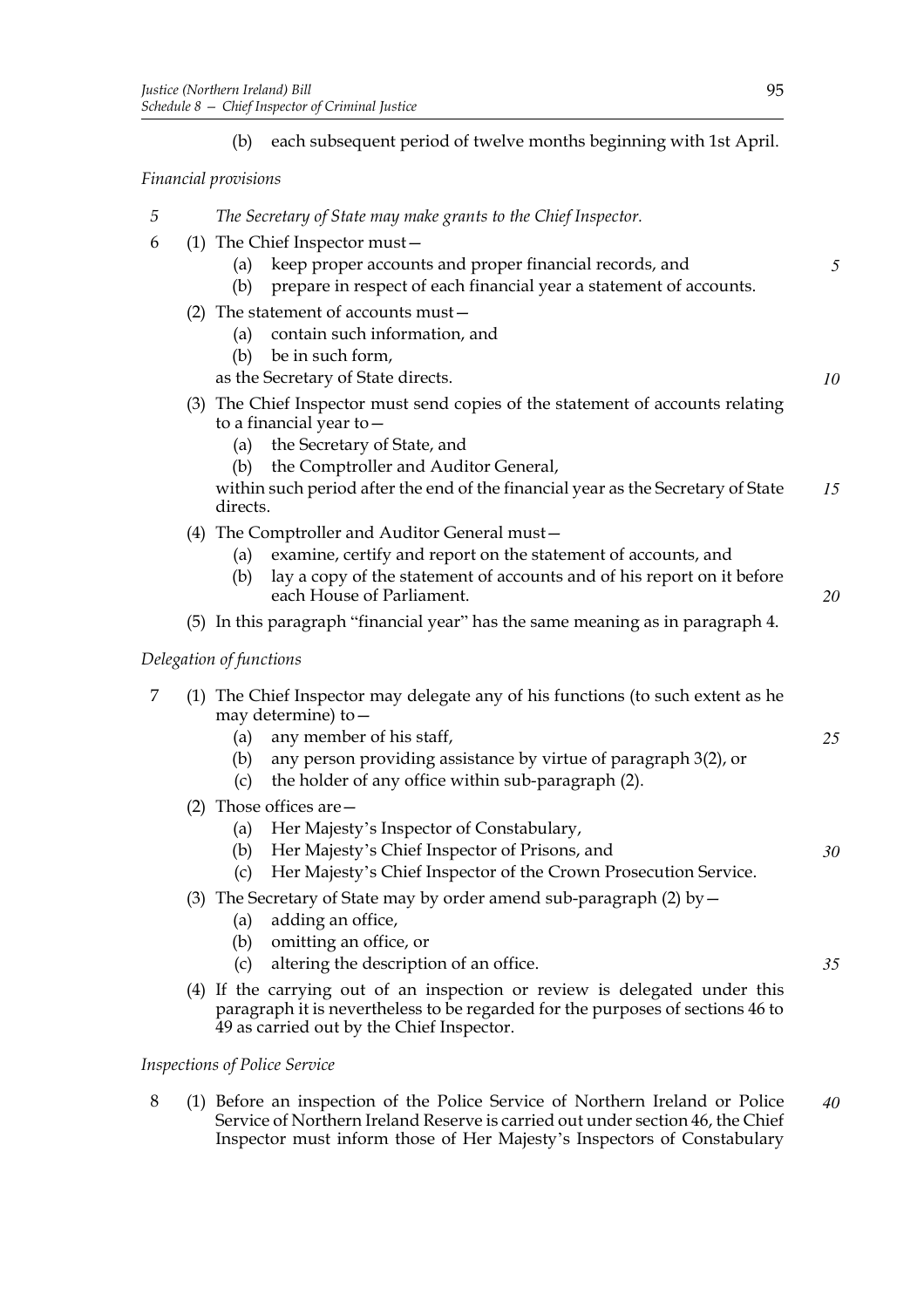*5*

*10*

*20*

*25*

*30*

who have been appointed under section 41(1) of the Police (Northern Ireland) Act 1998 (c. 32) as inspectors of constabulary for Northern Ireland.

- (2) If those inspectors notify the Chief Inspector that they wish to carry out the inspection, the Chief Inspector must delegate its carrying out to them under paragraph 7.
- (3) If those inspectors do not notify the Chief Inspector that they wish to carry out the inspection, the Chief Inspector must, before the inspection or review is carried out, consult the Secretary of State with a view to obtaining his approval of the inspection which it is proposed to carry out.

## *Miscellaneous*

| Q | The Chief Inspector is a corporation sole. |
|---|--------------------------------------------|
|---|--------------------------------------------|

- 10 (1) The Chief Inspector is not to be regarded—
	- (a) as the servant or agent of the Crown, or
	- (b) as enjoying any status, immunity or privilege of the Crown.
	- (2) The Chief Inspector's property is not to be regarded as property of, or held on behalf of, the Crown. *15*
- 11 The Chief Inspector may do anything, apart from borrowing money, which he considers is—
	- (a) appropriate for facilitating, or
	- (b) incidental or conducive to,

the exercise of his functions.

- 12 The application of the seal of the Chief Inspector is to be authenticated by the signature of the Chief Inspector or any member of his staff who has been authorised (whether generally or specially) for the purpose.
- 13 A document purporting to be—
	- (a) duly executed by the Chief Inspector under his seal, or
	- (b) signed on his behalf,

is to be received in evidence and is, unless the contrary is proved, to be taken to be so executed or signed.

#### *Disqualification*

14 In Part 3 of Schedule 1 to the House of Commons Disqualification Act 1975 (c. 24) (disqualifying offices), insert (at the appropriate place in alphabetical order)—

"Chief Inspector of Criminal Justice in Northern Ireland."

15 In Part 3 of Schedule 1 to the Northern Ireland Assembly Disqualification Act 1975 (c. 25) (disqualifying offices), insert (at the appropriate place in alphabetical order)— *35*

"Chief Inspector of Criminal Justice in Northern Ireland."

## *Freedom of information*

16 In Part 7 of Schedule 1 to the Freedom of Information Act 2000 (c. 36) (public authorities), insert (at the appropriate place in alphabetical order)  $-\frac{1}{2}$ *40*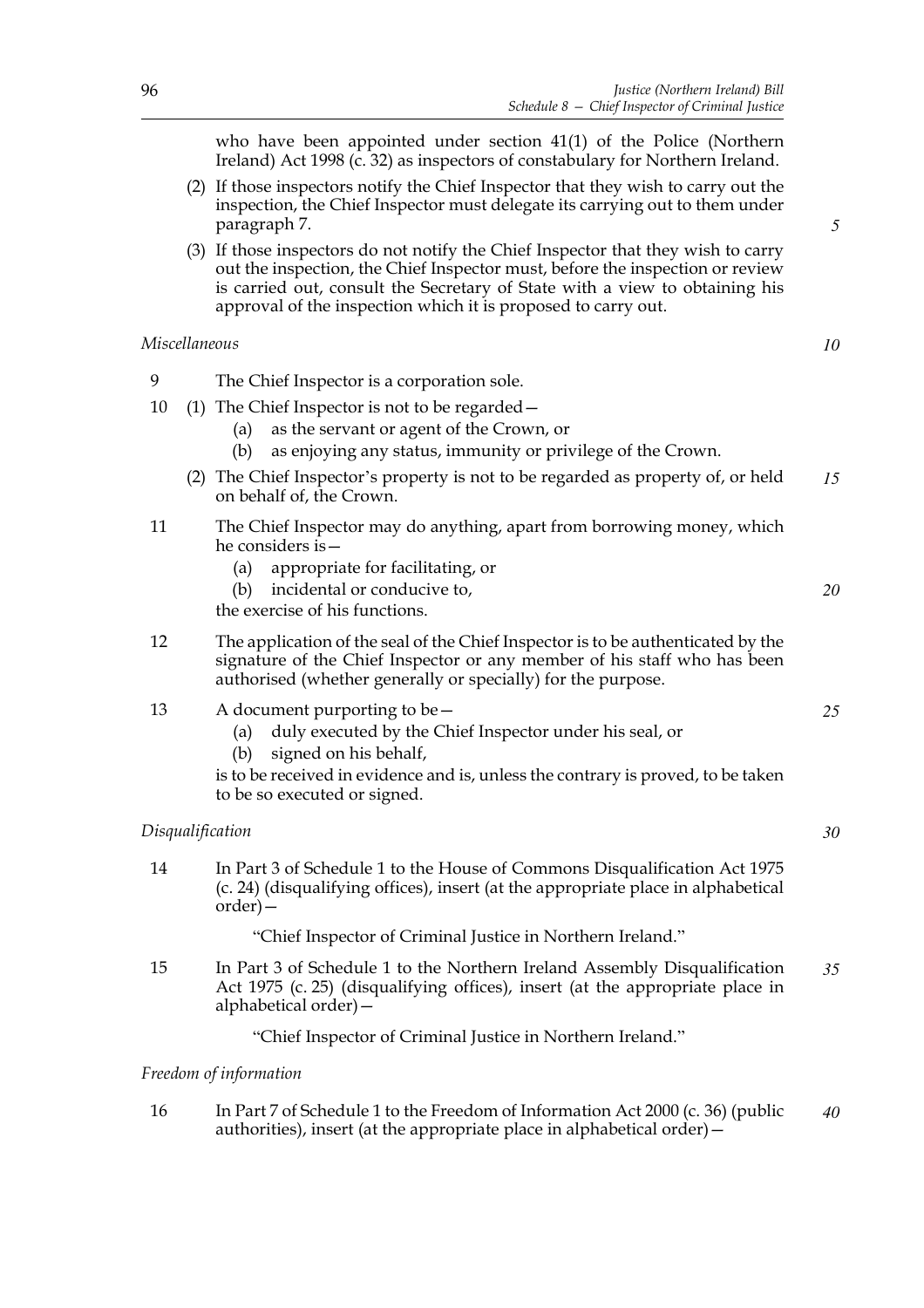"The Chief Inspector of Criminal Justice in Northern Ireland."

## SCHEDULE 9 Section 50

*10*

#### LAW COMMISSION

#### *Commissioners' tenure*

- 1 (1) Subject as follows, a Commissioner holds office for the period specified in his appointment (or re-appointment). *5*
	- (2) A person may not be appointed as a Commissioner for more than five years at a time.
	- (3) A Commissioner may resign by notice in writing to the Secretary of State.
	- (4) The Secretary of State may dismiss a Commissioner if satisfied that—
		- (a) he has without reasonable excuse failed to exercise his functions for a continuous period of three months beginning not earlier than six months before the day of dismissal,
		- (b) he has been convicted of a criminal offence,
		- (c) a bankruptcy order has been made against him, or his estate has been sequestrated, or he has made a composition or arrangement with, or granted a trust deed for, his creditors, or *15*
		- (d) he is otherwise unable or unfit to exercise his functions.

*Commissioners holding judicial office*

- 2 (1) A person who holds judicial office may be appointed as a Commissioner without relinquishing that office. *20*
	- (2) But he is not, unless the terms of his appointment provide otherwise, required to perform the duties of his judicial office while he is a Commissioner.

#### *Salary etc. of Commissioners not holding full-time judicial office*

- 3 (1) The Commission must pay to or in respect of each Commissioner, other than a Commissioner who holds a full-time judicial office, any such—
	- (a) salary,
	- (b) allowances,
	- (c) fees, or
	- (d) sums for the provision of pensions,

as the Secretary of State may determine.

- (2) If a person who, by reference to any office or employment, is a participant in a scheme under section 1 of the Superannuation Act 1972 (c. 11) becomes a Commissioner, the Minister for the Civil Service may determine that (instead of payments being made to him under sub-paragraph  $(1)(d)$ ) his service as Commissioner is to be treated for the purposes of the scheme as service in that office or employment. *35*
- (3) The Commission must pay to the Minister for the Civil Service, at such times as he may direct, such sums as he may determine in respect of any increase

*25*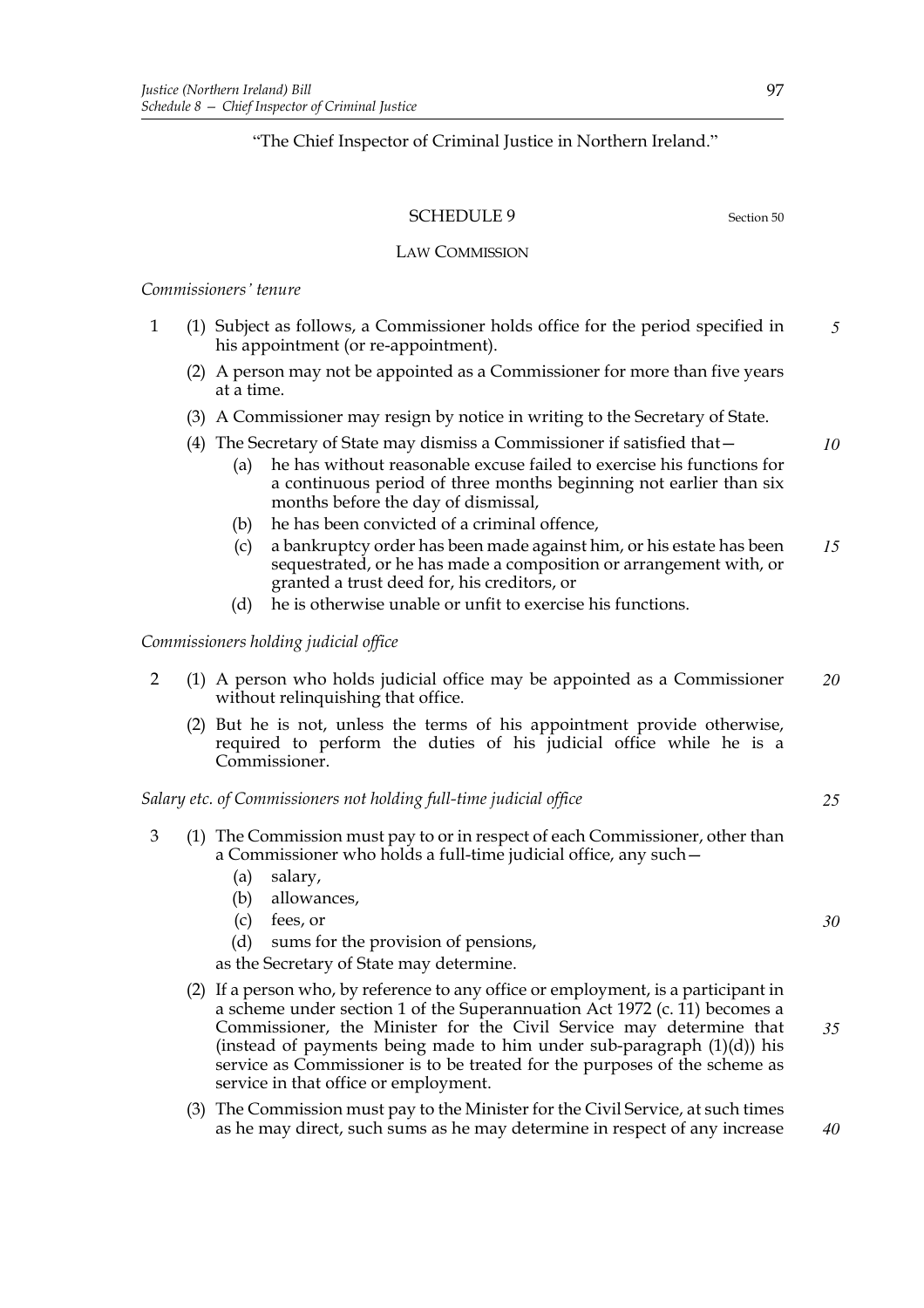*5*

*10*

*15*

*35*

attributable to sub-paragraph (2) in the sums payable out of money provided by Parliament under the Superannuation Act 1972.

*Staff*

- 4 (1) The Commission may employ staff, but subject to the approval of the Secretary of State as to—
	- (a) numbers,
	- (b) salary, and
	- (c) other terms of employment.
	- (2) The Commission may make arrangements for securing the provision to it of such assistance by persons employed in—
		- (a) the civil service of the United Kingdom,
		- (b) the civil service of Northern Ireland, or
		- (c) the Court Service,

as it considers appropriate for or in connection with the exercise of its functions.

(3) Employment as a member of staff of the Commission is among the kinds of employment to which a superannuation scheme under section 1 of the Superannuation Act 1972 (c. 11) can apply; and, accordingly, in Schedule 1 to that Act (employments etc. to which section 1 can apply), at the appropriate place in the list of "Royal Commissions and other Commissions" insert— *20*

"Northern Ireland Law Commission."

(4) The Commission must pay to the Minister for the Civil Service, at such times as he may direct, such sums as he may determine in respect of any increase attributable to sub-paragraph (3) in the sums payable out of money provided by Parliament under the Superannuation Act 1972. *25*

*Financial provisions*

- *5 The Secretary of State may make grants to the Commission.*
- 6 (1) The Commission must—
	- (a) keep proper accounts and proper financial records, and *30*
	- (b) prepare in respect of each financial year a statement of accounts.
	- (2) The statement of accounts must—
		- (a) contain such information, and
		- (b) be in such form,

as the Secretary of State directs.

- (3) The Commission must send copies of the statement of accounts relating to a financial year to—
	- (a) the Secretary of State, and
	- (b) the Comptroller and Auditor General,

within such period after the end of the financial year as the Secretary of State directs. *40*

(4) The Comptroller and Auditor General must—

(a) examine, certify and report on the statement of accounts, and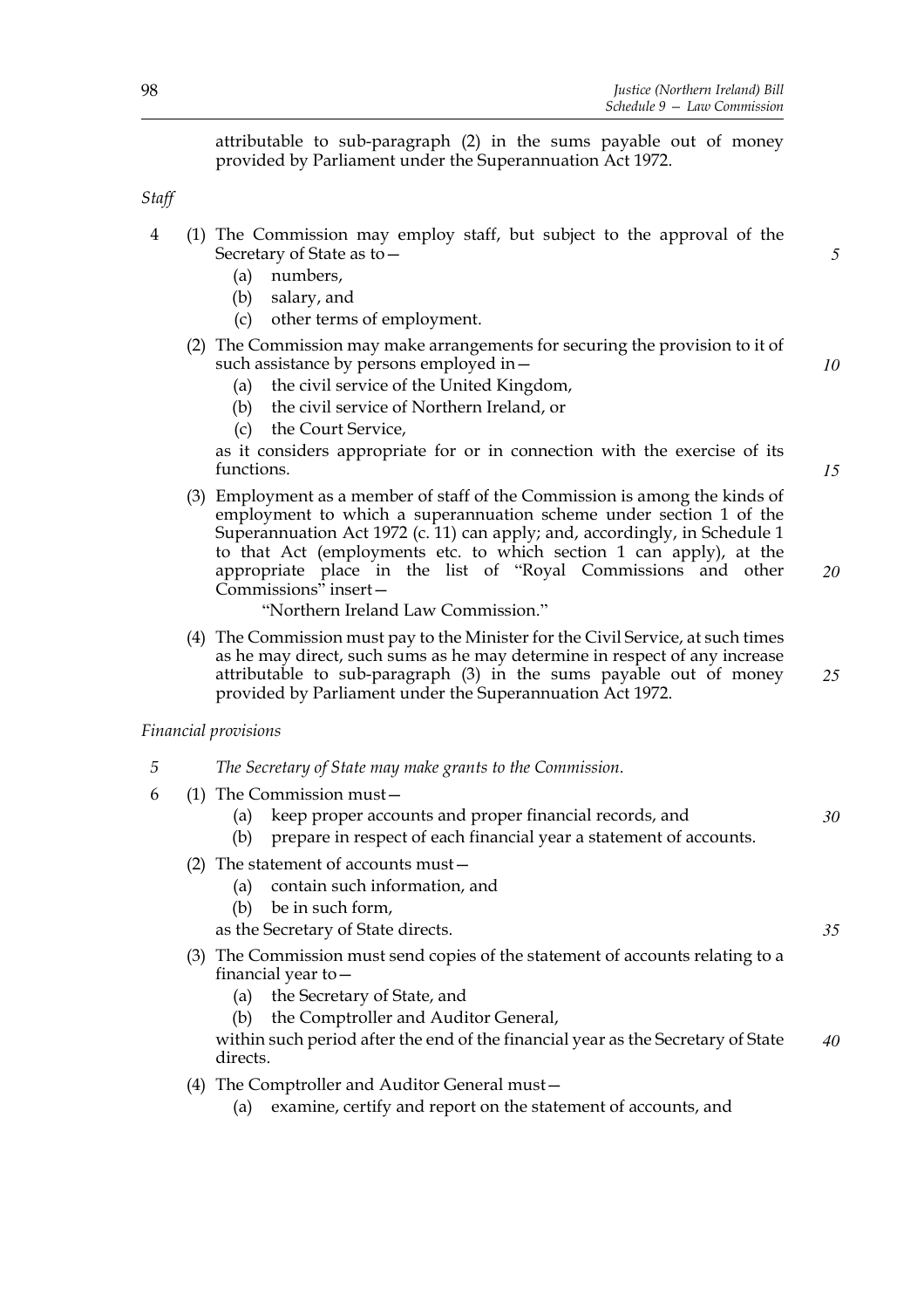- (b) lay a copy of the statement of accounts and of his report on it before each House of Parliament.
- (5) In this paragraph "financial year" means—
	- (a) the period beginning with the day on which section 50 comes into force and ending with the first 31st March which falls at least six months after that day, and
	- (b) each subsequent period of twelve months beginning with 1st April.

## *Miscellaneous*

|  |  | The exercise by the Commission of its functions is not affected by $-$ |  |
|--|--|------------------------------------------------------------------------|--|
|  |  |                                                                        |  |

- (a) any vacancy among the Commissioners, or
- (b) any defect in the appointment of a Commissioner.
- 8 (1) The Commission is not to be regarded—
	- (a) as the servant or agent of the Crown, or
	- (b) as enjoying any status, immunity or privilege of the Crown.
	- (2) The Commission's property is not to be regarded as property of, or held on behalf of, the Crown. *15*
- 9 The Commission may do anything, apart from borrowing money, which it considers is—
	- (a) appropriate for facilitating, or
	- (b) incidental or conducive to,

the exercise of its functions.

- 10 The application of the seal of the Commission is to be authenticated by the signature of any Commissioner or member of staff of the Commission who has been authorised (whether generally or specially) for the purpose.
- 11 Any contract or instrument which, if entered into or executed by an individual, would not require to be under seal may be entered into or executed on behalf of the Commission by any person who has been authorised (whether generally or specially) for the purpose. *25*
- 12 A document purporting to be—
	- (a) duly executed by the Commission under its seal, or
	- (b) signed on its behalf,

is to be received in evidence and is, unless the contrary is proved, to be taken to be so executed or signed.

## *Disqualification*

13 In Part 2 of Schedule 1 to the House of Commons Disqualification Act 1975 (c. 24) (bodies of which all members are disqualified), insert (at the appropriate place in alphabetical order)— *35*

"The Northern Ireland Law Commission."

14 In Part 2 of Schedule 1 to the Northern Ireland Assembly Disqualification Act 1975 (c. 25) (bodies of which all members are disqualified), insert (at the appropriate place in alphabetical order)— *40*

"The Northern Ireland Law Commission."

*5*

*10*

*20*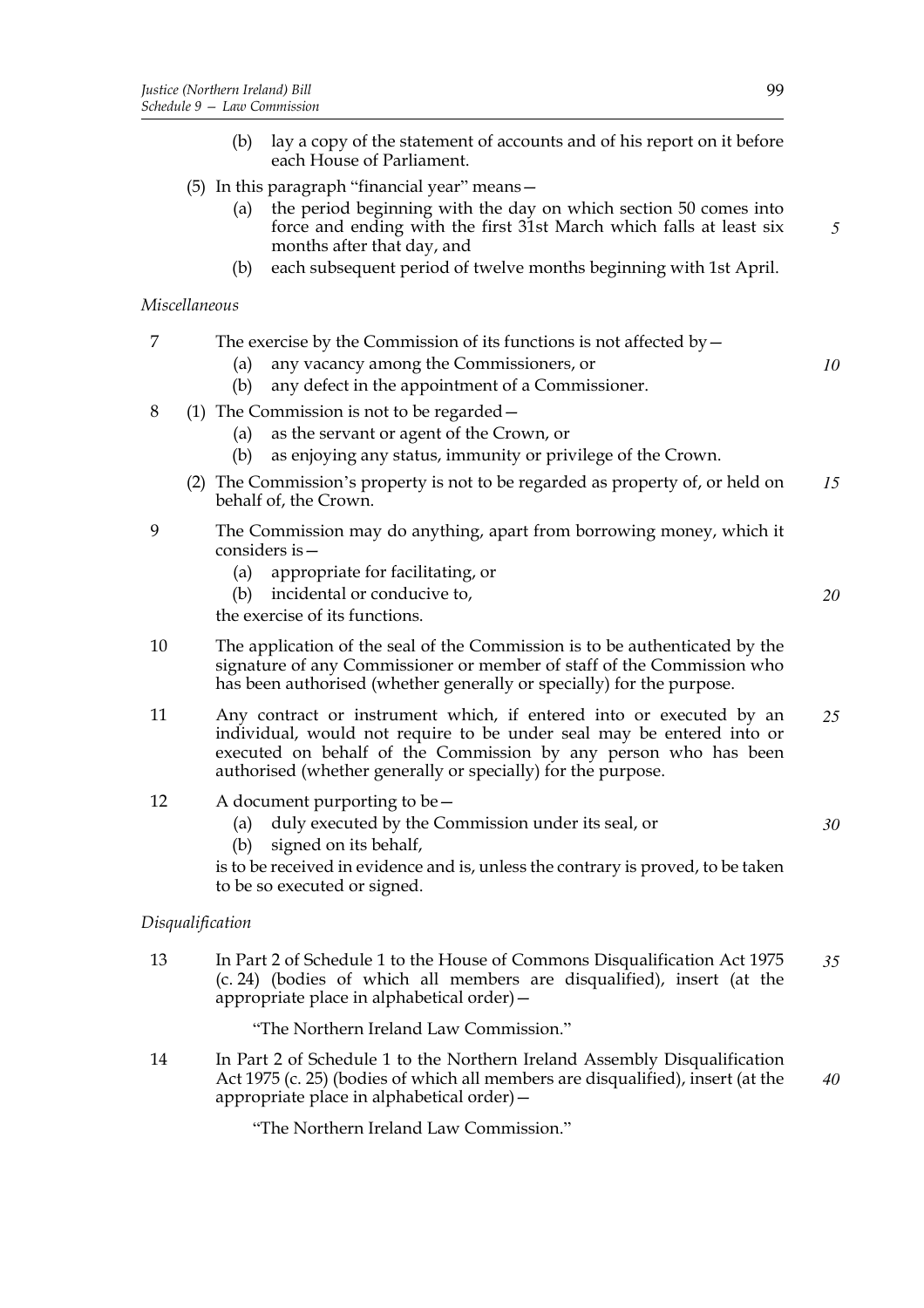## *Freedom of information*

15 In Part 7 of Schedule 1 to the Freedom of Information Act 2000 (c. 36) (public authorities), insert (at the appropriate place in alphabetical order)—

"The Northern Ireland Law Commission."

## SCHEDULE 10 Section 62

#### YOUTH JUSTICE ORDERS: ENFORCEMENT ETC.

 The Schedule to be inserted after Schedule 1 to the Criminal Justice (Children) (Northern Ireland) Order 1998 (S.I. 1998/1504 (N.I. 9)) is as follows—

"SCHEDULE 1A Articles 36D, 36I and 36K

# BREACH, REVOCATION AND AMENDMENT OF REPARATION ORDERS, COMMUNITY RESPONSIBILITY ORDERS AND YOUTH CONFERENCE ORDERS

#### *Introductory*

- 1 (1) In this Schedule "relevant order" means a reparation order, a community responsibility order or a youth conference order.
	- (2) In this Schedule "the appropriate court", in relation to a relevant order, means a youth court acting for the petty sessions district for the time being named in the order under Article 36D(1), 36I(1) or  $36K(5)$ .
	- (3) For the purposes of this Schedule a relevant order made on an appeal brought from a magistrates' court is to be treated as if made by the magistrates' court; and a relevant order made on appeal brought from the Crown Court or from the Court of Appeal is to be treated as if made by the Crown Court. *20*

*Breach of relevant order*

- 2 (1) Paragraphs 3 and 4 make provision for dealing with an offender if, while a relevant order is in force in respect of him, it is proved to the satisfaction of the appropriate court, on the application of the responsible officer, that the offender has failed to comply with any requirement of the order.
	- (2) But nothing in those paragraphs prevents the appropriate court from making an order revoking, amending or extending the relevant order under paragraph 5 in such circumstances.
	- (3) In dealing with an offender under paragraph 3 or 4, a court must take into account the extent to which he has complied with the requirements of the relevant order.
	- (4) An offender who is required by a youth conference order to submit to treatment for a mental condition, or for a dependency on

*5*

*15*

*10*

*25*

*30*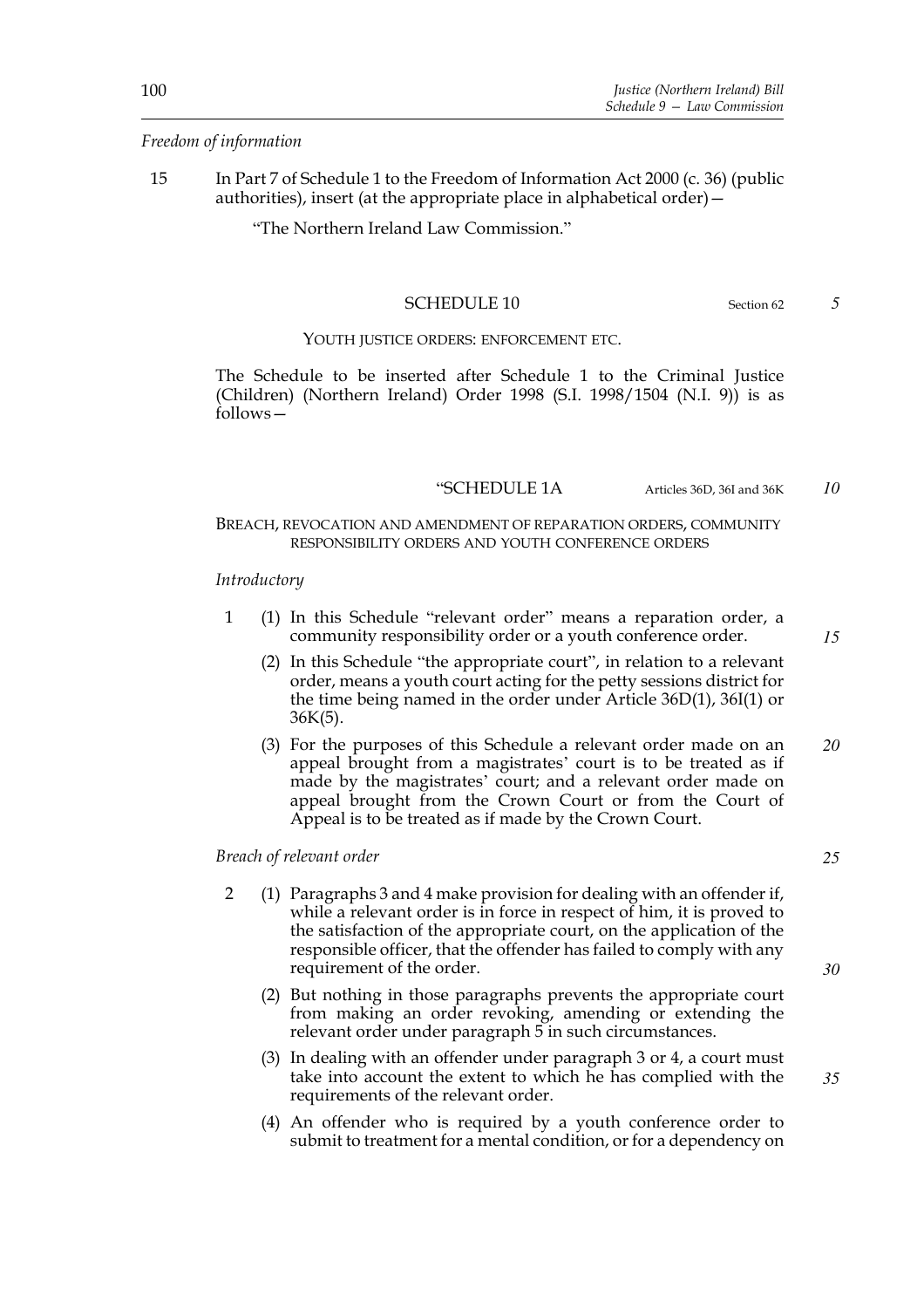drugs or alcohol, is not to be treated for the purposes of paragraph 3 or 4 as having failed to comply with that requirement on the ground only that he has refused to undergo any treatment if, in the opinion of the court, his refusal was reasonable having regard to all the circumstances.

## *Order as punishment for breach*

- 3 (1) The court may—
	- (a) in the case of a reparation order, make an attendance centre order in respect of the offender; or
	- (b) in the case of a community responsibility order or a youth conference order, make an attendance centre order or a community service order in respect of him. *10*
	- (2) The court may make an order under sub-paragraph (1) whether or not it also makes an order revoking, amending or extending the relevant order under paragraph 5.
	- (3) Articles 37 and 38 of this Order have effect in relation to attendance centre orders under sub-paragraph (1), but as if the references in paragraph (1) of Article 37 to any court having (or, but for certain provisions, having) the power mentioned in that paragraph were to the appropriate court.
	- (4) Article 13(1), (4), (6), (7)(b) to (9) and (11) and Article 14 of the Criminal Justice (Northern Ireland) Order 1996 (NI 24) have effect in relation to community service orders under sub-paragraph  $(1)(b)$ , but as if  $-$ 
		- (a) the reference in paragraph (1) of Article 13 to a court by or before which a person is convicted of an offence punishable with imprisonment were to the appropriate court; and *25*
		- (b) the reference in that paragraph to the age of a person when convicted were to his age when the appropriate court determines that he has failed to comply with any requirement in a community responsibility order or youth conference order. *30*
	- (5) Article 13(2) of that Order has effect in relation to community service orders under sub-paragraph (1)(b), but as if for paragraphs (a) and (b) there were substituted "not more than 60 hours".
	- (6) Schedule 2 to that Order has effect in relation to a community service order under sub-paragraph (1)(b), but as if references to the offence were to the failure to comply with the order in respect of which the community service order was made.
	- (7) Article 8(1) and (2) and Article 9 of that Order do not apply to any order under sub-paragraph (1).

*Re-sentencing for breach*

- 4 (1) Where the relevant order was made by a magistrates' court, the appropriate court may (instead of making an order under paragraph 3)—
	- (a) revoke the order (if it is still in force); and

*20*

*15*

*5*

*35*

*40*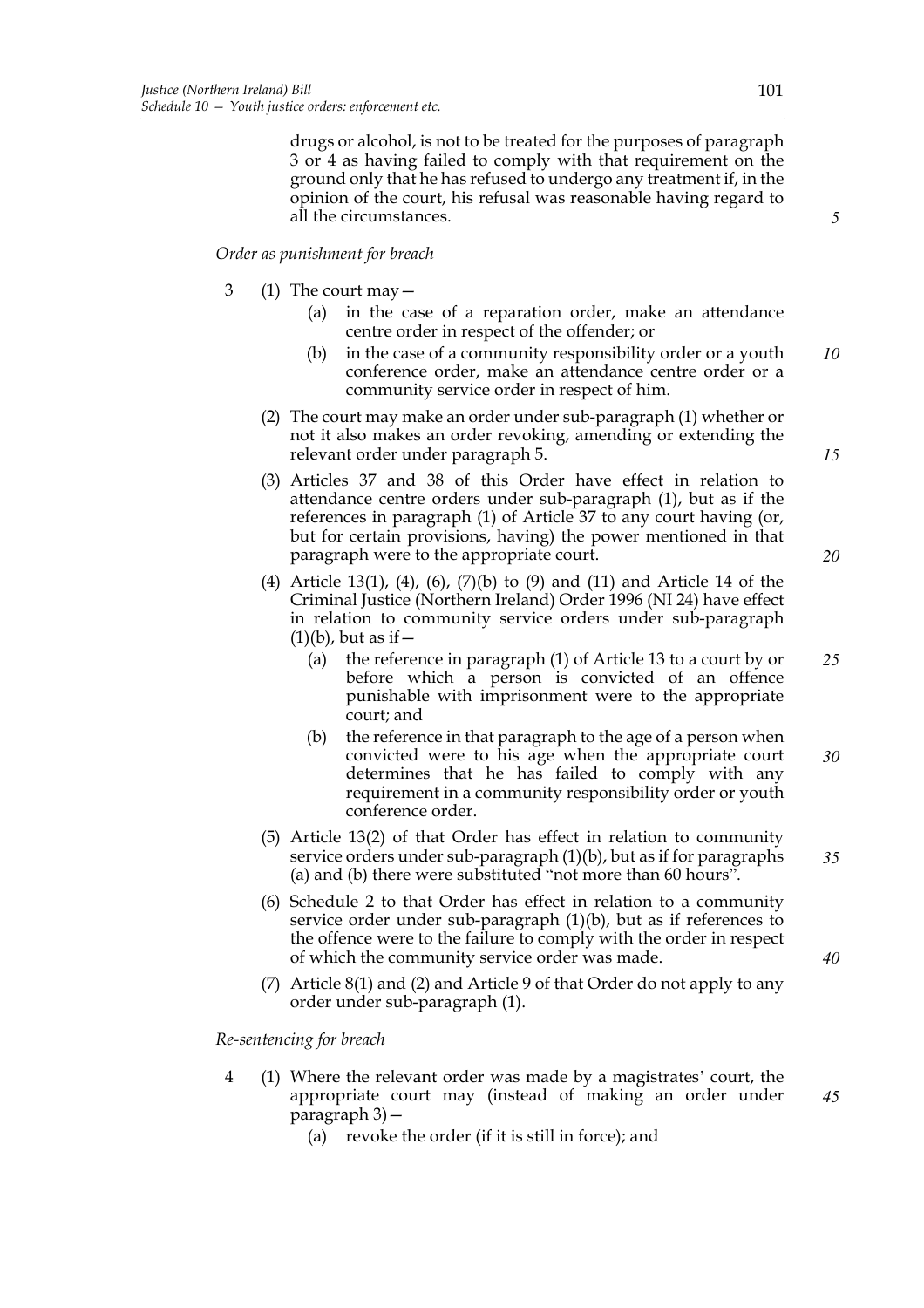- (b) deal with the offender, for the offence in respect of which it was made, in any way in which it could deal with him if he had just been found guilty of the offence by the court.
- (2) Where the relevant order was made by the Crown Court, the appropriate court may (instead of making an order under paragraph 3) commit the offender to custody or release him on bail until he can be brought or appear before the Crown Court.
- (3) Where the appropriate court deals with an offender under subparagraph (2), it must send to the Crown Court a certificate signed by a District Judge (Magistrates' Courts) giving—
	- (a) particulars of the offender's failure to comply with the requirement in question; and
	- (b) such other particulars of the case as may be desirable;

and a certificate purporting to be so signed is admissible as evidence of the failure before the Crown Court.

- (4) Where it is proved to the satisfaction of the Crown Court that an offender brought or appearing before the court by virtue of subparagraph (2) has failed to comply with the requirement in question, the court may—
	- (a) revoke the order (if it is still in force); and
	- (b) deal with the offender, for the offence in respect of which it was made, in any way in which it could deal with him if he had just been found guilty of the offence by or before the court.
- (5) In proceedings before the Crown Court under sub-paragraph (4) any question whether the offender has failed to comply with the requirements of the relevant order is to be determined by the Crown Court and not by the verdict of a jury. *25*
- (6) In dealing under this paragraph with an offender who has wilfully and persistently failed to comply with a requirement, the court may assume that he has refused to give his consent to a community sentence which has been proposed by the court and requires that consent or a youth conference order. *30*

*Revocation, amendment and extension of relevant order*

- 5 (1) If, while a relevant order is in force in respect of an offender, it appears to the relevant court, on the application of the responsible officer or the offender, that it is appropriate to do so, the court may— *35*
	- (a) make an order revoking the relevant order;
	- (b) make an order amending the relevant order; or
	- (c) make an order extending the period specified in Article  $3C(5)$ ,  $36C(3)(b)$  or  $36G(4)$ .
	- (2) In this paragraph "the relevant court" means—
		- (a) the appropriate court, if the relevant order was made by a magistrates' court; and
		- (b) the Crown Court, if the relevant order was made by the Crown Court.

*10*

*5*

*20*

*40*

*45*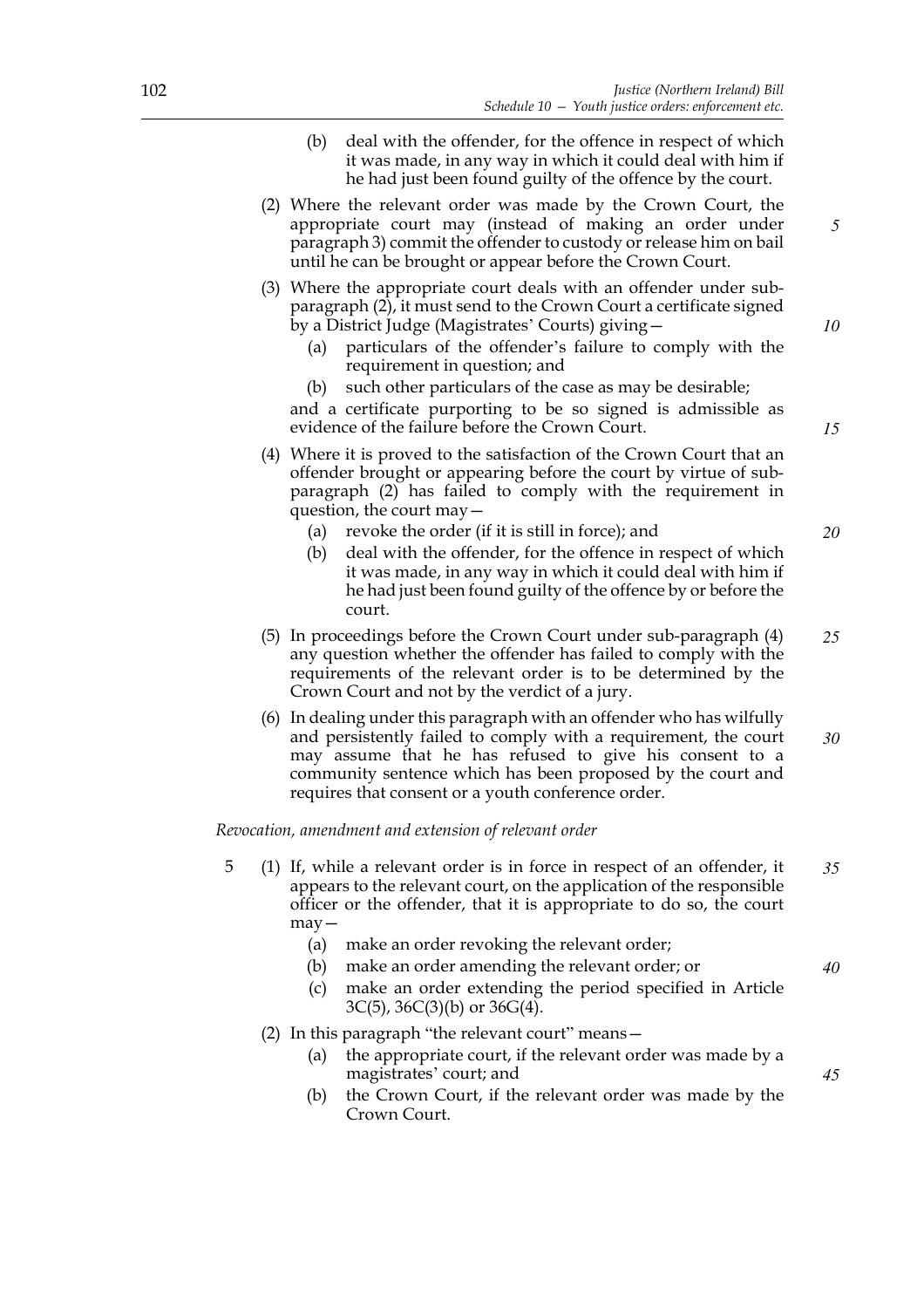- (3) The relevant court may make an order under paragraph (c) of subparagraph (1) whether or not it also makes an order under paragraph (b) of that sub-paragraph.
- (4) An order under sub-paragraph (1)(b) may amend a relevant order  $by -$ 
	- (a) cancelling any provision of it; or
	- (b) inserting in it (either in addition to or in substitution for any of its provisions) any provision which the relevant court could include if it were then making the order.
- (5) The relevant court must not make an order under sub-paragraph (1)(b) or (c) unless the offender consents. *10*
- (6) But sub-paragraph (5) does not apply to an order—
	- (a) cancelling a requirement of the relevant order;
	- (b) reducing the period of any requirement;
	- (c) substituting a new petty sessions district for the one specified in the relevant order; or *15*
	- (d) substituting a new responsible officer for the one specified in the relevant order.
- (7) The relevant court must not make an order under sub-paragraph (1) amending a youth conference order on the application of the offender unless the relevant court has consulted the responsible officer. *20*
- (8) The relevant court must not make an order under sub-paragraph (1)(b) or (c) in relation to a reparation order or youth conference order which affects any action required to be taken by the offender in relation to another person unless that other person agrees. *25*
- (9) The relevant court must not make an order under sub-paragraph (1)(b) or (c) in relation to a youth conference order which affects any action falling to be taken by a person other than the offender unless that person agrees.
- (10) Where an application under sub-paragraph (1)(a) for the revocation of a relevant order is dismissed, no further application for its revocation may be made under that sub-paragraph by any person except with the consent of the relevant court.

*Dealing with relevant order when sentencing after subsequent conviction*

- 6 (1) This paragraph applies where an offender in respect of whom a relevant order is in force is dealt with for an offence by the appropriate court, a court of summary jurisdiction other than the appropriate court or the Crown Court.
	- (2) The court may do anything which it could do under paragraph 5 in relation to the order if an application were made to it by the responsible officer (and, in the case of a court which is not the relevant court, it were the relevant court). *40*
	- (3) If the court is the appropriate court or a court of summary jurisdiction other than the appropriate court and the order was made by the Crown Court, sub-paragraph (2) does not apply but *45*

*5*

*30*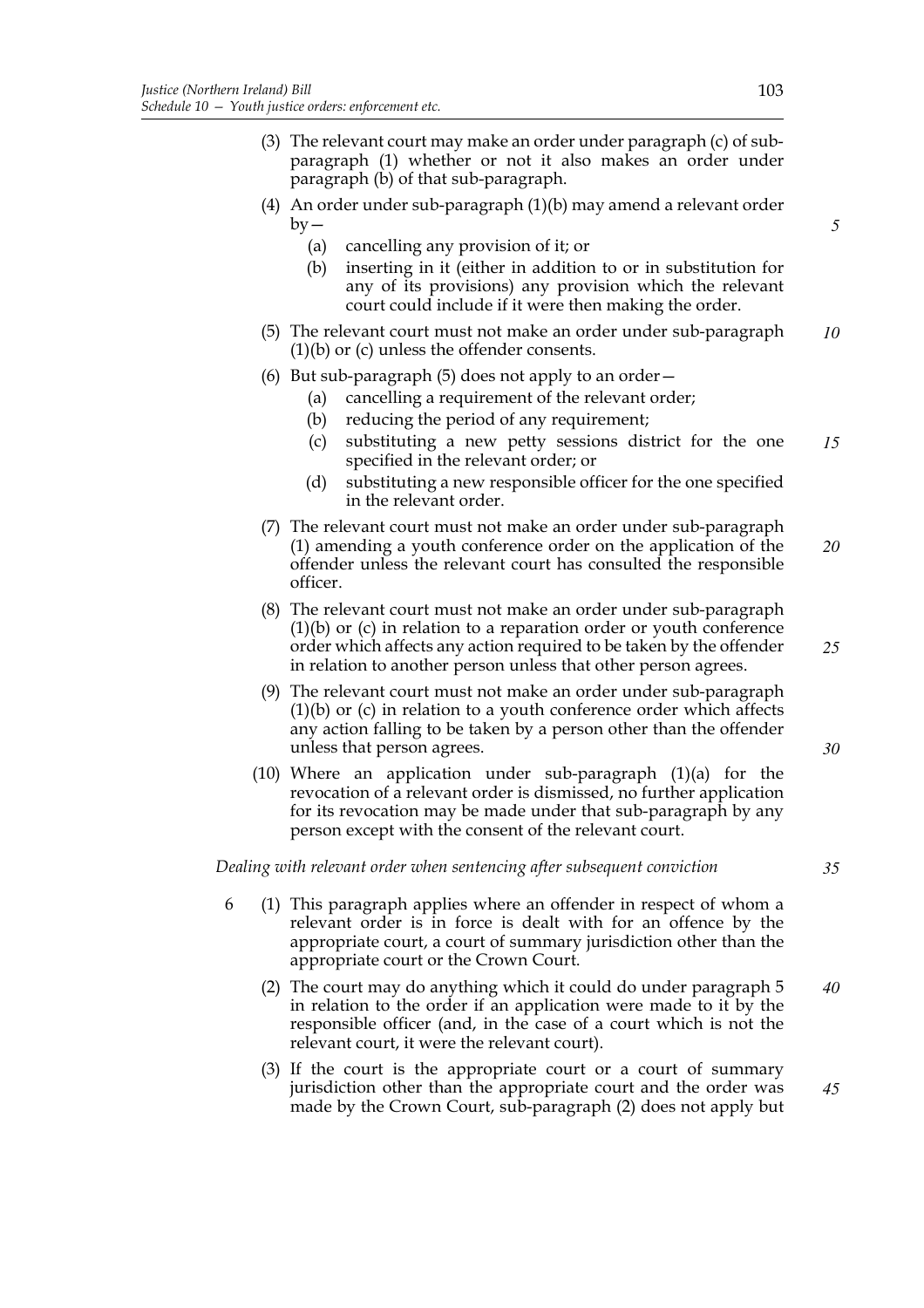the court may commit the offender to custody or release him on bail until he can be brought or appear before the Crown Court.

- (4) Where a court deals with an offender's case under sub-paragraph (3), it must send to the Crown Court such particulars of the case as may be desirable.
- (5) Where by virtue of that sub-paragraph an offender is brought or appears before the Crown Court, the Crown Court may do anything which it could do under paragraph 5 if an application were made to it by the responsible officer.

*Copies of revoking, amending or extending order*

- 7 (1) On the making of an order under this Schedule revoking, amending or extending a relevant order, the clerk to the court must immediately give a copy of the revoking, amending or extending order to the responsible officer.
	- (2) The responsible officer must give a copy of the revoking, amending or extending order to— *15*
		- (a) the offender subject to the relevant order; and
		- (b) his parent or guardian or, if he is in the care of an authority (within the meaning of the Children (Northern Ireland) Order 1995 (NI 2)), a social worker of the authority.
	- (3) Where an amending order amends a relevant order by substituting a new petty sessions district for the one specified in the relevant order, the clerk to the court must also send to the clerk of petty sessions for the new district—
		- (a) a copy of the amending order; and
		- (b) such documents and information relating to the case as he considers likely to be of assistance to a youth court acting for that district in exercising its functions in relation to the order.

*Presence of offender in court, remands etc.*

- 8 (1) Where the responsible officer makes an application to a court under paragraph 2 or 5, he may bring the offender before the court; and, subject to sub-paragraph (8), a court must not make an order under paragraph 3, 4, 5 or 6 unless the offender is present before the court.
	- (2) The court to which an application under paragraph 2 or 5 is made, or which is considering exercising its powers under paragraph 6, may issue a summons or warrant for the purpose of securing the attendance of the offender before it.
	- (3) Where the offender has failed to appear in answer to a summons, the court must not issue a warrant under sub-paragraph (2) for his arrest unless it is proved that— *40*
		- (a) the summons was duly served on him;
		- (b) he is evading service; or
		- (c) the summons cannot be served on him.

*45*

*10*

*5*

*25*

*30*

*35*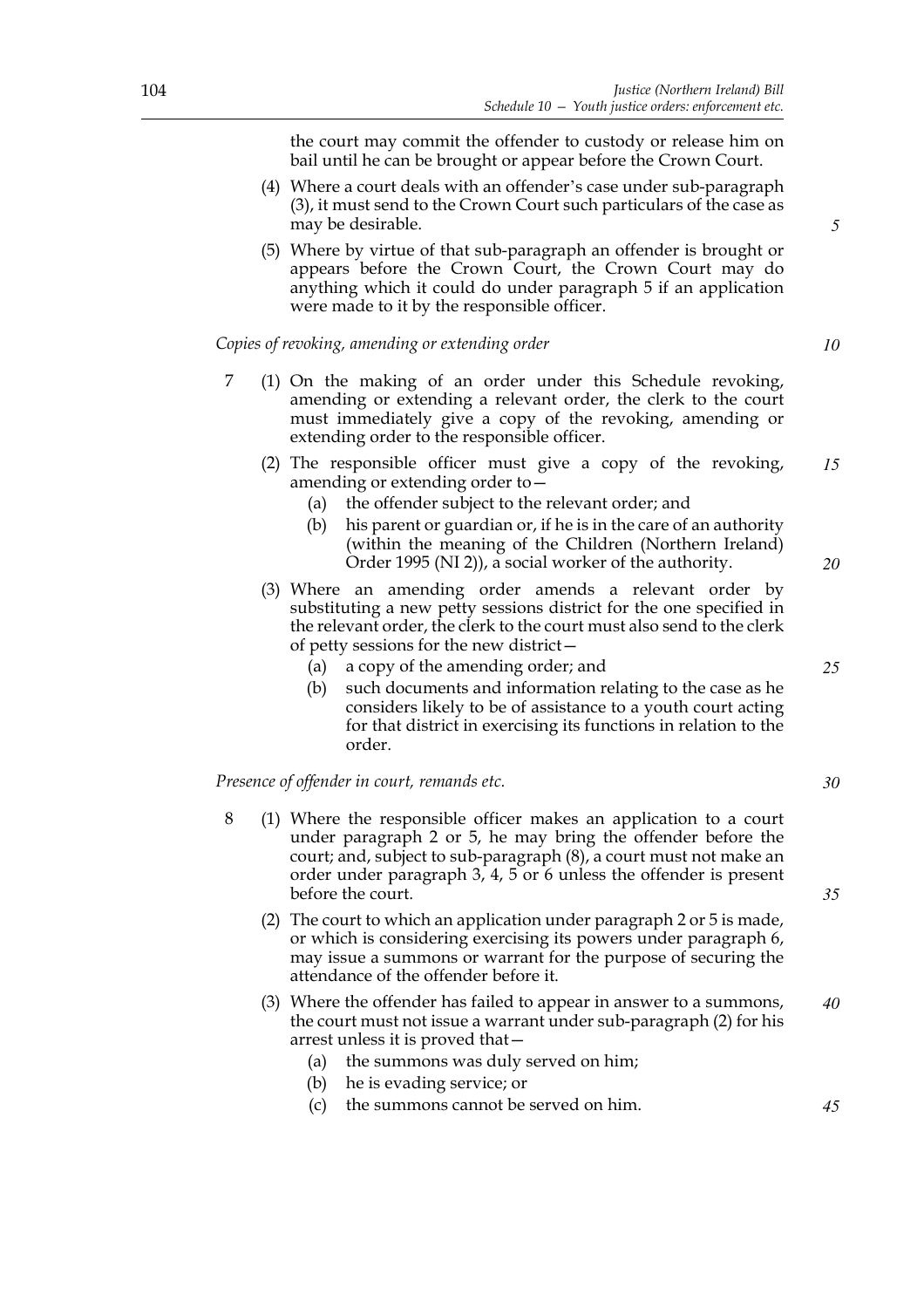- (4) Where the offender has failed to appear at an adjourned hearing, the court must not issue a warrant under sub-paragraph (2) unless it is satisfied that reasonable steps have been taken to bring to his attention notice of the time and place of the adjourned hearing.
- (5) Where the offender is arrested under a warrant issued under subparagraph (2) and cannot be brought immediately before the court by which the warrant was issued, the person in whose custody he  $is-$ *5*
	- (a) may make arrangements for his detention in a place of safety for a period of not more than 72 hours from the time of the arrest (and it is lawful for him to be detained under the arrangements); and *10*
	- (b) must within that period bring him before the Crown Court (if the warrant was issued by that court and it is reasonably practicable to bring him before that court within that period) or (otherwise) a youth court. *15*
- (6) Where an offender is brought under sub-paragraph (5)(b) before a youth court which is not the court by which the warrant was issued, that youth court may—
	- (a) direct that he be immediately released on bail until he can appear before the court by which the warrant was issued; or *20*
	- (b) remand him to the place to which it would remand him if making an order under Article 13, or (if he is aged 18 or over) to a remand centre, until he can be brought before that court.
- (7) Where an application is made to a court under paragraph 2 or 5, or a court is considering exercising its powers under paragraph 6, the court may remand (or further remand) the offender as specified in paragraph  $(6)(b)$  if  $-$ 
	- (a) a warrant has been issued under sub-paragraph (2) for the purpose of securing his attendance before the court; or
	- (b) the court considers that remanding (or further remanding) him will enable information to be obtained which is likely to assist the court in deciding whether and, if so, how to exercise its powers.
- (8) A court may make an order under paragraph 5 in the absence of the offender if the effect of the order is confined to one or more of the following—
	- (a) revoking the relevant order;
	- (b) cancelling a requirement of the relevant order;
	- (c) reducing the period of any requirement;
	- (d) substituting a new petty sessions district for the one specified in the relevant order; and
	- (e) substituting a new responsible officer for the one specified in the relevant order." *45*

*25*

*30*

*35*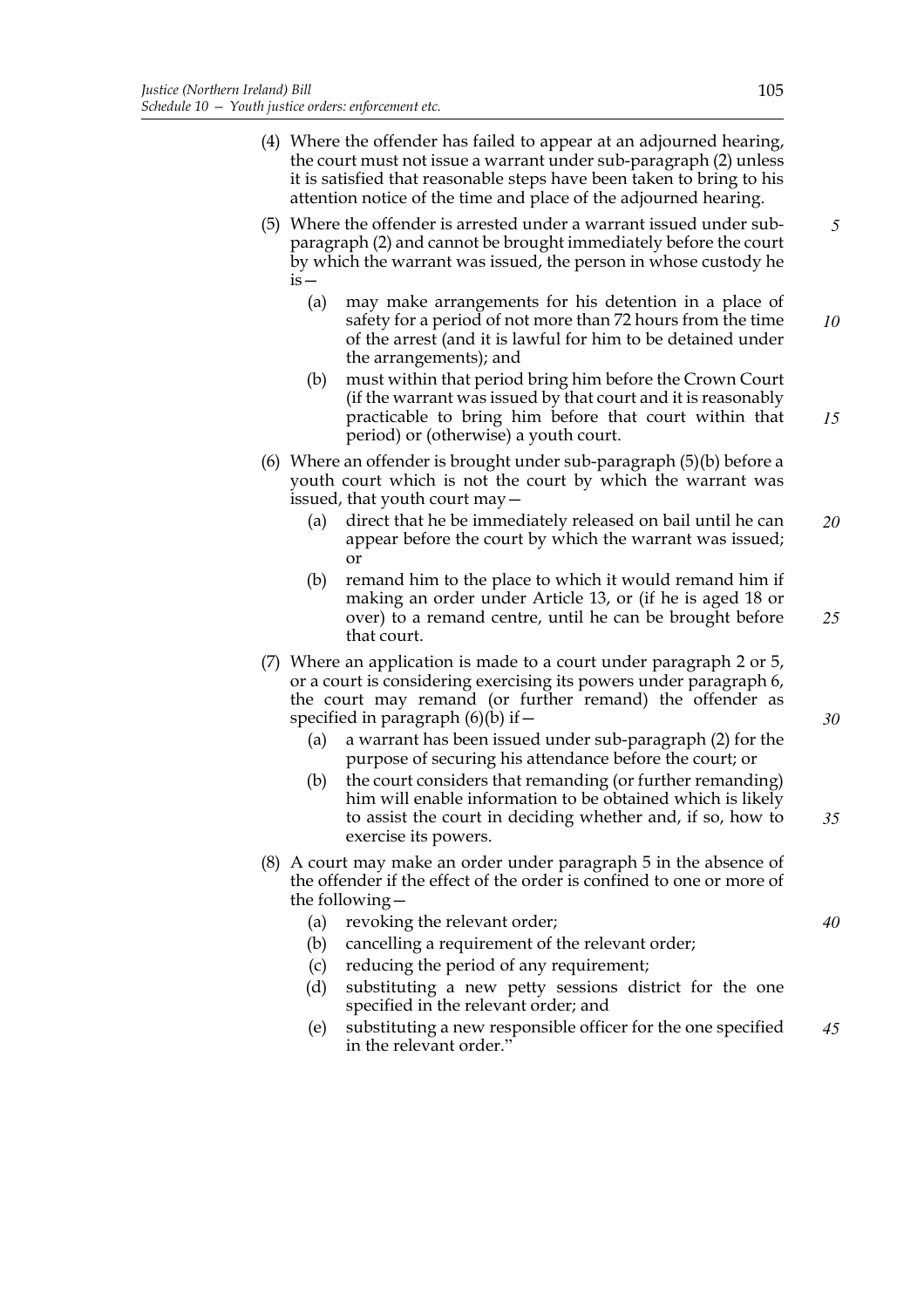#### SCHEDULE 11 Section 63

#### EXTENSION OF YOUTH JUSTICE SYSTEM TO 17 YEAR OLDS

*Costs in Criminal Cases Act (Northern Ireland) 1968 (c. 10 (N.I.))*

1 In section 2(1A) of the Costs in Criminal Cases Act (Northern Ireland) 1968 (costs ordered by magistrates' court to be paid by person under 17 not to exceed amount of fine imposed on him), for "seventeen" substitute "eighteen". *5*

*Treatment of Offenders Act (Northern Ireland) 1968 (c. 29 (N.I.))*

2 In section 9(1) of the Treatment of Offenders Act (Northern Ireland) 1968 (remand and committal of persons between 17 and 21), for "seventeen" substitute "eighteen". *10*

*Rehabilitation of Offenders (Northern Ireland) Order 1978 (S.I. 1978/1908 (N.I. 27))*

- 3 In Article 6(2) of the Rehabilitation of Offenders (Northern Ireland) Order 1978 (rehabilitation periods for certain orders)—
	- (a) in paragraph (a), for "seventeen" substitute "eighteen", and
	- (b) in the heading of Table A, for "17" substitute "18".

*Magistrates' Courts (Northern Ireland) Order 1981 (S.I. 1981/1675 (N.I. 26))*

4 In Article 45(4) of the Magistrates' Courts (Northern Ireland) Order 1981 (summary trial of persons 17 or over)), for "seventeen" substitute "eighteen".

*Treatment of Offenders (Northern Ireland) Order 1989 (S.I. 1989/1344 (N.I. 15))*

5 In Article 13(1) of the Treatment of Offenders (Northern Ireland) Order 1989 (removal to young offenders centre of persons between 17 and 21), for "17" substitute "18".

*Criminal Justice (Northern Ireland) Order 1994 (S.I. 1994/2795 (N.I. 15))*

6 In Article 14(11) of the Criminal Justice (Northern Ireland) Order 1994 (compensation to be paid under compensation order made against offender under 17 not to exceed £1,000), for "17" substitute "18". *25*

*Criminal Justice (Northern Ireland) Order 1996 (S.I 1996/3160 (N.I. 24))*

- 7 The Criminal Justice (Northern Ireland) Order 1996 has effect subject to the following amendments.
- 8 In Article 5(9) (conditional discharge in case of offender under 17: exercise of powers once 17 or over), for "17" (in both places) substitute "18".
- 9 In Article 6(2) (effect of discharge where offender 17 or over), for "17" substitute "18".
- 10 In Article 7(1)(b) (power to require offender between 14 and 17, or his parent or guardian, to give security for good behaviour of offender), for "17" substitute "18". *35*

*20*

*15*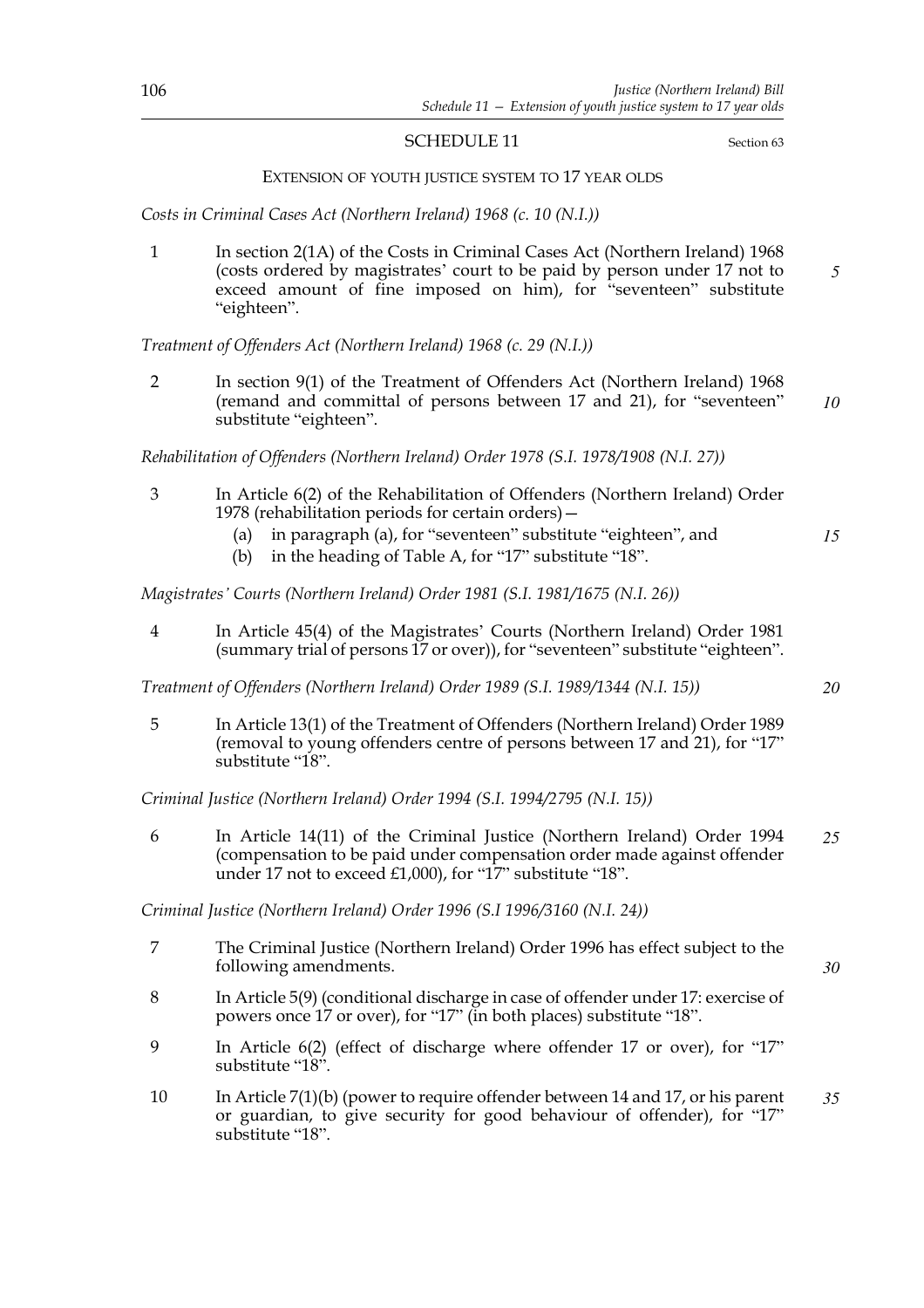11 In Article 9(5) (court not to dispense with need for pre-sentence report before passing community sentence on person under 17 unless it relies on previous report), for "17" substitute "18". 12 In Article 21(3) (court not to dispense with need for pre-sentence report before passing custodial sentence on person under 17 unless it relies on previous report), for "17" substitute "18". 13 In Article 29(4)(c) (fixing of fine where parent or guardian of offender under 17 has failed to comply with financial circumstances order etc.), for "17" substitute "18". 14 In Article 31(3) (false statements as to financial circumstances in cases where persons charged are under 17), for "17" substitute "18". 15 In Article 34(2) (copy of report of probation officer to be given to parent or guardian of offender under 17), for "17" substitute "18". *Criminal Justice (Children) (Northern Ireland) Order 1998 (S.I. 1998/1504 (N.I. 9))* 16 The Criminal Justice (Children) (Northern Ireland) Order 1998 has effect subject to the following amendments. 17 In Article 2(2) (interpretation), in the definitions of "adult" and "child", for "17" substitute "18". 18 In Article 30(2) and (3) (powers of youth court where child becomes an adult), for "17" substitute "18". 19 In Article 45 (punishment of certain grave crimes) – (a) in paragraph (1), for "under the age of 18" substitute "a child", (b) in paragraphs (4) and (5), for "person" substitute "child", and (c) in paragraph (6), for "person will, in the opinion of the Secretary of State, attain the age of 18" substitute "child will, in the opinion of the Secretary of State, become an adult". 20 In Article 53 (parental responsibility for children in juvenile justice centres), for "person detained by the managers of a juvenile justice centre is under the age of 18" substitute "child is being detained by the managers of a juvenile justice centre". 21 In Article 54 (escapes from juvenile justice centres)— (a) in paragraph (1), for "under the age of 18" substitute "still a child", (b) omit paragraph (3)(b), and (c) in paragraph (4), for "paragraph (3)(b)(ii) or (c)" substitute "paragraph (3)(c)". *5 10 15 20 25 30 35*

*Terrorism Act 2000 (c. 11)*

- 22 The Terrorism Act 2000 has effect subject to the following amendments.
- 23 In section 70(5) (young persons charged with scheduled offence and held in custody), for "seventeen" substitute "eighteen".
- 24 In section 78(3) (punishment of children on conviction on indictment of scheduled offence), for "17" substitute "18". *40*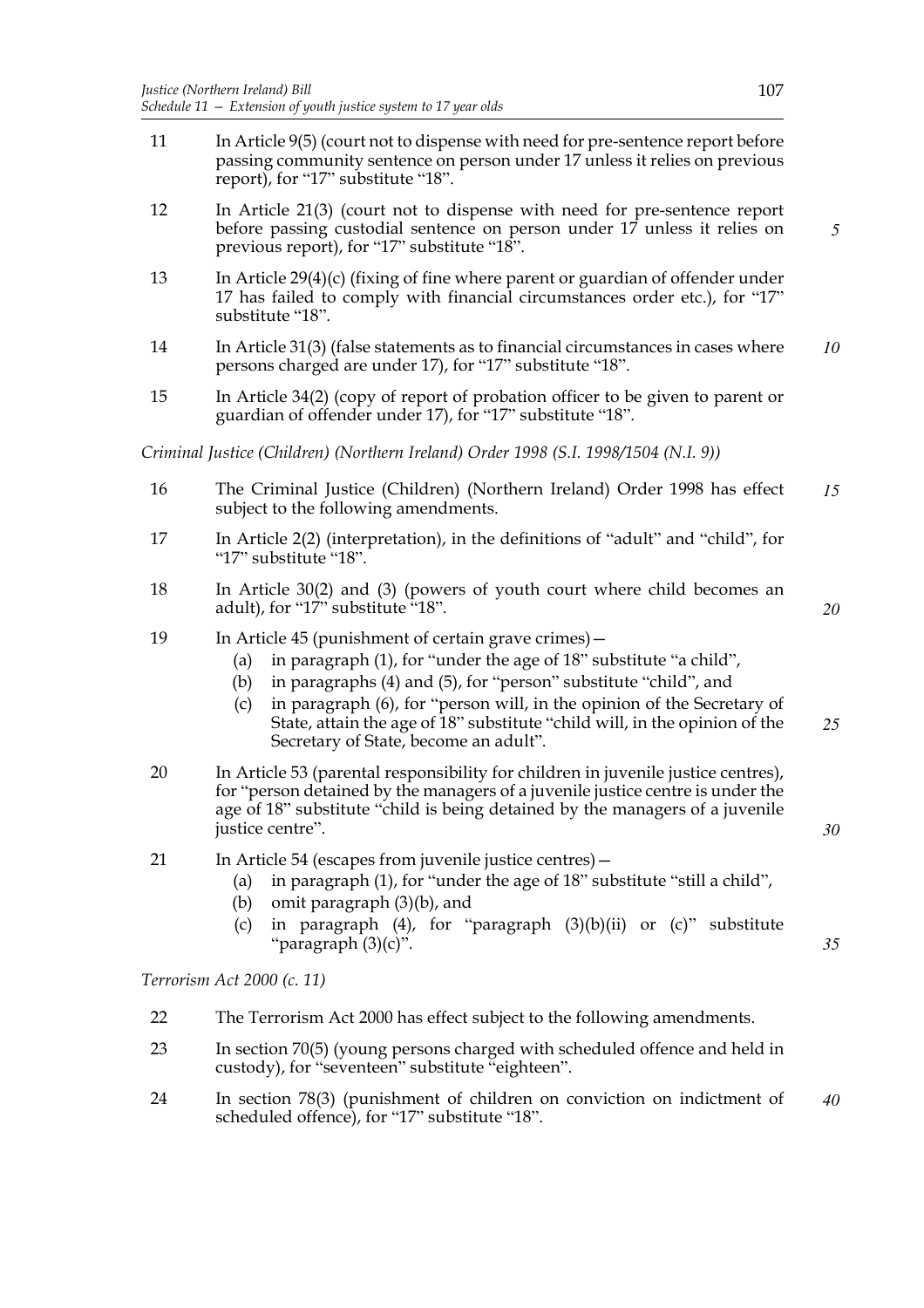## SCHEDULE 12 Section 83

#### MINOR AND CONSEQUENTIAL AMENDMENTS

*Criminal Justice Act (Northern Ireland) 1945 (c. 15 (N.I.))*

1 Section 18(3) of the Criminal Justice Act (Northern Ireland) 1945 (prosecution of offences against a corporation) shall continue to have effect with the substitution (originally made by Article 10 of the Prosecution of Offences (Northern Ireland) Order 1972 (S.I. 1972/538 (N.I. 1))) of "an indictment has been presented" for the words from "a grand jury" to "a true Bill". *5*

*Interpretation Act (Northern Ireland) 1954 (c. 33 (N.I.))*

2 Section 20(3) of the Interpretation Act (Northern Ireland) 1954 (offences by bodies corporate) shall continue to have effect with the substitution (originally made by Article 9(3) of the Prosecution of Offences (Northern Ireland) Order 1972) of "except by or with the consent of the Attorney-General or the Director of Public Prosecutions for Northern Ireland" for "except upon the direction of the Attorney-General". *15*

*County Courts Act (Northern Ireland) 1959 (c. 25 (N.I.))*

- 3 The County Courts Act (Northern Ireland) 1959 has effect subject to the following amendments.
- 4 (1) Section 102 (appointment and assignment of judges) is amended as follows.
	- (2) In subsection (4) (assignment of one judge to each division), for "one judge" substitute "one or more judges".
	- (3) In subsection (5) (judge assigned to Belfast or Londonderry to be Recorder), after "judge" insert ", or (if more than one) one of the judges".
- 5 In section 106(2) (salary payable to judge from date on which he takes the oaths required by section 105(3)), for "oaths required by section 105(3)" substitute "required oath or makes the required affirmation and declaration". *25*

*Electoral Law Act (Northern Ireland) 1962 (c. 14 (N.I.))*

6 Sections 73, 96, 97, 106(1) and 120 of, and paragraph 12 of Schedule 8 to, the Electoral Law Act (Northern Ireland) 1962 (prosecution of offences disclosed on election petitions) shall continue to have effect with the substitution (originally made by Article 9(1) of the Prosecution of Offences (Northern Ireland) Order 1972) of "The Director of Public Prosecutions for Northern Ireland" for "The Chief Crown Solicitor". *30 35*

*Law Commissions Act 1965 (c. 22)*

- 7 The Law Commissions Act 1965 has effect subject to the following amendments.
- 8 In section 1(1) (purpose of Law Commission), after "of the law" insert "of England and Wales".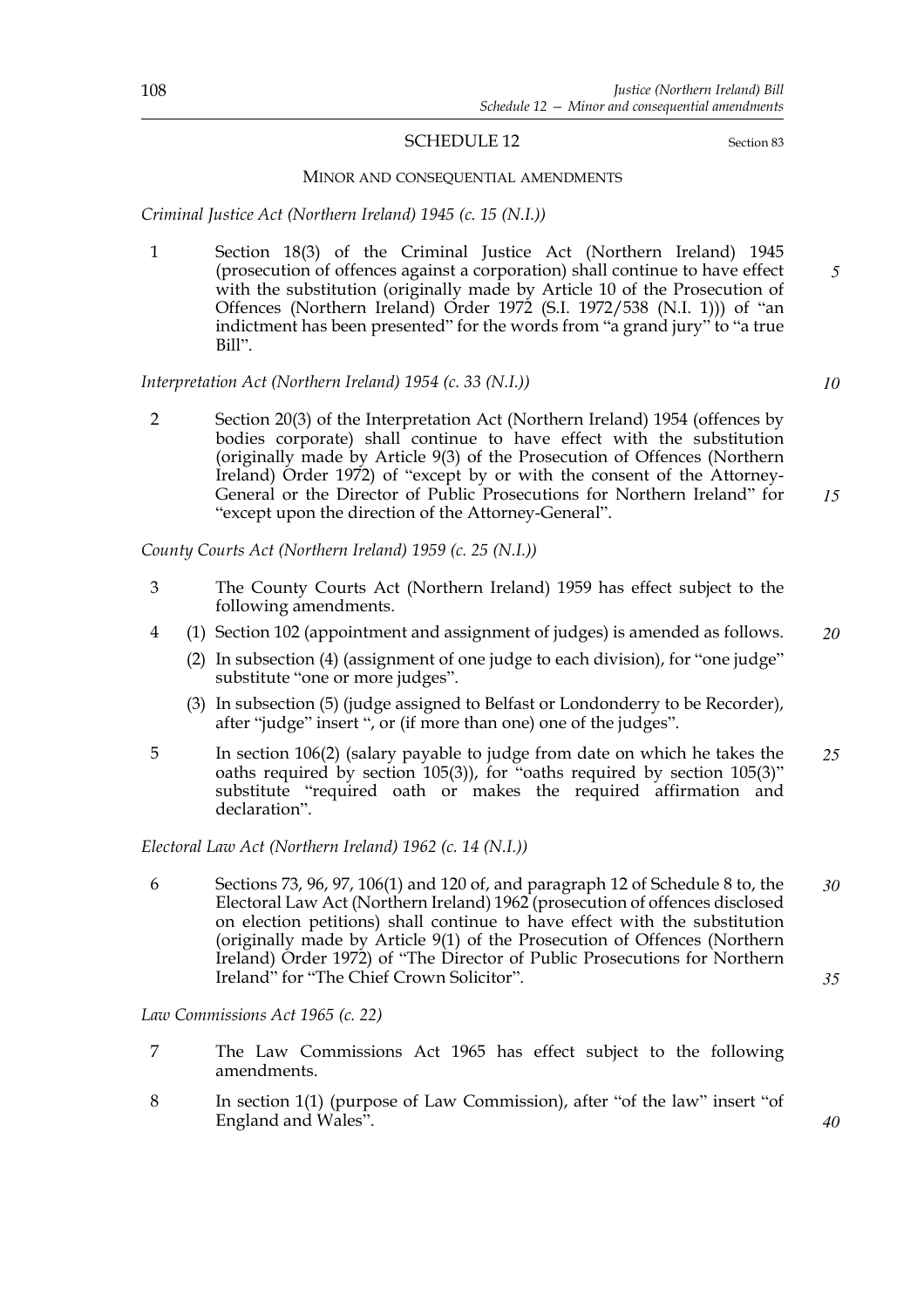9 In section 3(4) (duty of Law Commission and Scottish Law Commission to consult each other), insert at the end "and the Northern Ireland Law Commission".

*Administration of Justice Act 1973 (c. 15)*

- 10 The Administration of Justice Act 1973 has effect subject to the following amendments *5*
- 11 In section 9(5) (judicial salaries), after "Salaries payable" insert "under subsection  $(1)(d)$  shall be charged on and paid out of the Consolidated Fund of Northern Ireland and other salaries payable".
- 12 In section 12(1) (retirement of higher judiciary in event of incapacity), after "Northern Ireland" insert "(other than a judge to whom section 7 of the Justice (Northern Ireland) Act 2002 applies)". *10*

*Judicature (Northern Ireland) Act 1978 (c. 23)*

- 13 For section 14(1) of the Judicature (Northern Ireland) Act 1978 (vacation of office) substitute—
	- "(1) The Lord Chief Justice or a Lord Justice of Appeal may vacate his office by resignation in writing under his hand addressed to Her Majesty.
	- (1A) A judge of the High Court may vacate his office by resignation in writing under his hand addressed to the Office of the First Minister and deputy First Minister."

*Rehabilitation of Offenders (Northern Ireland) Order 1978 (S.I. 1978/1908 (N.I. 27))*

- 14 In Article 6(6) of the Rehabilitation of Offenders (Northern Ireland) Order 1978 (rehabilitation periods for certain orders), after paragraph (b) insert—
	- "(ba) a custody care order under Article 44A of that Order of 1998;". *25*

*Criminal Appeal (Northern Ireland) Act 1980 (c. 47)*

- 15 (1) Section 9 of the Criminal Appeal (Northern Ireland) Act 1980 (appeal to Court of Appeal) is amended as follows.
	- (2) In subsection  $(2)$ 
		- (a) in paragraph (a), after "1996" insert "or a youth conference order", and
		- (b) in paragraph (b), after "community order" insert "or the youth conference order".
	- (3) In subsection (3)(c), for "paragraph  $4(1)(a)$ " substitute "paragraph (a), or against whom an order is made under paragraph (b) or (c), of paragraph  $4(1)$ ". *35*
	- (4) After that subsection insert—
		- "(3A) A person may appeal to the Court of Appeal against a decision under paragraph 8 of Schedule 2 to the Criminal Justice (Northern Ireland) Order 1996 (S.I. 1996/3160 (N.I. 24)) not to revoke an order which is *40*

*30*

*15*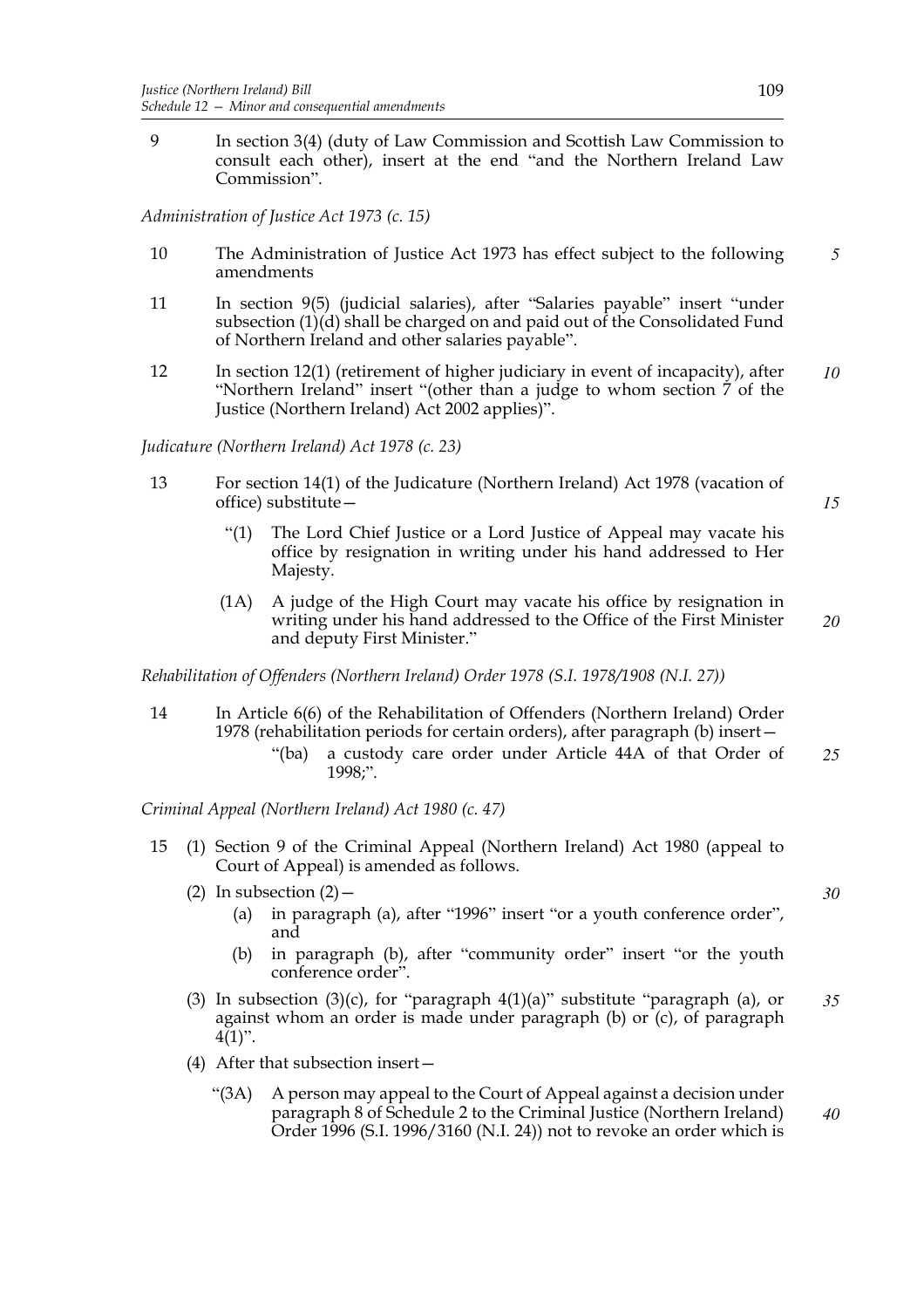in force with respect to him; and on such an appeal the Court of Appeal may do anything which the Crown Court could do under that paragraph.

(3B) A person may appeal to the Court of Appeal against the dismissal of an application to the Crown Court under paragraph 5 of Schedule 1A to the Criminal Justice (Children) (Northern Ireland) Order 1998 (S.I. 1998/1504 (N.I. 9)) to make an order under sub-paragraph (1) of that paragraph."

*Legal Aid, Advice and Assistance (Northern Ireland) Order 1981 (S.I. 1981/228 (N.I. 8))*

- 16 The Legal Aid, Advice and Assistance (Northern Ireland) Order 1981 has effect subject to the following amendments. *10*
- 17 In Article 1(3) (power to bring into force paragraphs 1(b) and 5 of Part 1 of Schedule 1 to that Order), for "Paragraphs 1(b) and 5" substitute "Paragraph  $1(b)$ ".
- 18 In Article 4(2) (relationship between legal advice and assistance and legal aid), after paragraph (a) insert— *15*
	- "(aa) at a time when—
		- (i) the Legal Aid Committee has informed him that legal aid is available to him in connection with those proceedings under a direction given under Article  $10A(1)(a)$ ; or *20*
		- (ii) the Lord Chancellor has informed him that legal aid is available to him in connection with those proceedings under a direction given under Article  $10A(1)(b)$ ,

and he has not been informed by the Legal Aid Committee or the Lord Chancellor that such legal aid has ceased to be so available; or"

- 19 In Article 13(3) (remuneration of persons giving legal aid), for "Article 10(6)(b)" substitute "Article 15A(b)".
- 20 After Article 15 insert—

*"Position of providers, parties etc.*

### **15A Legal aid not to affect normal rules**

Except as expressly provided by this Part or by regulations made under it—

- (a) the fact that the services of counsel or a solicitor are given by way of legal aid does not affect the relationship between or rights of counsel, solicitor and client or any privilege arising out of such a relationship; and
- (b) the rights conferred by or under this Part on a person receiving legal aid are not to affect the rights or liabilities of other parties to the proceedings or the principles on which the discretion of any court or tribunal is normally exercised." *40*

*35*

*25*

*30*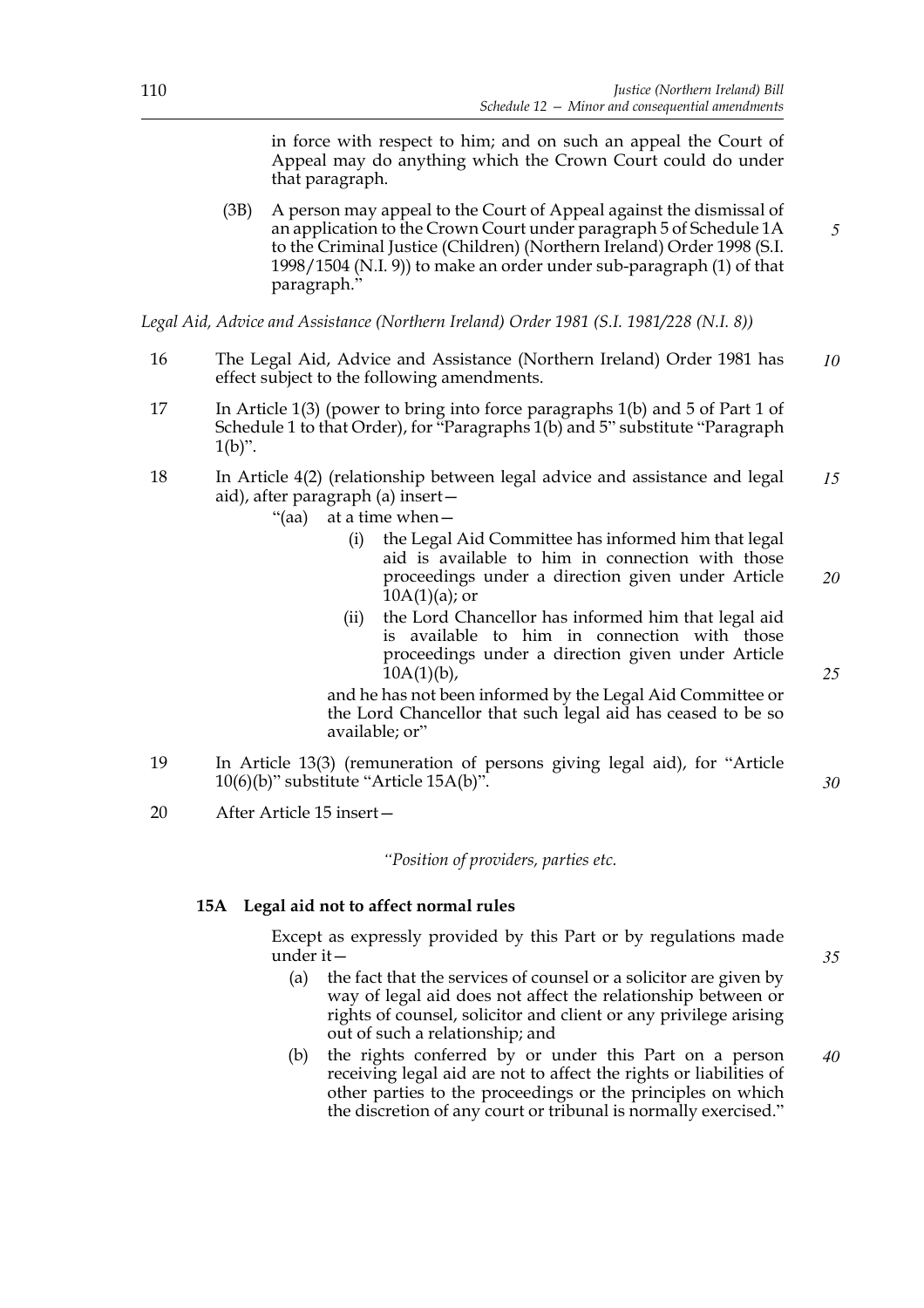- 21 In Article 26(3) (indemnity), after "12" insert "or a direction under Article  $10A(1)$ ". 22 In Article 27 (interpretation), after the definition of "legal aid" insert— ""Legal Aid Committee" means the committee of the Council of the Law Society established under Article 18;". 23 In Article 28(2) (free legal aid in the magistrates' court: representation by counsel), for "proceedings" substitute "defence". 24 In Article 31 (resolution of doubts), after "28," insert "28A,". 25 In Article 32 (statements for purposes of free legal aid), after "28," insert "28A,". 26 In Article 36(3) (rules about free legal aid in criminal proceedings), after paragraph (b) insert— "(bb) the form for the purpose of Article  $28A(2)(a)$ ;". 27 In Article 39 (interpretation of Part 3)— (a) after the definition of "the certifying authority" insert— ""child" has the meaning given in Article 2(2) of the Criminal Justice (Children) Northern Ireland) Order 1998 (NI 9); "court-ordered youth conference" has the meaning assigned to that expression by Article 33A(5) of the Criminal Justice (Children) (Northern Ireland) Order 1998;", (b) in the definition of "criminal aid certificate" after "28(1)," insert "28A(3),", and (c) after that definition insert— ""diversionary youth conference" has the meaning assigned to that expression by Article 10A(2) of the Criminal Justice (Children) (Northern Ireland) Order 1998;". 28 In the heading of Schedule 1 (proceedings for which legal aid may be given) for "PART 2 OF THIS ORDER" substitute "ARTICLE 9". *Magistrates' Courts (Northern Ireland) Order 1981 (S.I 1981/1675 (N.I. 26))* 29 The Magistrates' Courts (Northern Ireland) Order 1981 has effect subject to the following amendments. 30 In Article 47(6) (period of remand), after "1998" insert "; and (ba) a custody care order within the meaning of that Order". 31 (1) Article 140 (appeals to county court) is amended as follows. (2) In paragraph (2), for "made on conviction," substitute "passed on the person for the offence, whether on conviction or in subsequent proceedings,". (3) After that paragraph insert— "(2A) A person may appeal to a county court against— (a) a fine imposed under paragraph (a), or an order made under paragraph (b) or (c), of paragraph 3(1) of Schedule 2 to the Criminal Justice (Northern Ireland) Order 1996 (NI 24); *5 10 15 20 25 30 35 40*
	- (b) the dismissal of an application under Part 3 or 4 of that Schedule;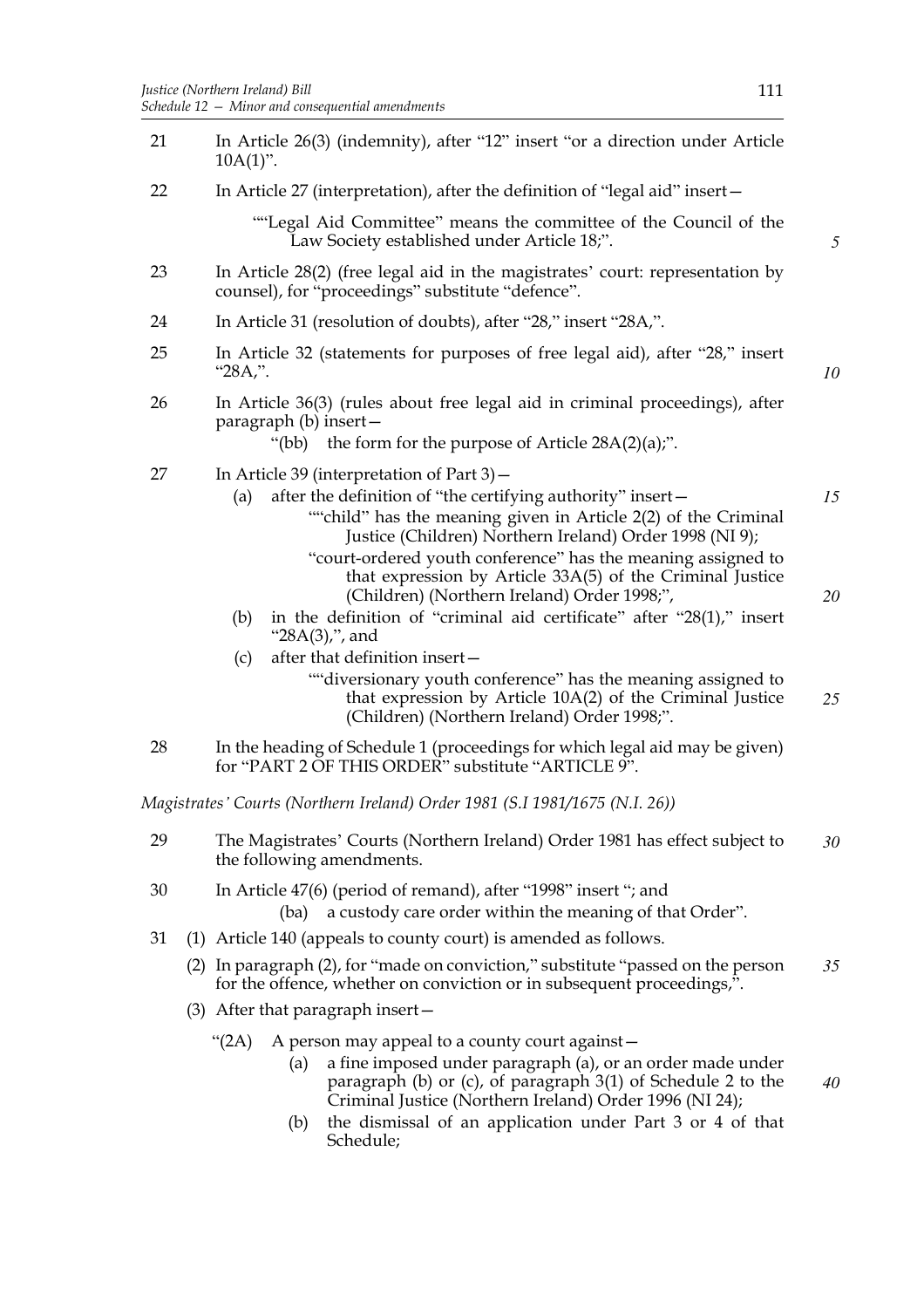- (c) an order made under Article  $44C(3)(a)$  or  $54(3)(a)$  of the Criminal Justice (Children) (Northern Ireland) Order 1998 (NI 9);
- (d) an order made under paragraph 3 of Schedule 1A to that Order; or
- (e) the dismissal of an application under paragraph 5 of that Schedule (otherwise than to the Crown Court) to make an order under sub-paragraph (1) of that paragraph."

*Child Abduction (Northern Ireland) Order 1985 (S.I. 1985/1638 (N.I. 17))*

- 32 The Child Abduction (Northern Ireland) Order 1985 has effect subject to the following amendments. *10*
- 33 In Article 3(7) (application of offence of abduction of child in care or subject to certain orders) insert at the end "or a custody care order."
- 34 (1) Paragraph 4 of the Schedule (modifications of Article 3 for children in certain cases) is amended as follows.
	- (2) In sub-paragraph (1), after "order" insert "or a custody care order".
	- (3) In sub-paragraph  $(2)(a)$ 
		- (a) after "consent of" insert ", in the case of a juvenile justice centre order," and
		- (b) after "juvenile justice centre" insert "or, in the case of a custody care order, the appropriate authority within the meaning of the Criminal Justice (Children) (Northern Ireland) Order 1998". *20*
	- (4) In sub-paragraph (3), insert at the end "and "custody care order" has the same meaning as in Article 44A of that Order."

*Mental Health (Northern Ireland) Order 1986 (S.I. 1986/ 595 (N.I. 4))*

- 35 The Mental Health (Northern Ireland) Order 1986 has effect subject to the following amendments.
- 36 In Article 44(8) (orders which can be made in conjunction with hospital or guardianship orders), for the words from "including" to the end substitute  $\dddot{\mathbf{v}}$  including juvenile justice centre orders and custody care orders under the Criminal Justice (Children) (Northern Ireland) Order 1998."
- 37 In Article 50A(7) (remitting persons for trial following detention in hospital)—
	- (a) after paragraph (d) insert "; or
		- (e) to secure accommodation;", and
	- (b) for "or juvenile justice centre" substitute ", juvenile justice centre or secure accommodation".
- 38 In Article 53(5)(a) (removal to hospital of certain persons serving sentences of imprisonment), for the words from "including" to "juvenile justice centre" substitute "including juvenile justice centre orders and custody care orders under the Criminal Justice (Children) (Northern Ireland) Order 1998".
- 39 (1) Article 56 (further provision as to prisoners under sentence) is amended as follows.
	- (2) In paragraph  $(1)$  -

*25*

*15*

*5*

*30*

*35*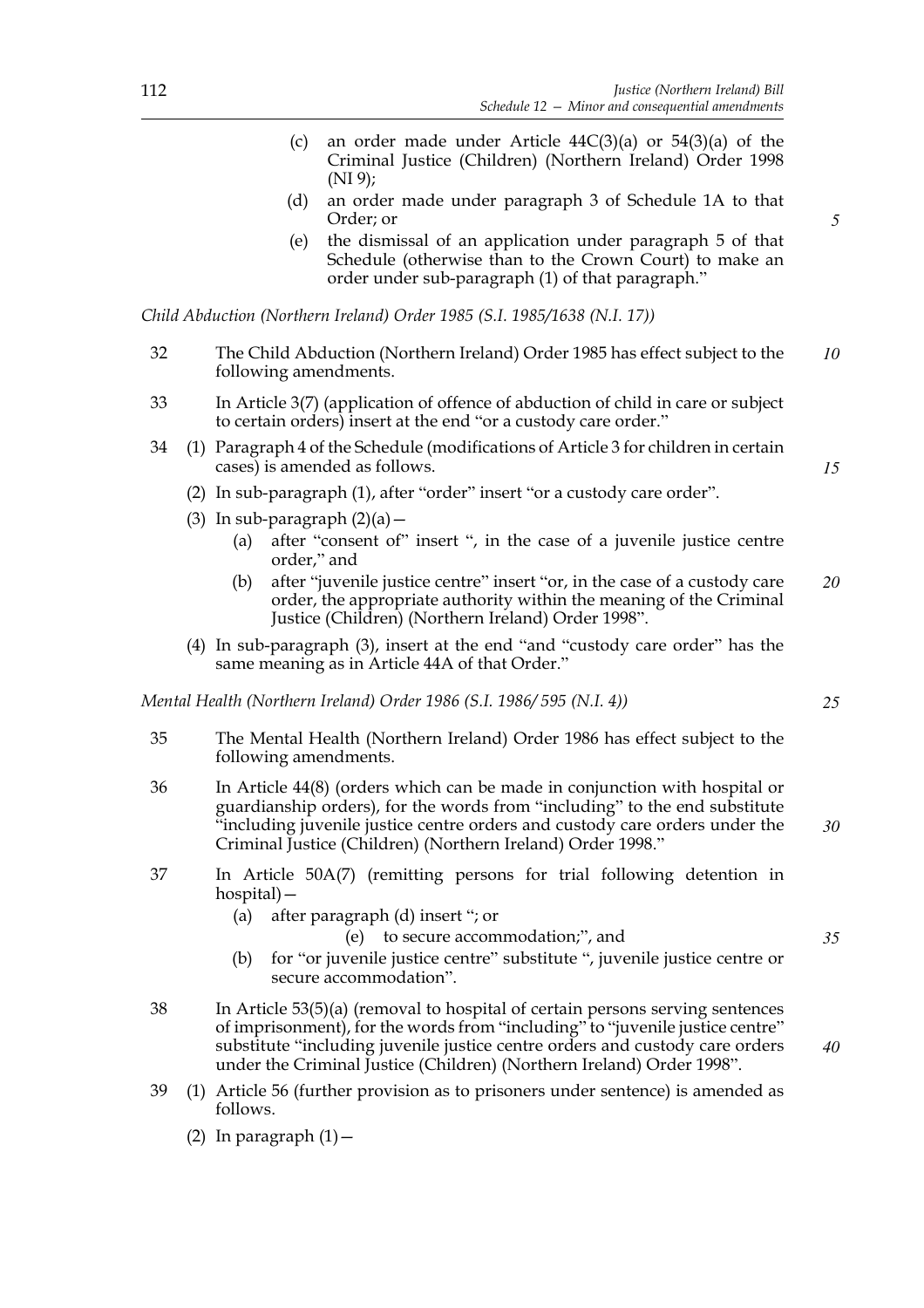- (a) for "or juvenile justice centre" substitute ", juvenile justice centre or secure accommodation", and
- (b) in paragraph (b), after "juvenile justice centre" insert "or the authority providing the secure accommodation".
- (3) In paragraph (3), for "or juvenile justice centre" substitute ", juvenile justice centre or secure accommodation". *5*
- 40 (1) Article 61 (interpretation) is amended as follows.
	- (2) In paragraph  $(1A)$  -
		- (a) for "means any juvenile justice centre," substitute "means any young offenders centre, any juvenile justice centre, any secure accommodation,", and *10*
		- (b) insert at the end "; and in this paragraph "young offenders centre" has the meaning assigned to it by section 2(a) of the Treatment of Offenders Act (Northern Ireland) 1968 (c. 29 (NI))."
	- (3) After paragraph (1A) insert—
		- "(1B) In this Part "secure accommodation" means accommodation provided by an authority (within the meaning of the Children (Northern Ireland) Order 1995 (NI 2)) for the purpose of restricting liberty."

*Criminal Justice Act 1988 (c. 33)*

41 In paragraph 12 of Schedule 3 to the Criminal Justice Act 1988 (reviews of sentencing: supplementary), for "Attorney General for Northern Ireland" substitute "Director of Public Prosecutions for Northern Ireland".

*Police and Criminal Evidence (Northern Ireland) Order 1989 (S.I. 1989/1341 (N.I. 12))*

- 42 The Police and Criminal Evidence (Northern Ireland) Order 1989 has effect subject to the following amendments. *25*
- 43 (1) Article 2(2) (interpretation) is amended as follows.
	- (2) After the definition of "items subject to legal privilege" insert—
		- ""juvenile justice centre" has the same meaning as in the Criminal Justice (Children) (Northern Ireland) Order 1998  $(NI 9)$ ;". *30*
	- (3) After the definition of "recordable offence" insert—
		- ""secure accommodation" means accommodation provided by an authority (within the meaning of the Children (Northern Ireland) Order 1995) for the purpose of restricting liberty;".
	- (4) At the end insert—
		- ""young offenders centre" has the meaning assigned to it by section 2(a) of the Treatment of Offenders Act (Northern Ireland) 1968;".
- 44 In Article 2(5) (definition of "custodial establishment"), after "juvenile justice centre" insert ", secure accommodation". *40*
- 45 In Article 19(1)(ca) (entry for purpose of arrest), after "juvenile justice centre" insert "or secure accommodation".

*15*

*20*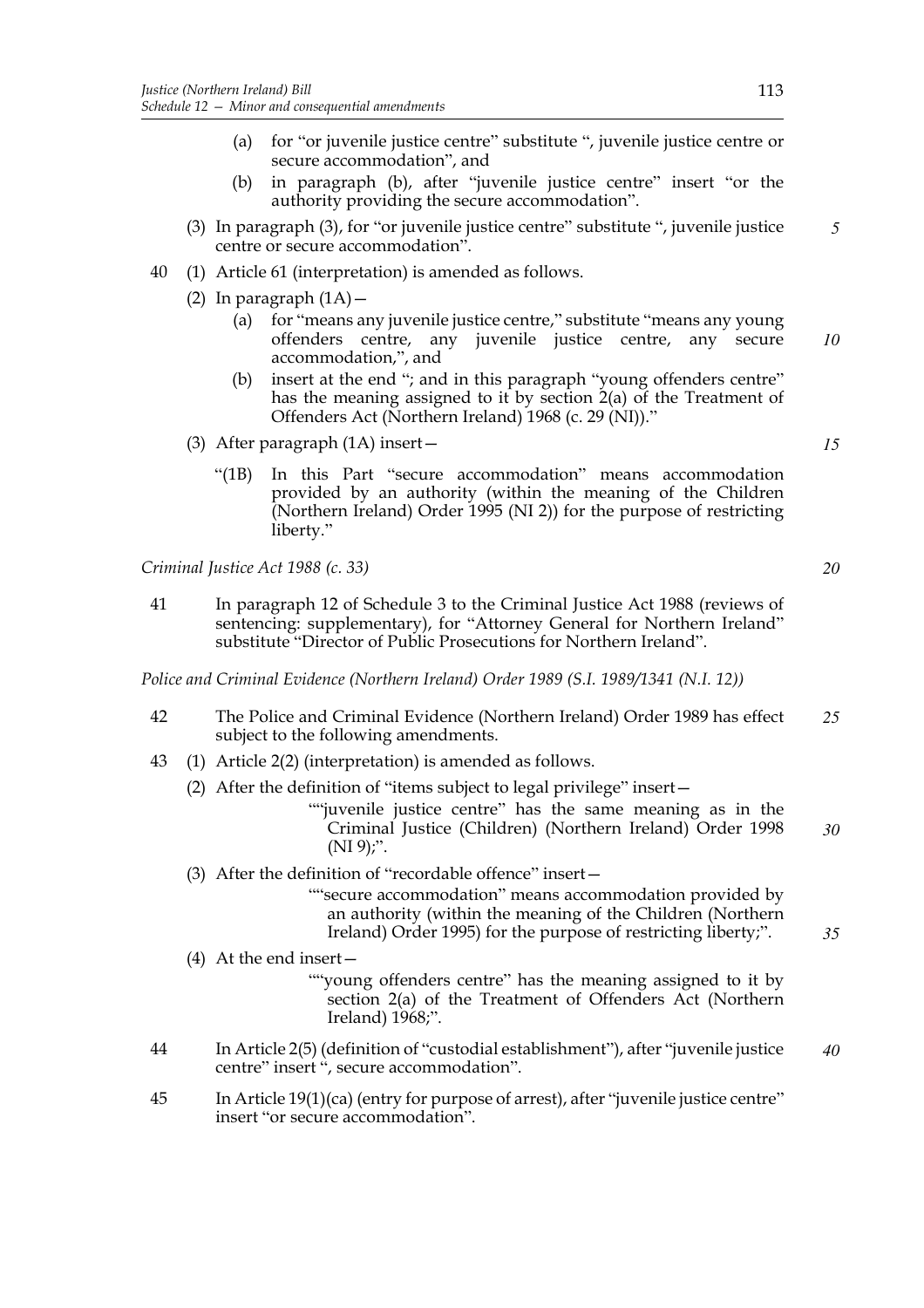46 In Article 39(8) (place of safety), for "means any juvenile justice centre," substitute "means any young offenders centre, any juvenile justice centre, any secure accommodation,".

*Child Support Act 1991 (c. 48)*

- 47 In paragraph 8 of Schedule 4 to the Child Support Act 1991 (application to Northern Ireland of provisions about Child Support Commissioners), after paragraph (a) insert— *5*
	- "(aa) paragraph 1(3) were omitted;".

*Social Security Contributions and Benefits (Northern Ireland) Act 1992 (c. 7)*

48 In Schedule 9 to the Social Security Contributions and Benefits (Northern Ireland) Act 1992, in paragraph 1(1)(b) (exclusion of entitlement to child benefit for children in detention, care, etc.), after "juvenile justice centre" insert "or kept in secure accommodation under a custody care order". *10*

*Criminal Appeal Act 1995 (c. 35)*

- 49 (1) Section 22 of the Criminal Appeal Act 1995 (meaning of public body etc.) is amended as follows. *15*
	- (2) In subsection (3)(a), for "Office of the Director of Public Prosecutions for Northern Ireland" substitute "Public Prosecution Service for Northern Ireland".
	- (3) In subsection (4)(c), for "Office of the Director of Public Prosecutions for Northern Ireland, that Director" substitute "Public Prosecution Service for Northern Ireland, the Director of Public Prosecutions for Northern Ireland". *20*

*Children (Northern Ireland) Order 1995 (S.I. 1995/755 (N.I. 2))*

- 50 The Children (Northern Ireland) Order 1995 has effect subject to the following amendments.
- 51 In Article 70(7) (provisions which do not apply to those providing refuges for children at risk), after paragraph (b) insert—
	- "(bb) Article 44C(5) of that Order (escape by child ordered to be kept in secure accommodation under a custody care order);".
- 52 In paragraph 4(1)(b) of Schedule 4 (directions under education supervision orders where child is subject to other orders), for "or a juvenile justice centre order" substitute ", a juvenile justice centre order or a custody care order,". *30*

*Juries (Northern Ireland) Order 1996 (S.I. 1996/1141 (N.I. 6))*

- 53 (1) Schedule 2 to the Juries (Northern Ireland) Order 1996 (persons ineligible for jury service) is amended as follows.
	- (2) After "Members of the Northern Ireland Court Service." insert— "Court security officers."
	- (3) For "The Director of Public Prosecutions for Northern Ireland and members of his staff." substitute—

*25*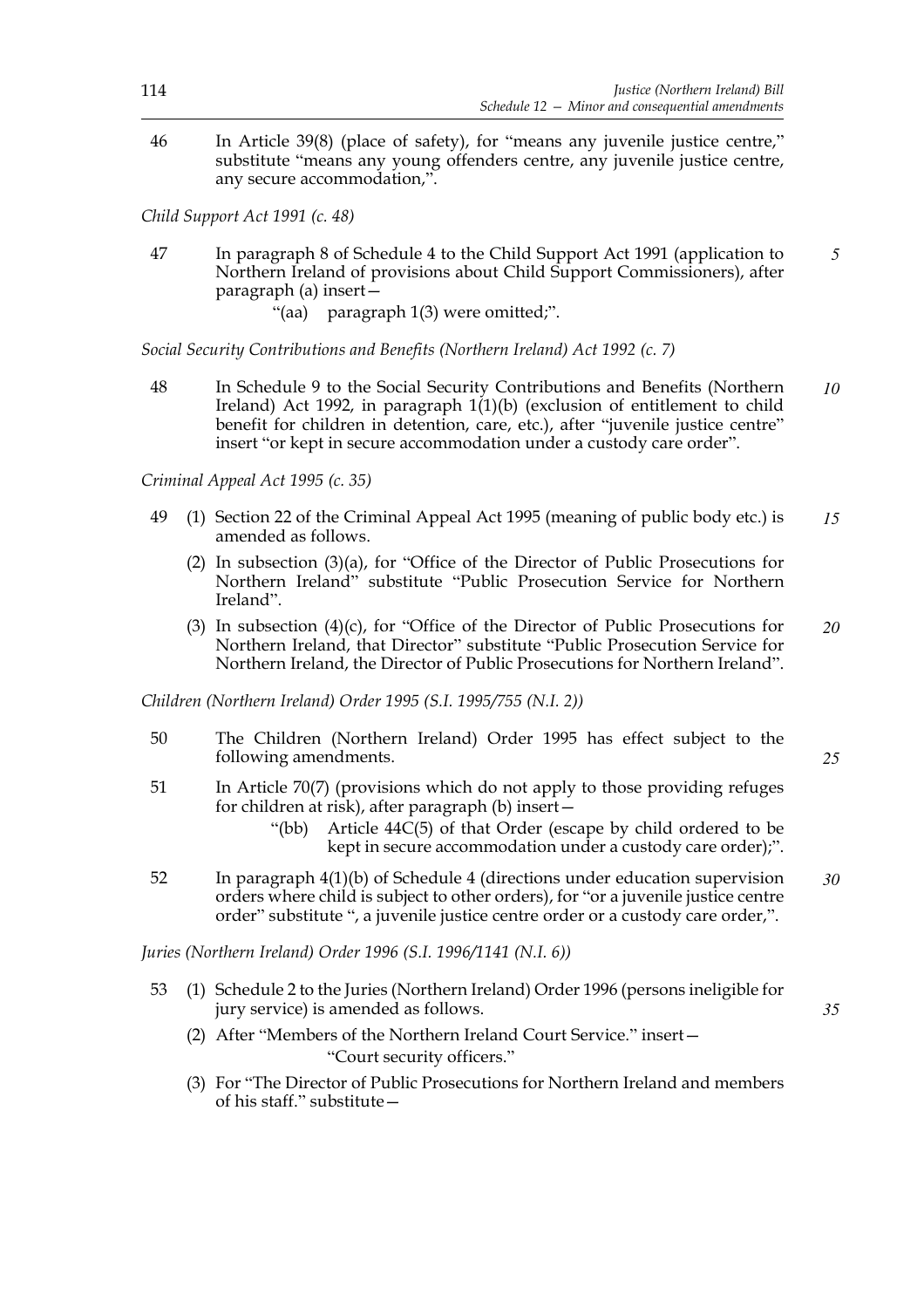|    | "The Director of Public Prosecutions for Northern Ireland,<br>the Deputy Director of Public Prosecutions for Northern<br>Ireland and the members of staff of the Public Prosecution<br>Service for Northern Ireland.<br>The Chief Inspector of Criminal Justice in Northern Ireland<br>and the members of his staff." | 5  |
|----|-----------------------------------------------------------------------------------------------------------------------------------------------------------------------------------------------------------------------------------------------------------------------------------------------------------------------|----|
|    | Criminal Justice (Northern Ireland) Order 1996 (S.I. 1996/3160 (N.I. 24))                                                                                                                                                                                                                                             |    |
| 54 | The Criminal Justice (Northern Ireland) Order 1996 has effect subject to the<br>following amendments.                                                                                                                                                                                                                 |    |
| 55 | (1) Article $2(2)$ (interpretation) is amended as follows.                                                                                                                                                                                                                                                            | 10 |
|    | (2) In the definition of "community order", after paragraph (c) insert-<br>a reparation order;<br>"(ca)                                                                                                                                                                                                               |    |
|    | a community responsibility order;".<br>(cb)                                                                                                                                                                                                                                                                           |    |
|    | (3) After that definition insert $-$<br>""community responsibility order" means an order under<br>Article 36E of the Criminal Justice (Children) (Northern<br>Ireland) Order 1998 (NI 9);".                                                                                                                           | 15 |
|    | (4) In the definition of "custodial sentence", insert at the end $-$<br>an order under Article 44A of that Order sending<br>" $(iv)$<br>the offender to secure accommodation;".                                                                                                                                       | 20 |
|    | (5) After the definition of "probation period" insert -                                                                                                                                                                                                                                                               |    |
|    | ""reparation order" means an order under Article 36A of the<br>Criminal Justice (Children) (Northern Ireland) Order 1998;".                                                                                                                                                                                           |    |
|    | (6) After the definition of "young offenders centre" insert-<br>""youth conference order" means an order under Article 36J of<br>the Criminal Justice (Children) (Northern Ireland) Order<br>1998;".                                                                                                                  | 25 |
| 56 | In Article 9(3) (procedural requirements for community orders), at the end<br>insert-                                                                                                                                                                                                                                 |    |
|    | "(ca) a reparation order; and<br>a community responsibility order."<br>$\left($ c $\mathsf{b}\right)$                                                                                                                                                                                                                 | 30 |
| 57 | In Article 18(1) (restriction on imposing sentences of imprisonment or<br>detention on persons not legally represented), after "order" insert "or<br>custody care order".                                                                                                                                             |    |
| 58 | In Article 19(3) (court not prevented from passing custodial sentence if<br>offender refuses to consent to community sentence), insert at the end "or a<br>youth conference order".                                                                                                                                   | 35 |
| 59 | (1) Schedule 2 (enforcement of community orders) is amended as follows.                                                                                                                                                                                                                                               |    |
|    | $(2)$ In paragraph $11(3)$ –                                                                                                                                                                                                                                                                                          |    |
|    | after "committed to" insert "secure accommodation or", and<br>(a)<br>after "assistance to" insert "the authority keeping the child in secure<br>(b)<br>accommodation,".                                                                                                                                               | 40 |
|    | $(3)$ In paragraph $18(3)$ –                                                                                                                                                                                                                                                                                          |    |
|    | $\alpha$ often "committed to" in eat" "cogure accommodation an" and                                                                                                                                                                                                                                                   |    |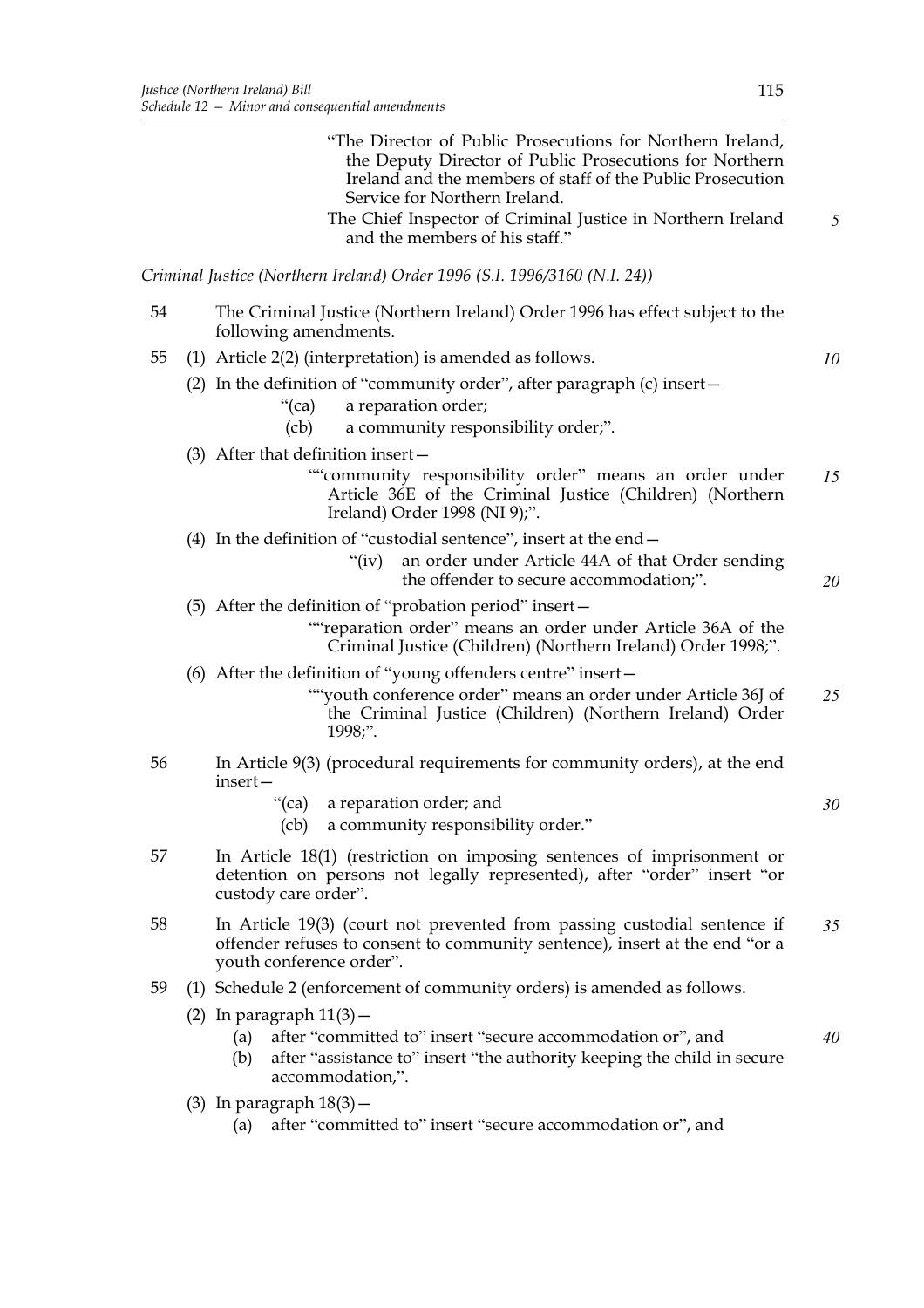(b) after "assistance to" insert "the authority keeping the child in secure accommodation,".

*Sex Offenders Act 1997 (c. 51)*

- 60 In section 4(1) of the Sex Offenders Act 1997 (young sex offenders), for paragraph (c) substitute—
	- "(c) a period for which a person is ordered to be detained in a juvenile justice centre under Article 39 of the Criminal Justice (Children) (Northern Ireland) Order 1998 (S.I. 1998/1504  $(N.I. 9)$ ;
	- (ca) a period for which a person is ordered to be kept in secure accommodation under Article 44A of that Order;". *10*

*Police (Northern Ireland) Act 1998 (c. 32)*

61 In section 42(3) of the Police (Northern Ireland) Act 1998 (copies of reports of inspectors of constabulary relating to Police Service etc.), insert at the end (but not as part of paragraph  $(b)$ ) –

> "and, if the report was received under section 41(2), to the Chief Inspector of Criminal Justice in Northern Ireland."

*Northern Ireland Act 1998 (c. 47)*

- 62 (1) Schedule 3 to the Northern Ireland Act 1998 (reserved matters) is amended as follows.
	- (2) In paragraph 1 (conferral of functions on Ministers of the Crown), insert at the end "apart from the Advocate General for Northern Ireland".
	- (3) In paragraph 9 (criminal law, prosecutions etc.), after the second sentence insert—

"This paragraph does not include any matter concerning the Advocate General for Northern Ireland." *25*

*Criminal Justice (Children) (Northern Ireland) Order 1998 (S.I. 1998/1504 (N.I. 9))*

- 63 The Criminal Justice (Children) (Northern Ireland) Order 1998 has effect subject to the following amendments.
- 64 (1) Article 2 (interpretation) is amended as follows.
	- (2) In paragraph (2), in the definitions of "community order", "community sentence" and "custodial sentence" -
		- (a) insert at the beginning ""combination order",", and
		- (b) after ""community sentence"" insert ", "community service order"".
	- (3) After those definitions insert—

""community responsibility order" means an order under Article 36E;

"custody care order" means an order under Article 44A;".

- (4) After the definition of "custody officer" insert—
	- ""Director" means the Director of Public Prosecutions for Northern Ireland;". *40*

*5*

*15*

*20*

*30*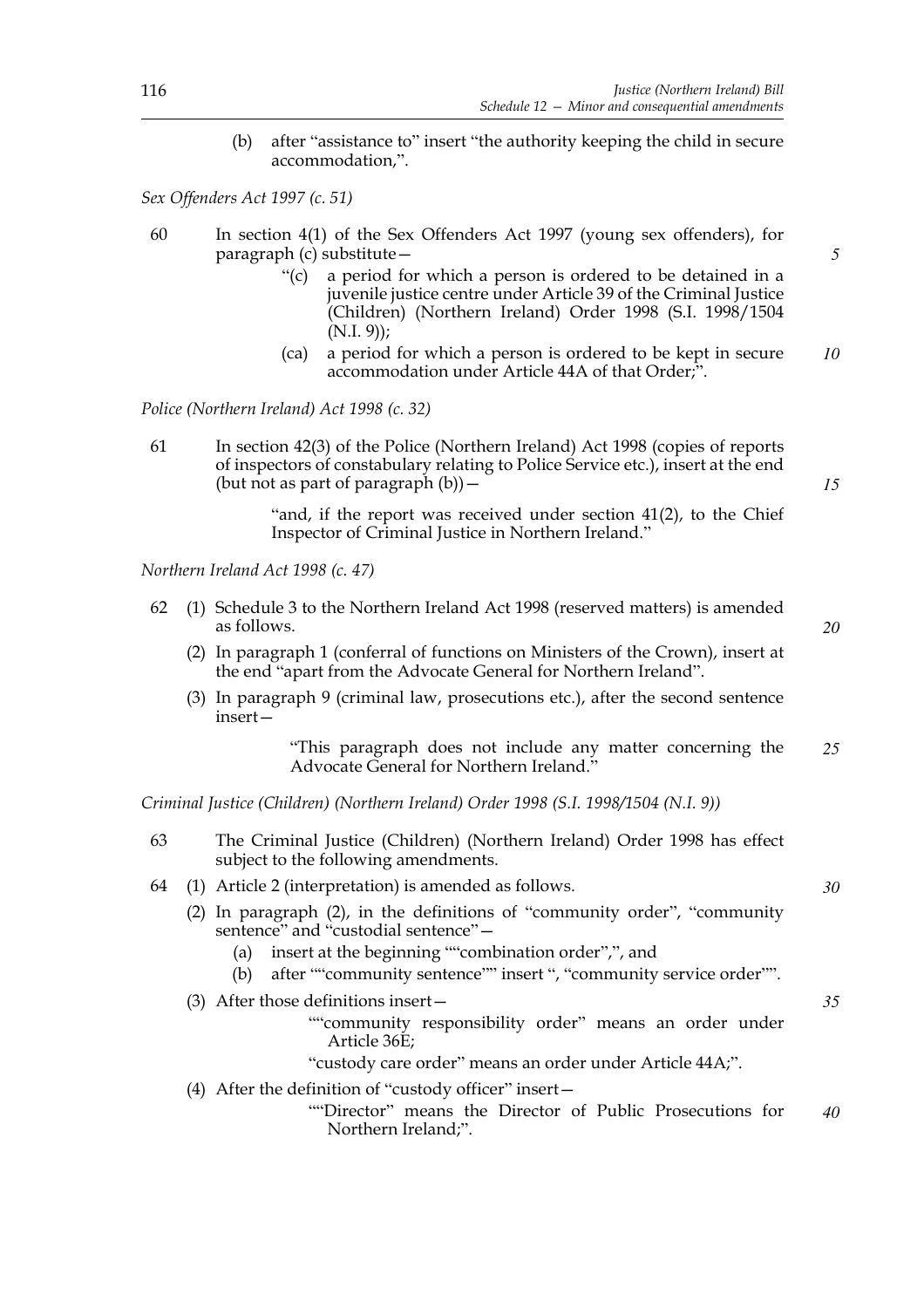|    |     |                                      | (5) In that paragraph, after the definition of "notice" insert-<br>"Order Book" means the Order Book required to be kept under<br>rule 19 of the Magistrates' Courts Rules (Northern Ireland)<br>1984 (SR 1984 No 225);".                                                          |  |
|----|-----|--------------------------------------|------------------------------------------------------------------------------------------------------------------------------------------------------------------------------------------------------------------------------------------------------------------------------------|--|
|    |     |                                      | (6) In that paragraph, after the definition of "parental responsibility" insert –<br>"place of safety" has the same meaning as in Article 39(8) of the<br>Police and Criminal Evidence (Northern Ireland) Order 1989                                                               |  |
|    |     |                                      | (NI 12);<br>"police officer" and "police support staff" have the same<br>meaning as in the Police (Northern Ireland) Act 2000 (c. 32);<br>"probation order" means an order under Article 10 of the                                                                                 |  |
|    |     |                                      | Criminal Justice (Northern Ireland) Order 1996 (NI 24);".                                                                                                                                                                                                                          |  |
|    | (7) |                                      | In that paragraph, after the definition of "relative" insert -<br>""remand centre" has the same meaning as in the Treatment of<br>Offenders Act (Northern Ireland) 1968 (c. 29 (NI));                                                                                              |  |
|    |     |                                      | "reparation order" means an order under Article 36A;<br>"responsible officer"-                                                                                                                                                                                                     |  |
|    |     |                                      | in relation to an offender subject to a reparation order,<br>(a)<br>has the meaning assigned to it by Article 36D(2);                                                                                                                                                              |  |
|    |     |                                      | in relation to an offender subject to a community<br>(b)<br>responsibility order, has the meaning assigned to it by<br>Article $36E(4)$ ; and                                                                                                                                      |  |
|    |     |                                      | in relation to an offender subject to a youth<br>(c)<br>conference order, has the meaning assigned to it by<br>Article $36K(3)$ ;                                                                                                                                                  |  |
|    |     |                                      | "secure accommodation" means accommodation provided for<br>the purpose of restricting liberty;".                                                                                                                                                                                   |  |
|    |     |                                      | $(8)$ At the end of that paragraph insert –                                                                                                                                                                                                                                        |  |
|    |     |                                      | ""youth conference" has the meaning given by Article 3A,<br>"diversionary youth conference" has the meaning given by<br>Article 10A(2) and "court-ordered youth conference" has the<br>meaning given by Article 33A(5);                                                            |  |
|    |     |                                      | "youth conference co-ordinator" means a person designated<br>under Article 3A(3);                                                                                                                                                                                                  |  |
|    |     |                                      | "youth conference order" has the meaning given by Article<br>36J(2);                                                                                                                                                                                                               |  |
|    |     |                                      | "youth conference plan" has the meaning given by Article 3C."                                                                                                                                                                                                                      |  |
|    |     | $(9)$ After paragraph $(3)$ insert – |                                                                                                                                                                                                                                                                                    |  |
|    |     | (4)                                  | References in this Order to an offence punishable, in the case of an<br>adult, with imprisonment are to be construed without regard to any<br>prohibition or restriction imposed by or under any statutory<br>provision on the imprisonment of adults who are under the age of 21. |  |
|    |     | (5)                                  | References in this Order to associated offences are to be construed in<br>accordance with Article 2(7) of the Criminal Justice (Northern<br>Ireland) Order 1996."                                                                                                                  |  |
| 65 |     | of the appropriate authority".       | In Article 8(3) and (4) (child not released under Article 7), for "a juvenile<br>justice centre" substitute "secure accommodation provided by or on behalf                                                                                                                         |  |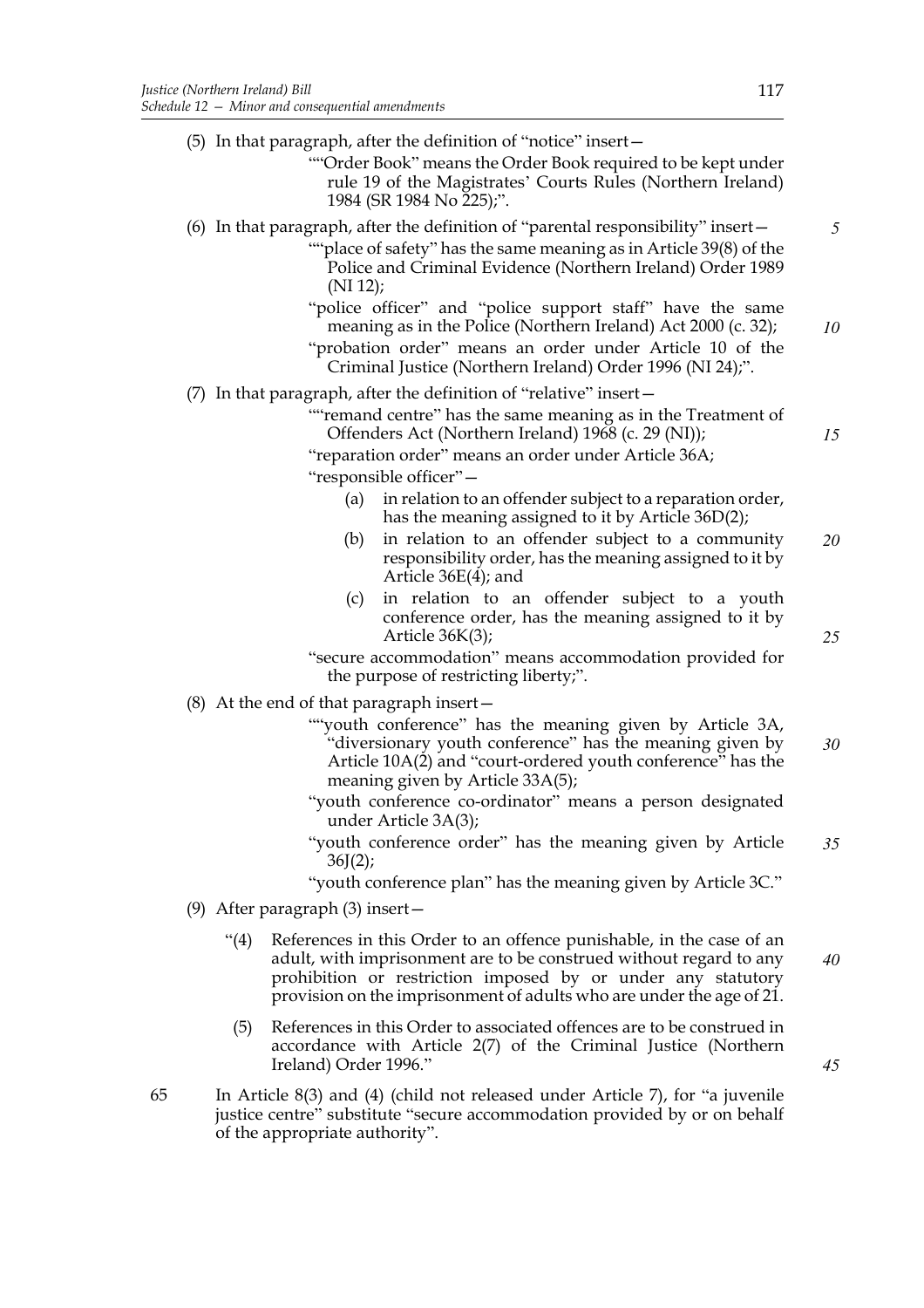- 66 (1) Article 13 (remand in custody) is amended as follows.
	- (2) In paragraph (1), for the words after "open court" substitute "and—
		- (a) if the child has not attained the age of 14, shall make an order committing him to secure accommodation provided by or on behalf of the appropriate authority;
		- (b) if the child has attained the age of 14 but has not attained the age of 17, shall (subject to paragraph (1A)) make an order committing him to a juvenile justice centre; and
		- (c) if the child has attained the age of 17, shall (subject to paragraph (1B)) make an order committing him to a young offenders centre." *10*
	- (3) After that paragraph insert—
		- "(1A) In the case of a child who has attained the age of 15 but has not attained the age of 17 the court shall make an order committing him to a young offenders centre (and not an order committing him to a juvenile justice centre) if it considers that he is likely to injure himself or another person. *15*
		- (1B) In the case of a child—
			- (a) who has attained the age of 17 but who, at the time of the court's first decision in respect of the offence in question not to release him on bail, has not attained the age of 17 years and six months; and *20*
			- (b) who has not had a custodial sentence imposed on him within the last two years,

the court shall make an order committing him to a juvenile justice centre (and not an order committing him to a young offenders centre) if, after considering a report made by a probation officer, it considers that it is in his best interests to make such an order. *25*

- (1C) An order under this Article shall commit the child for the period for which he is remanded or until he is brought back before the court." *30*
- 67 In Article 30(3) (powers of youth court when child becomes adult)—
	- (a) after "a community order" insert ", a youth conference order", and
	- (b) after "the community order" (in both places) insert "or youth conference order".
- 68 In Article 37(4) (requirements of attendance centre orders), for the words from "be such" to the end substitute ", so far as practicable, be such as to avoid any conflict with the child's religious beliefs and any interference with the times, if any, at which he normally works or attends a school or other educational establishment." *35*
- 69 In Article 39(1) (juvenile justice centre orders)—
	- (a) after "a child" insert "who has attained the age of 14", and
	- (b) for "to which Article 45(1) applies" substitute "the sentence for which is, in the case of an adult, fixed by law as imprisonment for life".
- 70 (1) Article 41 (breach of supervision requirements of juvenile justice centre order) is amended as follows.
	- (2) In paragraph  $(2)$  -
		- (a) for "in any of" substitute "in either of",

*5*

*40*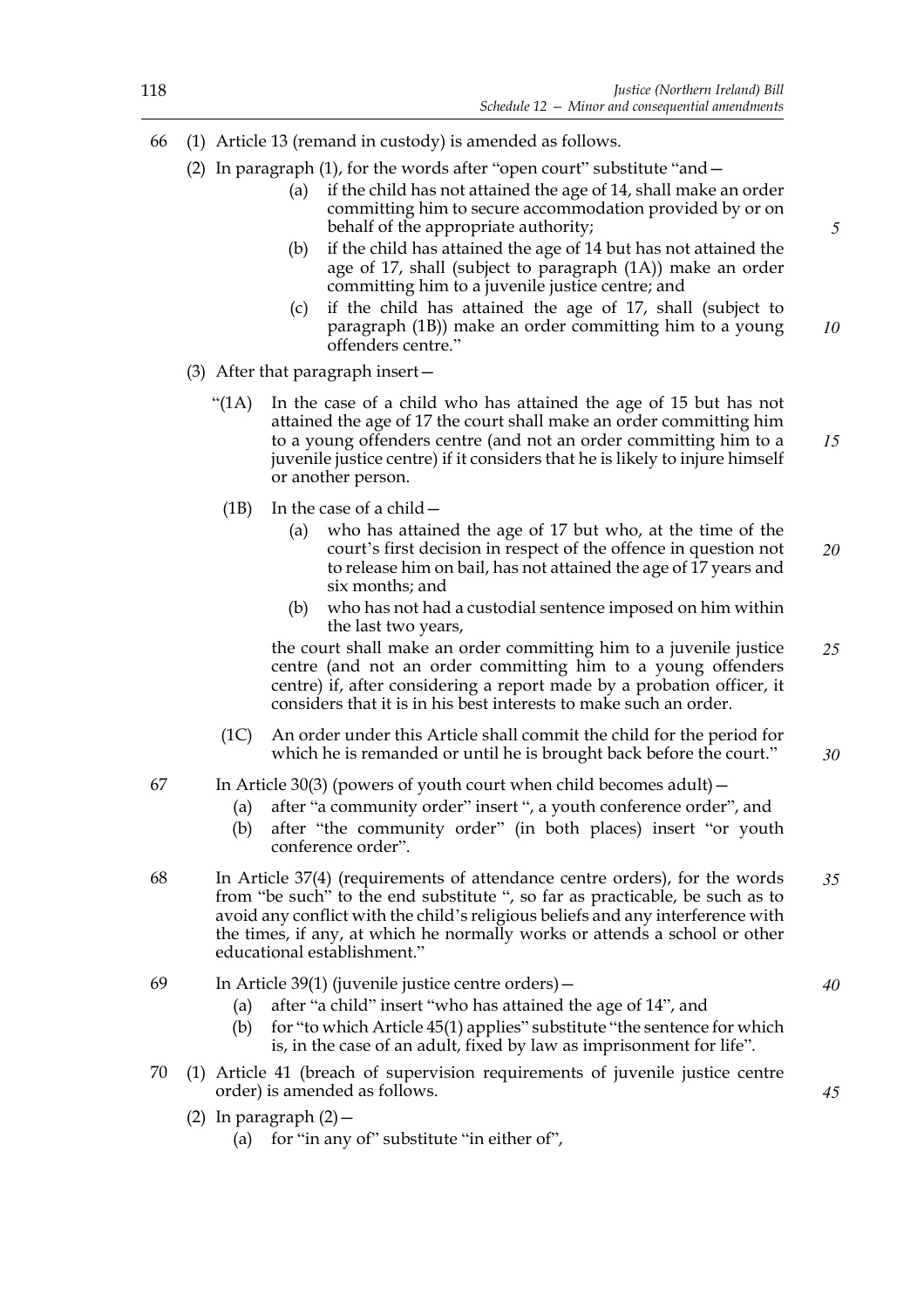- (b) for paragraph (a) substitute—
	- "(a) it may impose on him a fine not exceeding  $£1,000;$ ", and
- (c) for sub-paragraphs (i) and (ii) of paragraph (b) substitute  $-$ 
	- "(i) in a juvenile justice centre if he has not attained the age of 17 or falls within paragraph (2A); or
	- (ii) in a young offenders centre in any other case."
- (3) After that paragraph insert—

### "(2A) The offender falls within this paragraph if he $-$

- (a) has attained the age of 17;
- (b) has not attained the age of 18 and will not attain that age within the next 30 days; and
- (c) has not had a custodial sentence (other than the juvenile justice centre order in question) imposed on him within the last two years, *15*

and the court, after considering a report made by a probation officer, considers that it is in his best interests to order him to be detained in a juvenile justice centre (and not in a young offenders centre)."

- 71 In Article 44(1) (effect of subsequent conviction where juvenile justice centre order in effect), after "an offence" insert "and the court imposes a custodial sentence on the child for the offence". *20*
- 72 In Article 56(5)(a) (power to provide for functions of Juvenile Justice Board to include power to make schemes for children subject to attendance centre orders or juvenile justice centre orders), after "subject to" insert "reparation orders, community responsibility orders, a youth conference plan,".

*Northern Ireland Act 2000 (c. 1)*

- 73 The Northern Ireland Act 2000 has effect subject to the following amendments.
- 74 In section 1(4) (effect on offices of suspension of devolved government), after "junior Minister," insert "as Attorney General for Northern Ireland". *30*
- 75 In section 3 (restoration of devolved government), insert at the end—
	- "(8) If the period of appointment of the person who held office as Attorney General for Northern Ireland immediately before the date on which section 1 came into force has not expired, he resumes office on the effective date." *35*
- 76 In the Schedule (provisions applicable during suspension of devolved government), after paragraph 5 insert—
	- "5A If the office of Attorney General is vacant at the time when section 1 comes into force, or becomes vacant at any time while that section is in force, no steps are to be taken to fill the vacancy while that section is in force; but if a restoration order is subsequently made, the vacancy is to be filled in accordance with section 23 of the Justice (Northern Ireland) Act 2002." *40*

*10*

*5*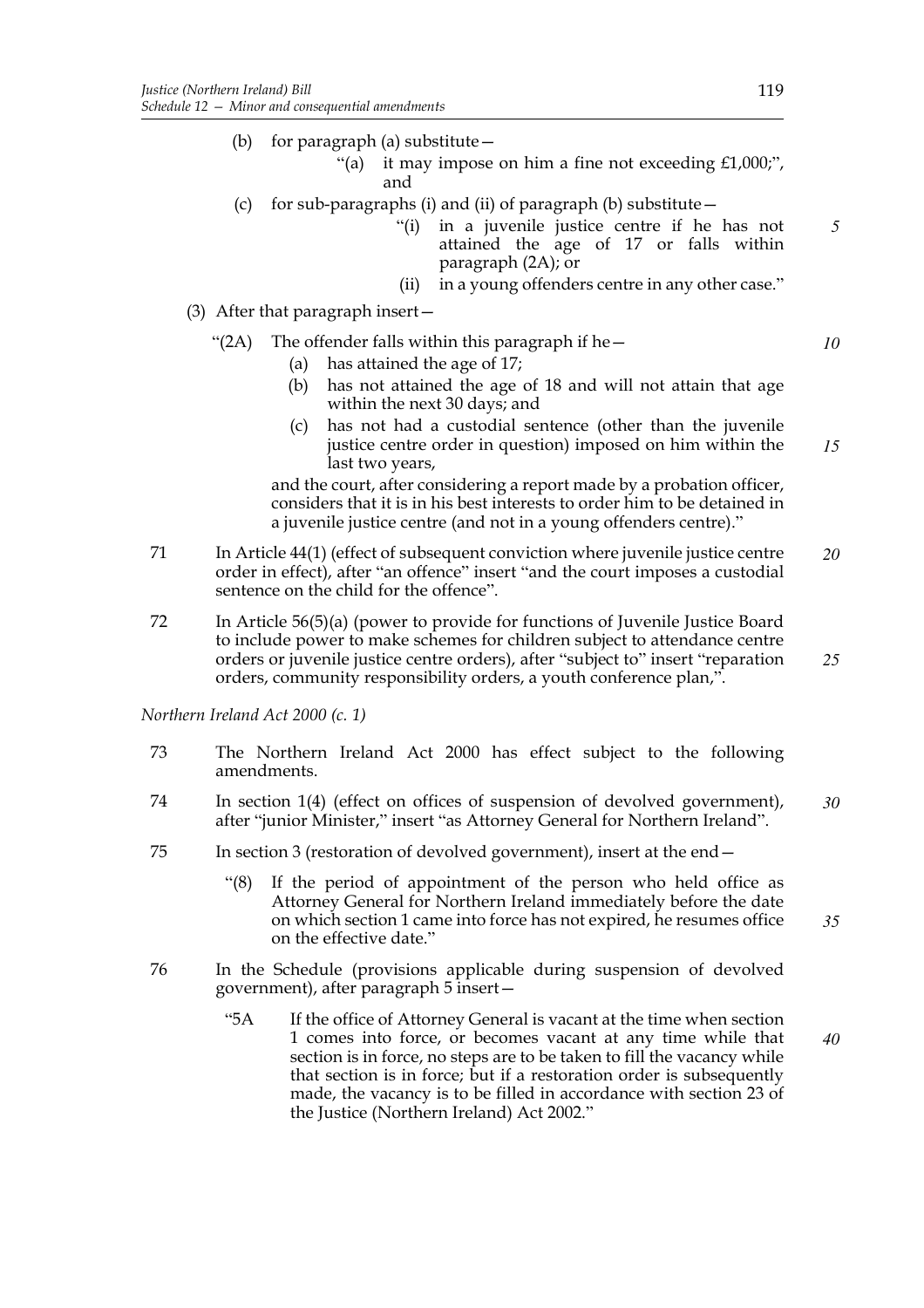# *Terrorism Act 2000 (c. 11)*

77 In paragraph 39(4)(b) and (6)(b) of Schedule 4 to the Terrorism Act 2000 (compensation where restraint order is discharged), for "member of the Office of the Director of Public Prosecutions for Northern Ireland" substitute "member of staff of the Public Prosecution Service for Northern Ireland".

# *Regulatory Reform Act 2001 (c. 6)*

78 In section 5(1)(c) of the Regulatory Reform Act 2001 (consultation with Law Commission or Scottish Law Commission before making of order under section 1), for "or the Scottish Law Commission" substitute ", the Scottish Law Commission or the Northern Ireland Law Commission".

*10*

*5*

## SCHEDULE 13 Section 84

#### REPEALS AND REVOCATIONS

|  | Short title and chapter or title and |  |  |
|--|--------------------------------------|--|--|
|  | number                               |  |  |

*Extent of repeal or revocation*

| Promissory Oaths Act 1868<br>(c. 72)                                                     | Section 4.<br>Section 6.<br>In the Schedule, in the Second Part, the entry<br>relating to Ireland.                                                                                                          |
|------------------------------------------------------------------------------------------|-------------------------------------------------------------------------------------------------------------------------------------------------------------------------------------------------------------|
| Criminal Justice Act (Northern)<br>Ireland) $1945$ (c. 15 (N.I.))                        | Section 19.                                                                                                                                                                                                 |
| Interpretation Act (Northern<br>Ireland) 1954 (c. 33 (N.I.))                             | In section $42(4)$ , in the definition of "committed"<br>for trial", the words ", justice of the peace".                                                                                                    |
| (Northern)<br>Act<br>Coroners<br>Ireland) 1959 (c. 15 (N.I.))                            | Section $2(2)$ .                                                                                                                                                                                            |
| County Courts Act (Northern<br>Ireland) 1959 (c. 25 (N.I.))                              | Section 105(1), (1A) and (3).<br>In section $107(7)$ , the words ", except a resident<br>magistrate,".<br>Section $136(a)$ .                                                                                |
| Magistrates'<br>Courts<br>Act<br>(Northern Ireland) 1964 (c. 21<br>(N.I.)                | In section $1(3)$ , in the definition of "resident"<br>magistrate", the words "or a temporary<br>resident magistrate appointed under any<br>enactment repealed by this Act".<br>Section 7.<br>Section 9(2). |
|                                                                                          | In section $10(1)$ , the words ", or have previously<br>been,".<br>Section 11.<br>In section $12A(1)$ , the words "other than a<br>resident magistrate".                                                    |
| Tribunal<br>Lands<br>and<br>Compensation Act (Northern<br>Ireland) $1964$ (c. 29 (N.I.)) | In section 2, in subsection $(1)$ , the words<br>"Subject to subsections (4) and (4A)," and<br>subsections $(4)$ and $(4A)$ .                                                                               |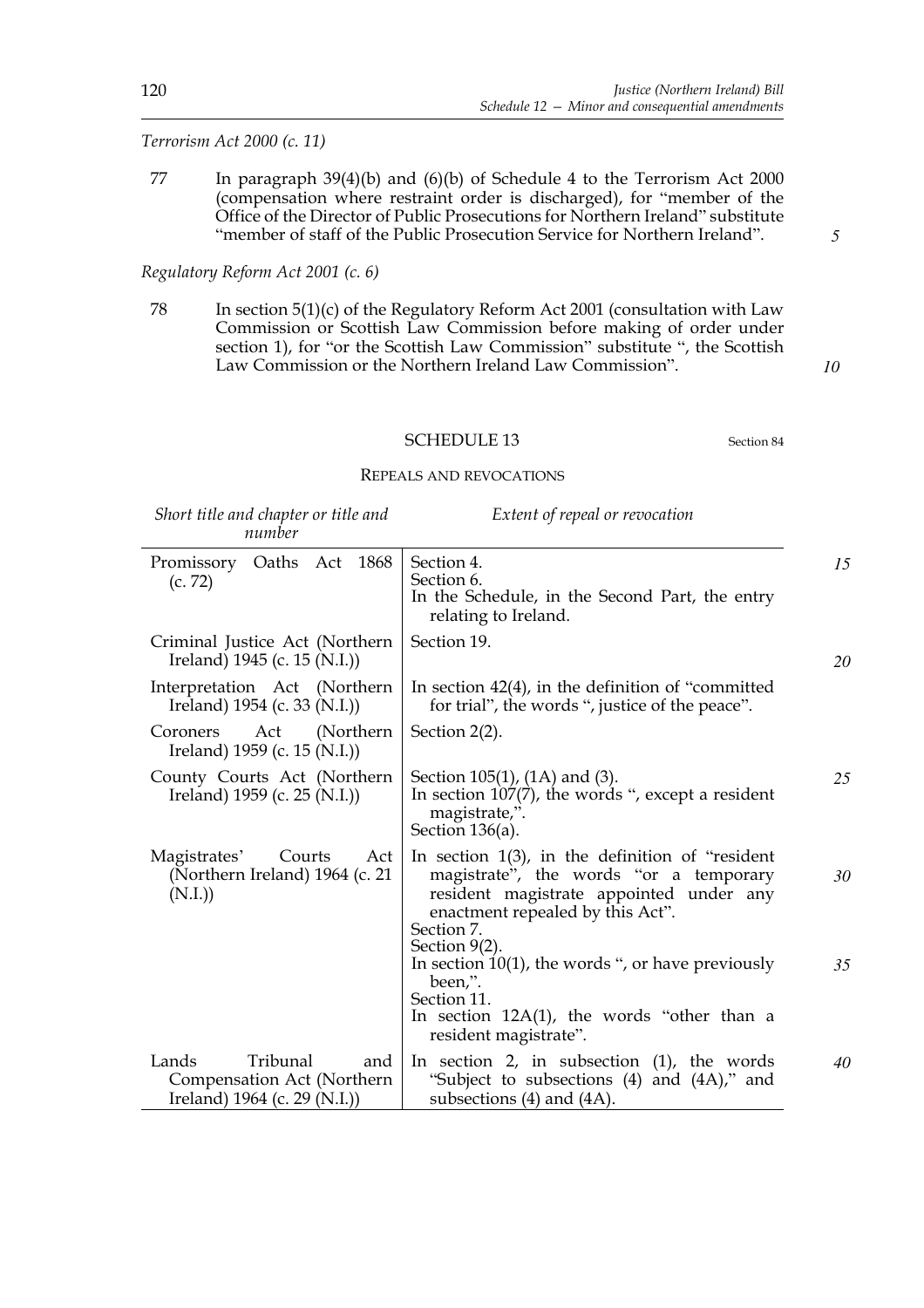| Short title and chapter or title and<br>number                                                        | Extent of repeal or revocation                                                                                                                                                                                                     |    |
|-------------------------------------------------------------------------------------------------------|------------------------------------------------------------------------------------------------------------------------------------------------------------------------------------------------------------------------------------|----|
| Law Commissions Act 1965<br>(c. 22)                                                                   | Section $1(5)$ .                                                                                                                                                                                                                   |    |
| Children and Young Persons<br>Act (Northern Ireland) 1968<br>(c. 34 (N.I.))                           | Section 178(3).<br>In Schedule 2, paragraphs $1, 2, 2A, 3(2), 6$ and<br>8(a).                                                                                                                                                      | 5  |
| Grand Jury (Abolition) Act<br>(Northern Ireland) 1969 (c. 15<br>(N.I.)                                | In section 2(2), paragraph (f) and the word "or"<br>before it and the words "or paragraph (f)".                                                                                                                                    | 10 |
| Offences<br>Prosecution<br><sub>of</sub><br>(Northern Ireland) Order<br>1972 (S.I. 1972/538 (N.I. 1)) | The whole Order.                                                                                                                                                                                                                   |    |
| Northern Ireland Constitution<br>Act 1973 (c. 36)                                                     | Section $10(1)$ .<br>Section 34.                                                                                                                                                                                                   | 15 |
| Northern Ireland (Modification<br>of Enactments - No. 1) Order<br>1973 (S.I. 1973/2163)               | In Schedule 2, the entry for the Lands Tribunal<br>and Compensation Act (Northern Ireland)<br>1964.<br>In Schedule 5, paragraph $50(a)$ .                                                                                          |    |
| Northern Ireland Assembly<br>Disqualification<br>Act<br>1975<br>(c. 25)                               | In Part 1 of Schedule 1, the words "the Summary<br>and Criminal<br>Jurisdiction<br>Justice<br>Act<br>(Northern Ireland) 1935 or".                                                                                                  | 20 |
| Energy Act 1976 (c. 76)                                                                               | In Schedule 2, in paragraph $6(4)$ , the words<br>following paragraph (b).                                                                                                                                                         |    |
| Internationally<br>Protected<br>Persons Act 1978 (c. 17)                                              | In section $2(1)$ , the words following paragraph<br>(b).                                                                                                                                                                          | 25 |
| Judicature (Northern Ireland)<br>Act 1978 (c. 23)                                                     | In section $2(1)$ , the words "who shall be<br>president thereof".<br>In section $3(1)$ , the words "who shall be                                                                                                                  |    |
|                                                                                                       | president thereof".<br>In section $4(1)$ , the words "who shall be<br>president thereof".<br>Section 13.                                                                                                                           | 30 |
|                                                                                                       | In section $51(5)$ , the words "or a justice of the<br>peace" and the words "or justices".<br>In section 51A(6), the words "or $(f)$ ".<br>Section $71(1)$ , $(2)$ and $(4)$ .<br>Section $75(1)$ and $(3)$ .<br>Section $99(1)$ . | 35 |
|                                                                                                       | In section 119(5), the words "on the Lord<br>Chancellor".<br>In Schedule 3, the entries relating to the<br>Principal Secretary to the Lord Chief Justice<br>and the Legal Secretary to the Lord Chief                              | 40 |
|                                                                                                       | Justice and column 2 of the other entries.                                                                                                                                                                                         | 45 |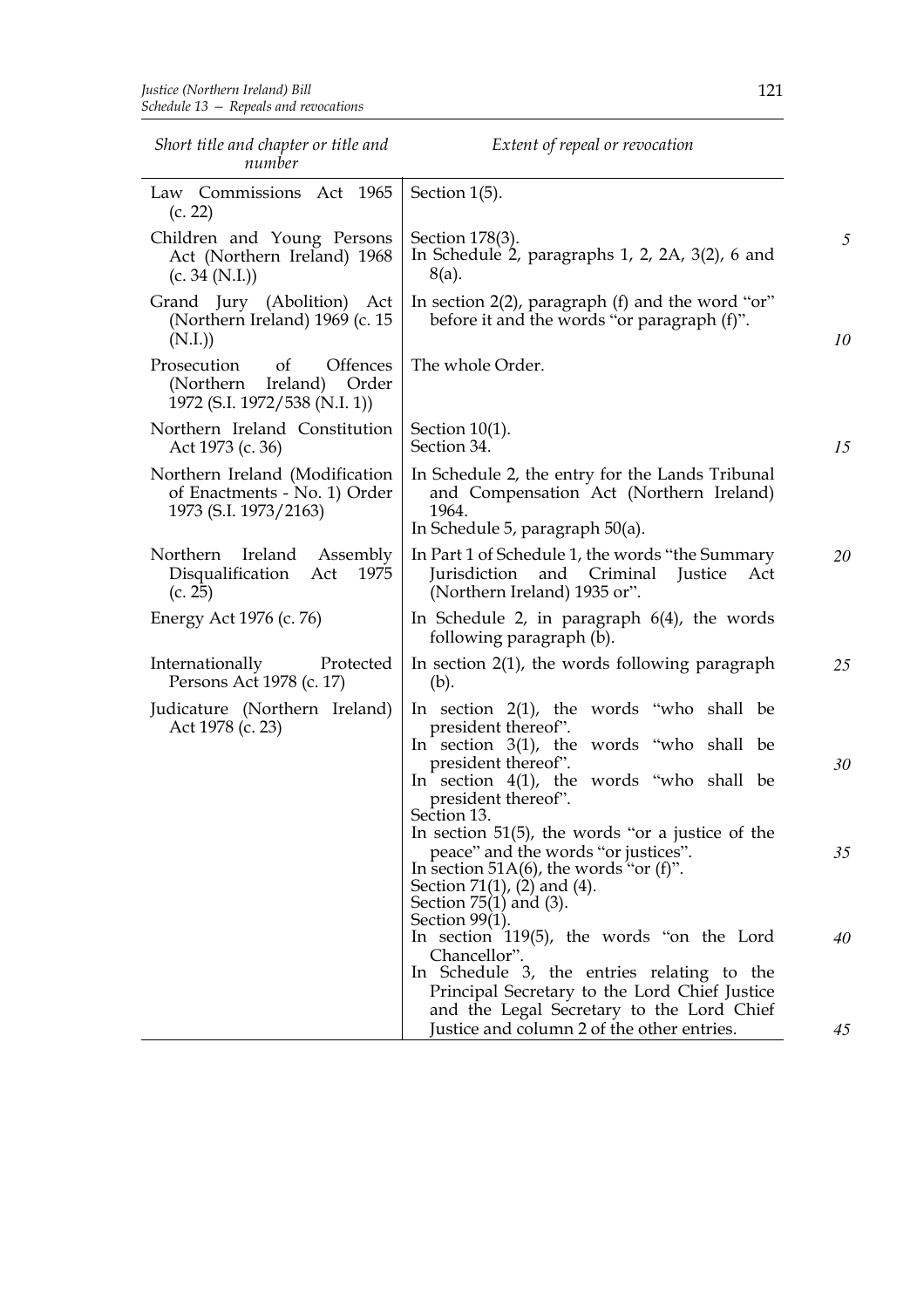| Short title and chapter or title and<br>number                                                                | Extent of repeal or revocation                                                                                                                                                                                                                                                                                                                                                                                                                                                                                                                                                                                                                                                                                                                                                                                                                                              |                |
|---------------------------------------------------------------------------------------------------------------|-----------------------------------------------------------------------------------------------------------------------------------------------------------------------------------------------------------------------------------------------------------------------------------------------------------------------------------------------------------------------------------------------------------------------------------------------------------------------------------------------------------------------------------------------------------------------------------------------------------------------------------------------------------------------------------------------------------------------------------------------------------------------------------------------------------------------------------------------------------------------------|----------------|
| Judicature (Northern Ireland)<br>Act 1978 (c. 23) – <i>cont.</i>                                              | In Schedule 5, the entries relating to sections<br>$2(1)$ , $2(2)$ and 3, $2(3)$ and $6(2)$ of the Coroners<br>Act (Northern Ireland) 1959, section 105 of<br>the County Courts Act (Northern Ireland)<br>1959 and sections 7 and 11 of the Magistrates'<br>Courts Act (Northern Ireland) 1964, in the<br>entry relating to section $10(1)$ of that Act, the<br>words "for the word "Governor" wherever it<br>substitute<br>the<br>words<br>"Lord<br>occurs<br>Chancellor" and" and the entries relating to<br>section 2 of the Lands<br>Tribunal<br>and<br>Compensation Act (Northern Ireland) 1964,<br>section 178 of, and paragraphs $1(1)$ and $3(2)$<br>and paragraphs $1(2)$ , $(3)$ and $(4)$ , $2(2)$ and 6 of<br>Schedule 2 to, the Children and Young<br>Persons Act (Northern Ireland) 1968 and the<br>Prosecution of Offences (Northern Ireland)<br>Order 1972. | 10<br>15<br>20 |
| Suppression of Terrorism Act<br>1978 (c. 26)                                                                  | In section $4(4)$ , the words following paragraph<br>(b).                                                                                                                                                                                                                                                                                                                                                                                                                                                                                                                                                                                                                                                                                                                                                                                                                   |                |
| Rehabilitation<br>of<br><b>Offenders</b><br>(Northern Ireland)<br>Order<br>1978 (S. I. 1978/1908 (N.I. 27))   | Article $6(6)(c)$ .                                                                                                                                                                                                                                                                                                                                                                                                                                                                                                                                                                                                                                                                                                                                                                                                                                                         | 25             |
| (Northern)<br>County Courts<br>Ireland) Order<br>1980 (S.I.<br>1980/397 (N.I. 3))                             | In Article $2(5)$ , the words "on the Lord<br>Chancellor".                                                                                                                                                                                                                                                                                                                                                                                                                                                                                                                                                                                                                                                                                                                                                                                                                  |                |
| Criminal<br>(Northern)<br>Justice<br>Ireland) Order<br>1980<br>(S.I.<br>1980/704 (N.I. 6))                    | In Part 2 of Schedule 1, paragraphs 65 to 68.                                                                                                                                                                                                                                                                                                                                                                                                                                                                                                                                                                                                                                                                                                                                                                                                                               | 30             |
| Advice<br>and<br>Legal Aid,<br>(Northern)<br>Assistance<br>Ireland) Order 1981<br>(S.I.<br>1981/228 (N.I. 8)) | In Article $4(2)$ , the word "or" following<br>paragraph (a).<br>Article $10(6)$ .<br>In Article 34, the words "within the meaning of<br>the Criminal Justice (Children) (Northern<br>Ireland) Order 1998".<br>In Part 1 of Schedule 1, paragraph 5.                                                                                                                                                                                                                                                                                                                                                                                                                                                                                                                                                                                                                        | 35             |
| Magistrates' Courts (Northern<br>Ireland) Order 1981<br>(S.I.<br>1981/1675 (N.I. 26))                         | In Article $2(3)$ , in the definition of "resident"<br>magistrate", the words "or a temporary<br>resident magistrate appointed under any<br>enactment repealed by that Act of 1964".<br>In Article 18, paragraph (3) and, in paragraph<br>$(4)$ , in paragraph $(a)$ , the words "or other                                                                                                                                                                                                                                                                                                                                                                                                                                                                                                                                                                                  | 40             |
|                                                                                                               | justice of the peace" and the words "or, as the<br>case may be, paragraph (3)," and, in<br>paragraph (b), the words "or other justice of<br>the peace" and the words "or justice of the<br>peace".                                                                                                                                                                                                                                                                                                                                                                                                                                                                                                                                                                                                                                                                          | 45             |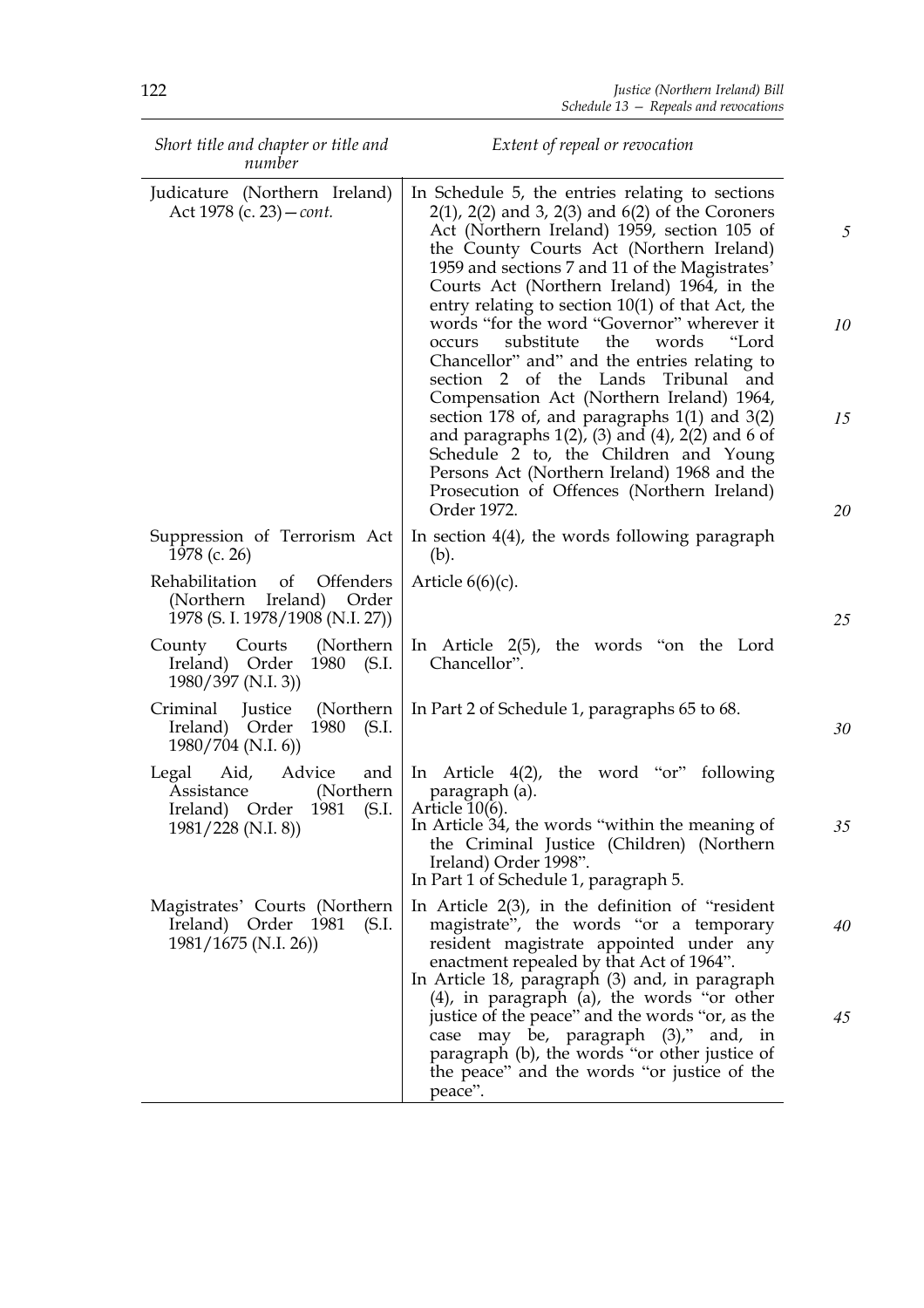| Short title and chapter or title and<br>number                                                  | Extent of repeal or revocation                                                                                                                                                                                                                                                                                                                                                                                                                                                                                                                                                                                            |               |
|-------------------------------------------------------------------------------------------------|---------------------------------------------------------------------------------------------------------------------------------------------------------------------------------------------------------------------------------------------------------------------------------------------------------------------------------------------------------------------------------------------------------------------------------------------------------------------------------------------------------------------------------------------------------------------------------------------------------------------------|---------------|
| Magistrates' Courts (Northern<br>Ireland) Order 1981<br>(S.I.<br>$1981/1675$ (N.I. 26)) – cont. | In Article 34, in paragraphs $(3)$ and $(4)$ , the<br>words "or other justice of the peace" and, in<br>paragraph (5), the words "or justice of the<br>peace".<br>Article 44(5).<br>Article $90(4)$ .<br>In Article 152, the words "or other justice of the<br>peace having jurisdiction in the same petty<br>sessions district as the court which made the<br>original order".<br>In Article $158A(3)$ , the words "or another justice<br>of the peace (as the case may be)".<br>In Article 168, the words "on the Lord<br>Chancellor".<br>In Schedule 1, in paragraph 4, the words "and<br>section $6(2A)$ " and Part 2. | 5<br>10<br>15 |
| Civil Aviation Act 1982 (c. 16)                                                                 | In section 92, in subsection $(2)$ , the words<br>following paragraph (b) and subsection (6).                                                                                                                                                                                                                                                                                                                                                                                                                                                                                                                             | 20            |
| Administration of Justice Act<br>1982 (c. 53)                                                   | Section $72(2)$ .<br>In Schedule 8, paragraph 2.                                                                                                                                                                                                                                                                                                                                                                                                                                                                                                                                                                          |               |
| Probation<br>Board<br>(Northern)<br>Order<br>Ireland)<br>1982<br>(S.I.<br>1982/713 (N.I. 10))   | Article 14.<br>In Article $15(1)$ , paragraph (b) and the word<br>"and" before it.                                                                                                                                                                                                                                                                                                                                                                                                                                                                                                                                        | 25            |
| Criminal Justice Act 1987 (c. 38)                                                               | In Schedule 1, paragraph 5(2).<br>In Schedule 2, paragraph 6.                                                                                                                                                                                                                                                                                                                                                                                                                                                                                                                                                             |               |
| Courts and Legal Services Act<br>1990 (c. 41)                                                   | Section 109(4).                                                                                                                                                                                                                                                                                                                                                                                                                                                                                                                                                                                                           |               |
| Criminal<br>(Northern)<br>Justice<br>Ireland) Order<br>1991<br>(S.I.<br>1991/1711 (N.I. 16))    | Article 7(3).                                                                                                                                                                                                                                                                                                                                                                                                                                                                                                                                                                                                             | 30            |
| Social Security Administration<br>(Northern Ireland) Act 1992<br>(c. 8)                         | In Schedule 2, paragraph 1(4).                                                                                                                                                                                                                                                                                                                                                                                                                                                                                                                                                                                            | 35            |
| Radioactive<br>Substances<br>Act<br>1993 (c. 12)                                                | Section $38(3)$ .                                                                                                                                                                                                                                                                                                                                                                                                                                                                                                                                                                                                         |               |
| Criminal<br>Procedure<br>and<br>Investigations Act 1996 (c. 25)                                 | In section 1 (as it applies to Northern Ireland), in<br>subsection $(2)(e)$ , the words "or $(f)$ ".<br>In section 39 (as it applies to Northern Ireland),<br>in subsection $(2)(a)$ , the words "or $(f)$ ".<br>In Schedule 3 (as it applies to Northern Ireland),<br>in paragraph $8(1)(b)$ , the words "or (f)".                                                                                                                                                                                                                                                                                                       | 40            |
| Education (Northern Ireland)<br>Order 1996 (S.I. 1996/274<br>(N.I. 1))                          | Article $22(4)(a)$ .                                                                                                                                                                                                                                                                                                                                                                                                                                                                                                                                                                                                      | 45            |
| Juries (Northern Ireland) Order<br>1996 (S.I. 1996/1141 (N.I. 6))                               | In Schedule 2, the entry relating to members of<br>juvenile court panels.                                                                                                                                                                                                                                                                                                                                                                                                                                                                                                                                                 |               |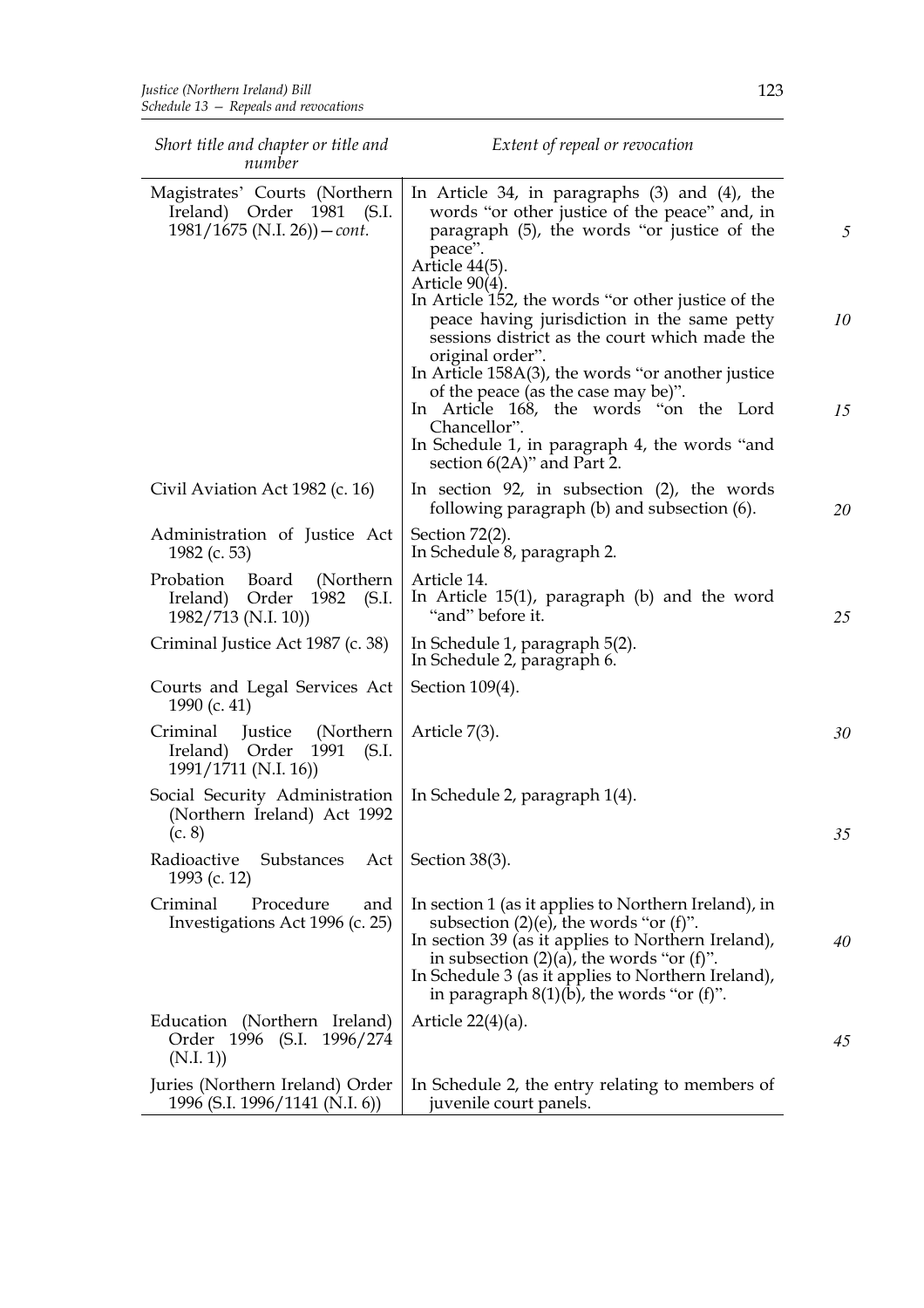| Short title and chapter or title and<br>number                                                         | Extent of repeal or revocation                                                                                                                                                                                                                                                                                                                                                                                                                                                                                                                                                                                                                                                                                                                                                                                                                                                                                                                                                                                                                                                                  |                      |
|--------------------------------------------------------------------------------------------------------|-------------------------------------------------------------------------------------------------------------------------------------------------------------------------------------------------------------------------------------------------------------------------------------------------------------------------------------------------------------------------------------------------------------------------------------------------------------------------------------------------------------------------------------------------------------------------------------------------------------------------------------------------------------------------------------------------------------------------------------------------------------------------------------------------------------------------------------------------------------------------------------------------------------------------------------------------------------------------------------------------------------------------------------------------------------------------------------------------|----------------------|
| Police (Northern Ireland) Act<br>1998 (c. 32)                                                          | In section 58, in subsection $(3)$ , the words<br>"under the Prosecution of Offences (Northern)<br>Ireland) Order 1972" and subsection (4).                                                                                                                                                                                                                                                                                                                                                                                                                                                                                                                                                                                                                                                                                                                                                                                                                                                                                                                                                     | 5                    |
| 1998<br>Northern<br>Ireland<br>Act<br>(c. 47)                                                          | In section $7(1)$ , the word "and" after paragraph<br>(b).<br>In Schedule 2, in paragraph 11, the words "lay"<br>magistrates, justices of the peace, members of<br>juvenile court panels,".<br>In Schedule 10, in paragraph 6, the words "or,<br>where such notice is given to the First<br>Minister and the deputy First Minister, those<br>Ministers acting jointly", in paragraph 12, in<br>sub-paragraph (1), the words "or defended"<br>and, in sub-paragraph (2), the words "or the<br>First Minister and the deputy First Minister<br>acting jointly", in paragraph 14, the words<br>"or, where such notice is given to the First<br>Minister and the deputy First Minister, those<br>Ministers acting jointly", in paragraph 22, in<br>sub-paragraph (1), the words "or defended"<br>and, in sub-paragraph (2), the words "or the<br>First Minister and the deputy First Minister<br>acting jointly", in paragraph 24, the words<br>"or, where such intimation is given to the<br>First Minister and the deputy First Minister,<br>those Ministers acting jointly" and paragraph<br>36. | 10<br>15<br>20<br>25 |
| (Children)<br>Criminal<br>Justice<br>Ireland)<br>(Northern)<br>Order<br>1998 (S.I. 1998/1504 (N.I. 9)) | Article 4.<br>Article $54(3)(b)$ .<br>Article 55.<br>In Schedule 5, paragraphs 14, 25, 26(b), 27,<br>$28(a)(i)$ and (b) and $46(a)$ .                                                                                                                                                                                                                                                                                                                                                                                                                                                                                                                                                                                                                                                                                                                                                                                                                                                                                                                                                           | 30                   |
| Social<br>Security<br>(Northern)<br>Ireland)<br>1998<br>(S.I.<br>Order<br>1998/1506 (N.I. 10))         | Article 7(5).<br>In Schedule 1, paragraph 1(3).                                                                                                                                                                                                                                                                                                                                                                                                                                                                                                                                                                                                                                                                                                                                                                                                                                                                                                                                                                                                                                                 | 35                   |
| Employment<br>Fair<br>and<br>Treatment (Northern Ireland)<br>Order 1998 (S.I. 1998/3162<br>(N.I. 21)   | Article 82(4).                                                                                                                                                                                                                                                                                                                                                                                                                                                                                                                                                                                                                                                                                                                                                                                                                                                                                                                                                                                                                                                                                  | 40                   |
| Access to Justice Act 1999 (c. 22)                                                                     | In section $98(3)$ , paragraph (b) and the word<br>"and" before it.                                                                                                                                                                                                                                                                                                                                                                                                                                                                                                                                                                                                                                                                                                                                                                                                                                                                                                                                                                                                                             |                      |
| Welfare Reform and Pensions<br>Order 1999 (S.I. 1999/3147<br>(N.I. 11)                                 | In Article $40(2)$ , the word "or" at the end of<br>paragraph (f).                                                                                                                                                                                                                                                                                                                                                                                                                                                                                                                                                                                                                                                                                                                                                                                                                                                                                                                                                                                                                              | 45                   |
| Freedom of Information Act<br>$2000$ (c. 36)                                                           | In Schedule 1, in Part 7, the entry relating to the<br>Reform Advisory Committee<br>for<br>Law<br>Northern Ireland.                                                                                                                                                                                                                                                                                                                                                                                                                                                                                                                                                                                                                                                                                                                                                                                                                                                                                                                                                                             |                      |